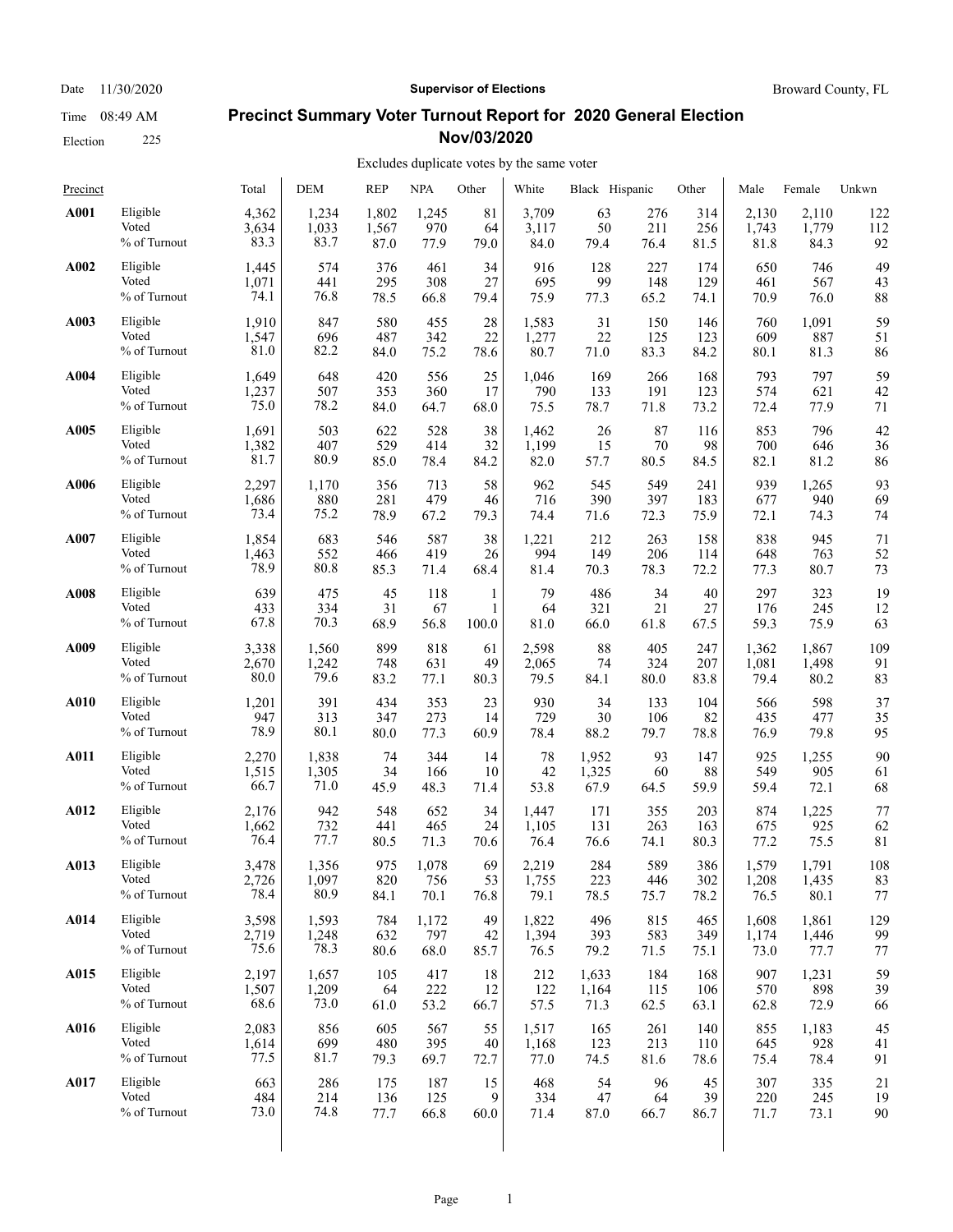Election 225

#### Date 11/30/2020 **Supervisor of Elections Supervisor of Elections** Broward County, FL

#### **Precinct Summary Voter Turnout Report for 2020 General Election Nov/03/2020**

| Precinct         |              | Total | <b>DEM</b> | <b>REP</b> | <b>NPA</b> | Other | White | Black Hispanic |      | Other | Male  | Female | Unkwn       |
|------------------|--------------|-------|------------|------------|------------|-------|-------|----------------|------|-------|-------|--------|-------------|
| A018             | Eligible     | 1,496 | 1,003      | 154        | 331        | 8     | 274   | 886            | 228  | 108   | 666   | 774    | 56          |
|                  | Voted        | 1,033 | 741        | 101        | 182        | 9     | 186   | 623            | 155  | 69    | 427   | 562    | 44          |
|                  | % of Turnout | 69.1  | 73.9       | 65.6       | 55.0       | 112.5 | 67.9  | 70.3           | 68.0 | 63.9  | 64.1  | 72.6   | 79          |
| A019             | Eligible     | 1,790 | 718        | 561        | 485        | 26    | 1,215 | 131            | 288  | 156   | 796   | 936    | 58          |
|                  | Voted        | 1,418 | 603        | 463        | 329        | 23    | 984   | 103            | 217  | 114   | 618   | 762    | 38          |
|                  | % of Turnout | 79.2  | 84.0       | 82.5       | 67.8       | 88.5  | 81.0  | 78.6           | 75.3 | 73.1  | 77.6  | 81.4   | 66          |
| A020             | Eligible     | 2,432 | 1,134      | 489        | 769        | 40    | 1,167 | 484            | 536  | 245   | 1,111 | 1,241  | 80          |
|                  | Voted        | 1,874 | 909        | 411        | 524        | 30    | 875   | 384            | 415  | 200   | 835   | 975    | 64          |
|                  | % of Turnout | 77.1  | 80.2       | 84.0       | 68.1       | 75.0  | 75.0  | 79.3           | 77.4 | 81.6  | 75.2  | 78.6   | 80          |
| A021             | Eligible     | 1,818 | 929        | 255        | 607        | 27    | 639   | 554            | 364  | 261   | 776   | 970    | 72          |
|                  | Voted        | 1,298 | 713        | 181        | 391        | 13    | 435   | 436            | 246  | 181   | 539   | 704    | 55          |
|                  | % of Turnout | 71.4  | 76.7       | 71.0       | 64.4       | 48.1  | 68.1  | 78.7           | 67.6 | 69.3  | 69.5  | 72.6   | 76          |
| A022             | Eligible     | 1,682 | 1,148      | 136        | 384        | 14    | 217   | 1,080          | 237  | 148   | 743   | 874    | 65          |
|                  | Voted        | 1,129 | 841        | $81\,$     | 196        | 11    | 138   | 737            | 157  | 97    | 467   | 620    | 42          |
|                  | % of Turnout | 67.1  | 73.3       | 59.6       | 51.0       | 78.6  | 63.6  | 68.2           | 66.2 | 65.5  | 62.9  | 70.9   | 65          |
| A023             | Eligible     | 934   | 619        | 104        | 202        | 9     | 165   | 524            | 160  | 85    | 415   | 473    | 46          |
|                  | Voted        | 640   | 453        | 71         | 111        | 5     | 114   | 381            | 97   | 48    | 271   | 340    | 29          |
|                  | % of Turnout | 68.5  | 73.2       | 68.3       | 55.0       | 55.6  | 69.1  | 72.7           | 60.6 | 56.5  | 65.3  | 71.9   | 63          |
| A024             | Eligible     | 1,240 | 775        | 148        | 304        | 13    | 290   | 583            | 197  | 170   | 528   | 642    | 70          |
|                  | Voted        | 935   | 629        | 104        | 193        | 9     | 210   | 467            | 146  | 112   | 390   | 499    | 46          |
|                  | % of Turnout | 75.4  | 81.2       | 70.3       | 63.5       | 69.2  | 72.4  | 80.1           | 74.1 | 65.9  | 73.9  | 77.7   | 66          |
| <b>B001</b>      | Eligible     | 1,189 | 196        | 722        | 259        | 12    | 1,054 | 7              | 58   | 70    | 569   | 592    | 28          |
|                  | Voted        | 1,040 | 155        | 663        | 211        | 11    | 923   | 5              | 52   | 60    | 505   | 508    | 27          |
|                  | % of Turnout | 87.5  | 79.1       | 91.8       | 81.5       | 91.7  | 87.6  | 71.4           | 89.7 | 85.7  | 88.8  | 85.8   | 96          |
| <b>B002</b>      | Eligible     | 1,863 | 430        | 959        | 448        | 26    | 1,639 | 16             | 104  | 104   | 915   | 898    | 50          |
|                  | Voted        | 1,596 | 374        | 848        | 353        | 21    | 1,412 | 11             | 86   | 87    | 774   | 779    | 43          |
|                  | % of Turnout | 85.7  | 87.0       | 88.4       | 78.8       | 80.8  | 86.2  | 68.8           | 82.7 | 83.7  | 84.6  | 86.7   | 86          |
| <b>B003</b>      | Eligible     | 1,349 | 354        | 650        | 323        | 22    | 1,112 | 18             | 115  | 104   | 631   | 678    | 40          |
|                  | Voted        | 1,139 | 302        | 581        | 237        | 19    | 947   | 14             | 90   | 88    | 533   | 570    | 36          |
|                  | % of Turnout | 84.4  | 85.3       | 89.4       | 73.4       | 86.4  | 85.2  | 77.8           | 78.3 | 84.6  | 84.5  | 84.1   | 90          |
| <b>B004</b>      | Eligible     | 2,474 | 522        | 1,361      | 552        | 39    | 2,168 | 11             | 159  | 136   | 1,197 | 1,218  | 59          |
|                  | Voted        | 2,120 | 450        | 1,211      | 424        | 35    | 1,863 | 9              | 140  | 108   | 1,037 | 1,040  | 43          |
|                  | % of Turnout | 85.7  | 86.2       | 89.0       | 76.8       | 89.7  | 85.9  | $81.8\,$       | 88.1 | 79.4  | 86.6  | 85.4   | 73          |
| <b>B005</b>      | Eligible     | 882   | 260        | 333        | 272        | 17    | 699   | 26             | 91   | 66    | 390   | 453    | 39          |
|                  | Voted        | 690   | 211        | 275        | 191        | 13    | 554   | 19             | 69   | 48    | 302   | 356    | 32          |
|                  | % of Turnout | 78.2  | 81.2       | 82.6       | 70.2       | 76.5  | 79.3  | 73.1           | 75.8 | 72.7  | 77.4  | 78.6   | 82          |
| <b>B006</b>      | Eligible     | 782   | 221        | 341        | 204        | 16    | 670   | 10             | 57   | 45    | 375   | 380    | 27          |
|                  | Voted        | 665   | 189        | 300        | 163        | 13    | 577   | $\,$ 8 $\,$    | 42   | 38    | 314   | 329    | 22          |
|                  | % of Turnout | 85.0  | 85.5       | 88.0       | 79.9       | 81.3  | 86.1  | 80.0           | 73.7 | 84.4  | 83.7  | 86.6   | $8\sqrt{1}$ |
| C <sub>001</sub> | Eligible     | 3,114 | 1,004      | 1,207      | 852        | 51    | 2,603 | 48             | 265  | 198   | 1,451 | 1,579  | 84          |
|                  | Voted        | 2,529 | 863        | 1,020      | 604        | 42    | 2,146 | 33             | 195  | 155   | 1,180 | 1,289  | 60          |
|                  | % of Turnout | 81.2  | 86.0       | 84.5       | 70.9       | 82.4  | 82.4  | 68.8           | 73.6 | 78.3  | 81.3  | 81.6   | 71          |
| C <sub>002</sub> | Eligible     | 1,046 | 281        | 454        | 290        | 21    | 890   | 27             | 57   | 72    | 500   | 510    | 36          |
|                  | Voted        | 839   | 231        | 388        | 204        | 16    | 718   | 19             | 48   | 54    | 401   | 411    | 27          |
|                  | % of Turnout | 80.2  | 82.2       | 85.5       | 70.3       | 76.2  | 80.7  | 70.4           | 84.2 | 75.0  | 80.2  | 80.6   | 75          |
| C <sub>003</sub> | Eligible     | 1,198 | 469        | 388        | 321        | 20    | 827   | 143            | 127  | 101   | 568   | 586    | 44          |
|                  | Voted        | 885   | 356        | 308        | 204        | 17    | 618   | 108            | 94   | 65    | 419   | 435    | 31          |
|                  | % of Turnout | 73.9  | 75.9       | 79.4       | 63.6       | 85.0  | 74.7  | 75.5           | 74.0 | 64.4  | 73.8  | 74.2   | 70          |
| C <sub>004</sub> | Eligible     | 1,682 | 519        | 637        | 485        | 41    | 1,393 | 31             | 130  | 128   | 837   | 804    | 41          |
|                  | Voted        | 1,285 | 406        | 500        | 347        | 32    | 1,081 | 21             | 94   | 89    | 635   | 621    | 29          |
|                  | % of Turnout | 76.4  | 78.2       | 78.5       | 71.5       | 78.0  | 77.6  | 67.7           | 72.3 | 69.5  | 75.9  | 77.2   | 71          |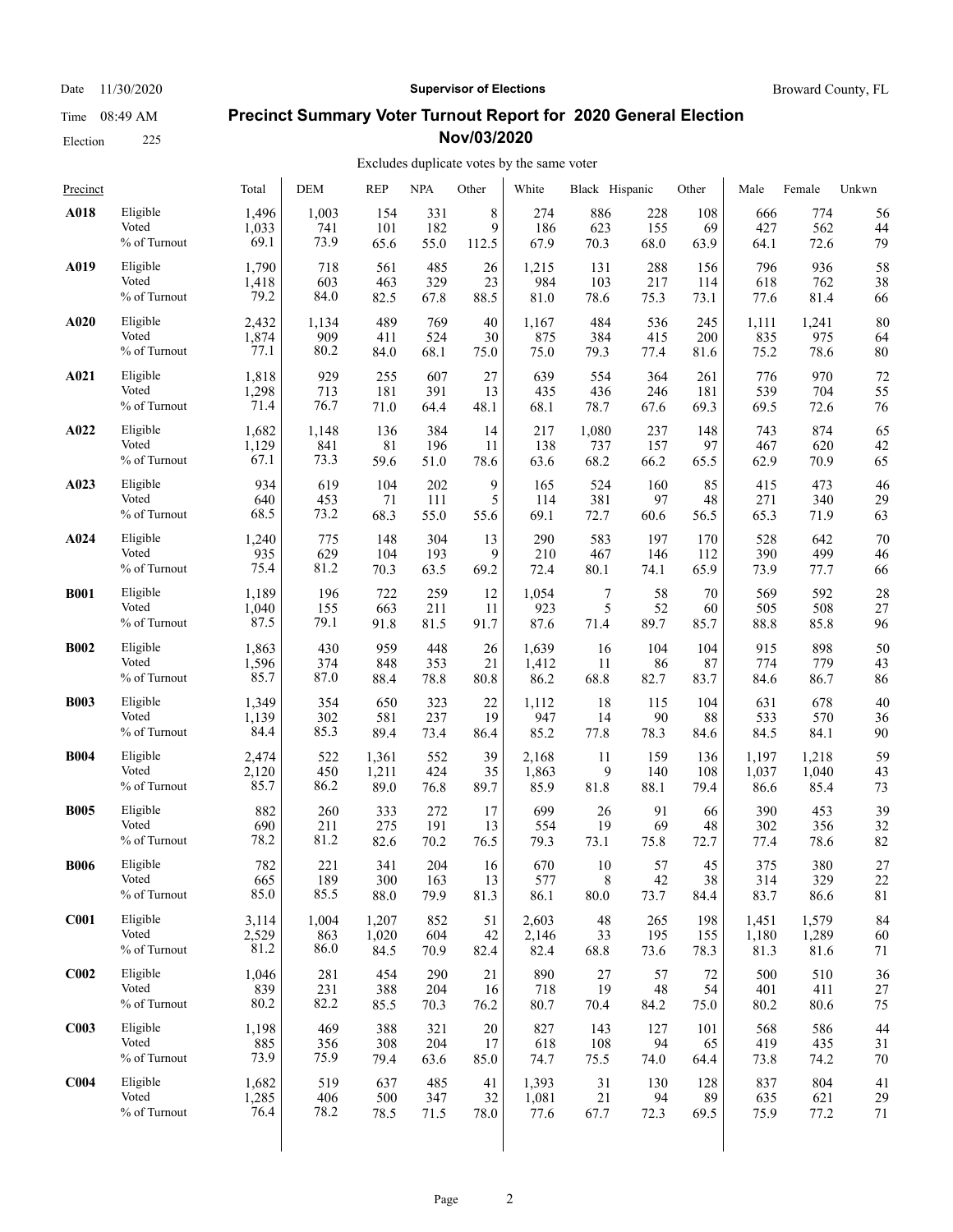Date 11/30/2020 **Supervisor of Elections Supervisor of Elections** Broward County, FL

### **Precinct Summary Voter Turnout Report for 2020 General Election Nov/03/2020**

### Excludes duplicate votes by the same voter

| Precinct         |              | Total | <b>DEM</b> | <b>REP</b> | <b>NPA</b> | Other | White | Black Hispanic |      | Other | Male  | Female | Unkwn |
|------------------|--------------|-------|------------|------------|------------|-------|-------|----------------|------|-------|-------|--------|-------|
| C005             | Eligible     | 2,431 | 2,061      | 60         | 294        | 16    | 37    | 2,173          | 91   | 130   | 1,028 | 1,322  | 81    |
|                  | Voted        | 1,695 | 1,494      | 30         | 159        | 12    | 20    | 1,521          | 54   | 100   | 642   | 996    | 57    |
|                  | % of Turnout | 69.7  | 72.5       | 50.0       | 54.1       | 75.0  | 54.1  | 70.0           | 59.3 | 76.9  | 62.5  | 75.3   | 70    |
| <b>C006</b>      | Eligible     | 3,493 | 2,710      | 146        | 613        | 24    | 225   | 2,797          | 222  | 249   | 1,507 | 1,841  | 145   |
|                  | Voted        | 2,374 | 1,965      | 92         | 303        | 14    | 128   | 1,957          | 137  | 152   | 966   | 1,321  | 87    |
|                  | % of Turnout | 68.0  | 72.5       | 63.0       | 49.4       | 58.3  | 56.9  | 70.0           | 61.7 | 61.0  | 64.1  | 71.8   | 60    |
| C007             | Eligible     | 570   | 193        | 238        | 129        | 10    | 437   | 46             | 45   | 42    | 301   | 256    | 13    |
|                  | Voted        | 444   | 144        | 204        | 87         | 9     | 348   | 27             | 34   | 35    | 219   | 215    | 10    |
|                  | % of Turnout | 77.9  | 74.6       | 85.7       | 67.4       | 90.0  | 79.6  | 58.7           | 75.6 | 83.3  | 72.8  | 84.0   | 77    |
| C <sub>008</sub> | Eligible     | 1,222 | 372        | 467        | 355        | 28    | 998   | 27             | 108  | 89    | 601   | 590    | 31    |
|                  | Voted        | 964   | 301        | 388        | 253        | 22    | 799   | 16             | 79   | 70    | 466   | 473    | 25    |
|                  | % of Turnout | 78.9  | 80.9       | 83.1       | 71.3       | 78.6  | 80.1  | 59.3           | 73.1 | 78.7  | 77.5  | 80.2   | 81    |
| <b>C009</b>      | Eligible     | 1,155 | 589        | 193        | 349        | 24    | 460   | 389            | 190  | 116   | 567   | 551    | 37    |
|                  | Voted        | 682   | 370        | 121        | 177        | 14    | 273   | 216            | 122  | 71    | 301   | 351    | 30    |
|                  | % of Turnout | 59.0  | 62.8       | 62.7       | 50.7       | 58.3  | 59.3  | 55.5           | 64.2 | 61.2  | 53.1  | 63.7   | 81    |
| C <sub>010</sub> | Eligible     | 2,515 | 994        | 777        | 703        | 41    | 1,722 | 285            | 274  | 234   | 1,193 | 1,234  | 88    |
|                  | Voted        | 1,971 | 811        | 635        | 497        | 28    | 1,379 | 205            | 215  | 172   | 925   | 985    | 61    |
|                  | % of Turnout | 78.4  | 81.6       | 81.7       | 70.7       | 68.3  | 80.1  | 71.9           | 78.5 | 73.5  | 77.5  | 79.8   | 69    |
| <b>C011</b>      | Eligible     | 1,895 | 611        | 713        | 521        | 50    | 1,598 | 27             | 124  | 146   | 877   | 969    | 49    |
|                  | Voted        | 1,517 | 493        | 590        | 397        | 37    | 1,276 | 21             | 103  | 117   | 685   | 792    | 40    |
|                  | % of Turnout | 80.1  | 80.7       | 82.7       | 76.2       | 74.0  | 79.8  | 77.8           | 83.1 | 80.1  | 78.1  | 81.7   | 82    |
| <b>C012</b>      | Eligible     | 1,709 | 523        | 666        | 486        | 34    | 1,434 | 22             | 109  | 144   | 838   | 820    | 51    |
|                  | Voted        | 1,411 | 439        | 577        | 367        | 28    | 1,195 | 13             | 83   | 120   | 679   | 690    | 42    |
|                  | % of Turnout | 82.6  | 83.9       | 86.6       | 75.5       | 82.4  | 83.3  | 59.1           | 76.1 | 83.3  | 81.0  | 84.1   | 82    |
| C <sub>013</sub> | Eligible     | 1,299 | 435        | 479        | 367        | 18    | 1,091 | 24             | 104  | 80    | 609   | 657    | 33    |
|                  | Voted        | 1,023 | 361        | 395        | 252        | 15    | 864   | 18             | 85   | 56    | 478   | 520    | 25    |
|                  | % of Turnout | 78.8  | 83.0       | 82.5       | 68.7       | 83.3  | 79.2  | 75.0           | 81.7 | 70.0  | 78.5  | 79.1   | 76    |
| C <sub>014</sub> | Eligible     | 1,286 | 362        | 507        | 391        | 26    | 1,043 | 45             | 106  | 92    | 634   | 613    | 39    |
|                  | Voted        | 1,015 | 291        | 426        | 277        | 21    | 830   | 37             | 85   | 63    | 487   | 495    | 33    |
|                  | % of Turnout | 78.9  | 80.4       | 84.0       | 70.8       | 80.8  | 79.6  | 82.2           | 80.2 | 68.5  | 76.8  | 80.8   | 85    |
| <b>C015</b>      | Eligible     | 2,825 | 2,125      | 135        | 546        | 19    | 128   | 2,187          | 278  | 232   | 1,161 | 1,554  | 110   |
|                  | Voted        | 1,800 | 1,432      | 80         | 277        | 11    | 63    | 1,443          | 167  | 127   | 667   | 1,069  | 64    |
|                  | % of Turnout | 63.7  | 67.4       | 59.3       | 50.7       | 57.9  | 49.2  | 66.0           | 60.1 | 54.7  | 57.5  | 68.8   | 58    |
| C <sub>016</sub> | Eligible     | 3,342 | 1,146      | 1,239      | 901        | 56    | 2,556 | 179            | 336  | 271   | 1,603 | 1,644  | 95    |
|                  | Voted        | 2,628 | 913        | 1,062      | 614        | 39    | 2,054 | 130            | 247  | 197   | 1,255 | 1,303  | 70    |
|                  | % of Turnout | 78.6  | 79.7       | 85.7       | 68.1       | 69.6  | 80.4  | 72.6           | 73.5 | 72.7  | 78.3  | 79.3   | 74    |
| <b>C017</b>      | Eligible     | 1,219 | 338        | 520        | 334        | 27    | 1,003 | 23             | 102  | 91    | 588   | 590    | 41    |
|                  | Voted        | 996   | 269        | 454        | 251        | 22    | 833   | 18             | 83   | 62    | 483   | 486    | 27    |
|                  | % of Turnout | 81.7  | 79.6       | 87.3       | 75.1       | 81.5  | 83.1  | 78.3           | 81.4 | 68.1  | 82.1  | 82.4   | 66    |
| C <sub>018</sub> | Eligible     | 1,712 | 536        | 684        | 452        | 40    | 1,381 | 84             | 137  | 110   | 841   | 830    | 41    |
|                  | Voted        | 1,377 | 439        | 590        | 315        | 33    | 1,127 | 57             | 110  | 83    | 668   | 676    | 33    |
|                  | % of Turnout | 80.4  | 81.9       | 86.3       | 69.7       | 82.5  | 81.6  | 67.9           | 80.3 | 75.5  | 79.4  | 81.4   | 80    |
| C <sub>019</sub> | Eligible     | 1,594 | 452        | 675        | 439        | 28    | 1,352 | 23             | 110  | 109   | 756   | 797    | 41    |
|                  | Voted        | 1,310 | 377        | 587        | 321        | 25    | 1,124 | 13             | 92   | 81    | 614   | 658    | 38    |
|                  | % of Turnout | 82.2  | 83.4       | 87.0       | 73.1       | 89.3  | 83.1  | 56.5           | 83.6 | 74.3  | 81.2  | 82.6   | 93    |
| C <sub>020</sub> | Eligible     | 1,114 | 686        | 95         | 321        | 12    | 176   | 563            | 286  | 89    | 437   | 627    | 50    |
|                  | Voted        | 784   | 508        | 65         | 202        | 9     | 107   | 412            | 206  | 59    | 278   | 465    | 41    |
|                  | % of Turnout | 70.4  | 74.1       | 68.4       | 62.9       | 75.0  | 60.8  | 73.2           | 72.0 | 66.3  | 63.6  | 74.2   | 82    |
| C <sub>021</sub> | Eligible     | 1,872 | 826        | 491        | 527        | 28    | 1,324 | 111            | 265  | 172   | 860   | 953    | 59    |
|                  | Voted        | 1,515 | 692        | 407        | 397        | 19    | 1,073 | 84             | 219  | 139   | 685   | 782    | 48    |
|                  | % of Turnout | 80.9  | 83.8       | 82.9       | 75.3       | 67.9  | 81.0  | 75.7           | 82.6 | 80.8  | 79.7  | 82.1   | 81    |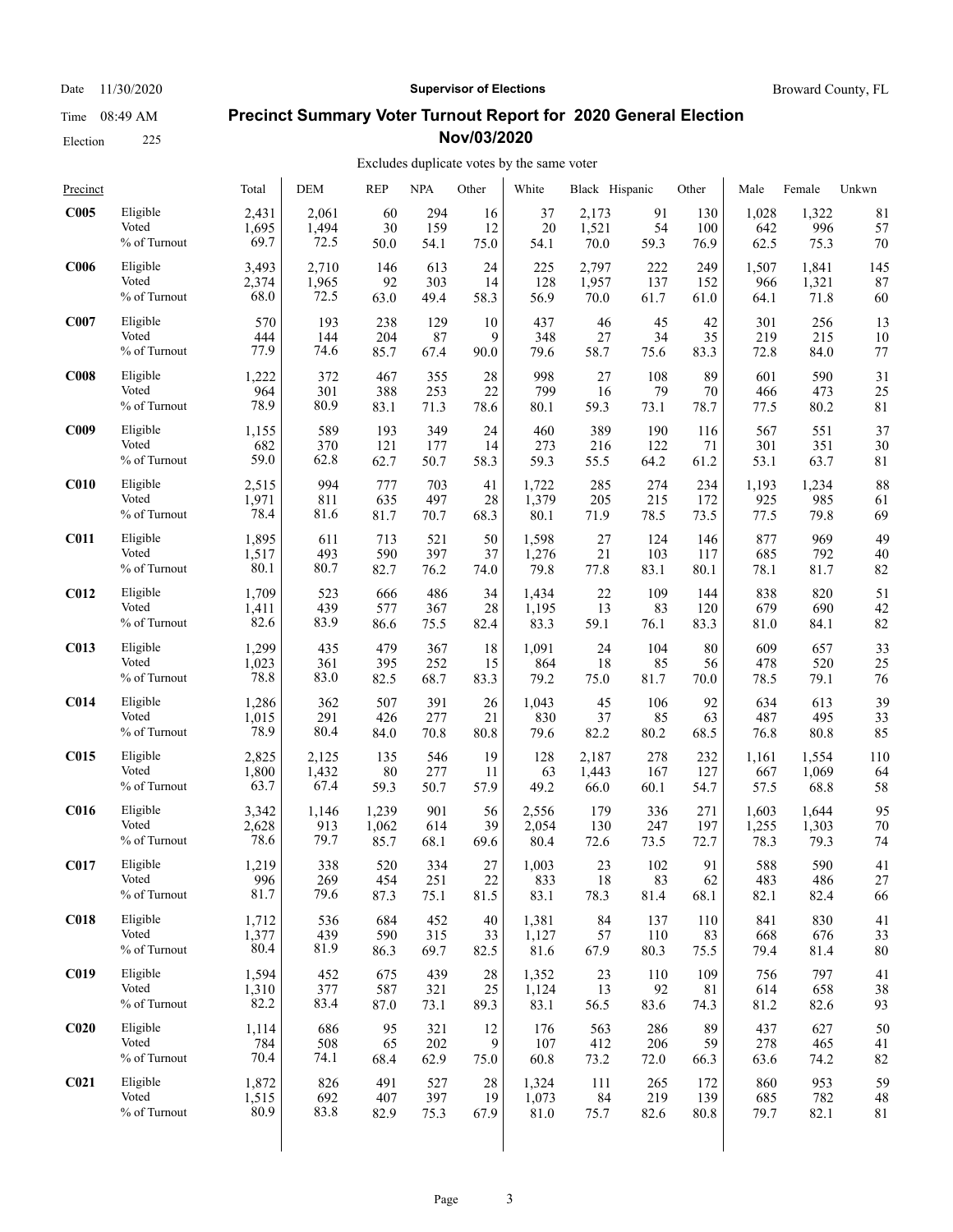Election 225

#### Date 11/30/2020 **Supervisor of Elections Supervisor of Elections** Broward County, FL

#### **Precinct Summary Voter Turnout Report for 2020 General Election Nov/03/2020**

| Precinct         |              | Total | <b>DEM</b> | <b>REP</b> | <b>NPA</b> | Other                   | White | Black Hispanic |       | Other | Male  | Female | Unkwn       |
|------------------|--------------|-------|------------|------------|------------|-------------------------|-------|----------------|-------|-------|-------|--------|-------------|
| C <sub>022</sub> | Eligible     | 1,686 | 512        | 702        | 437        | 35                      | 1,351 | 75             | 143   | 117   | 834   | 803    | 49          |
|                  | Voted        | 1,345 | 396        | 598        | 326        | 25                      | 1,104 | 52             | 104   | 85    | 664   | 651    | 30          |
|                  | % of Turnout | 79.8  | 77.3       | 85.2       | 74.6       | 71.4                    | 81.7  | 69.3           | 72.7  | 72.6  | 79.6  | 81.1   | 61          |
| C <sub>023</sub> | Eligible     | 5,954 | 2,832      | 1,450      | 1,587      | 85                      | 3,633 | 809            | 1,056 | 456   | 2,895 | 2,892  | 167         |
|                  | Voted        | 4,734 | 2,334      | 1,173      | 1,147      | 80                      | 2,977 | 595            | 827   | 335   | 2,324 | 2,283  | 127         |
|                  | % of Turnout | 79.5  | 82.4       | 80.9       | 72.3       | 94.1                    | 81.9  | 73.5           | 78.3  | 73.5  | 80.3  | 78.9   | 76          |
| C <sub>024</sub> | Eligible     | 2,967 | 1,344      | 693        | 890        | 40                      | 2,012 | 220            | 477   | 258   | 1,419 | 1,446  | 102         |
|                  | Voted        | 2,350 | 1,114      | 552        | 655        | 29                      | 1,590 | 175            | 375   | 210   | 1,140 | 1,127  | 83          |
|                  | % of Turnout | 79.2  | 82.9       | 79.7       | 73.6       | 72.5                    | 79.0  | 79.5           | 78.6  | 81.4  | 80.3  | 77.9   | 81          |
| C <sub>025</sub> | Eligible     | 978   | 648        | 95         | 226        | 9                       | 182   | 582            | 140   | 74    | 467   | 473    | 38          |
|                  | Voted        | 566   | 413        | 45         | 104        | 4                       | 71    | 381            | 67    | 47    | 239   | 300    | 27          |
|                  | % of Turnout | 57.9  | 63.7       | 47.4       | 46.0       | 44.4                    | 39.0  | 65.5           | 47.9  | 63.5  | 51.2  | 63.4   | 71          |
| <b>C026</b>      | Eligible     | 784   | 376        | 111        | 288        | 9                       | 287   | 125            | 280   | 92    | 345   | 403    | 36          |
|                  | Voted        | 515   | 262        | 68         | 179        | 6                       | 186   | 97             | 163   | 69    | 212   | 280    | 23          |
|                  | % of Turnout | 65.7  | 69.7       | 61.3       | 62.2       | 66.7                    | 64.8  | 77.6           | 58.2  | 75.0  | 61.4  | 69.5   | 64          |
| C <sub>027</sub> | Eligible     | 570   | 368        | 77         | 118        | 7                       | 184   | 284            | 66    | 36    | 248   | 295    | 27          |
|                  | Voted        | 418   | 274        | 69         | 69         | 6                       | 141   | 208            | 48    | 21    | 180   | 221    | 17          |
|                  | % of Turnout | 73.3  | 74.5       | 89.6       | 58.5       | 85.7                    | 76.6  | 73.2           | 72.7  | 58.3  | 72.6  | 74.9   | 63          |
| C <sub>028</sub> | Eligible     | 3,254 | 2,661      | 110        | 464        | 19                      | 76    | 2,795          | 162   | 221   | 1,301 | 1,837  | 116         |
|                  | Voted        | 2,070 | 1,780      | 63         | 215        | 12                      | 41    | 1,827          | 94    | 108   | 728   | 1,281  | 61          |
|                  | % of Turnout | 63.6  | 66.9       | 57.3       | 46.3       | 63.2                    | 53.9  | 65.4           | 58.0  | 48.9  | 56.0  | 69.7   | 53          |
| C <sub>029</sub> | Eligible     | 810   | 328        | 370        | 103        | 9                       | 777   | 5              | 7     | 21    | 287   | 510    | 13          |
|                  | Voted        | 692   | 295        | 303        | 85         | 9                       | 665   | 3              | 7     | 17    | 260   | 422    | 10          |
|                  | % of Turnout | 85.4  | 89.9       | 81.9       | 82.5       | 100.0                   | 85.6  | 60.0           | 100.0 | 81.0  | 90.6  | 82.7   | 77          |
| C <sub>030</sub> | Eligible     | 2,337 | 991        | 579        | 728        | 39                      | 1,296 | 330            | 479   | 232   | 1,097 | 1,159  | 81          |
|                  | Voted        | 1,710 | 731        | 469        | 481        | 29                      | 944   | 252            | 338   | 176   | 797   | 849    | 64          |
|                  | % of Turnout | 73.2  | 73.8       | 81.0       | 66.1       | 74.4                    | 72.8  | 76.4           | 70.6  | 75.9  | 72.7  | 73.3   | 79          |
| C031             | Eligible     | 2,399 | 1,126      | 504        | 725        | 44                      | 1,184 | 479            | 508   | 228   | 1,147 | 1,160  | 92          |
|                  | Voted        | 1,725 | 841        | 392        | 461        | 31                      | 866   | 350            | 346   | 163   | 791   | 867    | 67          |
|                  | % of Turnout | 71.9  | 74.7       | 77.8       | 63.6       | 70.5                    | 73.1  | 73.1           | 68.1  | 71.5  | 69.0  | 74.7   | 73          |
| C <sub>032</sub> | Eligible     | 595   | 343        | 70         | 177        | 5                       | 130   | 278            | 116   | 71    | 263   | 305    | 27          |
|                  | Voted        | 325   | 196        | 47         | 78         | 4                       | 69    | 160            | 57    | 39    | 136   | 172    | 17          |
|                  | % of Turnout | 54.6  | 57.1       | 67.1       | 44.1       | 80.0                    | 53.1  | 57.6           | 49.1  | 54.9  | 51.7  | 56.4   | 63          |
| C <sub>033</sub> | Eligible     | 1,112 | 496        | 235        | 364        | 17                      | 554   | 190            | 256   | 112   | 557   | 512    | 43          |
|                  | Voted        | 686   | 320        | 170        | 188        | 8                       | 338   | 121            | 162   | 65    | 328   | 335    | 23          |
|                  | % of Turnout | 61.7  | 64.5       | 72.3       | 51.6       | 47.1                    | 61.0  | 63.7           | 63.3  | 58.0  | 58.9  | 65.4   | 53          |
| C <sub>034</sub> | Eligible     | 2,977 | 1.299      | 684        | 931        | 63                      | 1,467 | 554            | 639   | 317   | 1,387 | 1,463  | 127         |
|                  | Voted        | 2,018 | 932        | 487        | 556        | 43                      | 988   | 406            | 406   | 218   | 876   | 1,051  | 91          |
|                  | % of Turnout | 67.8  | 71.7       | 71.2       | 59.7       | 68.3                    | 67.3  | 73.3           | 63.5  | 68.8  | 63.2  | 71.8   | 72          |
| C <sub>035</sub> | Eligible     | 1,566 | 1,061      | 130        | 356        | 19                      | 237   | 933            | 242   | 154   | 751   | 742    | 73          |
|                  | Voted        | 1,073 | 777        | 89         | 198        | 9                       | 140   | 698            | 145   | 90    | 479   | 546    | 48          |
|                  | % of Turnout | 68.5  | 73.2       | 68.5       | 55.6       | 47.4                    | 59.1  | 74.8           | 59.9  | 58.4  | 63.8  | 73.6   | 66          |
| <b>C036</b>      | Eligible     | 540   | 323        | 50         | 157        | 10                      | 137   | 234            | 105   | 64    | 230   | 286    | 24          |
|                  | Voted        | 305   | 197        | 26         | 75         | 7                       | 70    | 144            | 51    | 40    | 125   | 168    | 12          |
|                  | % of Turnout | 56.5  | 61.0       | 52.0       | 47.8       | 70.0                    | 51.1  | 61.5           | 48.6  | 62.5  | 54.3  | 58.7   | 50          |
| C <sub>037</sub> | Eligible     | 1,100 | 469        | 348        | 271        | 12                      | 772   | 133            | 129   | 66    | 483   | 580    | 37          |
|                  | Voted        | 847   | 377        | 269        | 192        | 9                       | 602   | 95             | 96    | 54    | 367   | 450    | 30          |
|                  | % of Turnout | 77.0  | 80.4       | 77.3       | 70.8       | 75.0                    | 78.0  | 71.4           | 74.4  | 81.8  | 76.0  | 77.6   | $8\sqrt{1}$ |
| <b>C038</b>      | Eligible     | 202   | 57         | 78         | 65         | $\overline{\mathbf{c}}$ | 166   | 1              | 13    | 22    | 91    | 98     | 13          |
|                  | Voted        | 155   | 48         | 55         | 50         | $\overline{c}$          | 126   | 1              | 11    | 17    | 74    | 73     | 8           |
|                  | % of Turnout | 76.7  | 84.2       | 70.5       | 76.9       | 100.0                   | 75.9  | 100.0          | 84.6  | 77.3  | 81.3  | 74.5   | 62          |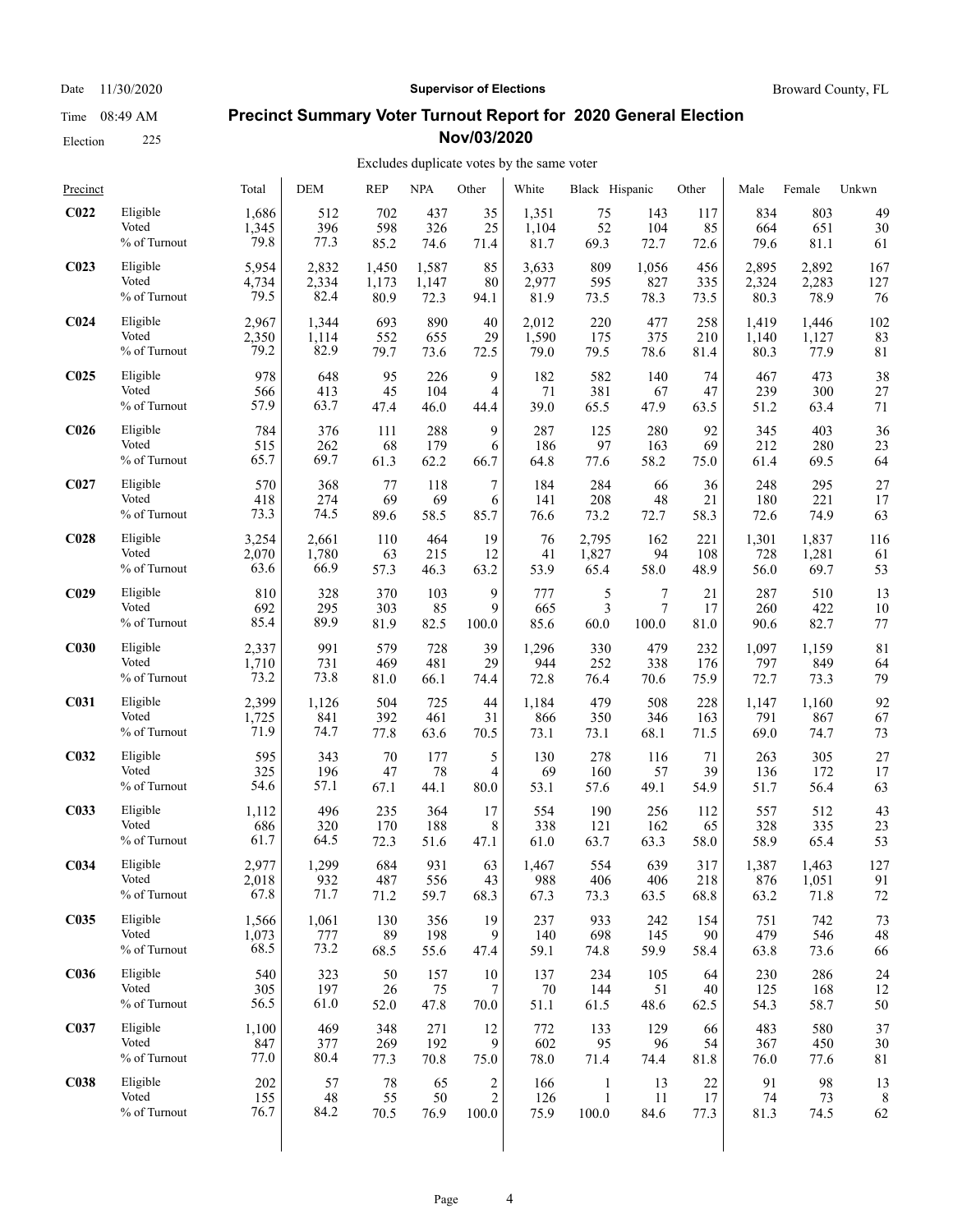#### **Precinct Summary Voter Turnout Report for 2020 General Election Nov/03/2020**

| Precinct          |                 | Total | <b>DEM</b> | <b>REP</b> | <b>NPA</b> | Other | White | Black Hispanic |       | Other | Male  | Female | Unkwn |
|-------------------|-----------------|-------|------------|------------|------------|-------|-------|----------------|-------|-------|-------|--------|-------|
| <b>D001</b>       | Eligible        | 1,657 | 731        | 478        | 425        | 23    | 1,178 | 99             | 253   | 127   | 851   | 756    | 50    |
|                   | Voted           | 1,275 | 595        | 382        | 282        | 16    | 937   | 65             | 182   | 91    | 675   | 572    | 28    |
|                   | % of Turnout    | 76.9  | 81.4       | 79.9       | 66.4       | 69.6  | 79.5  | 65.7           | 71.9  | 71.7  | 79.3  | 75.7   | 56    |
| <b>D002</b>       | Eligible        | 2,085 | 1,089      | 373        | 594        | 29    | 1,157 | 299            | 440   | 189   | 1,182 | 829    | 74    |
|                   | Voted           | 1,499 | 820        | 281        | 375        | 23    | 857   | 209            | 301   | 132   | 871   | 575    | 53    |
|                   | % of Turnout    | 71.9  | 75.3       | 75.3       | 63.1       | 79.3  | 74.1  | 69.9           | 68.4  | 69.8  | 73.7  | 69.4   | 72    |
| <b>D003</b>       | Eligible        | 1,812 | 851        | 516        | 430        | 15    | 1,454 | 39             | 179   | 140   | 976   | 780    | 56    |
|                   | Voted           | 1,526 | 755        | 430        | 331        | 10    | 1,227 | 36             | 146   | 117   | 834   | 645    | 47    |
|                   | % of Turnout    | 84.2  | 88.7       | 83.3       | 77.0       | 66.7  | 84.4  | 92.3           | 81.6  | 83.6  | 85.5  | 82.7   | 84    |
| <b>D004</b>       | Eligible        | 1,469 | 811        | 284        | 348        | 26    | 1,038 | 108            | 201   | 122   | 855   | 569    | 45    |
|                   | Voted           | 1,192 | 677        | 244        | 249        | 22    | 854   | 82             | 157   | 99    | 703   | 453    | 36    |
|                   | % of Turnout    | 81.1  | 83.5       | 85.9       | 71.6       | 84.6  | 82.3  | 75.9           | 78.1  | 81.1  | 82.2  | 79.6   | 80    |
| <b>D005</b>       | Eligible        | 2,560 | 1,602      | 296        | 627        | 35    | 1,015 | 891            | 416   | 238   | 1,399 | 1,066  | 95    |
|                   | Voted           | 1,808 | 1,192      | 203        | 388        | 25    | 761   | 600            | 294   | 153   | 997   | 751    | 60    |
|                   | % of Turnout    | 70.6  | 74.4       | 68.6       | 61.9       | 71.4  | 75.0  | 67.3           | 70.7  | 64.3  | 71.3  | 70.5   | 63    |
| <b>D006</b>       | Eligible        | 1,688 | 850        | 391        | 417        | 30    | 1,262 | 61             | 237   | 128   | 1,005 | 635    | 48    |
|                   | Voted           | 1,368 | 728        | 326        | 291        | 23    | 1,042 | 49             | 179   | 98    | 824   | 507    | 37    |
|                   | % of Turnout    | 81.0  | 85.6       | 83.4       | 69.8       | 76.7  | 82.6  | 80.3           | 75.5  | 76.6  | 82.0  | 79.8   | 77    |
| <b>D007</b>       | Eligible        | 1,387 | 961        | 125        | 284        | 17    | 209   | 910            | 142   | 126   | 608   | 730    | 49    |
|                   | Voted           | 958   | 693        | 79         | 174        | 12    | 146   | 645            | 85    | 82    | 403   | 515    | 40    |
|                   | % of Turnout    | 69.1  | 72.1       | 63.2       | 61.3       | 70.6  | 69.9  | 70.9           | 59.9  | 65.1  | 66.3  | 70.5   | 82    |
| <b>D008</b>       | Eligible        | 1,726 | 907        | 380        | 424        | 15    | 966   | 371            | 220   | 169   | 869   | 793    | 64    |
|                   | Voted           | 1,254 | 694        | 295        | 254        | 11    | 733   | 256            | 151   | 114   | 632   | 576    | 46    |
|                   | % of Turnout    | 72.7  | 76.5       | 77.6       | 59.9       | 73.3  | 75.9  | 69.0           | 68.6  | 67.5  | 72.7  | 72.6   | 72    |
| <b>D009</b>       | Eligible        | 2,742 | 1,813      | 244        | 651        | 34    | 1,049 | 1,034          | 367   | 292   | 1,396 | 1,236  | 110   |
|                   | Voted           | 2,182 | 1,518      | 180        | 460        | 24    | 838   | 835            | 295   | 214   | 1,103 | 1,000  | 79    |
|                   | $\%$ of Turnout | 79.6  | 83.7       | 73.8       | 70.7       | 70.6  | 79.9  | 80.8           | 80.4  | 73.3  | 79.0  | 80.9   | 72    |
| <b>D010</b>       | Eligible        | 959   | 591        | 110        | 245        | 13    | 296   | 395            | 178   | 90    | 465   | 456    | 38    |
|                   | Voted           | 619   | 405        | 76         | 131        | 7     | 197   | 256            | 110   | 56    | 295   | 300    | 24    |
|                   | % of Turnout    | 64.5  | 68.5       | 69.1       | 53.5       | 53.8  | 66.6  | 64.8           | 61.8  | 62.2  | 63.4  | 65.8   | 63    |
| <b>D011</b>       | Eligible        | 328   | 204        | 35         | 84         | 5     | 128   | 103            | 70    | 27    | 193   | 126    | 9     |
|                   | Voted           | 223   | 139        | 28         | 52         | 4     | 95    | 59             | 47    | 22    | 135   | 81     | 7     |
|                   | % of Turnout    | 68.0  | 68.1       | 80.0       | 61.9       | 80.0  | 74.2  | 57.3           | 67.1  | 81.5  | 69.9  | 64.3   | 78    |
| D <sub>0</sub> 12 | Eligible        | 574   | 390        | 47         | 132        | 5     | 95    | 360            | 56    | 63    | 234   | 311    | 29    |
|                   | Voted           | 442   | 312        | 32         | 94         | 4     | 69    | 283            | 41    | 49    | 171   | 251    | 20    |
|                   | % of Turnout    | 77.0  | 80.0       | 68.1       | 71.2       | 80.0  | 72.6  | 78.6           | 73.2  | 77.8  | 73.1  | 80.7   | 69    |
| D013              | Eligible        | 1,371 | 860        | 168        | 324        | 19    | 522   | 559            | 165   | 125   | 621   | 703    | 47    |
|                   | Voted           | 1,057 | 686        | 143        | 215        | 13    | 426   | 425            | 120   | 86    | 483   | 541    | 33    |
|                   | % of Turnout    | 77.1  | 79.8       | 85.1       | 66.4       | 68.4  | 81.6  | 76.0           | 72.7  | 68.8  | 77.8  | 77.0   | 70    |
| D014              | Eligible        | 1,526 | 730        | 297        | 474        | 25    | 719   | 225            | 425   | 157   | 707   | 760    | 59    |
|                   | Voted           | 1,159 | 569        | 235        | 337        | 18    | 556   | 166            | 316   | 121   | 526   | 589    | 44    |
|                   | % of Turnout    | 76.0  | 77.9       | 79.1       | 71.1       | 72.0  | 77.3  | 73.8           | 74.4  | 77.1  | 74.4  | 77.5   | 75    |
| D015              | Eligible        | 2,219 | 1,084      | 527        | 585        | 23    | 1,471 | 156            | 419   | 173   | 1,192 | 961    | 66    |
|                   | Voted           | 1,699 | 882        | 426        | 371        | 20    | 1,146 | 112            | 324   | 117   | 926   | 726    | 47    |
|                   | % of Turnout    | 76.6  | 81.4       | 80.8       | 63.4       | 87.0  | 77.9  | 71.8           | 77.3  | 67.6  | 77.7  | 75.5   | 71    |
| D016              | Eligible        | 3,482 | 1,610      | 778        | 1,046      | 48    | 1,885 | 241            | 1,031 | 325   | 1,770 | 1,594  | 118   |
|                   | Voted           | 2,529 | 1,234      | 590        | 662        | 43    | 1,404 | 162            | 723   | 240   | 1,256 | 1,185  | 88    |
|                   | % of Turnout    | 72.6  | 76.6       | 75.8       | 63.3       | 89.6  | 74.5  | 67.2           | 70.1  | 73.8  | 71.0  | 74.3   | 75    |
| <b>E001</b>       | Eligible        | 659   | 411        | 62         | 182        | 4     | 123   | 293            | 130   | 113   | 262   | 366    | 31    |
|                   | Voted           | 432   | 284        | 46         | 100        | 2     | 80    | 205            | 71    | 76    | 170   | 246    | 16    |
|                   | % of Turnout    | 65.6  | 69.1       | 74.2       | 54.9       | 50.0  | 65.0  | 70.0           | 54.6  | 67.3  | 64.9  | 67.2   | 52    |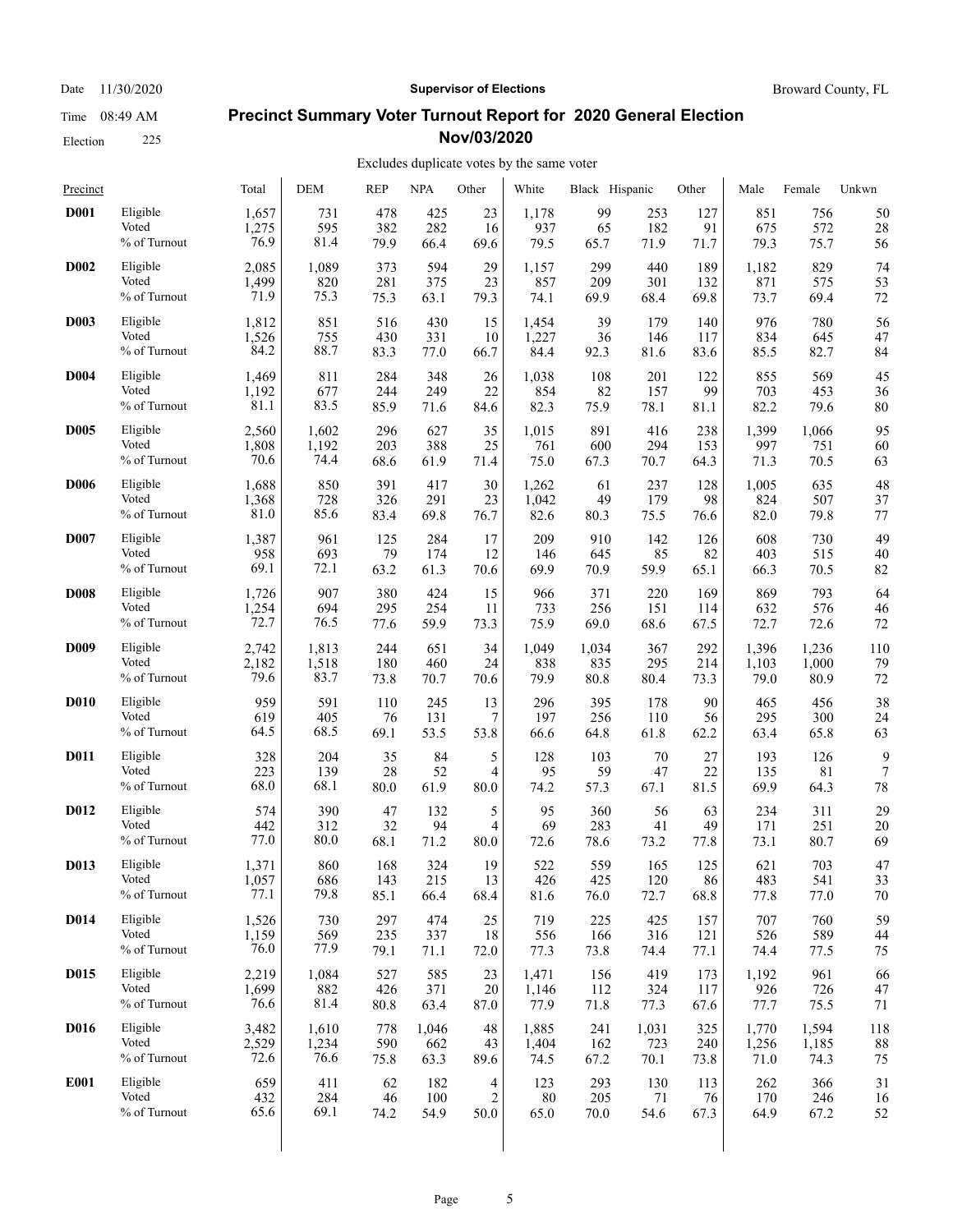Election 225

#### Date 11/30/2020 **Supervisor of Elections Supervisor of Elections** Broward County, FL

### **Precinct Summary Voter Turnout Report for 2020 General Election Nov/03/2020**

#### Excludes duplicate votes by the same voter

| Precinct    |                 | Total | <b>DEM</b> | <b>REP</b> | <b>NPA</b> | Other | White | Black Hispanic |       | Other | Male  | Female | Unkwn |
|-------------|-----------------|-------|------------|------------|------------|-------|-------|----------------|-------|-------|-------|--------|-------|
| E002        | Eligible        | 2,649 | 1,375      | 443        | 792        | 39    | 872   | 797            | 603   | 377   | 1,123 | 1,398  | 128   |
|             | Voted           | 1,999 | 1,107      | 349        | 515        | 28    | 665   | 613            | 454   | 267   | 814   | 1,095  | 90    |
|             | % of Turnout    | 75.5  | 80.5       | 78.8       | 65.0       | 71.8  | 76.3  | 76.9           | 75.3  | 70.8  | 72.5  | 78.3   | 70    |
| E003        | Eligible        | 2,194 | 902        | 675        | 590        | 27    | 1,204 | 343            | 368   | 279   | 976   | 1,142  | 76    |
|             | Voted           | 1,708 | 695        | 581        | 411        | 21    | 962   | 262            | 268   | 216   | 757   | 898    | 53    |
|             | % of Turnout    | 77.8  | 77.1       | 86.1       | 69.7       | 77.8  | 79.9  | 76.4           | 72.8  | 77.4  | 77.6  | 78.6   | 70    |
| E004        | Eligible        | 3,963 | 2,010      | 751        | 1,146      | 56    | 1,448 | 1,141          | 865   | 509   | 1,691 | 2,137  | 135   |
|             | Voted           | 2,986 | 1,563      | 607        | 778        | 38    | 1,090 | 867            | 652   | 377   | 1,230 | 1,648  | 108   |
|             | % of Turnout    | 75.3  | 77.8       | 80.8       | 67.9       | 67.9  | 75.3  | 76.0           | 75.4  | 74.1  | 72.7  | 77.1   | 80    |
| E005        | Eligible        | 2,468 | 1,202      | 454        | 778        | 34    | 966   | 530            | 661   | 311   | 1,076 | 1,285  | 107   |
|             | Voted           | 1,957 | 1,004      | 378        | 546        | 29    | 768   | 425            | 520   | 244   | 815   | 1,052  | 90    |
|             | % of Turnout    | 79.3  | 83.5       | 83.3       | 70.2       | 85.3  | 79.5  | 80.2           | 78.7  | 78.5  | 75.7  | 81.9   | 84    |
| <b>E006</b> | Eligible        | 5,276 | 2,353      | 1,338      | 1,515      | 70    | 2,615 | 939            | 1,156 | 566   | 2,283 | 2,789  | 204   |
|             | Voted           | 4,053 | 1,877      | 1,083      | 1,044      | 49    | 2,051 | 707            | 873   | 422   | 1,707 | 2,206  | 140   |
|             | % of Turnout    | 76.8  | 79.8       | 80.9       | 68.9       | 70.0  | 78.4  | 75.3           | 75.5  | 74.6  | 74.8  | 79.1   | 69    |
| E007        | Eligible        | 4,074 | 1,969      | 899        | 1,151      | 55    | 1,953 | 873            | 785   | 463   | 1,818 | 2,121  | 135   |
|             | Voted           | 3,196 | 1,592      | 721        | 828        | 55    | 1,547 | 692            | 609   | 348   | 1,376 | 1,715  | 105   |
|             | $\%$ of Turnout | 78.4  | 80.9       | 80.2       | 71.9       | 100.0 | 79.2  | 79.3           | 77.6  | 75.2  | 75.7  | 80.9   | 78    |
| <b>E008</b> | Eligible        | 3,233 | 1,562      | 623        | 1,000      | 48    | 1,429 | 630            | 736   | 438   | 1,412 | 1,725  | 96    |
|             | Voted           | 2,450 | 1,222      | 506        | 687        | 35    | 1,081 | 499            | 539   | 331   | 1,043 | 1,338  | 69    |
|             | % of Turnout    | 75.8  | 78.2       | 81.2       | 68.7       | 72.9  | 75.6  | 79.2           | 73.2  | 75.6  | 73.9  | 77.6   | 72    |
| E009        | Eligible        | 1,661 | 707        | 457        | 482        | 15    | 999   | 196            | 284   | 182   | 778   | 832    | 51    |
|             | Voted           | 1,398 | 633        | 396        | 359        | 10    | 858   | 165            | 228   | 147   | 643   | 713    | 42    |
|             | % of Turnout    | 84.2  | 89.5       | 86.7       | 74.5       | 66.7  | 85.9  | 84.2           | 80.3  | 80.8  | 82.6  | 85.7   | 82    |
| E010        | Eligible        | 4,306 | 2,050      | 999        | 1,201      | 56    | 2,143 | 734            | 969   | 460   | 1,905 | 2,261  | 140   |
|             | Voted           | 3,407 | 1,730      | 791        | 848        | 38    | 1,720 | 621            | 729   | 337   | 1,465 | 1,836  | 106   |
|             | $\%$ of Turnout | 79.1  | 84.4       | 79.2       | 70.6       | 67.9  | 80.3  | 84.6           | 75.2  | 73.3  | 76.9  | 81.2   | 76    |
| E011        | Eligible        | 3,709 | 1,718      | 820        | 1,106      | 65    | 1,685 | 826            | 725   | 473   | 1,640 | 1,970  | 99    |
|             | Voted           | 2,838 | 1,393      | 671        | 725        | 49    | 1,254 | 651            | 573   | 360   | 1,238 | 1,523  | 77    |
|             | % of Turnout    | 76.5  | 81.1       | 81.8       | 65.6       | 75.4  | 74.4  | 78.8           | 79.0  | 76.1  | 75.5  | 77.3   | 78    |
| E012        | Eligible        | 1,758 | 899        | 295        | 535        | 29    | 550   | 407            | 580   | 221   | 743   | 937    | 78    |
|             | Voted           | 1,277 | 689        | 230        | 339        | 19    | 400   | 299            | 427   | 151   | 516   | 709    | 52    |
|             | % of Turnout    | 72.6  | 76.6       | 78.0       | 63.4       | 65.5  | 72.7  | 73.5           | 73.6  | 68.3  | 69.4  | 75.7   | 67    |
| E013        | Eligible        | 2,454 | 1,092      | 665        | 675        | 22    | 1,359 | 353            | 461   | 281   | 1,107 | 1,272  | 75    |
|             | Voted           | 2,004 | 927        | 562        | 497        | 18    | 1,101 | 305            | 374   | 224   | 891   | 1,055  | 58    |
|             | % of Turnout    | 81.7  | 84.9       | 84.5       | 73.6       | 81.8  | 81.0  | 86.4           | 81.1  | 79.7  | 80.5  | 82.9   | 77    |
| E014        | Eligible        | 3,800 | 1,574      | 1,156      | 1,014      | 56    | 2,208 | 522            | 543   | 527   | 1,789 | 1,911  | 100   |
|             | Voted           | 3,108 | 1,345      | 961        | 750        | 52    | 1,800 | 454            | 435   | 419   | 1,451 | 1,575  | 82    |
|             | % of Turnout    | 81.8  | 85.5       | 83.1       | 74.0       | 92.9  | 81.5  | 87.0           | 80.1  | 79.5  | 81.1  | 82.4   | 82    |
| E015        | Eligible        | 1,510 | 620        | 450        | 418        | 22    | 959   | 137            | 251   | 163   | 704   | 754    | 52    |
|             | Voted           | 1,240 | 520        | 386        | 314        | 20    | 793   | 120            | 203   | 124   | 573   | 625    | 42    |
|             | % of Turnout    | 82.1  | 83.9       | 85.8       | 75.1       | 90.9  | 82.7  | 87.6           | 80.9  | 76.1  | 81.4  | 82.9   | 81    |
| E016        | Eligible        | 1,819 | 784        | 494        | 519        | 22    | 971   | 280            | 334   | 234   | 831   | 927    | 61    |
|             | Voted           | 1,494 | 668        | 414        | 398        | 14    | 800   | 232            | 278   | 184   | 672   | 773    | 49    |
|             | % of Turnout    | 82.1  | 85.2       | 83.8       | 76.7       | 63.6  | 82.4  | 82.9           | 83.2  | 78.6  | 80.9  | 83.4   | 80    |
| E017        | Eligible        | 3,224 | 1,493      | 764        | 941        | 26    | 1,713 | 459            | 525   | 527   | 1,512 | 1,618  | 94    |
|             | Voted           | 2,626 | 1,272      | 634        | 703        | 17    | 1,413 | 382            | 429   | 402   | 1,207 | 1,347  | 72    |
|             | % of Turnout    | 81.5  | 85.2       | 83.0       | 74.7       | 65.4  | 82.5  | 83.2           | 81.7  | 76.3  | 79.8  | 83.3   | 77    |
| E018        | Eligible        | 1,152 | 452        | 390        | 287        | 23    | 744   | 111            | 149   | 148   | 544   | 571    | 37    |
|             | Voted           | 962   | 376        | 333        | 235        | 18    | 611   | 94             | 128   | 129   | 450   | 480    | 32    |
|             | % of Turnout    | 83.5  | 83.2       | 85.4       | 81.9       | 78.3  | 82.1  | 84.7           | 85.9  | 87.2  | 82.7  | 84.1   | 86    |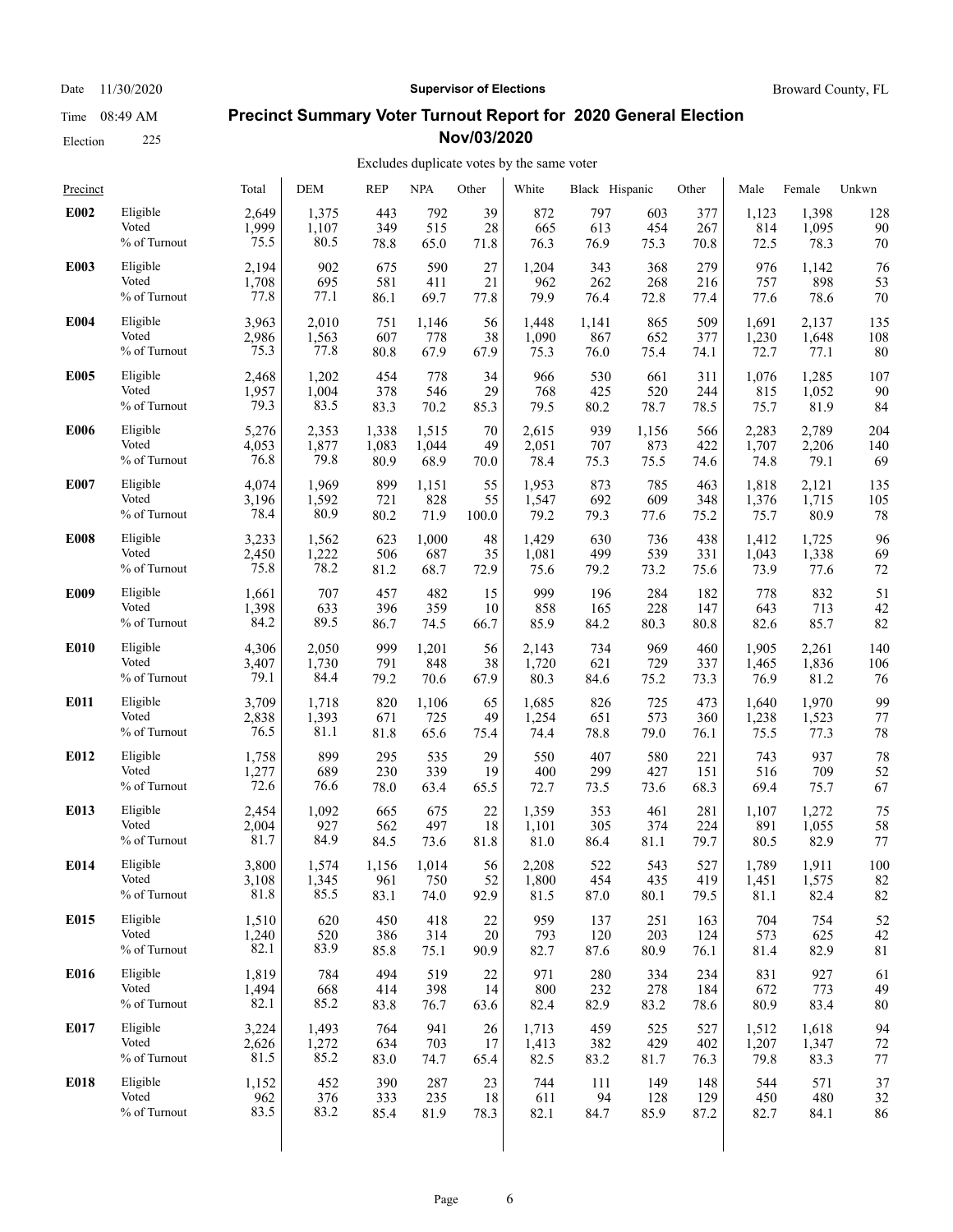Election 225

#### Date 11/30/2020 **Supervisor of Elections Supervisor of Elections** Broward County, FL

### **Precinct Summary Voter Turnout Report for 2020 General Election Nov/03/2020**

#### Excludes duplicate votes by the same voter

| Precinct    |                 | Total | <b>DEM</b> | <b>REP</b> | <b>NPA</b> | Other | White | Black Hispanic |       | Other | Male  | Female | Unkwn |
|-------------|-----------------|-------|------------|------------|------------|-------|-------|----------------|-------|-------|-------|--------|-------|
| E019        | Eligible        | 2,016 | 998        | 388        | 592        | 38    | 773   | 566            | 391   | 286   | 898   | 1,039  | 79    |
|             | Voted           | 1,548 | 807        | 296        | 419        | 26    | 591   | 435            | 287   | 235   | 686   | 799    | 63    |
|             | % of Turnout    | 76.8  | 80.9       | 76.3       | 70.8       | 68.4  | 76.5  | 76.9           | 73.4  | 82.2  | 76.4  | 76.9   | 80    |
| E020        | Eligible        | 3,666 | 1,832      | 721        | 1,073      | 40    | 1,449 | 665            | 1,020 | 532   | 1,503 | 1,998  | 165   |
|             | Voted           | 2,847 | 1,483      | 588        | 750        | 26    | 1,130 | 527            | 786   | 404   | 1,133 | 1,596  | 118   |
|             | % of Turnout    | 77.7  | 80.9       | 81.6       | 69.9       | 65.0  | 78.0  | 79.2           | 77.1  | 75.9  | 75.4  | 79.9   | 72    |
| E021        | Eligible        | 2,070 | 928        | 487        | 635        | 20    | 896   | 382            | 492   | 300   | 919   | 1,077  | 74    |
|             | Voted           | 1,575 | 724        | 401        | 432        | 18    | 693   | 292            | 379   | 211   | 689   | 838    | 48    |
|             | % of Turnout    | 76.1  | 78.0       | 82.3       | 68.0       | 90.0  | 77.3  | 76.4           | 77.0  | 70.3  | 75.0  | 77.8   | 65    |
| E022        | Eligible        | 3,203 | 1,424      | 891        | 840        | 48    | 1,956 | 357            | 402   | 488   | 1,483 | 1,621  | 99    |
|             | Voted           | 2,606 | 1,178      | 764        | 624        | 40    | 1,588 | 303            | 324   | 391   | 1,177 | 1,347  | 82    |
|             | $\%$ of Turnout | 81.4  | 82.7       | 85.7       | 74.3       | 83.3  | 81.2  | 84.9           | 80.6  | 80.1  | 79.4  | 83.1   | 83    |
| E023        | Eligible        | 2,176 | 927        | 566        | 651        | 32    | 1,268 | 297            | 392   | 219   | 996   | 1,120  | 60    |
|             | Voted           | 1,719 | 752        | 487        | 459        | 21    | 1,011 | 224            | 314   | 170   | 764   | 912    | 43    |
|             | % of Turnout    | 79.0  | 81.1       | 86.0       | 70.5       | 65.6  | 79.7  | 75.4           | 80.1  | 77.6  | 76.7  | 81.4   | 72    |
| E024        | Eligible        | 3,770 | 1,724      | 912        | 1,092      | 42    | 1,804 | 663            | 641   | 662   | 1,703 | 1,932  | 135   |
|             | Voted           | 3,056 | 1,454      | 776        | 795        | 31    | 1,490 | 556            | 488   | 522   | 1,352 | 1,597  | 107   |
|             | % of Turnout    | 81.1  | 84.3       | 85.1       | 72.8       | 73.8  | 82.6  | 83.9           | 76.1  | 78.9  | 79.4  | 82.7   | 79    |
| E025        | Eligible        | 1,339 | 659        | 272        | 397        | 11    | 529   | 349            | 288   | 173   | 569   | 719    | 51    |
|             | Voted           | 986   | 517        | 218        | 241        | 10    | 395   | 251            | 221   | 119   | 405   | 552    | 29    |
|             | % of Turnout    | 73.6  | 78.5       | 80.1       | 60.7       | 90.9  | 74.7  | 71.9           | 76.7  | 68.8  | 71.2  | 76.8   | 57    |
| E026        | Eligible        | 1,847 | 882        | 429        | 514        | 22    | 863   | 355            | 320   | 309   | 855   | 924    | 68    |
|             | Voted           | 1,521 | 757        | 364        | 383        | 17    | 725   | 305            | 254   | 237   | 695   | 778    | 48    |
|             | % of Turnout    | 82.3  | 85.8       | 84.8       | 74.5       | 77.3  | 84.0  | 85.9           | 79.4  | 76.7  | 81.3  | 84.2   | 71    |
| E027        | Eligible        | 3,749 | 1,784      | 815        | 1,100      | 50    | 1,777 | 644            | 905   | 423   | 1,615 | 2,000  | 134   |
|             | Voted           | 2,917 | 1,433      | 685        | 761        | 38    | 1,397 | 487            | 713   | 320   | 1,233 | 1,575  | 109   |
|             | % of Turnout    | 77.8  | 80.3       | 84.0       | 69.2       | 76.0  | 78.6  | 75.6           | 78.8  | 75.7  | 76.3  | 78.8   | 81    |
| E028        | Eligible        | 1,822 | 926        | 347        | 520        | 29    | 804   | 320            | 480   | 218   | 710   | 1,049  | 63    |
|             | Voted           | 1,361 | 720        | 265        | 358        | 18    | 600   | 253            | 355   | 153   | 523   | 795    | 43    |
|             | % of Turnout    | 74.7  | 77.8       | 76.4       | 68.8       | 62.1  | 74.6  | 79.1           | 74.0  | 70.2  | 73.7  | 75.8   | 68    |
| E029        | Eligible        | 1,470 | 820        | 182        | 446        | 22    | 387   | 560            | 324   | 199   | 615   | 783    | 72    |
|             | Voted           | 1,061 | 630        | 126        | 286        | 19    | 282   | 404            | 235   | 140   | 431   | 582    | 48    |
|             | % of Turnout    | 72.2  | 76.8       | 69.2       | 64.1       | 86.4  | 72.9  | 72.1           | 72.5  | 70.4  | 70.1  | 74.3   | 67    |
| E030        | Eligible        | 738   | 418        | 80         | 224        | 16    | 147   | 350            | 151   | 90    | 301   | 391    | 46    |
|             | Voted           | 496   | 306        | 57         | 123        | 10    | 100   | 233            | 98    | 65    | 189   | 273    | 34    |
|             | % of Turnout    | 67.2  | 73.2       | 71.3       | 54.9       | 62.5  | 68.0  | 66.6           | 64.9  | 72.2  | 62.8  | 69.8   | 74    |
| E031        | Eligible        | 2,318 | 917        | 703        | 672        | 26    | 1.507 | 180            | 365   | 266   | 1,033 | 1,203  | 82    |
|             | Voted           | 1,853 | 772        | 556        | 502        | 23    | 1,203 | 151            | 280   | 219   | 815   | 971    | 67    |
|             | % of Turnout    | 79.9  | 84.2       | 79.1       | 74.7       | 88.5  | 79.8  | 83.9           | 76.7  | 82.3  | 78.9  | 80.7   | 82    |
| E032        | Eligible        | 2,374 | 1,053      | 594        | 702        | 25    | 1,239 | 320            | 400   | 415   | 1,099 | 1,206  | 69    |
|             | Voted           | 1,943 | 886        | 504        | 534        | 19    | 1,021 | 276            | 316   | 330   | 892   | 994    | 57    |
|             | % of Turnout    | 81.8  | 84.1       | 84.8       | 76.1       | 76.0  | 82.4  | 86.3           | 79.0  | 79.5  | 81.2  | 82.4   | 83    |
| E033        | Eligible        | 2,249 | 987        | 555        | 681        | 26    | 1,174 | 314            | 393   | 368   | 1,032 | 1,141  | 76    |
|             | Voted           | 1,820 | 830        | 455        | 516        | 19    | 954   | 250            | 324   | 292   | 833   | 928    | 59    |
|             | % of Turnout    | 80.9  | 84.1       | 82.0       | 75.8       | 73.1  | 81.3  | 79.6           | 82.4  | 79.3  | 80.7  | 81.3   | 78    |
| E034        | Eligible        | 1,048 | 418        | 309        | 307        | 14    | 599   | 121            | 200   | 128   | 461   | 564    | 23    |
|             | Voted           | 832   | 341        | 244        | 236        | 11    | 478   | 104            | 149   | 101   | 367   | 451    | 14    |
|             | % of Turnout    | 79.4  | 81.6       | 79.0       | 76.9       | 78.6  | 79.8  | 86.0           | 74.5  | 78.9  | 79.6  | 80.0   | 61    |
| <b>F001</b> | Eligible        | 2,315 | 1,023      | 626        | 635        | 31    | 1,325 | 478            | 326   | 186   | 1,067 | 1,185  | 63    |
|             | Voted           | 1,771 | 812        | 516        | 421        | 22    | 1,039 | 358            | 237   | 137   | 796   | 925    | 50    |
|             | % of Turnout    | 76.5  | 79.4       | 82.4       | 66.3       | 71.0  | 78.4  | 74.9           | 72.7  | 73.7  | 74.6  | 78.1   | 79    |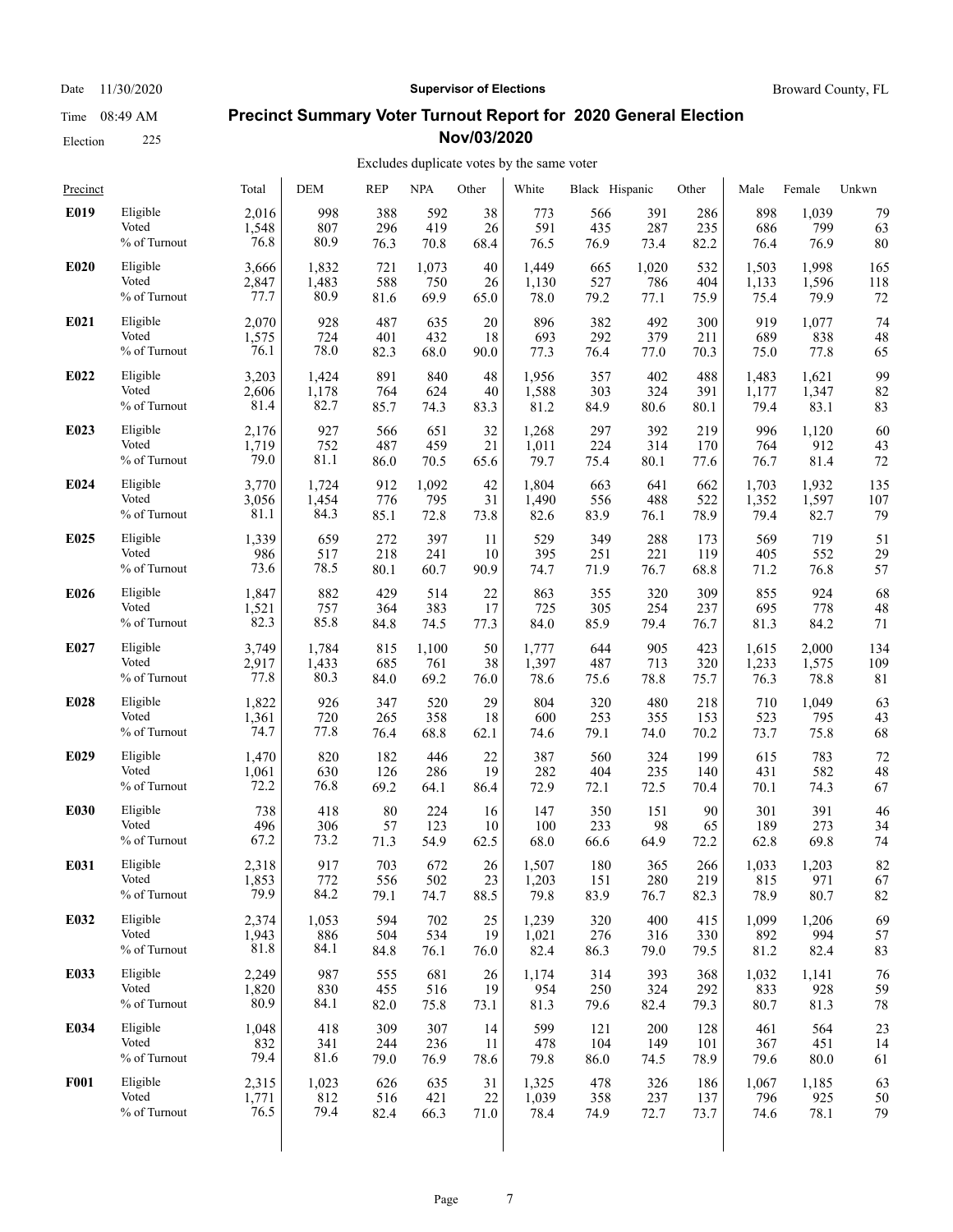Election 225

#### Date 11/30/2020 **Supervisor of Elections Supervisor of Elections** Broward County, FL

#### **Precinct Summary Voter Turnout Report for 2020 General Election Nov/03/2020**

#### Excludes duplicate votes by the same voter

| Precinct    |                 | Total | <b>DEM</b> | <b>REP</b> | <b>NPA</b> | Other | White | Black Hispanic |       | Other | Male  | Female | Unkwn |
|-------------|-----------------|-------|------------|------------|------------|-------|-------|----------------|-------|-------|-------|--------|-------|
| <b>F002</b> | Eligible        | 1,675 | 770        | 330        | 549        | 26    | 858   | 191            | 430   | 196   | 691   | 937    | 47    |
|             | Voted           | 1,342 | 642        | 277        | 399        | 24    | 679   | 175            | 335   | 153   | 536   | 773    | 33    |
|             | % of Turnout    | 80.1  | 83.4       | 83.9       | 72.7       | 92.3  | 79.1  | 91.6           | 77.9  | 78.1  | 77.6  | 82.5   | 70    |
| <b>F003</b> | Eligible        | 1,492 | 703        | 303        | 471        | 15    | 861   | 165            | 335   | 131   | 591   | 852    | 49    |
|             | Voted           | 1,191 | 586        | 250        | 343        | 12    | 682   | 143            | 267   | 99    | 456   | 701    | 34    |
|             | % of Turnout    | 79.8  | 83.4       | 82.5       | 72.8       | 80.0  | 79.2  | 86.7           | 79.7  | 75.6  | 77.2  | 82.3   | 69    |
| <b>F004</b> | Eligible        | 5,032 | 2,732      | 1,068      | 1,175      | 57    | 3,909 | 251            | 548   | 324   | 1,879 | 3,011  | 142   |
|             | Voted           | 4,107 | 2,266      | 892        | 902        | 47    | 3,194 | 219            | 439   | 255   | 1,522 | 2,470  | 115   |
|             | % of Turnout    | 81.6  | 82.9       | 83.5       | 76.8       | 82.5  | 81.7  | 87.3           | 80.1  | 78.7  | 81.0  | 82.0   | 81    |
| <b>F005</b> | Eligible        | 4,636 | 2,008      | 1,106      | 1,451      | 71    | 2,308 | 794            | 924   | 610   | 2,112 | 2,356  | 168   |
|             | Voted           | 3,516 | 1,587      | 869        | 1,001      | 59    | 1,797 | 607            | 674   | 438   | 1,573 | 1,814  | 129   |
|             | $\%$ of Turnout | 75.8  | 79.0       | 78.6       | 69.0       | 83.1  | 77.9  | 76.4           | 72.9  | 71.8  | 74.5  | 77.0   | 77    |
| <b>F006</b> | Eligible        | 2,627 | 1,320      | 507        | 743        | 57    | 1,206 | 655            | 486   | 280   | 1,142 | 1,401  | 84    |
|             | Voted           | 2,024 | 1,059      | 411        | 511        | 43    | 911   | 531            | 367   | 215   | 835   | 1,119  | 70    |
|             | % of Turnout    | 77.0  | 80.2       | 81.1       | 68.8       | 75.4  | 75.5  | 81.1           | 75.5  | 76.8  | 73.1  | 79.9   | 83    |
| F007        | Eligible        | 3,039 | 1,331      | 647        | 1,020      | 41    | 1,544 | 503            | 607   | 385   | 1,405 | 1,537  | 97    |
|             | Voted           | 2,346 | 1,085      | 506        | 727        | 28    | 1,204 | 392            | 461   | 289   | 1,060 | 1,206  | 80    |
|             | % of Turnout    | 77.2  | 81.5       | 78.2       | 71.3       | 68.3  | 78.0  | 77.9           | 75.9  | 75.1  | 75.4  | 78.5   | 82    |
| <b>F008</b> | Eligible        | 2,511 | 1,229      | 508        | 730        | 44    | 1,255 | 430            | 533   | 293   | 1,097 | 1,328  | 86    |
|             | Voted           | 1,958 | 999        | 401        | 524        | 34    | 989   | 336            | 416   | 217   | 817   | 1,074  | 67    |
|             | % of Turnout    | 78.0  | 81.3       | 78.9       | 71.8       | 77.3  | 78.8  | 78.1           | 78.0  | 74.1  | 74.5  | 80.9   | 78    |
| <b>F009</b> | Eligible        | 2,238 | 1,146      | 429        | 634        | 29    | 1,140 | 410            | 464   | 224   | 890   | 1,282  | 66    |
|             | Voted           | 1,770 | 944        | 348        | 460        | 18    | 908   | 322            | 372   | 168   | 670   | 1,056  | 44    |
|             | % of Turnout    | 79.1  | 82.4       | 81.1       | 72.6       | 62.1  | 79.6  | 78.5           | 80.2  | 75.0  | 75.3  | 82.4   | 67    |
| <b>F010</b> | Eligible        | 3,143 | 1,395      | 708        | 993        | 47    | 1,593 | 502            | 661   | 387   | 1,397 | 1,635  | 111   |
|             | Voted           | 2,488 | 1,163      | 592        | 697        | 36    | 1,281 | 419            | 502   | 286   | 1,068 | 1,348  | 72    |
|             | % of Turnout    | 79.2  | 83.4       | 83.6       | 70.2       | 76.6  | 80.4  | 83.5           | 75.9  | 73.9  | 76.4  | 82.4   | 65    |
| <b>F011</b> | Eligible        | 1,481 | 554        | 454        | 454        | 19    | 875   | 171            | 216   | 219   | 687   | 738    | 56    |
|             | Voted           | 1,138 | 446        | 365        | 313        | 14    | 676   | 138            | 159   | 165   | 520   | 577    | 41    |
|             | % of Turnout    | 76.8  | 80.5       | 80.4       | 68.9       | 73.7  | 77.3  | 80.7           | 73.6  | 75.3  | 75.7  | 78.2   | 73    |
| <b>F012</b> | Eligible        | 4,575 | 1,882      | 1,113      | 1,490      | 90    | 2,485 | 524            | 1,010 | 556   | 2.041 | 2,355  | 179   |
|             | Voted           | 3,554 | 1,521      | 904        | 1,061      | 68    | 1,980 | 422            | 715   | 437   | 1,565 | 1,835  | 154   |
|             | % of Turnout    | 77.7  | 80.8       | 81.2       | 71.2       | 75.6  | 79.7  | 80.5           | 70.8  | 78.6  | 76.7  | 77.9   | 86    |
| <b>F013</b> | Eligible        | 1,297 | 623        | 259        | 392        | 23    | 611   | 273            | 248   | 165   | 586   | 669    | 42    |
|             | Voted           | 1,030 | 527        | 206        | 280        | 17    | 496   | 217            | 183   | 134   | 477   | 520    | 33    |
|             | % of Turnout    | 79.4  | 84.6       | 79.5       | 71.4       | 73.9  | 81.2  | 79.5           | 73.8  | 81.2  | 81.4  | 77.7   | 79    |
| <b>F014</b> | Eligible        | 1,691 | 800        | 360        | 508        | 23    | 758   | 335            | 354   | 244   | 712   | 908    | 71    |
|             | Voted           | 1,273 | 648        | 266        | 344        | 15    | 554   | 279            | 271   | 169   | 539   | 683    | 51    |
|             | % of Turnout    | 75.3  | 81.0       | 73.9       | 67.7       | 65.2  | 73.1  | 83.3           | 76.6  | 69.3  | 75.7  | 75.2   | 72    |
| G001        | Eligible        | 2,114 | 1,128      | 312        | 645        | 29    | 551   | 774            | 388   | 401   | 949   | 1,094  | 71    |
|             | Voted           | 1,638 | 919        | 239        | 454        | 26    | 415   | 631            | 302   | 290   | 716   | 867    | 55    |
|             | % of Turnout    | 77.5  | 81.5       | 76.6       | 70.4       | 89.7  | 75.3  | 81.5           | 77.8  | 72.3  | 75.4  | 79.3   | 77    |
| G002        | Eligible        | 3,233 | 1,487      | 735        | 979        | 32    | 1,473 | 758            | 594   | 408   | 1,414 | 1,700  | 119   |
|             | Voted           | 2,471 | 1,211      | 586        | 649        | 25    | 1,135 | 607            | 421   | 308   | 1,044 | 1,333  | 94    |
|             | % of Turnout    | 76.4  | 81.4       | 79.7       | 66.3       | 78.1  | 77.1  | 80.1           | 70.9  | 75.5  | 73.8  | 78.4   | 79    |
| G003        | Eligible        | 2,904 | 1,413      | 581        | 864        | 46    | 1,305 | 702            | 561   | 336   | 1,273 | 1,530  | 101   |
|             | Voted           | 2,159 | 1,097      | 462        | 569        | 31    | 969   | 562            | 376   | 252   | 918   | 1,167  | 74    |
|             | % of Turnout    | 74.3  | 77.6       | 79.5       | 65.9       | 67.4  | 74.3  | 80.1           | 67.0  | 75.0  | 72.1  | 76.3   | 73    |
| G004        | Eligible        | 3,148 | 1,643      | 655        | 814        | 36    | 1,328 | 651            | 783   | 386   | 1,286 | 1,738  | 124   |
|             | Voted           | 2,478 | 1,358      | 543        | 549        | 28    | 1,050 | 542            | 593   | 293   | 995   | 1,384  | 99    |
|             | % of Turnout    | 78.7  | 82.7       | 82.9       | 67.4       | 77.8  | 79.1  | 83.3           | 75.7  | 75.9  | 77.4  | 79.6   | 80    |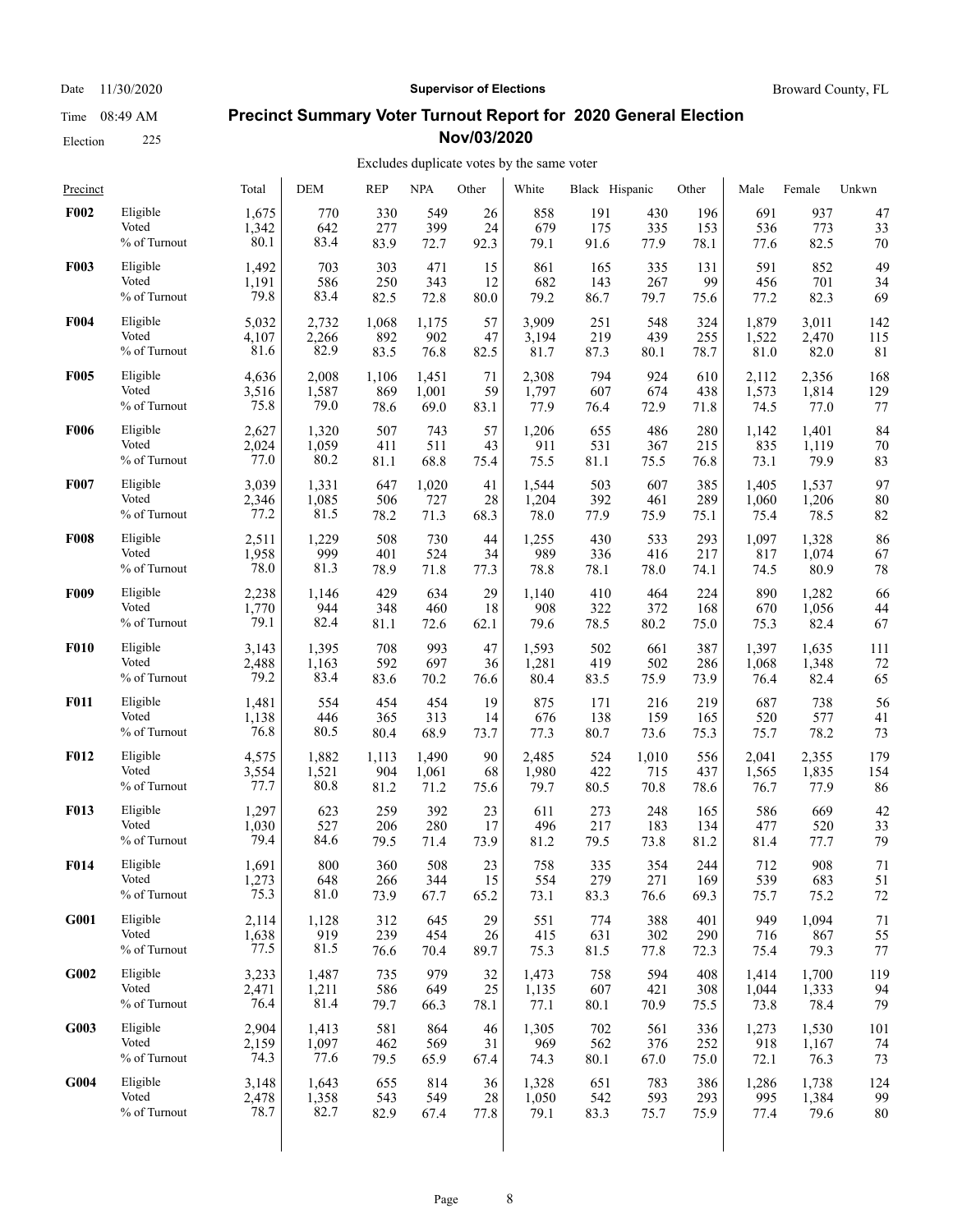Election 225

#### Date 11/30/2020 **Supervisor of Elections Supervisor of Elections** Broward County, FL

### **Precinct Summary Voter Turnout Report for 2020 General Election Nov/03/2020**

| Precinct          |              | Total | <b>DEM</b> | <b>REP</b> | <b>NPA</b> | Other          | White | Black Hispanic |      | Other | Male  | Female | Unkwn |
|-------------------|--------------|-------|------------|------------|------------|----------------|-------|----------------|------|-------|-------|--------|-------|
| G005              | Eligible     | 1,861 | 990        | 321        | 532        | 18             | 674   | 606            | 343  | 238   | 775   | 1,025  | 61    |
|                   | Voted        | 1,492 | 818        | 265        | 396        | 13             | 543   | 502            | 259  | 188   | 609   | 837    | 46    |
|                   | % of Turnout | 80.2  | 82.6       | 82.6       | 74.4       | 72.2           | 80.6  | 82.8           | 75.5 | 79.0  | 78.6  | 81.7   | 75    |
| G006              | Eligible     | 3,595 | 1,762      | 726        | 1,059      | 48             | 1,489 | 878            | 783  | 445   | 1,556 | 1,890  | 149   |
|                   | Voted        | 2,523 | 1,342      | 541        | 604        | 36             | 1,029 | 670            | 528  | 296   | 1,036 | 1,388  | 99    |
|                   | % of Turnout | 70.2  | 76.2       | 74.5       | 57.0       | 75.0           | 69.1  | 76.3           | 67.4 | 66.5  | 66.6  | 73.4   | 66    |
| G007              | Eligible     | 708   | 364        | 135        | 201        | 8              | 258   | 151            | 190  | 109   | 309   | 372    | 27    |
|                   | Voted        | 504   | 273        | 103        | 124        | $\overline{4}$ | 184   | 114            | 133  | 73    | 216   | 273    | 15    |
|                   | % of Turnout | 71.2  | 75.0       | 76.3       | 61.7       | 50.0           | 71.3  | 75.5           | 70.0 | 67.0  | 69.9  | 73.4   | 56    |
| G008              | Eligible     | 3,339 | 1,977      | 473        | 860        | 29             | 852   | 1,586          | 456  | 445   | 1,466 | 1,725  | 148   |
|                   | Voted        | 2,503 | 1,586      | 368        | 526        | 23             | 613   | 1,245          | 316  | 329   | 1,050 | 1,337  | 116   |
|                   | % of Turnout | 75.0  | 80.2       | 77.8       | 61.2       | 79.3           | 71.9  | 78.5           | 69.3 | 73.9  | 71.6  | 77.5   | 78    |
| G009              | Eligible     | 971   | 600        | 106        | 258        | 7              | 162   | 444            | 247  | 118   | 413   | 521    | 37    |
|                   | Voted        | 712   | 475        | 76         | 155        | 6              | 109   | 348            | 166  | 89    | 274   | 410    | 28    |
|                   | % of Turnout | 73.3  | 79.2       | 71.7       | 60.1       | 85.7           | 67.3  | 78.4           | 67.2 | 75.4  | 66.3  | 78.7   | 76    |
| <b>G010</b>       | Eligible     | 2,399 | 1,102      | 594        | 674        | 29             | 1,241 | 429            | 459  | 270   | 1,049 | 1,269  | 81    |
|                   | Voted        | 1,819 | 860        | 488        | 448        | 23             | 945   | 334            | 347  | 193   | 773   | 984    | 62    |
|                   | % of Turnout | 75.8  | 78.0       | 82.2       | 66.5       | 79.3           | 76.1  | 77.9           | 75.6 | 71.5  | 73.7  | 77.5   | 77    |
| G011              | Eligible     | 2,900 | 1,384      | 604        | 872        | 40             | 1,325 | 625            | 630  | 320   | 1,205 | 1,601  | 94    |
|                   | Voted        | 2,279 | 1,139      | 507        | 602        | 31             | 1,032 | 514            | 481  | 252   | 920   | 1,283  | 76    |
|                   | % of Turnout | 78.6  | 82.3       | 83.9       | 69.0       | 77.5           | 77.9  | 82.2           | 76.3 | 78.8  | 76.3  | 80.1   | 81    |
| G012              | Eligible     | 2,022 | 1,052      | 395        | 560        | 15             | 894   | 481            | 437  | 210   | 866   | 1,079  | 77    |
|                   | Voted        | 1,527 | 800        | 328        | 387        | 12             | 685   | 376            | 315  | 151   | 627   | 844    | 56    |
|                   | % of Turnout | 75.5  | 76.0       | 83.0       | 69.1       | 80.0           | 76.6  | 78.2           | 72.1 | 71.9  | 72.4  | 78.2   | 73    |
| G013              | Eligible     | 1,084 | 641        | 131        | 304        | 8              | 220   | 556            | 146  | 162   | 492   | 543    | 49    |
|                   | Voted        | 782   | 506        | 93         | 181        | $\overline{c}$ | 159   | 418            | 94   | 111   | 347   | 405    | 30    |
|                   | % of Turnout | 72.1  | 78.9       | 71.0       | 59.5       | 25.0           | 72.3  | 75.2           | 64.4 | 68.5  | 70.5  | 74.6   | 61    |
| G014              | Eligible     | 2,573 | 1,251      | 469        | 821        | 32             | 987   | 672            | 582  | 332   | 1,116 | 1,361  | 96    |
|                   | Voted        | 1,864 | 969        | 350        | 520        | 25             | 712   | 505            | 399  | 248   | 774   | 1,020  | 70    |
|                   | % of Turnout | 72.4  | 77.5       | 74.6       | 63.3       | 78.1           | 72.1  | 75.1           | 68.6 | 74.7  | 69.4  | 74.9   | 73    |
| G015              | Eligible     | 2,088 | 1,110      | 440        | 506        | 32             | 985   | 359            | 521  | 223   | 794   | 1,225  | 69    |
|                   | Voted        | 1,650 | 917        | 342        | 366        | 25             | 772   | 292            | 407  | 179   | 602   | 996    | 52    |
|                   | % of Turnout | 79.0  | 82.6       | 77.7       | 72.3       | 78.1           | 78.4  | 81.3           | 78.1 | 80.3  | 75.8  | 81.3   | 75    |
| G016              | Eligible     | 3,696 | 1,885      | 728        | 1,043      | 40             | 1,426 | 961            | 753  | 556   | 1,549 | 2,016  | 131   |
|                   | Voted        | 2,910 | 1,546      | 599        | 731        | 34             | 1,135 | 799            | 570  | 406   | 1,197 | 1,613  | 100   |
|                   | % of Turnout | 78.7  | 82.0       | 82.3       | 70.1       | 85.0           | 79.6  | 83.1           | 75.7 | 73.0  | 77.3  | 80.0   | 76    |
| H <sub>001</sub>  | Eligible     | 2,960 | 1,931      | 245        | 764        | 20             | 420   | 1,713          | 438  | 389   | 1,225 | 1,606  | 129   |
|                   | Voted        | 2,119 | 1,455      | 172        | 479        | 13             | 299   | 1,270          | 275  | 275   | 845   | 1,191  | 83    |
|                   | % of Turnout | 71.6  | 75.3       | 70.2       | 62.7       | 65.0           | 71.2  | 74.1           | 62.8 | 70.7  | 69.0  | 74.2   | 64    |
| H <sub>0</sub> 02 | Eligible     | 1,154 | 791        | 88         | 266        | 9              | 99    | 744            | 145  | 166   | 446   | 658    | 50    |
|                   | Voted        | 827   | 607        | 57         | 156        | 7              | 60    | 543            | 97   | 127   | 301   | 487    | 39    |
|                   | % of Turnout | 71.7  | 76.7       | 64.8       | 58.6       | 77.8           | 60.6  | 73.0           | 66.9 | 76.5  | 67.5  | 74.0   | 78    |
| H <sub>0</sub> 03 | Eligible     | 3,750 | 2,550      | 249        | 907        | 44             | 486   | 2,356          | 459  | 449   | 1,439 | 2,154  | 157   |
|                   | Voted        | 2,623 | 1,884      | 180        | 530        | 29             | 312   | 1,704          | 293  | 314   | 923   | 1,595  | 105   |
|                   | % of Turnout | 69.9  | 73.9       | 72.3       | 58.4       | 65.9           | 64.2  | 72.3           | 63.8 | 69.9  | 64.1  | 74.0   | 67    |
| H004              | Eligible     | 1,459 | 932        | 155        | 361        | 11             | 262   | 726            | 232  | 239   | 628   | 766    | 65    |
|                   | Voted        | 1,062 | 720        | 119        | 217        | 6              | 180   | 555            | 152  | 175   | 433   | 583    | 46    |
|                   | % of Turnout | 72.8  | 77.3       | 76.8       | 60.1       | 54.5           | 68.7  | 76.4           | 65.5 | 73.2  | 68.9  | 76.1   | 71    |
| <b>H005</b>       | Eligible     | 3,178 | 2,157      | 231        | 772        | 18             | 305   | 2,087          | 312  | 474   | 1,271 | 1,764  | 143   |
|                   | Voted        | 2,316 | 1,666      | 159        | 473        | 18             | 192   | 1,569          | 212  | 343   | 875   | 1,334  | 107   |
|                   | % of Turnout | 72.9  | 77.2       | 68.8       | 61.3       | 100.0          | 63.0  | 75.2           | 67.9 | 72.4  | 68.8  | 75.6   | 75    |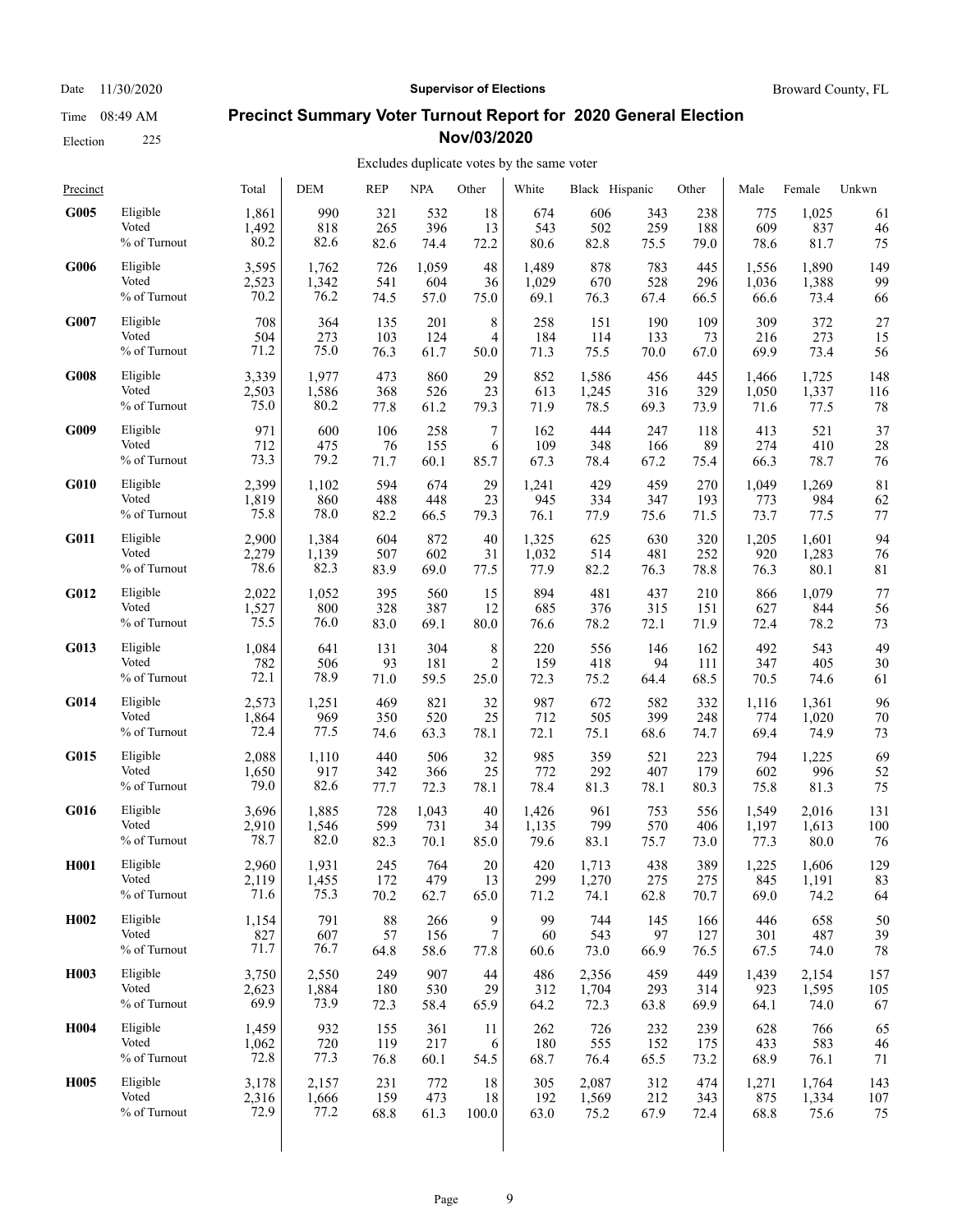Election 225

#### Date 11/30/2020 **Supervisor of Elections Supervisor of Elections** Broward County, FL

### **Precinct Summary Voter Turnout Report for 2020 General Election Nov/03/2020**

#### Excludes duplicate votes by the same voter

| Precinct         |              | Total | <b>DEM</b> | <b>REP</b> | <b>NPA</b> | Other                   | White | Black Hispanic |       | Other | Male  | Female | Unkwn |
|------------------|--------------|-------|------------|------------|------------|-------------------------|-------|----------------|-------|-------|-------|--------|-------|
| H <sub>006</sub> | Eligible     | 1,993 | 1,279      | 227        | 457        | 30                      | 417   | 980            | 352   | 244   | 764   | 1,144  | 85    |
|                  | Voted        | 1,485 | 1,013      | 173        | 274        | 25                      | 295   | 768            | 244   | 178   | 546   | 876    | 63    |
|                  | % of Turnout | 74.5  | 79.2       | 76.2       | 60.0       | 83.3                    | 70.7  | 78.4           | 69.3  | 73.0  | 71.5  | 76.6   | 74    |
| H007             | Eligible     | 2.446 | 1,594      | 220        | 618        | 14                      | 340   | 1,514          | 264   | 328   | 1,042 | 1,316  | 88    |
|                  | Voted        | 1,744 | 1,213      | 146        | 377        | 8                       | 230   | 1,110          | 163   | 241   | 682   | 992    | 70    |
|                  | % of Turnout | 71.3  | 76.1       | 66.4       | 61.0       | 57.1                    | 67.6  | 73.3           | 61.7  | 73.5  | 65.5  | 75.4   | 80    |
| <b>H008</b>      | Eligible     | 1,810 | 1,244      | 154        | 391        | 21                      | 307   | 1,047          | 294   | 162   | 663   | 1,080  | 67    |
|                  | Voted        | 1,368 | 983        | 120        | 251        | 14                      | 231   | 808            | 218   | 111   | 467   | 851    | 50    |
|                  | % of Turnout | 75.6  | 79.0       | 77.9       | 64.2       | 66.7                    | 75.2  | 77.2           | 74.1  | 68.5  | 70.4  | 78.8   | 75    |
| H <sub>009</sub> | Eligible     | 1,126 | 748        | 95         | 271        | 12                      | 184   | 616            | 195   | 131   | 456   | 620    | 50    |
|                  | Voted        | 801   | 571        | 64         | 159        | 7                       | 117   | 473            | 126   | 85    | 311   | 459    | 31    |
|                  | % of Turnout | 71.1  | 76.3       | 67.4       | 58.7       | 58.3                    | 63.6  | 76.8           | 64.6  | 64.9  | 68.2  | 74.0   | 62    |
| H <sub>010</sub> | Eligible     | 446   | 248        | 43         | 153        | $\overline{\mathbf{c}}$ | 71    | 167            | 166   | 42    | 197   | 229    | 20    |
|                  | Voted        | 242   | 146        | 18         | 76         | $\overline{c}$          | 30    | 110            | 83    | 19    | 92    | 137    | 13    |
|                  | % of Turnout | 54.3  | 58.9       | 41.9       | 49.7       | 100.0                   | 42.3  | 65.9           | 50.0  | 45.2  | 46.7  | 59.8   | 65    |
| H011             | Eligible     | 3,096 | 1,789      | 368        | 906        | 33                      | 466   | 1,165          | 1,040 | 425   | 1,311 | 1,669  | 116   |
|                  | Voted        | 2,135 | 1,286      | 272        | 555        | 22                      | 292   | 848            | 697   | 298   | 839   | 1,212  | 84    |
|                  | % of Turnout | 69.0  | 71.9       | 73.9       | 61.3       | 66.7                    | 62.7  | 72.8           | 67.0  | 70.1  | 64.0  | 72.6   | 72    |
| J001             | Eligible     | 1,757 | 1,003      | 297        | 443        | 14                      | 679   | 521            | 377   | 180   | 721   | 991    | 45    |
|                  | Voted        | 1,342 | 800        | 238        | 294        | 10                      | 500   | 404            | 304   | 134   | 524   | 781    | 37    |
|                  | % of Turnout | 76.4  | 79.8       | 80.1       | 66.4       | 71.4                    | 73.6  | 77.5           | 80.6  | 74.4  | 72.7  | 78.8   | 82    |
| <b>J002</b>      | Eligible     | 1,947 | 969        | 342        | 612        | 24                      | 774   | 375            | 575   | 223   | 802   | 1,066  | 79    |
|                  | Voted        | 1,467 | 774        | 268        | 404        | 21                      | 564   | 293            | 447   | 163   | 582   | 824    | 61    |
|                  | % of Turnout | 75.3  | 79.9       | 78.4       | 66.0       | 87.5                    | 72.9  | 78.1           | 77.7  | 73.1  | 72.6  | 77.3   | 77    |
| <b>J003</b>      | Eligible     | 1,861 | 941        | 422        | 479        | 19                      | 894   | 365            | 425   | 177   | 836   | 993    | 32    |
|                  | Voted        | 1,497 | 805        | 337        | 338        | 17                      | 709   | 318            | 330   | 140   | 661   | 812    | 24    |
|                  | % of Turnout | 80.4  | 85.5       | 79.9       | 70.6       | 89.5                    | 79.3  | 87.1           | 77.6  | 79.1  | 79.1  | 81.8   | 75    |
| <b>J004</b>      | Eligible     | 2,345 | 1,271      | 347        | 703        | 24                      | 648   | 827            | 603   | 267   | 1,016 | 1,244  | 85    |
|                  | Voted        | 1,769 | 1,016      | 265        | 469        | 19                      | 459   | 679            | 445   | 186   | 742   | 966    | 61    |
|                  | % of Turnout | 75.4  | 79.9       | 76.4       | 66.7       | 79.2                    | 70.8  | 82.1           | 73.8  | 69.7  | 73.0  | 77.7   | 72    |
| <b>J005</b>      | Eligible     | 2,059 | 1,192      | 284        | 555        | 28                      | 566   | 624            | 663   | 206   | 809   | 1,184  | 66    |
|                  | Voted        | 1,523 | 896        | 243        | 361        | 23                      | 413   | 482            | 467   | 161   | 577   | 898    | 48    |
|                  | % of Turnout | 74.0  | 75.2       | 85.6       | 65.0       | 82.1                    | 73.0  | 77.2           | 70.4  | 78.2  | 71.3  | 75.8   | 73    |
| <b>J006</b>      | Eligible     | 775   | 439        | 159        | 172        | 5                       | 401   | 89             | 218   | 67    | 294   | 452    | 29    |
|                  | Voted        | 603   | 349        | 128        | 121        | 5                       | 324   | 74             | 160   | 45    | 231   | 352    | 20    |
|                  | % of Turnout | 77.8  | 79.5       | 80.5       | 70.3       | 100.0                   | 80.8  | 83.1           | 73.4  | 67.2  | 78.6  | 77.9   | 69    |
| <b>J007</b>      | Eligible     | 2,194 | 1,407      | 272        | 484        | 31                      | 534   | 989            | 462   | 209   | 889   | 1,234  | 71    |
|                  | Voted        | 1,711 | 1,157      | 207        | 330        | 17                      | 388   | 821            | 336   | 166   | 672   | 984    | 55    |
|                  | % of Turnout | 78.0  | 82.2       | 76.1       | 68.2       | 54.8                    | 72.7  | 83.0           | 72.7  | 79.4  | 75.6  | 79.7   | 77    |
| <b>J008</b>      | Eligible     | 509   | 288        | 118        | 101        | $\boldsymbol{2}$        | 217   | 149            | 94    | 49    | 216   | 280    | 13    |
|                  | Voted        | 391   | 237        | 86         | 67         | $\mathbf{1}$            | 158   | 124            | 76    | 33    | 155   | 226    | 10    |
|                  | % of Turnout | 76.8  | 82.3       | 72.9       | 66.3       | 50.0                    | 72.8  | 83.2           | 80.9  | 67.3  | 71.8  | 80.7   | 77    |
| <b>J009</b>      | Eligible     | 1,804 | 1,048      | 317        | 424        | 15                      | 674   | 525            | 419   | 186   | 732   | 1,013  | 59    |
|                  | Voted        | 1,374 | 837        | 258        | 268        | 11                      | 507   | 404            | 316   | 147   | 532   | 802    | 40    |
|                  | % of Turnout | 76.2  | 79.9       | 81.4       | 63.2       | 73.3                    | 75.2  | 77.0           | 75.4  | 79.0  | 72.7  | 79.2   | 68    |
| <b>J010</b>      | Eligible     | 1,805 | 949        | 300        | 532        | 24                      | 713   | 484            | 420   | 188   | 809   | 924    | 72    |
|                  | Voted        | 1,360 | 752        | 227        | 366        | 15                      | 535   | 375            | 311   | 139   | 578   | 729    | 53    |
|                  | % of Turnout | 75.3  | 79.2       | 75.7       | 68.8       | 62.5                    | 75.0  | 77.5           | 74.0  | 73.9  | 71.4  | 78.9   | 74    |
| <b>J011</b>      | Eligible     | 3,717 | 1,945      | 588        | 1,140      | 44                      | 1,285 | 902            | 1,135 | 395   | 1,595 | 1,983  | 139   |
|                  | Voted        | 2,613 | 1,471      | 413        | 694        | 35                      | 843   | 695            | 778   | 297   | 1,057 | 1,450  | 106   |
|                  | % of Turnout | 70.3  | 75.6       | 70.2       | 60.9       | 79.5                    | 65.6  | 77.1           | 68.5  | 75.2  | 66.3  | 73.1   | 76    |
|                  |              |       |            |            |            |                         |       |                |       |       |       |        |       |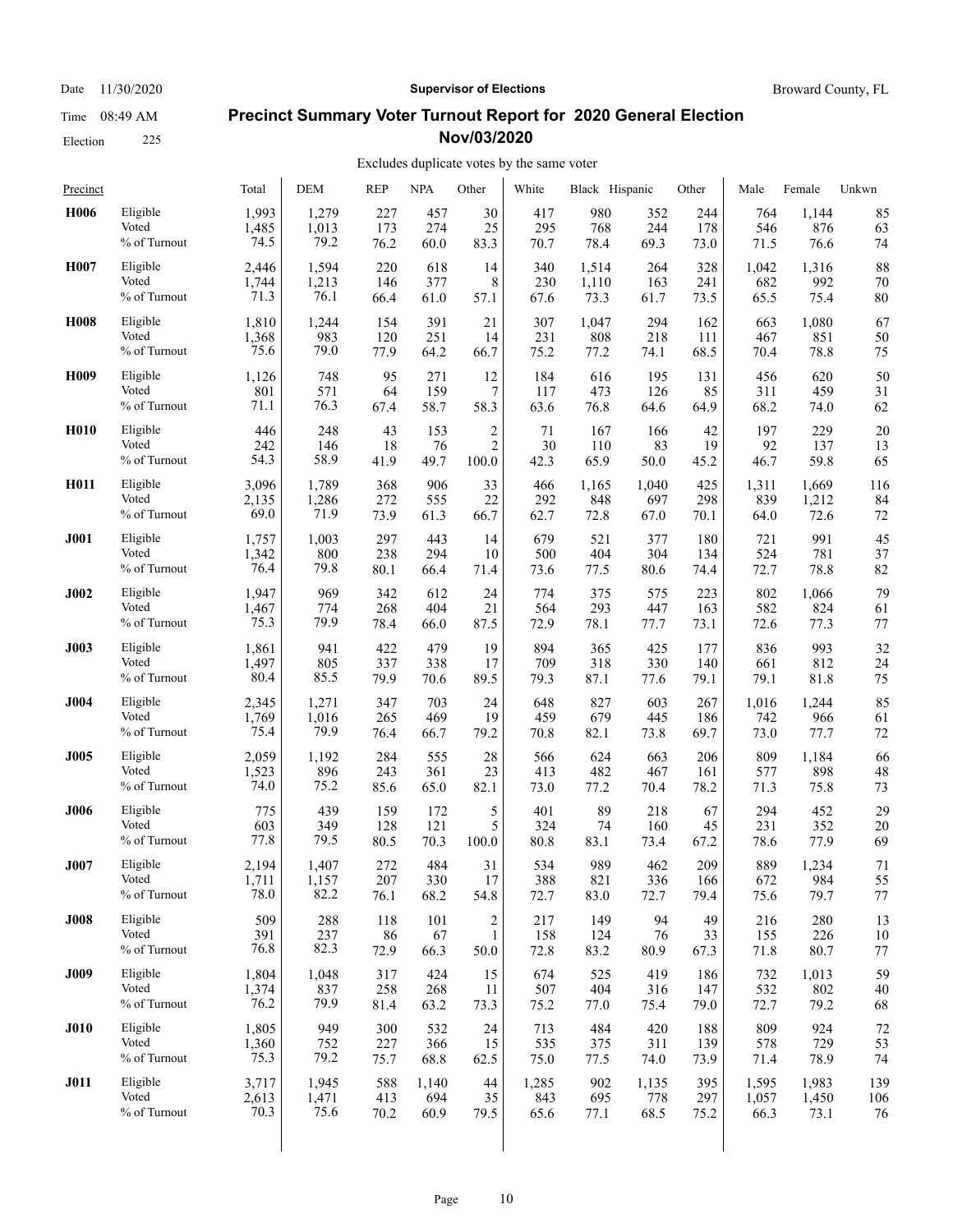Election 225

#### Date 11/30/2020 **Supervisor of Elections Supervisor of Elections** Broward County, FL

#### **Precinct Summary Voter Turnout Report for 2020 General Election Nov/03/2020**

| Precinct    |              | Total | <b>DEM</b> | <b>REP</b> | <b>NPA</b> | Other | White | Black Hispanic |        | Other | Male  | Female | Unkwn |
|-------------|--------------|-------|------------|------------|------------|-------|-------|----------------|--------|-------|-------|--------|-------|
| <b>J012</b> | Eligible     | 4,722 | 2,841      | 781        | 1,050      | 50    | 2,583 | 847            | 911    | 381   | 1,691 | 2,906  | 125   |
|             | Voted        | 3,893 | 2,397      | 660        | 791        | 45    | 2,162 | 705            | 735    | 291   | 1,355 | 2,449  | 89    |
|             | % of Turnout | 82.4  | 84.4       | 84.5       | 75.3       | 90.0  | 83.7  | 83.2           | 80.7   | 76.4  | 80.1  | 84.3   | 71    |
| <b>J013</b> | Eligible     | 2,232 | 1,359      | 312        | 540        | 21    | 565   | 929            | 472    | 266   | 943   | 1,226  | 63    |
|             | Voted        | 1,777 | 1,132      | 251        | 376        | 18    | 436   | 758            | 370    | 213   | 736   | 986    | 55    |
|             | % of Turnout | 79.6  | 83.3       | 80.4       | 69.6       | 85.7  | 77.2  | 81.6           | 78.4   | 80.1  | 78.0  | 80.4   | 87    |
| J014        | Eligible     | 1,967 | 1,127      | 400        | 418        | 22    | 756   | 683            | 346    | 182   | 839   | 1,072  | 56    |
|             | Voted        | 1,590 | 941        | 325        | 306        | 18    | 616   | 560            | 271    | 143   | 660   | 889    | 41    |
|             | % of Turnout | 80.8  | 83.5       | 81.3       | 73.2       | 81.8  | 81.5  | 82.0           | 78.3   | 78.6  | 78.7  | 82.9   | 73    |
| <b>J015</b> | Eligible     | 1,860 | 1,019      | 371        | 451        | 19    | 730   | 635            | 272    | 223   | 850   | 962    | 48    |
|             | Voted        | 1,520 | 857        | 313        | 334        | 16    | 575   | 540            | 223    | 182   | 687   | 792    | 41    |
|             | % of Turnout | 81.7  | 84.1       | 84.4       | 74.1       | 84.2  | 78.8  | 85.0           | 82.0   | 81.6  | 80.8  | 82.3   | 85    |
| <b>J016</b> | Eligible     | 800   | 431        | 111        | 253        | 5     | 220   | 214            | 271    | 95    | 334   | 426    | 40    |
|             | Voted        | 612   | 336        | 81         | 192        | 3     | 168   | 171            | 203    | 70    | 245   | 339    | 28    |
|             | % of Turnout | 76.5  | 78.0       | 73.0       | 75.9       | 60.0  | 76.4  | 79.9           | 74.9   | 73.7  | 73.4  | 79.6   | 70    |
| <b>J017</b> | Eligible     | 1,961 | 1,247      | 189        | 512        | 13    | 363   | 1,003          | 334    | 261   | 761   | 1,125  | 75    |
|             | Voted        | 1,485 | 1,003      | 129        | 342        | 11    | 262   | 783            | 247    | 193   | 536   | 893    | 56    |
|             | % of Turnout | 75.7  | 80.4       | 68.3       | 66.8       | 84.6  | 72.2  | 78.1           | 74.0   | 73.9  | 70.4  | 79.4   | 75    |
| <b>J018</b> | Eligible     | 2,196 | 1,211      | 352        | 596        | 37    | 938   | 571            | 485    | 202   | 901   | 1,245  | 50    |
|             | Voted        | 1,772 | 1,023      | 286        | 441        | 22    | 748   | 475            | 385    | 164   | 701   | 1,033  | 38    |
|             | % of Turnout | 80.7  | 84.5       | 81.3       | 74.0       | 59.5  | 79.7  | 83.2           | 79.4   | 81.2  | 77.8  | 83.0   | 76    |
| <b>J019</b> | Eligible     | 4,079 | 2,106      | 694        | 1,231      | 48    | 1,494 | 1,034          | 1,073  | 478   | 1,744 | 2,178  | 157   |
|             | Voted        | 3,149 | 1,715      | 535        | 859        | 40    | 1,147 | 857            | 797    | 348   | 1,298 | 1,731  | 120   |
|             | % of Turnout | 77.2  | 81.4       | 77.1       | 69.8       | 83.3  | 76.8  | 82.9           | 74.3   | 72.8  | 74.4  | 79.5   | 76    |
| J020        | Eligible     | 1,814 | 1,150      | 226        | 411        | 27    | 337   | 955            | 322    | 200   | 746   | 996    | 72    |
|             | Voted        | 1,370 | 887        | 179        | 282        | 22    | 252   | 735            | 223    | 160   | 534   | 781    | 55    |
|             | % of Turnout | 75.5  | 77.1       | 79.2       | 68.6       | 81.5  | 74.8  | 77.0           | 69.3   | 80.0  | 71.6  | 78.4   | 76    |
| J021        | Eligible     | 2,603 | 1,309      | 521        | 742        | 31    | 1,152 | 622            | 543    | 286   | 1,122 | 1,405  | 76    |
|             | Voted        | 2,063 | 1,085      | 424        | 527        | 27    | 937   | 525            | 403    | 198   | 865   | 1,145  | 53    |
|             | % of Turnout | 79.3  | 82.9       | 81.4       | 71.0       | 87.1  | 81.3  | 84.4           | 74.2   | 69.2  | 77.1  | 81.5   | 70    |
| J022        | Eligible     | 2,021 | 1,267      | 343        | 387        | 24    | 1,487 | 189            | 204    | 141   | 706   | 1,271  | 44    |
|             | Voted        | 1,738 | 1,127      | 296        | 298        | 17    | 1,303 | 156            | 164    | 115   | 595   | 1,102  | 41    |
|             | % of Turnout | 86.0  | 89.0       | 86.3       | 77.0       | 70.8  | 87.6  | 82.5           | 80.4   | 81.6  | 84.3  | 86.7   | 93    |
| <b>J023</b> | Eligible     | 1,663 | 809        | 322        | 514        | 18    | 688   | 377            | 415    | 183   | 731   | 870    | 62    |
|             | Voted        | 1,275 | 642        | 255        | 365        | 13    | 505   | 315            | 311    | 144   | 545   | 681    | 49    |
|             | % of Turnout | 76.7  | 79.4       | 79.2       | 71.0       | 72.2  | 73.4  | 83.6           | 74.9   | 78.7  | 74.6  | 78.3   | 79    |
| J024        | Eligible     | 1,128 | 762        | 177        | 179        | 10    | 775   | 129            | 157    | 67    | 414   | 689    | 25    |
|             | Voted        | 966   | 659        | 151        | 149        | 7     | 663   | 119            | 132    | 52    | 349   | 597    | 20    |
|             | % of Turnout | 85.6  | 86.5       | 85.3       | 83.2       | 70.0  | 85.5  | 92.2           | 84.1   | 77.6  | 84.3  | 86.6   | 80    |
| <b>K001</b> | Eligible     | 1,597 | 1,231      | 53         | 307        | 6     | 58    | 1,331          | 55     | 153   | 635   | 888    | 74    |
|             | Voted        | 1,085 | 883        | 35         | 163        | 4     | 33    | 919            | 39     | 94    | 414   | 632    | 39    |
|             | % of Turnout | 67.9  | 71.7       | 66.0       | 53.1       | 66.7  | 56.9  | 69.0           | 70.9   | 61.4  | 65.2  | 71.2   | 53    |
| <b>K002</b> | Eligible     | 1,840 | 1,357      | 88         | 373        | 22    | 125   | 1,467          | 73     | 175   | 788   | 968    | 84    |
|             | Voted        | 1,292 | 1,012      | 61         | 203        | 16    | 89    | 1,049          | 46     | 108   | 505   | 738    | 49    |
|             | % of Turnout | 70.2  | 74.6       | 69.3       | 54.4       | 72.7  | 71.2  | 71.5           | 63.0   | 61.7  | 64.1  | 76.2   | 58    |
| <b>K003</b> | Eligible     | 2,860 | 2,290      | 108        | 447        | 15    | 159   | 2,275          | 91     | 335   | 1,157 | 1,572  | 131   |
|             | Voted        | 2,224 | 1,859      | 80         | 275        | 10    | 115   | 1,794          | $70\,$ | 245   | 840   | 1,288  | 96    |
|             | % of Turnout | 77.8  | 81.2       | 74.1       | 61.5       | 66.7  | 72.3  | 78.9           | 76.9   | 73.1  | 72.6  | 81.9   | 73    |
| <b>K004</b> | Eligible     | 2,276 | 1,778      | 79         | 402        | 17    | 111   | 1,881          | 76     | 208   | 1,016 | 1,182  | 78    |
|             | Voted        | 1,584 | 1,305      | 59         | 208        | 12    | 63    | 1,330          | 46     | 145   | 651   | 889    | 44    |
|             | % of Turnout | 69.6  | 73.4       | 74.7       | 51.7       | 70.6  | 56.8  | 70.7           | 60.5   | 69.7  | 64.1  | 75.2   | 56    |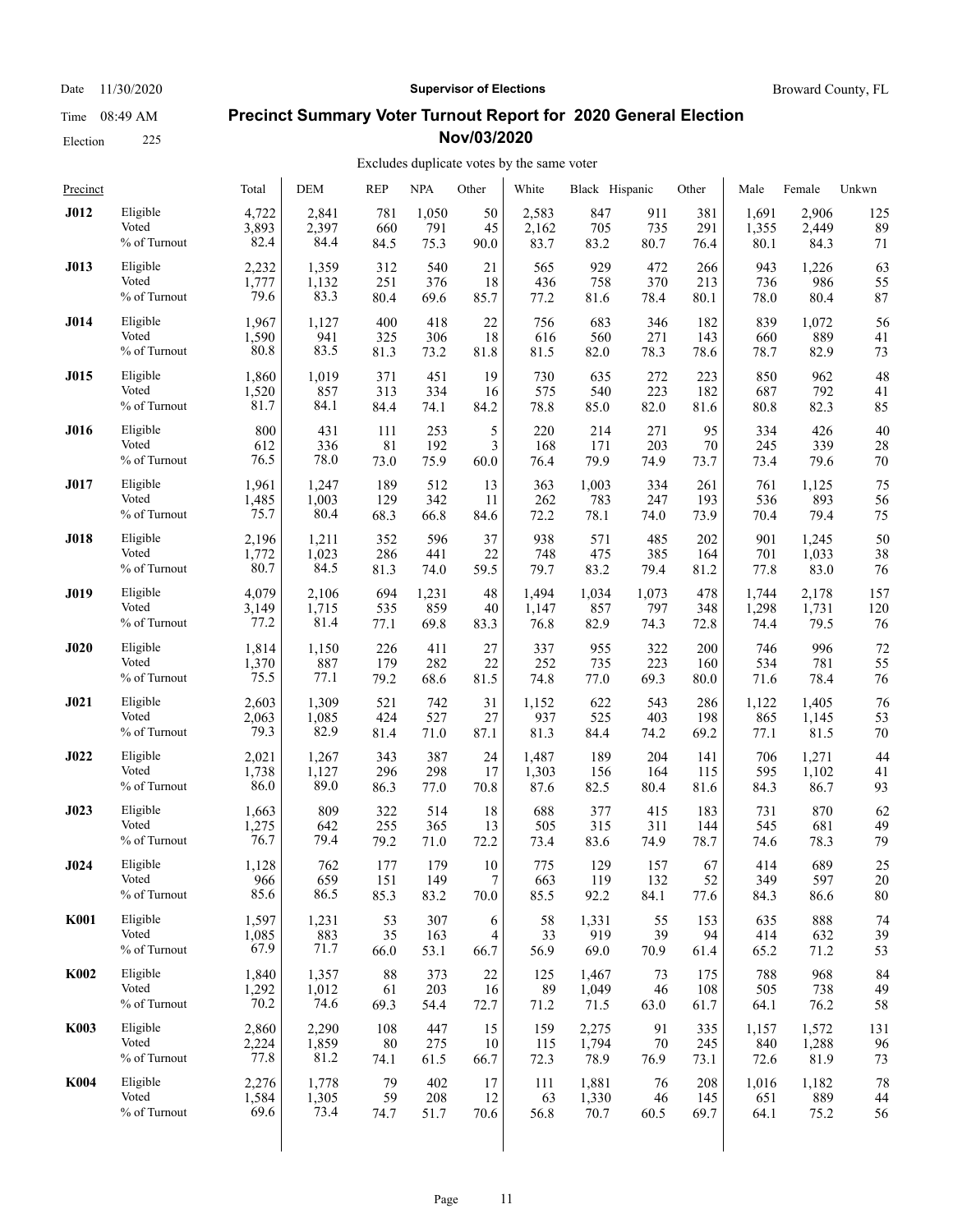#### Election 225

# Date 11/30/2020 **Supervisor of Elections Supervisor of Elections** Broward County, FL

### **Precinct Summary Voter Turnout Report for 2020 General Election Nov/03/2020**

| Precinct         |              | Total | DEM   | <b>REP</b> | <b>NPA</b> | Other          | White | Black Hispanic |      | Other | Male  | Female | Unkwn |
|------------------|--------------|-------|-------|------------|------------|----------------|-------|----------------|------|-------|-------|--------|-------|
| <b>K005</b>      | Eligible     | 1,676 | 1,277 | 65         | 325        | 9              | 39    | 1,436          | 39   | 162   | 687   | 908    | 81    |
|                  | Voted        | 1,169 | 934   | 42         | 185        | 8              | 25    | 1,023          | 17   | 104   | 441   | 674    | 54    |
|                  | % of Turnout | 69.7  | 73.1  | 64.6       | 56.9       | 88.9           | 64.1  | 71.2           | 43.6 | 64.2  | 64.2  | 74.2   | 67    |
| <b>K006</b>      | Eligible     | 1,843 | 1,449 | 89         | 297        | 8              | 111   | 1,482          | 93   | 157   | 763   | 993    | 87    |
|                  | Voted        | 1,399 | 1,145 | 63         | 185        | 6              | 81    | 1,143          | 62   | 113   | 571   | 768    | 60    |
|                  | % of Turnout | 75.9  | 79.0  | 70.8       | 62.3       | 75.0           | 73.0  | 77.1           | 66.7 | 72.0  | 74.8  | 77.3   | 69    |
| <b>K007</b>      | Eligible     | 2,004 | 1,581 | 46         | 365        | 12             | 37    | 1,795          | 20   | 152   | 745   | 1,182  | 77    |
|                  | Voted        | 1,414 | 1,180 | 27         | 198        | 9              | 24    | 1,277          | 15   | 98    | 500   | 869    | 45    |
|                  | % of Turnout | 70.6  | 74.6  | 58.7       | 54.2       | 75.0           | 64.9  | 71.1           | 75.0 | 64.5  | 67.1  | 73.5   | 58    |
| <b>K008</b>      | Eligible     | 1,710 | 1,278 | 92         | 323        | 17             | 152   | 1,240          | 141  | 177   | 610   | 1,021  | 79    |
|                  | Voted        | 1,255 | 990   | 67         | 183        | 15             | 111   | 934            | 92   | 118   | 407   | 798    | 50    |
|                  | % of Turnout | 73.4  | 77.5  | 72.8       | 56.7       | 88.2           | 73.0  | 75.3           | 65.2 | 66.7  | 66.7  | 78.2   | 63    |
| <b>K009</b>      | Eligible     | 1,900 | 1,401 | 140        | 350        | 9              | 311   | 1,260          | 129  | 200   | 756   | 1,069  | 75    |
|                  | Voted        | 1,438 | 1,114 | 100        | 218        | 6              | 217   | 977            | 90   | 154   | 535   | 840    | 63    |
|                  | % of Turnout | 75.7  | 79.5  | 71.4       | 62.3       | 66.7           | 69.8  | 77.5           | 69.8 | 77.0  | 70.8  | 78.6   | 84    |
| <b>K010</b>      | Eligible     | 701   | 517   | 36         | 145        | 3              | 108   | 453            | 64   | 76    | 287   | 388    | 26    |
|                  | Voted        | 526   | 399   | 30         | 95         | $\overline{2}$ | 74    | 342            | 51   | 59    | 201   | 309    | 16    |
|                  | % of Turnout | 75.0  | 77.2  | 83.3       | 65.5       | 66.7           | 68.5  | 75.5           | 79.7 | 77.6  | 70.0  | 79.6   | 62    |
| <b>K011</b>      | Eligible     | 2,021 | 1,551 | 101        | 354        | 15             | 191   | 1,543          | 112  | 175   | 780   | 1,167  | 74    |
|                  | Voted        | 1,384 | 1,125 | 69         | 182        | 8              | 124   | 1,086          | 66   | 108   | 514   | 824    | 46    |
|                  | % of Turnout | 68.5  | 72.5  | 68.3       | 51.4       | 53.3           | 64.9  | 70.4           | 58.9 | 61.7  | 65.9  | 70.6   | 62    |
| <b>L001</b>      | Eligible     | 5,199 | 3,216 | 665        | 1,264      | 54             | 1,370 | 2,337          | 777  | 715   | 2,328 | 2,671  | 200   |
|                  | Voted        | 3,926 | 2,590 | 486        | 812        | 38             | 983   | 1,859          | 555  | 529   | 1,691 | 2,091  | 144   |
|                  | % of Turnout | 75.5  | 80.5  | 73.1       | 64.2       | 70.4           | 71.8  | 79.5           | 71.4 | 74.0  | 72.6  | 78.3   | 72    |
| L <sub>002</sub> | Eligible     | 1,421 | 1,116 | 50         | 251        | 4              | 38    | 1,164          | 43   | 176   | 593   | 782    | 46    |
|                  | Voted        | 990   | 833   | 28         | 128        | 1              | 23    | 830            | 26   | 111   | 363   | 598    | 29    |
|                  | % of Turnout | 69.7  | 74.6  | 56.0       | 51.0       | 25.0           | 60.5  | 71.3           | 60.5 | 63.1  | 61.2  | 76.5   | 63    |
| L003             | Eligible     | 1,281 | 990   | 79         | 202        | 10             | 122   | 973            | 62   | 124   | 509   | 724    | 48    |
|                  | Voted        | 977   | 794   | 53         | 122        | 8              | 88    | 748            | 45   | 96    | 365   | 580    | 32    |
|                  | % of Turnout | 76.3  | 80.2  | 67.1       | 60.4       | 80.0           | 72.1  | 76.9           | 72.6 | 77.4  | 71.7  | 80.1   | 67    |
| L004             | Eligible     | 6,081 | 4,702 | 173        | 1,170      | 36             | 223   | 5,128          | 187  | 543   | 2,321 | 3,520  | 240   |
|                  | Voted        | 3,811 | 3,126 | 91         | 574        | 20             | 106   | 3,266          | 103  | 336   | 1,298 | 2,363  | 150   |
|                  | % of Turnout | 62.7  | 66.5  | 52.6       | 49.1       | 55.6           | 47.5  | 63.7           | 55.1 | 61.9  | 55.9  | 67.1   | 63    |
| L005             | Eligible     | 1,909 | 1,486 | 68         | 339        | 16             | 82    | 1,613          | 59   | 155   | 701   | 1,124  | 84    |
|                  | Voted        | 1,289 | 1,059 | 47         | 172        | 11             | 55    | 1,108          | 34   | 92    | 449   | 791    | 49    |
|                  | % of Turnout | 67.5  | 71.3  | 69.1       | 50.7       | 68.8           | 67.1  | 68.7           | 57.6 | 59.4  | 64.1  | 70.4   | 58    |
| L006             | Eligible     | 3,653 | 2,835 | 132        | 650        | 36             | 198   | 2,894          | 165  | 396   | 1,462 | 2,055  | 136   |
|                  | Voted        | 2,608 | 2,123 | 92         | 368        | $25\,$         | 110   | 2,105          | 118  | 275   | 973   | 1,555  | 80    |
|                  | % of Turnout | 71.4  | 74.9  | 69.7       | 56.6       | 69.4           | 55.6  | 72.7           | 71.5 | 69.4  | 66.6  | 75.7   | 59    |
| L007             | Eligible     | 1,213 | 864   | 95         | 245        | 9              | 178   | 803            | 84   | 148   | 525   | 655    | 33    |
|                  | Voted        | 966   | 721   | $72\,$     | 165        | 8              | 128   | 655            | 74   | 109   | 394   | 548    | 24    |
|                  | % of Turnout | 79.6  | 83.4  | 75.8       | 67.3       | 88.9           | 71.9  | 81.6           | 88.1 | 73.6  | 75.0  | 83.7   | 73    |
| <b>L008</b>      | Eligible     | 2,313 | 1,855 | 82         | 364        | 12             | 77    | 1,947          | 77   | 212   | 1,008 | 1,213  | 92    |
|                  | Voted        | 1,619 | 1,366 | 50         | 192        | 11             | 46    | 1,390          | 49   | 134   | 644   | 918    | 57    |
|                  | % of Turnout | 70.0  | 73.6  | 61.0       | 52.7       | 91.7           | 59.7  | 71.4           | 63.6 | 63.2  | 63.9  | 75.7   | 62    |
| L009             | Eligible     | 2,194 | 1,447 | 230        | 498        | 19             | 435   | 1,212          | 273  | 274   | 831   | 1,290  | 73    |
|                  | Voted        | 1,728 | 1,176 | 185        | 351        | 16             | 330   | 964            | 213  | 221   | 631   | 1,043  | 54    |
|                  | % of Turnout | 78.8  | 81.3  | 80.4       | 70.5       | 84.2           | 75.9  | 79.5           | 78.0 | 80.7  | 75.9  | 80.9   | 74    |
| <b>L010</b>      | Eligible     | 4,911 | 3,330 | 420        | 1,105      | 56             | 980   | 2,720          | 625  | 586   | 1,920 | 2,823  | 168   |
|                  | Voted        | 3,698 | 2,610 | 320        | 730        | 38             | 728   | 2,124          | 447  | 399   | 1,377 | 2,196  | 125   |
|                  | % of Turnout | 75.3  | 78.4  | 76.2       | 66.1       | 67.9           | 74.3  | 78.1           | 71.5 | 68.1  | 71.7  | 77.8   | 74    |
|                  |              |       |       |            |            |                |       |                |      |       |       |        |       |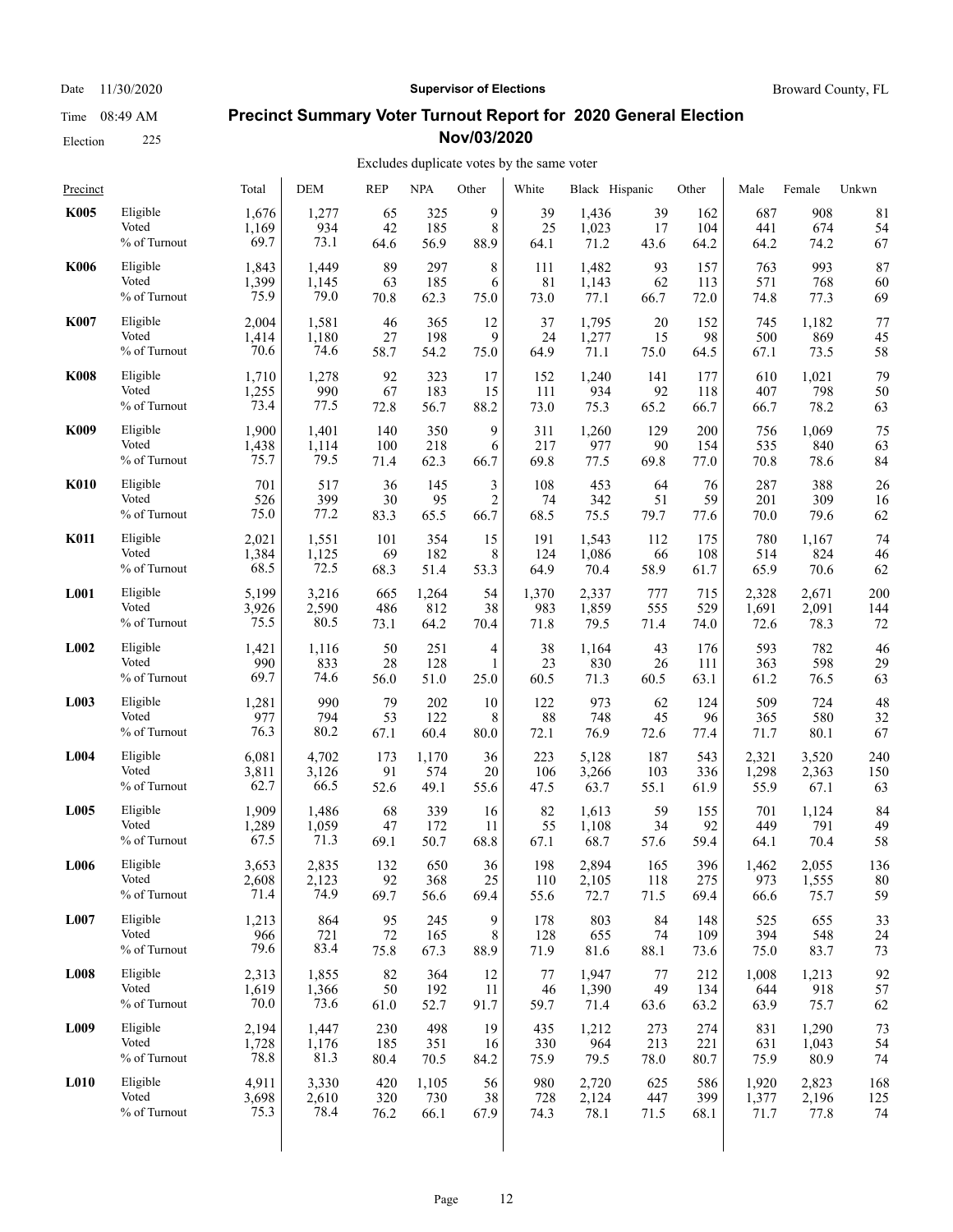Date 11/30/2020 **Supervisor of Elections Supervisor of Elections** Broward County, FL

#### **Precinct Summary Voter Turnout Report for 2020 General Election Nov/03/2020**

### Excludes duplicate votes by the same voter

| Precinct    |              | Total | <b>DEM</b> | <b>REP</b> | <b>NPA</b> | Other          | White | Black Hispanic |      | Other | Male  | Female | Unkwn |
|-------------|--------------|-------|------------|------------|------------|----------------|-------|----------------|------|-------|-------|--------|-------|
| L011        | Eligible     | 1,335 | 924        | 79         | 321        | 11             | 134   | 954            | 103  | 144   | 503   | 788    | 44    |
|             | Voted        | 999   | 737        | 52         | 202        | 8              | 84    | 742            | 69   | 104   | 342   | 621    | 36    |
|             | % of Turnout | 74.8  | 79.8       | 65.8       | 62.9       | 72.7           | 62.7  | 77.8           | 67.0 | 72.2  | 68.0  | 78.8   | 82    |
| L012        | Eligible     | 1,506 | 1,146      | 64         | 290        | 6              | 50    | 1,227          | 69   | 160   | 597   | 845    | 64    |
|             | Voted        | 1,039 | 825        | 36         | 175        | 3              | 28    | 862            | 43   | 106   | 373   | 624    | 42    |
|             | % of Turnout | 69.0  | 72.0       | 56.3       | 60.3       | 50.0           | 56.0  | 70.3           | 62.3 | 66.3  | 62.5  | 73.8   | 66    |
| L013        | Eligible     | 3,792 | 2,581      | 414        | 778        | 19             | 948   | 2,165          | 239  | 440   | 1,641 | 2,039  | 112   |
|             | Voted        | 2,973 | 2,089      | 333        | 531        | 20             | 707   | 1,761          | 165  | 340   | 1,247 | 1,636  | 90    |
|             | % of Turnout | 78.4  | 80.9       | 80.4       | 68.3       | 105.3          | 74.6  | 81.3           | 69.0 | 77.3  | 76.0  | 80.2   | 80    |
| L014        | Eligible     | 1,463 | 1,236      | 24         | 197        | 6              | 12    | 1,344          | 15   | 92    | 565   | 836    | 62    |
|             | Voted        | 927   | 831        | 11         | 80         | 5              | 6     | 874            | 6    | 41    | 323   | 569    | 35    |
|             | % of Turnout | 63.4  | 67.2       | 45.8       | 40.6       | 83.3           | 50.0  | 65.0           | 40.0 | 44.6  | 57.2  | 68.1   | 56    |
| L015        | Eligible     | 990   | 860        | 23         | 105        | $\overline{c}$ | 17    | 907            | 10   | 56    | 387   | 565    | 38    |
|             | Voted        | 704   | 636        | 15         | 51         | $\overline{2}$ | 11    | 650            | 8    | 35    | 259   | 420    | 25    |
|             | % of Turnout | 71.1  | 74.0       | 65.2       | 48.6       | 100.0          | 64.7  | 71.7           | 80.0 | 62.5  | 66.9  | 74.3   | 66    |
| L016        | Eligible     | 1,744 | 1,480      | 50         | 210        | 4              | 21    | 1,578          | 33   | 112   | 710   | 974    | 60    |
|             | Voted        | 1,191 | 1,060      | 26         | 104        | $\mathbf{1}$   | 15    | 1,087          | 24   | 65    | 452   | 709    | 30    |
|             | % of Turnout | 68.3  | 71.6       | 52.0       | 49.5       | 25.0           | 71.4  | 68.9           | 72.7 | 58.0  | 63.7  | 72.8   | 50    |
| L017        | Eligible     | 1,067 | 872        | 38         | 155        | $\overline{c}$ | 21    | 952            | 33   | 61    | 417   | 609    | 41    |
|             | Voted        | 763   | 662        | 23         | 75         | 3              | 11    | 685            | 24   | 43    | 267   | 465    | 31    |
|             | % of Turnout | 71.5  | 75.9       | 60.5       | 48.4       | 150.0          | 52.4  | 72.0           | 72.7 | 70.5  | 64.0  | 76.4   | 76    |
| L018        | Eligible     | 2,000 | 1,625      | 68         | 295        | 12             | 96    | 1,694          | 64   | 146   | 899   | 1,022  | 79    |
|             | Voted        | 1,183 | 1,037      | 26         | 112        | 8              | 26    | 1,052          | 41   | 64    | 463   | 689    | 31    |
|             | % of Turnout | 59.2  | 63.8       | 38.2       | 38.0       | 66.7           | 27.1  | 62.1           | 64.1 | 43.8  | 51.5  | 67.4   | 39    |
| L019        | Eligible     | 664   | 496        | 30         | 132        | 6              | 20    | 556            | 24   | 64    | 287   | 350    | 27    |
|             | Voted        | 476   | 381        | 15         | 75         | 5              | 10    | 413            | 13   | 40    | 189   | 273    | 14    |
|             | % of Turnout | 71.7  | 76.8       | 50.0       | 56.8       | 83.3           | 50.0  | 74.3           | 54.2 | 62.5  | 65.9  | 78.0   | 52    |
| <b>M001</b> | Eligible     | 2,260 | 1,045      | 512        | 669        | 34             | 1,095 | 292            | 647  | 226   | 1,008 | 1,171  | 81    |
|             | Voted        | 1,783 | 849        | 415        | 492        | 27             | 870   | 226            | 519  | 168   | 772   | 961    | 50    |
|             | % of Turnout | 78.9  | 81.2       | 81.1       | 73.5       | 79.4           | 79.5  | 77.4           | 80.2 | 74.3  | 76.6  | 82.1   | 62    |
| M002        | Eligible     | 3,084 | 2,183      | 180        | 699        | 22             | 278   | 2,146          | 319  | 341   | 1,279 | 1,666  | 139   |
|             | Voted        | 2,169 | 1,625      | 129        | 395        | 20             | 183   | 1,545          | 216  | 225   | 828   | 1,239  | 102   |
|             | % of Turnout | 70.3  | 74.4       | 71.7       | 56.5       | 90.9           | 65.8  | 72.0           | 67.7 | 66.0  | 64.7  | 74.4   | 73    |
| <b>M003</b> | Eligible     | 3,466 | 2,506      | 213        | 733        | 14             | 285   | 2,537          | 296  | 348   | 1,378 | 1,958  | 130   |
|             | Voted        | 2,443 | 1,870      | 143        | 419        | 11             | 191   | 1,797          | 201  | 254   | 937   | 1,416  | 90    |
|             | % of Turnout | 70.5  | 74.6       | 67.1       | 57.2       | 78.6           | 67.0  | 70.8           | 67.9 | 73.0  | 68.0  | 72.3   | 69    |
| <b>M004</b> | Eligible     | 1,649 | 1,129      | 112        | 392        | 16             | 245   | 1,020          | 177  | 207   | 722   | 856    | 71    |
|             | Voted        | 1,167 | 844        | 73         | 240        | 10             | 145   | 769            | 106  | 147   | 484   | 636    | 47    |
|             | % of Turnout | 70.8  | 74.8       | 65.2       | 61.2       | 62.5           | 59.2  | 75.4           | 59.9 | 71.0  | 67.0  | 74.3   | 66    |
| <b>M005</b> | Eligible     | 1,827 | 1,122      | 245        | 438        | 22             | 486   | 688            | 419  | 234   | 738   | 1,026  | 63    |
|             | Voted        | 1,397 | 883        | 189        | 309        | 16             | 360   | 544            | 317  | 176   | 536   | 812    | 49    |
|             | % of Turnout | 76.5  | 78.7       | 77.1       | 70.5       | 72.7           | 74.1  | 79.1           | 75.7 | 75.2  | 72.6  | 79.1   | 78    |
| <b>M006</b> | Eligible     | 1,085 | 538        | 195        | 330        | 22             | 387   | 275            | 256  | 167   | 479   | 562    | 44    |
|             | Voted        | 843   | 441        | 146        | 237        | 19             | 298   | 211            | 200  | 134   | 359   | 446    | 38    |
|             | % of Turnout | 77.7  | 82.0       | 74.9       | 71.8       | 86.4           | 77.0  | 76.7           | 78.1 | 80.2  | 74.9  | 79.4   | 86    |
| <b>M007</b> | Eligible     | 1,158 | 666        | 202        | 282        | 8              | 364   | 292            | 391  | 111   | 468   | 652    | 38    |
|             | Voted        | 890   | 527        | 158        | 199        | 6              | 271   | 247            | 286  | 86    | 358   | 498    | 34    |
|             | % of Turnout | 76.9  | 79.1       | 78.2       | 70.6       | 75.0           | 74.5  | 84.6           | 73.1 | 77.5  | 76.5  | 76.4   | 89    |
| <b>M008</b> | Eligible     | 1,792 | 1,031      | 262        | 485        | 14             | 436   | 476            | 683  | 197   | 676   | 1,029  | 87    |
|             | Voted        | 1,359 | 810        | 208        | 331        | 10             | 327   | 367            | 524  | 141   | 499   | 796    | 64    |
|             | % of Turnout | 75.8  | 78.6       | 79.4       | 68.2       | 71.4           | 75.0  | 77.1           | 76.7 | 71.6  | 73.8  | 77.4   | 74    |

Election 225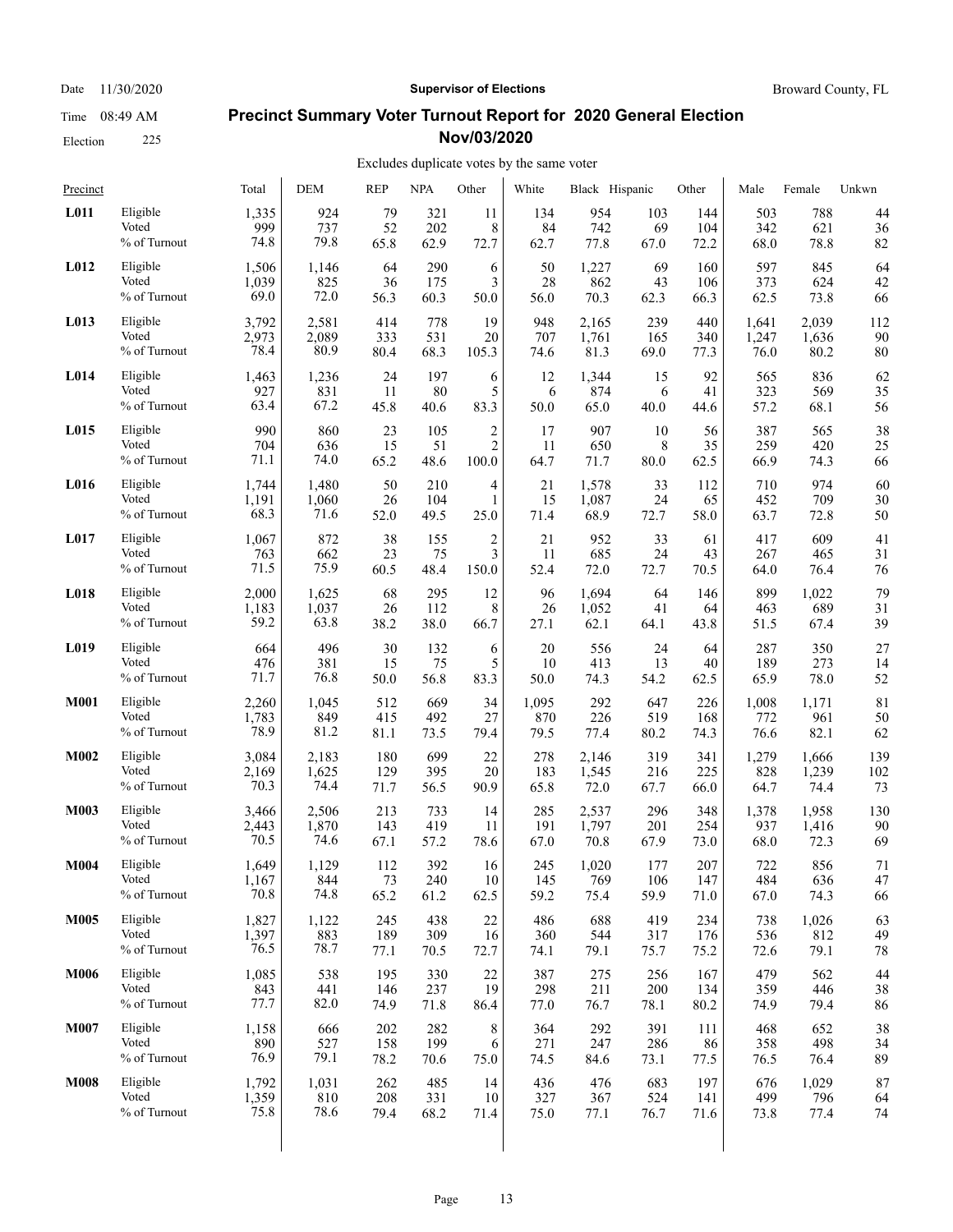#### **Precinct Summary Voter Turnout Report for 2020 General Election Nov/03/2020**

#### Excludes duplicate votes by the same voter  $\overline{1}$

| Precinct    |              | Total | DEM   | <b>REP</b> | <b>NPA</b> | Other          | White | Black Hispanic |       | Other | Male  | Female | Unkwn |
|-------------|--------------|-------|-------|------------|------------|----------------|-------|----------------|-------|-------|-------|--------|-------|
| M009        | Eligible     | 2,492 | 1,444 | 350        | 665        | 33             | 730   | 801            | 620   | 341   | 1,120 | 1,255  | 117   |
|             | Voted        | 1,796 | 1,096 | 261        | 414        | 25             | 509   | 609            | 452   | 226   | 777   | 944    | 75    |
|             | % of Turnout | 72.1  | 75.9  | 74.6       | 62.3       | 75.8           | 69.7  | 76.0           | 72.9  | 66.3  | 69.4  | 75.2   | 64    |
| <b>M010</b> | Eligible     | 1,166 | 673   | 207        | 275        | 11             | 439   | 140            | 474   | 113   | 456   | 660    | 50    |
|             | Voted        | 908   | 529   | 178        | 194        | 7              | 350   | 110            | 366   | 82    | 338   | 530    | 40    |
|             | % of Turnout | 77.9  | 78.6  | 86.0       | 70.5       | 63.6           | 79.7  | 78.6           | 77.2  | 72.6  | 74.1  | 80.3   | 80    |
| <b>M011</b> | Eligible     | 1,156 | 650   | 194        | 306        | 6              | 422   | 328            | 273   | 133   | 503   | 608    | 45    |
|             | Voted        | 838   | 511   | 149        | 176        | $\overline{c}$ | 293   | 256            | 190   | 99    | 358   | 448    | 32    |
|             | % of Turnout | 72.5  | 78.6  | 76.8       | 57.5       | 33.3           | 69.4  | 78.0           | 69.6  | 74.4  | 71.2  | 73.7   | 71    |
| M012        | Eligible     | 2,542 | 1,238 | 564        | 712        | 28             | 1,152 | 472            | 641   | 277   | 1,132 | 1,328  | 82    |
|             | Voted        | 2,004 | 991   | 480        | 513        | 20             | 919   | 370            | 504   | 211   | 866   | 1,075  | 63    |
|             | % of Turnout | 78.8  | 80.0  | 85.1       | 72.1       | 71.4           | 79.8  | 78.4           | 78.6  | 76.2  | 76.5  | 80.9   | 77    |
| M013        | Eligible     | 1,755 | 1,056 | 217        | 452        | 30             | 460   | 657            | 435   | 203   | 671   | 999    | 85    |
|             | Voted        | 1,253 | 809   | 152        | 275        | 17             | 305   | 502            | 301   | 145   | 458   | 737    | 58    |
|             | % of Turnout | 71.4  | 76.6  | 70.0       | 60.8       | 56.7           | 66.3  | 76.4           | 69.2  | 71.4  | 68.3  | 73.8   | 68    |
| M014        | Eligible     | 2,583 | 1,196 | 591        | 762        | 34             | 1,188 | 501            | 603   | 291   | 1,189 | 1,298  | 96    |
|             | Voted        | 1,859 | 902   | 460        | 470        | 27             | 856   | 356            | 452   | 195   | 823   | 969    | 67    |
|             | % of Turnout | 72.0  | 75.4  | 77.8       | 61.7       | 79.4           | 72.1  | 71.1           | 75.0  | 67.0  | 69.2  | 74.7   | 70    |
| M015        | Eligible     | 2,432 | 1,289 | 390        | 735        | 18             | 682   | 719            | 659   | 372   | 1,060 | 1,280  | 92    |
|             | Voted        | 1,814 | 1,020 | 288        | 495        | 11             | 473   | 571            | 492   | 278   | 779   | 966    | 69    |
|             | % of Turnout | 74.6  | 79.1  | 73.8       | 67.3       | 61.1           | 69.4  | 79.4           | 74.7  | 74.7  | 73.5  | 75.5   | 75    |
| M016        | Eligible     | 731   | 419   | 122        | 179        | 11             | 296   | 92             | 276   | 67    | 293   | 411    | 27    |
|             | Voted        | 551   | 330   | 93         | 117        | 11             | 218   | 73             | 210   | 50    | 212   | 320    | 19    |
|             | % of Turnout | 75.4  | 78.8  | 76.2       | 65.4       | 100.0          | 73.6  | 79.3           | 76.1  | 74.6  | 72.4  | 77.9   | 70    |
| M017        | Eligible     | 1,033 | 584   | 186        | 246        | 17             | 419   | 163            | 349   | 102   | 400   | 602    | 31    |
|             | Voted        | 797   | 459   | 148        | 178        | 12             | 317   | 128            | 273   | 79    | 296   | 478    | 23    |
|             | % of Turnout | 77.2  | 78.6  | 79.6       | 72.4       | 70.6           | 75.7  | 78.5           | 78.2  | 77.5  | 74.0  | 79.4   | 74    |
| M018        | Eligible     | 1,146 | 612   | 190        | 323        | 21             | 382   | 224            | 409   | 131   | 449   | 660    | 37    |
|             | Voted        | 856   | 462   | 149        | 228        | 17             | 268   | 170            | 316   | 102   | 319   | 512    | 25    |
|             | % of Turnout | 74.7  | 75.5  | 78.4       | 70.6       | 81.0           | 70.2  | 75.9           | 77.3  | 77.9  | 71.0  | 77.6   | 68    |
| M019        | Eligible     | 1,505 | 771   | 279        | 436        | 19             | 532   | 387            | 388   | 198   | 696   | 747    | 62    |
|             | Voted        | 1,112 | 587   | 215        | 293        | 17             | 376   | 309            | 286   | 141   | 492   | 571    | 49    |
|             | % of Turnout | 73.9  | 76.1  | 77.1       | 67.2       | 89.5           | 70.7  | 79.8           | 73.7  | 71.2  | 70.7  | 76.4   | 79    |
| <b>M020</b> | Eligible     | 3,379 | 1,834 | 483        | 1,006      | 56             | 1,025 | 972            | 969   | 413   | 1,395 | 1,854  | 130   |
|             | Voted        | 2,400 | 1,376 | 360        | 623        | 41             | 694   | 726            | 679   | 301   | 938   | 1,361  | 101   |
|             | % of Turnout | 71.0  | 75.0  | 74.5       | 61.9       | 73.2           | 67.7  | 74.7           | 70.1  | 72.9  | 67.2  | 73.4   | 78    |
| M021        | Eligible     | 1,256 | 717   | 230        | 297        | 12             | 522   | 201            | 396   | 137   | 482   | 744    | 30    |
|             | Voted        | 1,024 | 601   | 194        | 221        | 8              | 418   | 164            | 329   | 113   | 386   | 615    | 23    |
|             | % of Turnout | 81.5  | 83.8  | 84.3       | 74.4       | 66.7           | 80.1  | 81.6           | 83.1  | 82.5  | 80.1  | 82.7   | 77    |
| M022        | Eligible     | 3,236 | 1,361 | 687        | 1,130      | 58             | 1,213 | 571            | 1,005 | 447   | 1,467 | 1,649  | 120   |
|             | Voted        | 2,608 | 1,144 | 575        | 840        | 49             | 971   | 471            | 812   | 354   | 1,159 | 1,344  | 105   |
|             | % of Turnout | 80.6  | 84.1  | 83.7       | 74.3       | 84.5           | 80.0  | 82.5           | 80.8  | 79.2  | 79.0  | 81.5   | 88    |
| M023        | Eligible     | 2,394 | 1,373 | 445        | 556        | 20             | 1,178 | 292            | 726   | 198   | 906   | 1,426  | 62    |
|             | Voted        | 1,973 | 1,169 | 362        | 425        | 17             | 953   | 254            | 600   | 166   | 731   | 1,188  | 54    |
|             | % of Turnout | 82.4  | 85.1  | 81.3       | 76.4       | 85.0           | 80.9  | 87.0           | 82.6  | 83.8  | 80.7  | 83.3   | 87    |
| M024        | Eligible     | 1,690 | 971   | 273        | 426        | $20\,$         | 559   | 455            | 476   | 200   | 671   | 962    | 57    |
|             | Voted        | 1,256 | 748   | 205        | 288        | 15             | 406   | 355            | 348   | 147   | 477   | 735    | 44    |
|             | % of Turnout | 74.3  | 77.0  | 75.1       | 67.6       | 75.0           | 72.6  | 78.0           | 73.1  | 73.5  | 71.1  | 76.4   | 77    |
| M025        | Eligible     | 3,647 | 1,404 | 995        | 1,208      | 40             | 1,608 | 194            | 1,488 | 357   | 1,632 | 1,864  | 151   |
|             | Voted        | 2,834 | 1,151 | 791        | 863        | 29             | 1,249 | 152            | 1,168 | 265   | 1,232 | 1,478  | 124   |
|             | % of Turnout | 77.7  | 82.0  | 79.5       | 71.4       | 72.5           | 77.7  | 78.4           | 78.5  | 74.2  | 75.5  | 79.3   | 82    |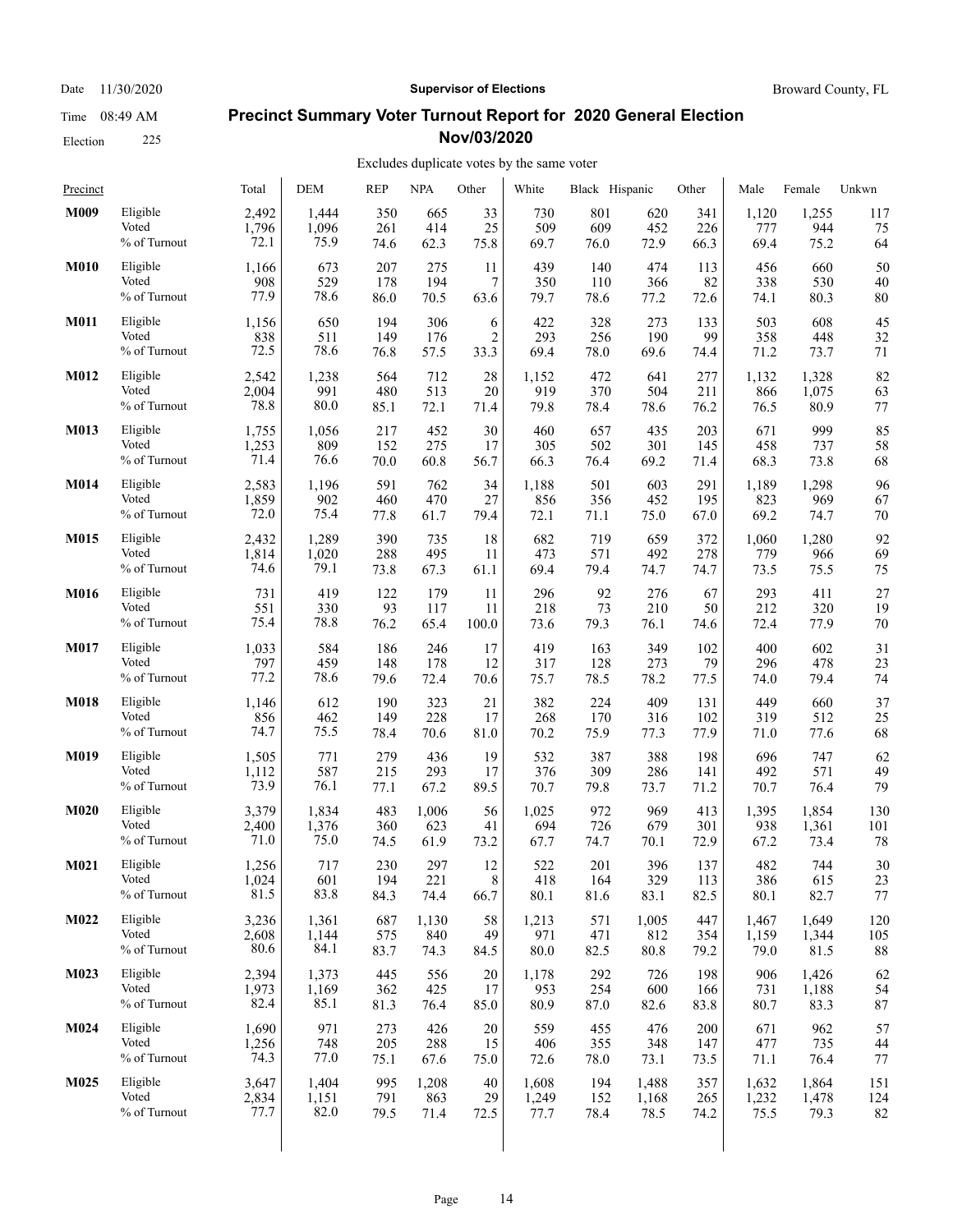## Election 225

#### **Precinct Summary Voter Turnout Report for 2020 General Election Nov/03/2020**

| M026<br>Eligible<br>404<br>2,495<br>1,420<br>641<br>30                                                                                                                      | 95<br>809<br>800<br>520<br>1,086<br>1,314<br>366                                                                                                                     |
|-----------------------------------------------------------------------------------------------------------------------------------------------------------------------------|----------------------------------------------------------------------------------------------------------------------------------------------------------------------|
| Voted<br>28<br>1,965<br>1,173<br>326<br>438<br>82.6<br>% of Turnout<br>78.8<br>80.7<br>68.3<br>93.3                                                                         | 621<br>655<br>417<br>272<br>823<br>1,073<br>69<br>75.8<br>76.8<br>81.9<br>80.2<br>74.3<br>81.7<br>73                                                                 |
| Eligible<br>M027<br>1,051<br>544<br>219<br>271<br>17<br>Voted<br>804<br>436<br>181<br>176<br>11<br>80.1<br>% of Turnout<br>76.5<br>80.4<br>66.8<br>64.7                     | 469<br>239<br>212<br>131<br>493<br>533<br>25<br>378<br>410<br>350<br>192<br>155<br>107<br>16<br>73.1<br>76.9<br>74.6<br>80.3<br>81.7<br>76.7<br>64                   |
| M028<br>280<br>Eligible<br>2,166<br>1,234<br>621<br>31<br>Voted<br>971<br>1,624<br>210<br>421<br>22<br>75.0<br>78.7<br>% of Turnout<br>75.0<br>67.8<br>71.0                 | 77<br>517<br>768<br>602<br>279<br>907<br>1,182<br>367<br>908<br>600<br>462<br>195<br>663<br>53<br>71.0<br>78.1<br>76.7<br>69.9<br>73.1<br>76.8<br>69                 |
| M029<br>Eligible<br>493<br>2,077<br>938<br>610<br>36<br>Voted<br>1,572<br>722<br>403<br>419<br>28<br>77.0<br>% of Turnout<br>75.7<br>81.7<br>68.7<br>77.8                   | 997<br>582<br>295<br>203<br>964<br>1,052<br>61<br>747<br>230<br>441<br>708<br>818<br>154<br>46<br>77.8<br>75<br>74.9<br>78.0<br>75.8<br>75.9<br>73.4                 |
| Eligible<br><b>M030</b><br>4,270<br>1,903<br>960<br>1,362<br>45<br>Voted<br>3,256<br>1,498<br>771<br>950<br>37<br>76.3<br>% of Turnout<br>78.7<br>80.3<br>69.8<br>82.2      | 1,722<br>651<br>1,372<br>525<br>1,953<br>2,151<br>166<br>1,315<br>505<br>1,046<br>390<br>1,477<br>1,653<br>126<br>76.4<br>77.6<br>76.2<br>75.6<br>76<br>74.3<br>76.8 |
| M031<br>Eligible<br>8<br>1,047<br>685<br>110<br>244<br>7<br>Voted<br>747<br>524<br>73<br>143<br>76.5<br>% of Turnout<br>71.3<br>66.4<br>58.6<br>87.5                        | 190<br>537<br>45<br>157<br>535<br>165<br>465<br>134<br>310<br>409<br>94<br>406<br>113<br>28<br>59.9<br>75.9<br>70.5<br>68.5<br>66.7<br>76.2<br>62                    |
| M032<br>Eligible<br>859<br>490<br>1,516<br>153<br>14<br>Voted<br>9<br>1,063<br>670<br>107<br>277<br>% of Turnout<br>70.1<br>78.0<br>69.9<br>56.5<br>64.3                    | 301<br>552<br>459<br>204<br>582<br>862<br>72<br>384<br>216<br>403<br>306<br>138<br>634<br>45<br>73.5<br>71.8<br>73.0<br>66.7<br>66.0<br>63<br>67.6                   |
| <b>N001</b><br>528<br>Eligible<br>2,397<br>191<br>17<br>1,661<br>Voted<br>133<br>309<br>1,691<br>1,232<br>17<br>74.2<br>70.5<br>% of Turnout<br>69.6<br>58.5<br>100.0       | 270<br>270<br>1,281<br>112<br>1,544<br>313<br>1,004<br>188<br>943<br>1,106<br>188<br>209<br>674<br>74<br>69.6<br>73.6<br>66<br>71.6<br>69.6<br>66.8<br>67.1          |
| <b>N002</b><br>Eligible<br>476<br>21<br>2,158<br>1,488<br>173<br>Voted<br>1,592<br>292<br>1,165<br>118<br>17<br>78.3<br>% of Turnout<br>73.8<br>68.2<br>61.3<br>81.0        | 105<br>256<br>1,438<br>187<br>277<br>928<br>1,125<br>171<br>130<br>640<br>878<br>1,092<br>199<br>74<br>66.8<br>70<br>75.9<br>69.5<br>71.8<br>69.0<br>78.0            |
| <b>N003</b><br>Eligible<br>638<br>324<br>407<br>22<br>1,391<br>Voted<br>284<br>1,068<br>512<br>257<br>15<br>80.3<br>% of Turnout<br>76.8<br>79.3<br>69.8<br>68.2            | 180<br>269<br>632<br>705<br>756<br>186<br>54<br>595<br>488<br>541<br>39<br>149<br>182<br>142<br>78.7<br>82.8<br>76.3<br>76.7<br>72<br>67.7<br>77.2                   |
| N <sub>004</sub><br>Eligible<br>796<br>3,149<br>1,294<br>1,015<br>44<br>Voted<br>2,343<br>1,013<br>625<br>673<br>32<br>78.3<br>% of Turnout<br>74.4<br>78.5<br>66.3<br>72.7 | 425<br>875<br>1,499<br>350<br>1,582<br>124<br>1,443<br>1,098<br>340<br>662<br>243<br>1,045<br>1,206<br>92<br>73.2<br>75.7<br>69.4<br>72.4<br>76.2<br>74<br>80.0      |
| Eligible<br>196<br><b>N005</b><br>830<br>381<br>247<br>6<br>Voted<br>321<br>168<br>183<br>5<br>677<br>84.3<br>% of Turnout<br>81.6<br>85.7<br>74.1<br>83.3                  | 407<br>39<br>393<br>163<br>163<br>384<br>111<br>322<br>89<br>307<br>28<br>132<br>134<br>342<br>72<br>81.9<br>81.0<br>82.2<br>80.2<br>79.9<br>84.0                    |
| <b>N006</b><br>762<br>823<br>Eligible<br>2.161<br>550<br>26<br>Voted<br>704<br>406<br>1,750<br>622<br>18<br>81.0<br>81.6<br>% of Turnout<br>85.5<br>73.8<br>69.2            | 349<br>208<br>63<br>1,474<br>130<br>1,038<br>1,060<br>280<br>832<br>873<br>1,213<br>101<br>156<br>45<br>82.3<br>82.4<br>77.7<br>80.2<br>75.0<br>80.2<br>71           |
| N007<br>Eligible<br>1,947<br>618<br>479<br>25<br>825<br>Voted<br>508<br>1,552<br>694<br>327<br>23<br>79.7<br>84.1<br>% of Turnout<br>82.2<br>68.3<br>92.0                   | 308<br>70<br>1,228<br>224<br>187<br>869<br>1,008<br>980<br>177<br>245<br>694<br>811<br>47<br>150<br>79.8<br>79.0<br>79.5<br>79.9<br>80.5<br>80.2<br>67               |
| <b>N008</b><br>Eligible<br>839<br>3,371<br>1,601<br>880<br>51<br>Voted<br>2,612<br>1,303<br>643<br>625<br>41<br>77.5<br>81.4<br>% of Turnout<br>76.6<br>71.0<br>80.4        | 1,815<br>533<br>664<br>359<br>1,464<br>1,804<br>103<br>1,417<br>420<br>505<br>270<br>1,116<br>1,411<br>85<br>78.1<br>75.2<br>76.2<br>78.2<br>83<br>78.8<br>76.1      |
| Eligible<br>N <sub>009</sub><br>232<br>1,285<br>652<br>374<br>27<br>Voted<br>1,020<br>535<br>196<br>263<br>26<br>79.4<br>82.1<br>% of Turnout<br>84.5<br>70.3<br>96.3       | 612<br>192<br>352<br>129<br>538<br>710<br>37<br>570<br>484<br>159<br>275<br>102<br>421<br>29<br>79.1<br>82.8<br>78.1<br>79.1<br>78.3<br>80.3<br>78                   |
| <b>N010</b><br>Eligible<br>1,715<br>762<br>520<br>407<br>26<br>Voted<br>1,402<br>630<br>22<br>448<br>302<br>81.7<br>% of Turnout<br>82.7<br>86.2<br>74.2<br>84.6            | 58<br>280<br>184<br>806<br>851<br>1,065<br>186<br>882<br>139<br>237<br>144<br>647<br>718<br>37<br>82.8<br>74.7<br>84.6<br>78.3<br>80.3<br>84.4<br>64                 |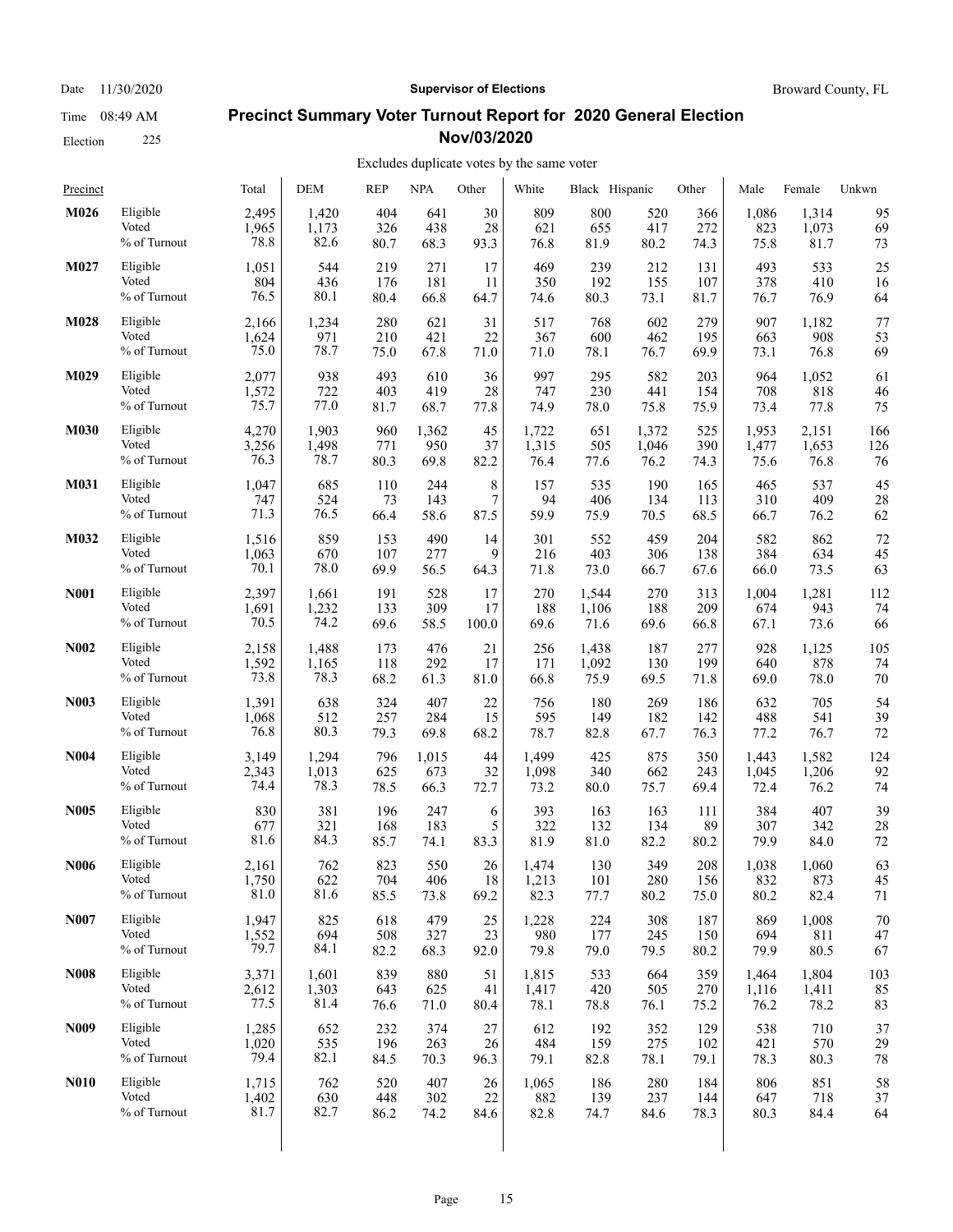## Election 225

#### Date 11/30/2020 **Supervisor of Elections Supervisor of Elections** Broward County, FL

### **Precinct Summary Voter Turnout Report for 2020 General Election Nov/03/2020**

| Precinct          |              | Total | DEM   | <b>REP</b> | <b>NPA</b> | Other          | White | Black Hispanic |      | Other | Male  | Female | Unkwn |
|-------------------|--------------|-------|-------|------------|------------|----------------|-------|----------------|------|-------|-------|--------|-------|
| N011              | Eligible     | 1,517 | 576   | 574        | 351        | 16             | 1,106 | 115            | 171  | 125   | 746   | 736    | 35    |
|                   | Voted        | 1,245 | 482   | 494        | 254        | 15             | 925   | 91             | 131  | 98    | 605   | 611    | 29    |
|                   | % of Turnout | 82.1  | 83.7  | 86.1       | 72.4       | 93.8           | 83.6  | 79.1           | 76.6 | 78.4  | 81.1  | 83.0   | 83    |
| N012              | Eligible     | 1,875 | 995   | 350        | 509        | 21             | 678   | 482            | 475  | 240   | 788   | 1,035  | 52    |
|                   | Voted        | 1,426 | 799   | 271        | 344        | 12             | 499   | 385            | 357  | 185   | 578   | 800    | 48    |
|                   | % of Turnout | 76.1  | 80.3  | 77.4       | 67.6       | 57.1           | 73.6  | 79.9           | 75.2 | 77.1  | 73.4  | 77.3   | 92    |
| N013              | Eligible     | 1,404 | 741   | 320        | 327        | 16             | 706   | 312            | 221  | 165   | 629   | 726    | 49    |
|                   | Voted        | 1,141 | 630   | 258        | 239        | 14             | 583   | 257            | 176  | 125   | 497   | 598    | 46    |
|                   | % of Turnout | 81.3  | 85.0  | 80.6       | 73.1       | 87.5           | 82.6  | 82.4           | 79.6 | 75.8  | 79.0  | 82.4   | 94    |
| N014              | Eligible     | 2,914 | 1,581 | 467        | 836        | 30             | 948   | 930            | 679  | 357   | 1,236 | 1,570  | 108   |
|                   | Voted        | 2,210 | 1,270 | 361        | 556        | 23             | 711   | 733            | 493  | 273   | 902   | 1,219  | 89    |
|                   | % of Turnout | 75.8  | 80.3  | 77.3       | 66.5       | 76.7           | 75.0  | 78.8           | 72.6 | 76.5  | 73.0  | 77.6   | 82    |
| N015              | Eligible     | 4,192 | 2,192 | 945        | 997        | 58             | 2,468 | 617            | 748  | 359   | 1,621 | 2,462  | 109   |
|                   | Voted        | 3,192 | 1,743 | 753        | 652        | 44             | 1,885 | 496            | 559  | 252   | 1,204 | 1,907  | 81    |
|                   | % of Turnout | 76.1  | 79.5  | 79.7       | 65.4       | 75.9           | 76.4  | 80.4           | 74.7 | 70.2  | 74.3  | 77.5   | 74    |
| N016              | Eligible     | 2,003 | 779   | 670        | 528        | 26             | 1,152 | 218            | 329  | 304   | 943   | 994    | 66    |
|                   | Voted        | 1,600 | 604   | 571        | 403        | 22             | 943   | 171            | 260  | 226   | 742   | 812    | 46    |
|                   | % of Turnout | 79.9  | 77.5  | 85.2       | 76.3       | 84.6           | 81.9  | 78.4           | 79.0 | 74.3  | 78.7  | 81.7   | 70    |
| N017              | Eligible     | 2,235 | 1,069 | 471        | 649        | 46             | 1,059 | 384            | 559  | 233   | 1,039 | 1,114  | 82    |
|                   | Voted        | 1,648 | 866   | 342        | 410        | 30             | 790   | 295            | 407  | 156   | 731   | 851    | 66    |
|                   | % of Turnout | 73.7  | 81.0  | 72.6       | 63.2       | 65.2           | 74.6  | 76.8           | 72.8 | 67.0  | 70.4  | 76.4   | 80    |
| N018              | Eligible     | 2,661 | 1,331 | 549        | 731        | 50             | 1,234 | 593            | 572  | 262   | 1,089 | 1,474  | 98    |
|                   | Voted        | 2,010 | 1,052 | 425        | 498        | 35             | 942   | 439            | 430  | 199   | 793   | 1,146  | 71    |
|                   | % of Turnout | 75.5  | 79.0  | 77.4       | 68.1       | 70.0           | 76.3  | 74.0           | 75.2 | 76.0  | 72.8  | 77.7   | 72    |
| N <sub>0</sub> 19 | Eligible     | 1,413 | 703   | 342        | 351        | 17             | 711   | 383            | 187  | 132   | 629   | 742    | 42    |
|                   | Voted        | 1,095 | 563   | 286        | 233        | 13             | 556   | 291            | 149  | 99    | 472   | 592    | 31    |
|                   | % of Turnout | 77.5  | 80.1  | 83.6       | 66.4       | 76.5           | 78.2  | 76.0           | 79.7 | 75.0  | 75.0  | 79.8   | 74    |
| <b>N020</b>       | Eligible     | 2,187 | 988   | 631        | 549        | 19             | 1,360 | 283            | 329  | 215   | 999   | 1,116  | 72    |
|                   | Voted        | 1,768 | 826   | 518        | 406        | 18             | 1,116 | 225            | 265  | 162   | 799   | 919    | 50    |
|                   | % of Turnout | 80.8  | 83.6  | 82.1       | 74.0       | 94.7           | 82.1  | 79.5           | 80.5 | 75.3  | 80.0  | 82.3   | 69    |
| N <sub>0</sub> 21 | Eligible     | 2,021 | 787   | 634        | 569        | 31             | 1,270 | 187            | 318  | 246   | 920   | 1,022  | 79    |
|                   | Voted        | 1,687 | 685   | 543        | 433        | 26             | 1,086 | 144            | 250  | 207   | 773   | 852    | 62    |
|                   | % of Turnout | 83.5  | 87.0  | 85.6       | 76.1       | 83.9           | 85.5  | 77.0           | 78.6 | 84.1  | 84.0  | 83.4   | 78    |
| N <sub>0</sub> 22 | Eligible     | 3,983 | 1,830 | 940        | 1,149      | 64             | 2,192 | 561            | 817  | 413   | 1,664 | 2,200  | 119   |
|                   | Voted        | 3,246 | 1,564 | 772        | 858        | 52             | 1,814 | 462            | 669  | 301   | 1,323 | 1,837  | 86    |
|                   | % of Turnout | 81.5  | 85.5  | 82.1       | 74.7       | 81.3           | 82.8  | 82.4           | 81.9 | 72.9  | 79.5  | 83.5   | 72    |
| N <sub>0</sub> 23 | Eligible     | 2,923 | 1,371 | 725        | 785        | 42             | 1,624 | 379            | 590  | 330   | 1,307 | 1,507  | 109   |
|                   | Voted        | 2,336 | 1,148 | 593        | 562        | 33             | 1,321 | 316            | 452  | 247   | 1,019 | 1,231  | 86    |
|                   | % of Turnout | 79.9  | 83.7  | 81.8       | 71.6       | 78.6           | 81.3  | 83.4           | 76.6 | 74.8  | 78.0  | 81.7   | 79    |
| <b>N024</b>       | Eligible     | 2,014 | 920   | 592        | 481        | 21             | 1,400 | 157            | 261  | 196   | 967   | 997    | 50    |
|                   | Voted        | 1,675 | 785   | 506        | 368        | 16             | 1,187 | 127            | 217  | 144   | 800   | 845    | 30    |
|                   | % of Turnout | 83.2  | 85.3  | 85.5       | 76.5       | 76.2           | 84.8  | 80.9           | 83.1 | 73.5  | 82.7  | 84.8   | 60    |
| N <sub>0</sub> 25 | Eligible     | 3,404 | 1,608 | 829        | 921        | 46             | 1,874 | 415            | 678  | 437   | 1,500 | 1,797  | 107   |
|                   | Voted        | 2,779 | 1,361 | 689        | 695        | 34             | 1,553 | 343            | 547  | 336   | 1,225 | 1,468  | 86    |
|                   | % of Turnout | 81.6  | 84.6  | 83.1       | 75.5       | 73.9           | 82.9  | 82.7           | 80.7 | 76.9  | 81.7  | 81.7   | 80    |
| N <sub>0</sub> 26 | Eligible     | 2,584 | 1,364 | 428        | 751        | 41             | 1,018 | 618            | 630  | 318   | 1,062 | 1,427  | 95    |
|                   | Voted        | 1,930 | 1,067 | 337        | 497        | 29             | 760   | 470            | 472  | 228   | 775   | 1,087  | 68    |
|                   | % of Turnout | 74.7  | 78.2  | 78.7       | 66.2       | 70.7           | 74.7  | 76.1           | 74.9 | 71.7  | 73.0  | 76.2   | 72    |
| N <sub>0</sub> 27 | Eligible     | 553   | 233   | 206        | 108        | 6              | 413   | 52             | 54   | 34    | 241   | 299    | 13    |
|                   | Voted        | 462   | 201   | 182        | 75         | $\overline{4}$ | 344   | 46             | 45   | 27    | 203   | 251    | 8     |
|                   | % of Turnout | 83.5  | 86.3  | 88.3       | 69.4       | 66.7           | 83.3  | 88.5           | 83.3 | 79.4  | 84.2  | 83.9   | 62    |
|                   |              |       |       |            |            |                |       |                |      |       |       |        |       |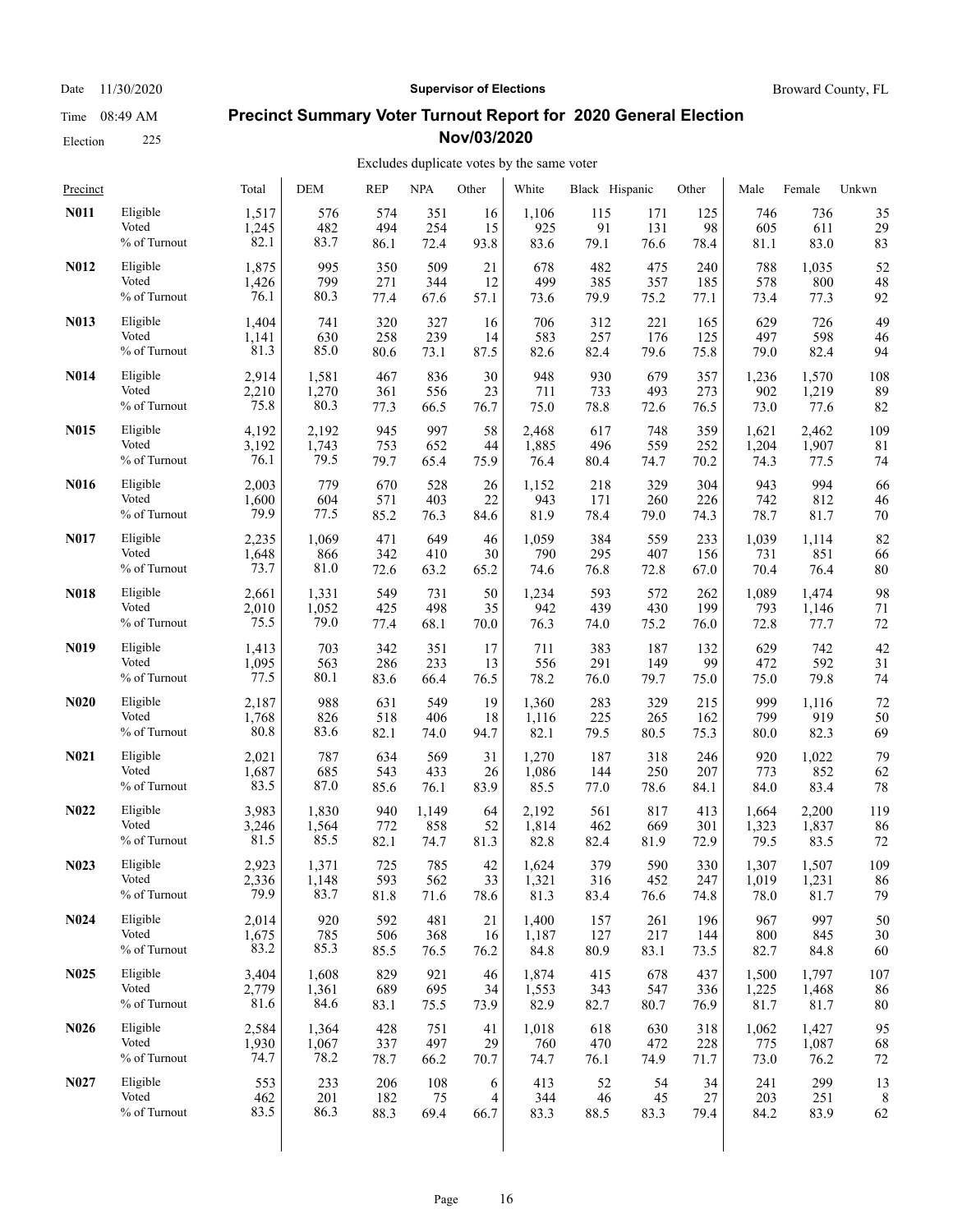Election 225

#### **Precinct Summary Voter Turnout Report for 2020 General Election Nov/03/2020**

#### Excludes duplicate votes by the same voter  $\overline{1}$

| Precinct          |              | Total  | DEM   | <b>REP</b> | NPA   | Other | White | Black Hispanic |       | Other | Male  | Female | Unkwn |
|-------------------|--------------|--------|-------|------------|-------|-------|-------|----------------|-------|-------|-------|--------|-------|
| <b>N028</b>       | Eligible     | 1,961  | 771   | 648        | 524   | 18    | 1,050 | 298            | 331   | 282   | 940   | 964    | 57    |
|                   | Voted        | 1,595  | 647   | 542        | 390   | 16    | 863   | 239            | 270   | 223   | 755   | 791    | 49    |
|                   | % of Turnout | 81.3   | 83.9  | 83.6       | 74.4  | 88.9  | 82.2  | 80.2           | 81.6  | 79.1  | 80.3  | 82.1   | 86    |
| N <sub>0</sub> 29 | Eligible     | 3,119  | 1,390 | 809        | 889   | 31    | 1,992 | 232            | 553   | 342   | 1,416 | 1,608  | 95    |
|                   | Voted        | 2,450  | 1,133 | 656        | 634   | 27    | 1,614 | 188            | 411   | 237   | 1,090 | 1,294  | 66    |
|                   | % of Turnout | 78.6   | 81.5  | 81.1       | 71.3  | 87.1  | 81.0  | 81.0           | 74.3  | 69.3  | 77.0  | 80.5   | 69    |
| <b>P001</b>       | Eligible     | 1,679  | 1,088 | 204        | 365   | 22    | 1,237 | 107            | 203   | 132   | 1,236 | 392    | 51    |
|                   | Voted        | 1,364  | 939   | 146        | 262   | 17    | 1,012 | 87             | 169   | 96    | 1,010 | 315    | 39    |
|                   | % of Turnout | 81.2   | 86.3  | 71.6       | 71.8  | 77.3  | 81.8  | 81.3           | 83.3  | 72.7  | 81.7  | 80.4   | 76    |
| <b>P002</b>       | Eligible     | 1,507  | 1,029 | 204        | 250   | 24    | 1,173 | 61             | 162   | 111   | 1,151 | 307    | 49    |
|                   | Voted        | 1,208  | 854   | 164        | 169   | 21    | 960   | 44             | 123   | 81    | 933   | 237    | 38    |
|                   | % of Turnout | 80.2   | 83.0  | 80.4       | 67.6  | 87.5  | 81.8  | 72.1           | 75.9  | 73.0  | 81.1  | 77.2   | 78    |
| <b>P003</b>       | Eligible     | 2,494  | 1,558 | 363        | 523   | 50    | 1,620 | 387            | 276   | 211   | 1,573 | 851    | 70    |
|                   | Voted        | 1,907  | 1,257 | 274        | 338   | 38    | 1,304 | 265            | 204   | 134   | 1,224 | 632    | 51    |
|                   | % of Turnout | 76.5   | 80.7  | 75.5       | 64.6  | 76.0  | 80.5  | 68.5           | 73.9  | 63.5  | 77.8  | 74.3   | 73    |
| <b>P004</b>       | Eligible     | 1,503  | 962   | 217        | 298   | 26    | 1,135 | 76             | 187   | 105   | 1,081 | 382    | 40    |
|                   | Voted        | 1,230  | 819   | 173        | 218   | 20    | 951   | 55             | 144   | 80    | 905   | 294    | 31    |
|                   | % of Turnout | 81.8   | 85.1  | 79.7       | 73.2  | 76.9  | 83.8  | 72.4           | 77.0  | 76.2  | 83.7  | 77.0   | 78    |
| <b>P005</b>       | Eligible     | 1,231  | 684   | 258        | 266   | 23    | 960   | 33             | 133   | 105   | 788   | 409    | 34    |
|                   | Voted        | 1,004  | 563   | 218        | 204   | 19    | 799   | 26             | 105   | 74    | 642   | 336    | 26    |
|                   | % of Turnout | 81.6   | 82.3  | 84.5       | 76.7  | 82.6  | 83.2  | 78.8           | 78.9  | 70.5  | 81.5  | 82.2   | 76    |
| <b>P006</b>       | Eligible     | 1,125  | 734   | 197        | 184   | 10    | 943   | 26             | 90    | 66    | 773   | 322    | 30    |
|                   | Voted        | 959    | 648   | 160        | 141   | 10    | 799   | 20             | 81    | 59    | 670   | 259    | 30    |
|                   | % of Turnout | 85.2   | 88.3  | 81.2       | 76.6  | 100.0 | 84.7  | 76.9           | 90.0  | 89.4  | 86.7  | 80.4   | 100   |
| Q010              | Eligible     | 1,680  | 488   | 710        | 440   | 42    | 1,466 | 25             | 98    | 91    | 783   | 855    | 42    |
|                   | Voted        | 1,391  | 421   | 594        | 339   | 37    | 1,218 | 20             | 75    | 78    | 642   | 707    | 42    |
|                   | % of Turnout | 82.8   | 86.3  | 83.7       | 77.0  | 88.1  | 83.1  | 80.0           | 76.5  | 85.7  | 82.0  | 82.7   | 100   |
| Q020              | Eligible     | 470    | 108   | 245        | 112   | 5     | 366   | 8              | 51    | 45    | 208   | 241    | 21    |
|                   | Voted        | 400    | 94    | 214        | 87    | 5     | 316   | 8              | 42    | 34    | 180   | 203    | 17    |
|                   | % of Turnout | 85.1   | 87.0  | 87.3       | 77.7  | 100.0 | 86.3  | 100.0          | 82.4  | 75.6  | 86.5  | 84.2   | 81    |
| Q030              | Eligible     | 3,068  | 938   | 1,227      | 834   | 69    | 2,584 | 44             | 239   | 201   | 1,485 | 1,488  | 95    |
|                   | Voted        | 2,381  | 744   | 992        | 592   | 53    | 2,015 | 34             | 180   | 152   | 1,151 | 1,148  | 82    |
|                   | % of Turnout | 77.6   | 79.3  | 80.8       | 71.0  | 76.8  | 78.0  | 77.3           | 75.3  | 75.6  | 77.5  | 77.2   | 86    |
| Q031              | Eligible     | 2,513  | 754   | 994        | 712   | 53    | 2,138 | 30             | 182   | 163   | 1,159 | 1,278  | 76    |
|                   | Voted        | 2,055  | 627   | 839        | 546   | 43    | 1,758 | 22             | 144   | 131   | 941   | 1,049  | 65    |
|                   | % of Turnout | 81.8   | 83.2  | 84.4       | 76.7  | 81.1  | 82.2  | 73.3           | 79.1  | 80.4  | 81.2  | 82.1   | 86    |
| Q040              | Eligible     | 3,663  | 1,373 | 1,215      | 1,035 | 40    | 2,643 | 162            | 388   | 470   | 1,788 | 1,752  | 123   |
|                   | Voted        | 3,045  | 1,193 | 1,027      | 796   | 29    | 2,223 | 134            | 311   | 377   | 1,483 | 1,462  | 100   |
|                   | % of Turnout | 83.1   | 86.9  | 84.5       | 76.9  | 72.5  | 84.1  | 82.7           | 80.2  | 80.2  | 82.9  | 83.4   | 81    |
| Q041              | Eligible     | 4,143  | 1,595 | 1,220      | 1,270 | 58    | 2,736 | 319            | 530   | 558   | 1,874 | 2,126  | 143   |
|                   | Voted        | 3,319  | 1,324 | 1,017      | 929   | 49    | 2,210 | 249            | 421   | 439   | 1,478 | 1,728  | 113   |
|                   | % of Turnout | 80.1   | 83.0  | 83.4       | 73.1  | 84.5  | 80.8  | 78.1           | 79.4  | 78.7  | 78.9  | 81.3   | 79    |
| Q042              | Eligible     | 1,472  | 532   | 539        | 383   | 18    | 1,119 | 49             | 142   | 162   | 684   | 739    | 49    |
|                   | Voted        | 1,234  | 456   | 459        | 306   | 13    | 938   | 40             | 119   | 137   | 578   | 615    | 41    |
|                   | % of Turnout | 83.8   | 85.7  | 85.2       | 79.9  | 72.2  | 83.8  | 81.6           | 83.8  | 84.6  | 84.5  | 83.2   | 84    |
| Q043              | Eligible     | 2,331  | 707   | 896        | 701   | 27    | 1,557 | 148            | 287   | 339   | 1,113 | 1,154  | 64    |
|                   | Voted        | 1,889  | 591   | 748        | 526   | 24    | 1,265 | 123            | 234   | 267   | 893   | 941    | 55    |
|                   | % of Turnout | 81.0   | 83.6  | 83.5       | 75.0  | 88.9  | 81.2  | 83.1           | 81.5  | 78.8  | 80.2  | 81.5   | 86    |
| Q044              | Eligible     | 10,845 | 3,990 | 3,297      | 3,386 | 172   | 6,836 | 767            | 1,642 | 1,600 | 5,171 | 5,356  | 318   |
|                   | Voted        | 9,440  | 3,598 | 2,911      | 2,773 | 158   | 6,054 | 662            | 1,377 | 1,347 | 4,476 | 4,703  | 261   |
|                   | % of Turnout | 87.0   | 90.2  | 88.3       | 81.9  | 91.9  | 88.6  | 86.3           | 83.9  | 84.2  | 86.6  | 87.8   | 82    |
|                   |              |        |       |            |       |       |       |                |       |       |       |        |       |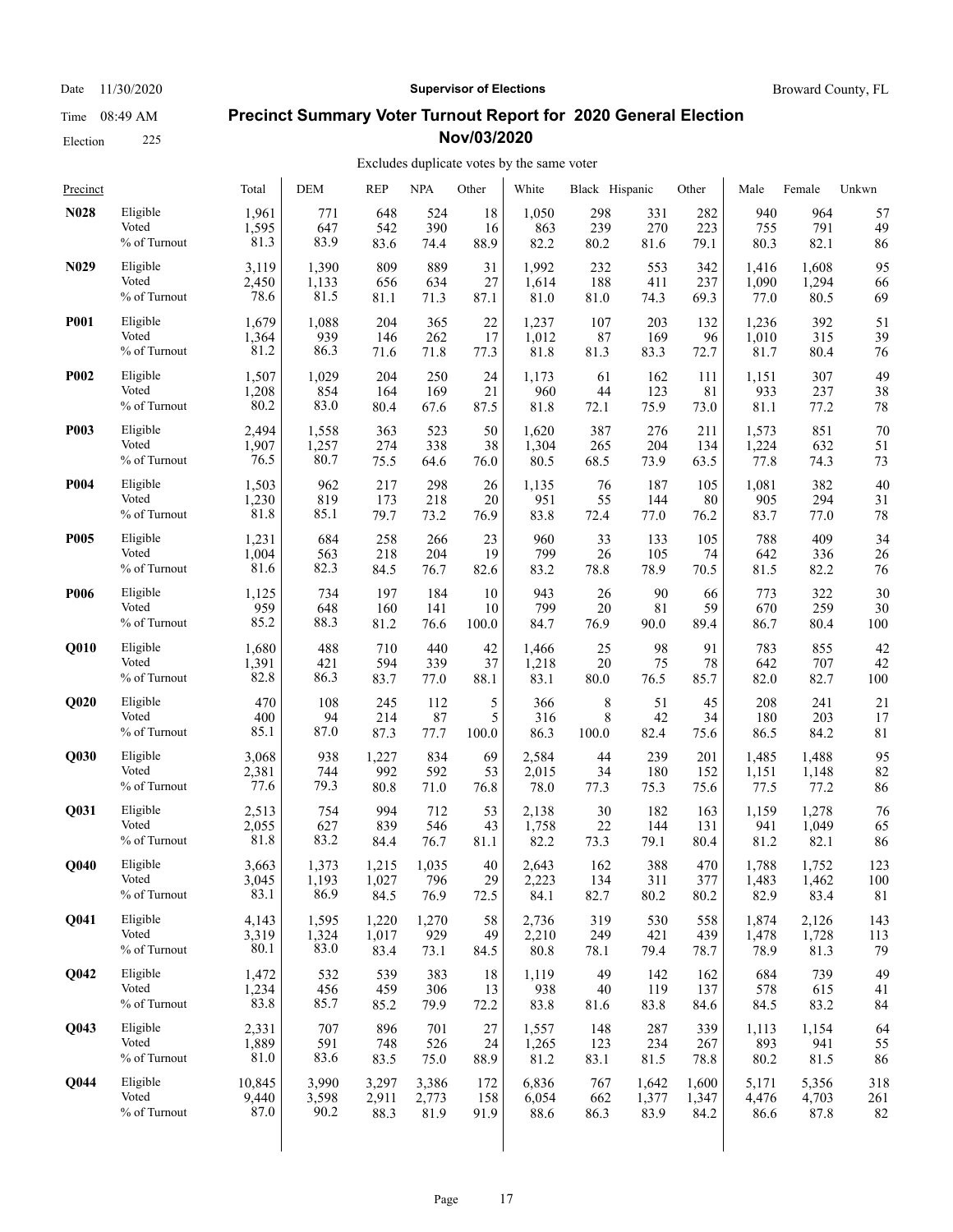## Election 225

#### **Precinct Summary Voter Turnout Report for 2020 General Election Nov/03/2020**

#### Excludes duplicate votes by the same voter

| Precinct    |              | Total | <b>DEM</b> | <b>REP</b> | <b>NPA</b> | Other | White | Black Hispanic |       | Other | Male  | Female | Unkwn |
|-------------|--------------|-------|------------|------------|------------|-------|-------|----------------|-------|-------|-------|--------|-------|
| <b>O045</b> | Eligible     | 1,713 | 664        | 598        | 424        | 27    | 1,265 | 91             | 177   | 180   | 764   | 900    | 49    |
|             | Voted        | 1,420 | 560        | 505        | 332        | 23    | 1,049 | 82             | 149   | 140   | 645   | 739    | 36    |
|             | % of Turnout | 82.9  | 84.3       | 84.4       | 78.3       | 85.2  | 82.9  | 90.1           | 84.2  | 77.8  | 84.4  | 82.1   | 73    |
| <b>O050</b> | Eligible     | 1,895 | 1,368      | 109        | 403        | 15    | 145   | 1,344          | 225   | 181   | 686   | 1,129  | 80    |
|             | Voted        | 1,345 | 1,032      | 68         | 233        | 12    | 76    | 976            | 162   | 131   | 459   | 825    | 61    |
|             | % of Turnout | 71.0  | 75.4       | 62.4       | 57.8       | 80.0  | 52.4  | 72.6           | 72.0  | 72.4  | 66.9  | 73.1   | 76    |
| Q051        | Eligible     | 823   | 376        | 160        | 279        | 8     | 302   | 121            | 316   | 84    | 382   | 403    | 38    |
|             | Voted        | 535   | 269        | 95         | 163        | 8     | 187   | 82             | 212   | 54    | 231   | 275    | 29    |
|             | % of Turnout | 65.0  | 71.5       | 59.4       | 58.4       | 100.0 | 61.9  | 67.8           | 67.1  | 64.3  | 60.5  | 68.2   | 76    |
| <b>O060</b> | Eligible     | 4,415 | 1,708      | 1,051      | 1,608      | 48    | 1,871 | 198            | 1,792 | 554   | 1,996 | 2,198  | 221   |
|             | Voted        | 3,539 | 1,420      | 837        | 1,243      | 39    | 1,498 | 153            | 1,454 | 434   | 1,586 | 1,766  | 187   |
|             | % of Turnout | 80.2  | 83.1       | 79.6       | 77.3       | 81.3  | 80.1  | 77.3           | 81.1  | 78.3  | 79.5  | 80.3   | 85    |
| Q061        | Eligible     | 4,814 | 1,861      | 1,235      | 1,669      | 49    | 2,363 | 141            | 1,725 | 585   | 2,161 | 2,409  | 244   |
|             | Voted        | 3,883 | 1,545      | 1,000      | 1,300      | 38    | 1,898 | 115            | 1,421 | 449   | 1,732 | 1,966  | 185   |
|             | % of Turnout | 80.7  | 83.0       | 81.0       | 77.9       | 77.6  | 80.3  | 81.6           | 82.4  | 76.8  | 80.1  | 81.6   | 76    |
| Q062        | Eligible     | 3,581 | 1,520      | 712        | 1,295      | 54    | 965   | 171            | 2,115 | 330   | 1,478 | 1,920  | 183   |
|             | Voted        | 2,741 | 1,185      | 565        | 949        | 42    | 744   | 126            | 1,614 | 257   | 1,104 | 1,501  | 136   |
|             | % of Turnout | 76.5  | 78.0       | 79.4       | 73.3       | 77.8  | 77.1  | 73.7           | 76.3  | 77.9  | 74.7  | 78.2   | 74    |
| Q063        | Eligible     | 1,564 | 594        | 418        | 521        | 31    | 655   | 55             | 698   | 156   | 704   | 788    | 72    |
|             | Voted        | 1,233 | 481        | 340        | 388        | 24    | 514   | 43             | 570   | 106   | 536   | 644    | 53    |
|             | % of Turnout | 78.8  | 81.0       | 81.3       | 74.5       | 77.4  | 78.5  | 78.2           | 81.7  | 67.9  | 76.1  | 81.7   | 74    |
| Q064        | Eligible     | 2,346 | 875        | 569        | 875        | 27    | 917   | 89             | 1,159 | 181   | 999   | 1,243  | 104   |
|             | Voted        | 1,879 | 706        | 488        | 664        | 21    | 711   | 67             | 957   | 144   | 792   | 1,002  | 85    |
|             | % of Turnout | 80.1  | 80.7       | 85.8       | 75.9       | 77.8  | 77.5  | 75.3           | 82.6  | 79.6  | 79.3  | 80.6   | 82    |
| Q065        | Eligible     | 6,725 | 2,374      | 1,434      | 2,826      | 91    | 2,048 | 327            | 3,437 | 913   | 3,040 | 3,259  | 426   |
|             | Voted        | 5,335 | 1,967      | 1,130      | 2,165      | 73    | 1,592 | 251            | 2,767 | 725   | 2,335 | 2,652  | 348   |
|             | % of Turnout | 79.3  | 82.9       | 78.8       | 76.6       | 80.2  | 77.7  | 76.8           | 80.5  | 79.4  | 76.8  | 81.4   | 82    |
| Q066        | Eligible     | 2,231 | 728        | 731        | 743        | 29    | 1,355 | 49             | 556   | 271   | 1,035 | 1,099  | 97    |
|             | Voted        | 1,863 | 615        | 640        | 583        | 25    | 1,158 | 39             | 450   | 216   | 872   | 914    | 77    |
|             | % of Turnout | 83.5  | 84.5       | 87.6       | 78.5       | 86.2  | 85.5  | 79.6           | 80.9  | 79.7  | 84.3  | 83.2   | 79    |
| Q067        | Eligible     | 2,809 | 1,012      | 735        | 1,042      | 20    | 1,397 | 80             | 933   | 399   | 1,295 | 1,341  | 173   |
|             | Voted        | 2,368 | 881        | 631        | 845        | 11    | 1,185 | 67             | 780   | 336   | 1,091 | 1,130  | 147   |
|             | % of Turnout | 84.3  | 87.1       | 85.9       | 81.1       | 55.0  | 84.8  | 83.8           | 83.6  | 84.2  | 84.2  | 84.3   | 85    |
| Q068        | Eligible     | 2,681 | 1,012      | 727        | 912        | 30    | 1,216 | 135            | 943   | 387   | 1,171 | 1,420  | 90    |
|             | Voted        | 2,177 | 851        | 601        | 698        | 27    | 993   | 105            | 773   | 306   | 948   | 1,156  | 73    |
|             | % of Turnout | 81.2  | 84.1       | 82.7       | 76.5       | 90.0  | 81.7  | 77.8           | 82.0  | 79.1  | 81.0  | 81.4   | 81    |
| Q069        | Eligible     | 2,294 | 795        | 485        | 978        | 36    | 680   | 152            | 1,031 | 431   | 1,036 | 1,127  | 131   |
|             | Voted        | 1,927 | 668        | 415        | 814        | 30    | 565   | 127            | 878   | 357   | 863   | 953    | 111   |
|             | % of Turnout | 84.0  | 84.0       | 85.6       | 83.2       | 83.3  | 83.1  | 83.6           | 85.2  | 82.8  | 83.3  | 84.6   | 85    |
| Q070        | Eligible     | 4,196 | 1,601      | 868        | 1,679      | 48    | 1,551 | 197            | 1,731 | 717   | 1,903 | 2,047  | 246   |
|             | Voted        | 3,438 | 1,356      | 729        | 1,317      | 36    | 1,260 | 170            | 1,428 | 580   | 1,537 | 1,695  | 206   |
|             | % of Turnout | 81.9  | 84.7       | 84.0       | 78.4       | 75.0  | 81.2  | 86.3           | 82.5  | 80.9  | 80.8  | 82.8   | 84    |
| Q071        | Eligible     | 3,135 | 1,170      | 844        | 1,086      | 35    | 1,528 | 118            | 1,169 | 320   | 1,413 | 1,597  | 125   |
|             | Voted        | 2,500 | 963        | 668        | 838        | 31    | 1,210 | 88             | 946   | 256   | 1,132 | 1,268  | 100   |
|             | % of Turnout | 79.7  | 82.3       | 79.1       | 77.2       | 88.6  | 79.2  | 74.6           | 80.9  | 80.0  | 80.1  | 79.4   | 80    |
| Q072        | Eligible     | 2,660 | 990        | 767        | 866        | 37    | 1,388 | 148            | 835   | 289   | 1,235 | 1,322  | 103   |
|             | Voted        | 2,091 | 814        | 603        | 641        | 33    | 1,106 | 102            | 667   | 216   | 966   | 1,052  | 73    |
|             | % of Turnout | 78.6  | 82.2       | 78.6       | 74.0       | 89.2  | 79.7  | 68.9           | 79.9  | 74.7  | 78.2  | 79.6   | 71    |
| Q080        | Eligible     | 3,427 | 1,960      | 449        | 983        | 35    | 709   | 1,122          | 1,234 | 362   | 1,471 | 1,814  | 142   |
|             | Voted        | 2,344 | 1,430      | 319        | 563        | 32    | 486   | 779            | 848   | 231   | 953   | 1,297  | 94    |
|             | % of Turnout | 68.4  | 73.0       | 71.0       | 57.3       | 91.4  | 68.5  | 69.4           | 68.7  | 63.8  | 64.8  | 71.5   | 66    |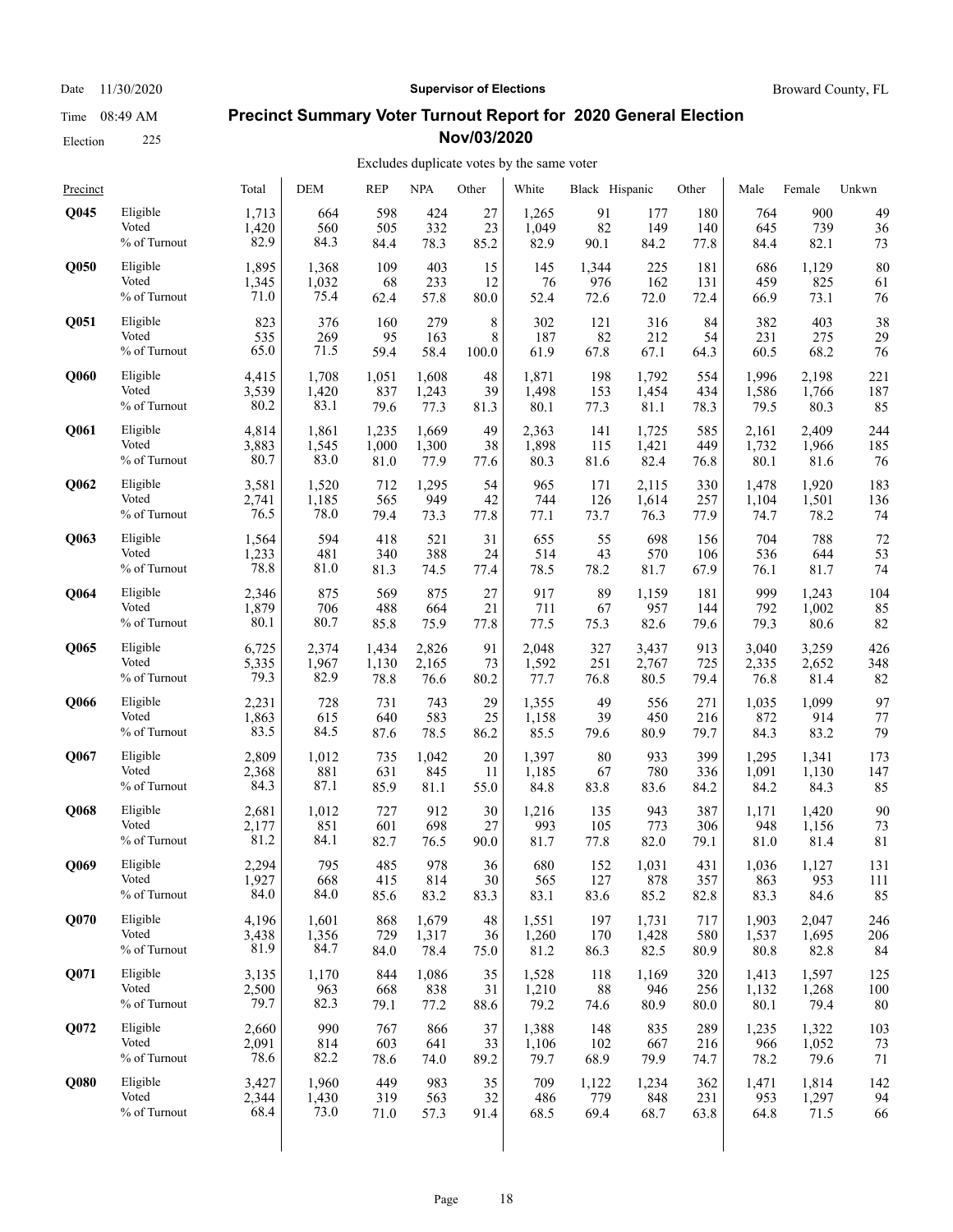#### **Precinct Summary Voter Turnout Report for 2020 General Election Nov/03/2020**

#### Excludes duplicate votes by the same voter

| Precinct    |              | Total | <b>DEM</b> | <b>REP</b> | <b>NPA</b> | Other  | White | Black Hispanic |       | Other | Male  | Female | Unkwn |
|-------------|--------------|-------|------------|------------|------------|--------|-------|----------------|-------|-------|-------|--------|-------|
| Q081        | Eligible     | 2,087 | 1,220      | 245        | 602        | 20     | 313   | 847            | 726   | 201   | 870   | 1,130  | 87    |
|             | Voted        | 1,368 | 831        | 174        | 344        | 19     | 194   | 593            | 448   | 133   | 529   | 780    | 59    |
|             | % of Turnout | 65.5  | 68.1       | 71.0       | 57.1       | 95.0   | 62.0  | 70.0           | 61.7  | 66.2  | 60.8  | 69.0   | 68    |
| Q082        | Eligible     | 2,114 | 1,631      | 100        | 368        | 15     | 77    | 1,669          | 192   | 176   | 886   | 1,148  | 80    |
|             | Voted        | 1,426 | 1,163      | 65         | 188        | 10     | 46    | 1,155          | 121   | 104   | 546   | 837    | 43    |
|             | % of Turnout | 67.5  | 71.3       | 65.0       | 51.1       | 66.7   | 59.7  | 69.2           | 63.0  | 59.1  | 61.6  | 72.9   | 54    |
| Q083        | Eligible     | 2,219 | 1,820      | 65         | 320        | 14     | 34    | 1,924          | 123   | 138   | 908   | 1,241  | 70    |
|             | Voted        | 1,565 | 1,342      | 41         | 172        | 10     | 20    | 1,366          | 82    | 97    | 574   | 931    | 60    |
|             | % of Turnout | 70.5  | 73.7       | 63.1       | 53.8       | 71.4   | 58.8  | 71.0           | 66.7  | 70.3  | 63.2  | 75.0   | 86    |
| <b>O090</b> | Eligible     | 1,715 | 548        | 702        | 443        | 22     | 963   | 91             | 481   | 180   | 789   | 887    | 39    |
|             | Voted        | 1,399 | 444        | 614        | 329        | 12     | 790   | 70             | 403   | 136   | 631   | 734    | 34    |
|             | % of Turnout | 81.6  | 81.0       | 87.5       | 74.3       | 54.5   | 82.0  | 76.9           | 83.8  | 75.6  | 80.0  | 82.8   | 87    |
| Q091        | Eligible     | 4,397 | 1,285      | 1,922      | 1,143      | 47     | 2,285 | 214            | 1,482 | 416   | 2,095 | 2,190  | 112   |
|             | Voted        | 3,612 | 1,037      | 1,676      | 851        | 48     | 1,893 | 164            | 1,227 | 328   | 1,715 | 1,800  | 97    |
|             | % of Turnout | 82.1  | 80.7       | 87.2       | 74.5       | 102.1  | 82.8  | 76.6           | 82.8  | 78.8  | 81.9  | 82.2   | 87    |
| <b>R001</b> | Eligible     | 2,524 | 797        | 954        | 717        | 56     | 1,976 | 93             | 256   | 199   | 1,192 | 1,253  | 79    |
|             | Voted        | 2,045 | 650        | 820        | 528        | 47     | 1,622 | 75             | 198   | 150   | 953   | 1,022  | 70    |
|             | % of Turnout | 81.0  | 81.6       | 86.0       | 73.6       | 83.9   | 82.1  | 80.6           | 77.3  | 75.4  | 79.9  | 81.6   | 89    |
| <b>R002</b> | Eligible     | 2,819 | 1,018      | 1,021      | 749        | 31     | 2,113 | 107            | 381   | 218   | 1,359 | 1,364  | 96    |
|             | Voted        | 2,279 | 862        | 844        | 544        | 29     | 1,718 | 88             | 306   | 167   | 1,104 | 1,106  | 69    |
|             | % of Turnout | 80.8  | 84.7       | 82.7       | 72.6       | 93.5   | 81.3  | 82.2           | 80.3  | 76.6  | 81.2  | 81.1   | 72    |
| <b>R003</b> | Eligible     | 1,439 | 446        | 564        | 401        | 28     | 1,154 | 26             | 131   | 128   | 694   | 690    | 55    |
|             | Voted        | 1,170 | 372        | 487        | 289        | 22     | 943   | 20             | 103   | 104   | 549   | 576    | 45    |
|             | % of Turnout | 81.3  | 83.4       | 86.3       | 72.1       | 78.6   | 81.7  | 76.9           | 78.6  | 81.3  | 79.1  | 83.5   | 82    |
| <b>R004</b> | Eligible     | 2,098 | 709        | 750        | 613        | 26     | 1,693 | 30             | 187   | 188   | 1,007 | 1,017  | 74    |
|             | Voted        | 1,713 | 602        | 631        | 458        | 22     | 1,390 | 26             | 156   | 141   | 831   | 836    | 46    |
|             | % of Turnout | 81.6  | 84.9       | 84.1       | 74.7       | 84.6   | 82.1  | 86.7           | 83.4  | 75.0  | 82.5  | 82.2   | 62    |
| <b>R005</b> | Eligible     | 1,176 | 408        | 414        | 339        | 15     | 963   | 23             | 95    | 95    | 589   | 564    | 23    |
|             | Voted        | 977   | 352        | 356        | 258        | 11     | 803   | 19             | 82    | 73    | 485   | 472    | 20    |
|             | % of Turnout | 83.1  | 86.3       | 86.0       | 76.1       | 73.3   | 83.4  | 82.6           | 86.3  | 76.8  | 82.3  | 83.7   | 87    |
| <b>R006</b> | Eligible     | 1,132 | 443        | 365        | 299        | 25     | 835   | 57             | 154   | 86    | 551   | 551    | 30    |
|             | Voted        | 878   | 349        | 297        | 216        | 16     | 653   | 41             | 118   | 66    | 431   | 426    | 21    |
|             | % of Turnout | 77.6  | 78.8       | 81.4       | 72.2       | 64.0   | 78.2  | 71.9           | 76.6  | 76.7  | 78.2  | 77.3   | 70    |
| <b>R007</b> | Eligible     | 1,460 | 529        | 541        | 370        | 20     | 1,144 | 68             | 145   | 103   | 726   | 697    | 37    |
|             | Voted        | 1,160 | 415        | 466        | 264        | 15     | 923   | 50             | 108   | 79    | 570   | 565    | 25    |
|             | % of Turnout | 79.5  | 78.4       | 86.1       | 71.4       | 75.0   | 80.7  | 73.5           | 74.5  | 76.7  | 78.5  | 81.1   | 68    |
| <b>R008</b> | Eligible     | 1,398 | 505        | 537        | 331        | 25     | 1,170 | 28             | 109   | 91    | 692   | 675    | 31    |
|             | Voted        | 1,179 | 438        | 464        | 257        | $20\,$ | 996   | 24             | 94    | 65    | 580   | 578    | 21    |
|             | % of Turnout | 84.3  | 86.7       | 86.4       | 77.6       | 80.0   | 85.1  | 85.7           | 86.2  | 71.4  | 83.8  | 85.6   | 68    |
| <b>R009</b> | Eligible     | 1,896 | 720        | 636        | 497        | 43     | 1,416 | 98             | 236   | 146   | 938   | 909    | 49    |
|             | Voted        | 1,510 | 601        | 522        | 356        | 31     | 1,140 | 75             | 188   | 107   | 745   | 731    | 34    |
|             | % of Turnout | 79.6  | 83.5       | 82.1       | 71.6       | 72.1   | 80.5  | 76.5           | 79.7  | 73.3  | 79.4  | 80.4   | 69    |
| <b>R010</b> | Eligible     | 1,317 | 502        | 498        | 292        | 25     | 1,012 | 38             | 164   | 103   | 627   | 646    | 44    |
|             | Voted        | 1,084 | 425        | 424        | 217        | 18     | 836   | 34             | 130   | 84    | 523   | 520    | 41    |
|             | % of Turnout | 82.3  | 84.7       | 85.1       | 74.3       | 72.0   | 82.6  | 89.5           | 79.3  | 81.6  | 83.4  | 80.5   | 93    |
| <b>R011</b> | Eligible     | 1,578 | 556        | 579        | 416        | $27\,$ | 1,287 | 35             | 154   | 102   | 819   | 715    | 44    |
|             | Voted        | 1,319 | 479        | 500        | 317        | 23     | 1,076 | 27             | 132   | 84    | 678   | 603    | 38    |
|             | % of Turnout | 83.6  | 86.2       | 86.4       | 76.2       | 85.2   | 83.6  | 77.1           | 85.7  | 82.4  | 82.8  | 84.3   | 86    |
| <b>R012</b> | Eligible     | 1,698 | 687        | 582        | 402        | 27     | 1,473 | 22             | 98    | 105   | 926   | 732    | 40    |
|             | Voted        | 1,420 | 600        | 487        | 308        | 25     | 1,236 | 16             | 84    | 84    | 782   | 603    | 35    |
|             | % of Turnout | 83.6  | 87.3       | 83.7       | 76.6       | 92.6   | 83.9  | 72.7           | 85.7  | 80.0  | 84.4  | 82.4   | 88    |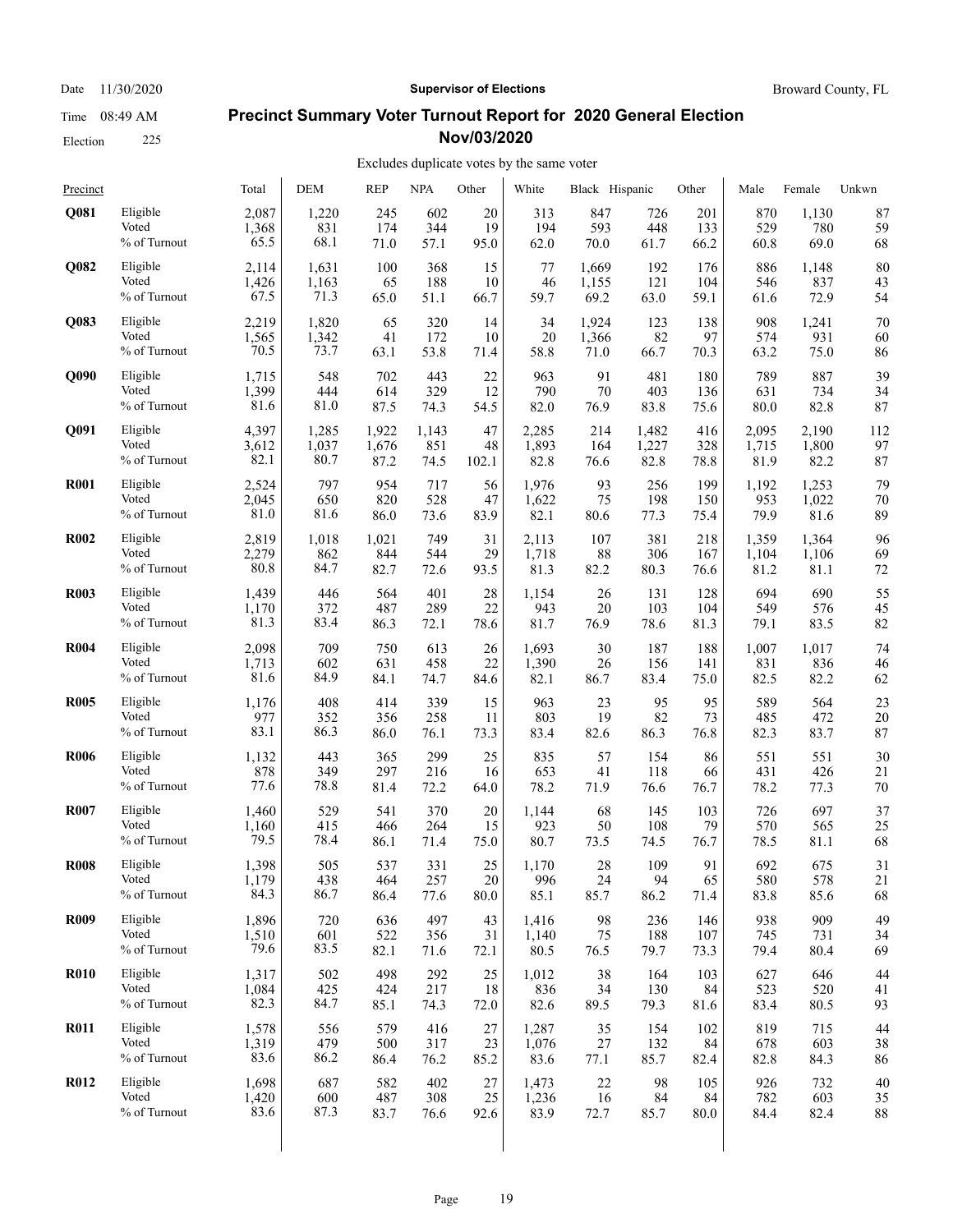Election 225

#### Date 11/30/2020 **Supervisor of Elections Supervisor of Elections** Broward County, FL

#### **Precinct Summary Voter Turnout Report for 2020 General Election Nov/03/2020**

| Precinct    |              | Total | <b>DEM</b> | <b>REP</b> | <b>NPA</b> | Other   | White | Black Hispanic |      | Other | Male  | Female | Unkwn |
|-------------|--------------|-------|------------|------------|------------|---------|-------|----------------|------|-------|-------|--------|-------|
| <b>R013</b> | Eligible     | 4,107 | 1,368      | 1,713      | 965        | 61      | 3,404 | 70             | 346  | 287   | 2,107 | 1,879  | 121   |
|             | Voted        | 3,368 | 1,152      | 1,449      | 715        | 52      | 2,822 | 50             | 283  | 213   | 1,741 | 1,536  | 91    |
|             | % of Turnout | 82.0  | 84.2       | 84.6       | 74.1       | 85.2    | 82.9  | 71.4           | 81.8 | 74.2  | 82.6  | 81.7   | 75    |
| <b>R014</b> | Eligible     | 1,746 | 690        | 506        | 511        | 39      | 1,332 | 113            | 145  | 156   | 965   | 726    | 55    |
|             | Voted        | 1,363 | 566        | 412        | 354        | 31      | 1,091 | 45             | 113  | 114   | 756   | 568    | 39    |
|             | % of Turnout | 78.1  | 82.0       | 81.4       | 69.3       | 79.5    | 81.9  | 39.8           | 77.9 | 73.1  | 78.3  | 78.2   | 71    |
| <b>R015</b> | Eligible     | 3,581 | 1,241      | 1,314      | 967        | 59      | 2,932 | 67             | 322  | 260   | 1,831 | 1,652  | 98    |
|             | Voted        | 2,976 | 1,053      | 1,116      | 764        | 43      | 2,467 | 57             | 241  | 211   | 1,512 | 1,378  | 86    |
|             | % of Turnout | 83.1  | 84.9       | 84.9       | 79.0       | 72.9    | 84.1  | 85.1           | 74.8 | 81.2  | 82.6  | 83.4   | 88    |
| <b>R016</b> | Eligible     | 1,928 | 980        | 475        | 447        | 26      | 1,533 | 54             | 192  | 149   | 1,119 | 744    | 65    |
|             | Voted        | 1,585 | 836        | 401        | 327        | 21      | 1,272 | 37             | 159  | 117   | 908   | 623    | 54    |
|             | % of Turnout | 82.2  | 85.3       | 84.4       | 73.2       | 80.8    | 83.0  | 68.5           | 82.8 | 78.5  | 81.1  | 83.7   | 83    |
| <b>R017</b> | Eligible     | 574   | 304        | 109        | 156        | 5       | 429   | 29             | 64   | 52    | 329   | 228    | 17    |
|             | Voted        | 451   | 259        | 86         | 102        | 4       | 331   | 22             | 52   | 46    | 258   | 179    | 14    |
|             | % of Turnout | 78.6  | 85.2       | 78.9       | 65.4       | 80.0    | 77.2  | 75.9           | 81.3 | 88.5  | 78.4  | 78.5   | 82    |
| <b>R018</b> | Eligible     | 2,776 | 1,408      | 503        | 822        | 43      | 1,816 | 306            | 380  | 274   | 1,562 | 1,118  | 96    |
|             | Voted        | 2,009 | 1,079      | 361        | 538        | 31      | 1,336 | 187            | 282  | 204   | 1,134 | 812    | 63    |
|             | % of Turnout | 72.4  | 76.6       | 71.8       | 65.5       | 72.1    | 73.6  | 61.1           | 74.2 | 74.5  | 72.6  | 72.6   | 66    |
| <b>R019</b> | Eligible     | 1,604 | 727        | 409        | 438        | 30      | 1,167 | 97             | 198  | 142   | 853   | 696    | 55    |
|             | Voted        | 1,272 | 603        | 343        | 304        | 22      | 950   | 70             | 147  | 105   | 698   | 531    | 43    |
|             | % of Turnout | 79.3  | 82.9       | 83.9       | 69.4       | 73.3    | 81.4  | 72.2           | 74.2 | 73.9  | 81.8  | 76.3   | 78    |
| <b>R020</b> | Eligible     | 1,079 | 476        | 233        | 342        | 28      | 793   | 44             | 160  | 82    | 538   | 518    | 23    |
|             | Voted        | 868   | 405        | 196        | 244        | 23      | 640   | 36             | 129  | 63    | 429   | 419    | 20    |
|             | % of Turnout | 80.4  | 85.1       | 84.1       | 71.3       | 82.1    | 80.7  | 81.8           | 80.6 | 76.8  | 79.7  | 80.9   | 87    |
| <b>R021</b> | Eligible     | 1,921 | 1,249      | 232        | 412        | 28      | 1,303 | 198            | 243  | 177   | 1,282 | 571    | 68    |
|             | Voted        | 1,539 | 1,037      | 179        | 299        | 24      | 1,051 | 146            | 194  | 148   | 1,041 | 442    | 56    |
|             | % of Turnout | 80.1  | 83.0       | 77.2       | 72.6       | 85.7    | 80.7  | 73.7           | 79.8 | 83.6  | 81.2  | 77.4   | 82    |
| <b>R022</b> | Eligible     | 1,579 | 1,041      | 181        | 348        | 9       | 594   | 662            | 179  | 144   | 855   | 671    | 53    |
|             | Voted        | 1,111 | 758        | 125        | 221        | 7       | 418   | 451            | 140  | 102   | 581   | 498    | 32    |
|             | % of Turnout | 70.4  | 72.8       | 69.1       | 63.5       | 77.8    | 70.4  | 68.1           | 78.2 | 70.8  | 68.0  | 74.2   | 60    |
| <b>R023</b> | Eligible     | 1,725 | 1,420      | 47         | 251        | 7       | 99    | 1,441          | 63   | 122   | 689   | 970    | 66    |
|             | Voted        | 1,055 | 922        | 20         | 109        | 4       | 37    | 913            | 36   | 69    | 367   | 650    | 38    |
|             | % of Turnout | 61.2  | 64.9       | 42.6       | 43.4       | 57.1    | 37.4  | 63.4           | 57.1 | 56.6  | 53.3  | 67.0   | 58    |
| <b>R024</b> | Eligible     | 1,330 | 1,080      | 42         | 202        | 6       | 65    | 1,129          | 55   | 81    | 565   | 724    | 41    |
|             | Voted        | 840   | 724        | 23         | 90         | 3       | 38    | 721            | 36   | 45    | 332   | 479    | 29    |
|             | % of Turnout | 63.2  | 67.0       | 54.8       | 44.6       | 50.0    | 58.5  | 63.9           | 65.5 | 55.6  | 58.8  | 66.2   | 71    |
| <b>R025</b> | Eligible     | 2,313 | 1.903      | 80         | 314        | 16      | 167   | 1,879          | 88   | 179   | 1,010 | 1,202  | 101   |
|             | Voted        | 1,592 | 1,359      | $48\,$     | 172        | 13      | 107   | 1,306          | 59   | 120   | 620   | 902    | 70    |
|             | % of Turnout | 68.8  | 71.4       | 60.0       | 54.8       | 81.3    | 64.1  | 69.5           | 67.0 | 67.0  | 61.4  | 75.0   | 69    |
| <b>R026</b> | Eligible     | 2,220 | 1,797      | 63         | 352        | $\,8\,$ | 105   | 1,885          | 61   | 169   | 932   | 1,199  | 89    |
|             | Voted        | 1,310 | 1,131      | 27         | 147        | 5       | 61    | 1,129          | 40   | 80    | 493   | 772    | 45    |
|             | % of Turnout | 59.0  | 62.9       | 42.9       | 41.8       | 62.5    | 58.1  | 59.9           | 65.6 | 47.3  | 52.9  | 64.4   | 51    |
| <b>R027</b> | Eligible     | 2,098 | 1,445      | 188        | 428        | 37      | 625   | 1,055          | 232  | 186   | 1,091 | 920    | 87    |
|             | Voted        | 1,359 | 980        | 124        | 228        | 27      | 437   | 652            | 153  | 117   | 696   | 611    | 52    |
|             | % of Turnout | 64.8  | 67.8       | 66.0       | 53.3       | 73.0    | 69.9  | 61.8           | 65.9 | 62.9  | 63.8  | 66.4   | 60    |
| <b>R028</b> | Eligible     | 2,188 | 1,850      | 58         | 273        | 7       | 34    | 1,991          | 30   | 133   | 850   | 1,268  | 70    |
|             | Voted        | 1,378 | 1,247      | 32         | 94         | 5       | 12    | 1,284          | 13   | 69    | 479   | 864    | 35    |
|             | % of Turnout | 63.0  | 67.4       | 55.2       | 34.4       | 71.4    | 35.3  | 64.5           | 43.3 | 51.9  | 56.4  | 68.1   | 50    |
| <b>R029</b> | Eligible     | 1,474 | 1,218      | 44         | 206        | 6       | 54    | 1,293          | 35   | 92    | 595   | 816    | 63    |
|             | Voted        | 887   | 771        | $22\,$     | 89         | 5       | 28    | 800            | 18   | 41    | 317   | 529    | 41    |
|             | % of Turnout | 60.2  | 63.3       | 50.0       | 43.2       | 83.3    | 51.9  | 61.9           | 51.4 | 44.6  | 53.3  | 64.8   | 65    |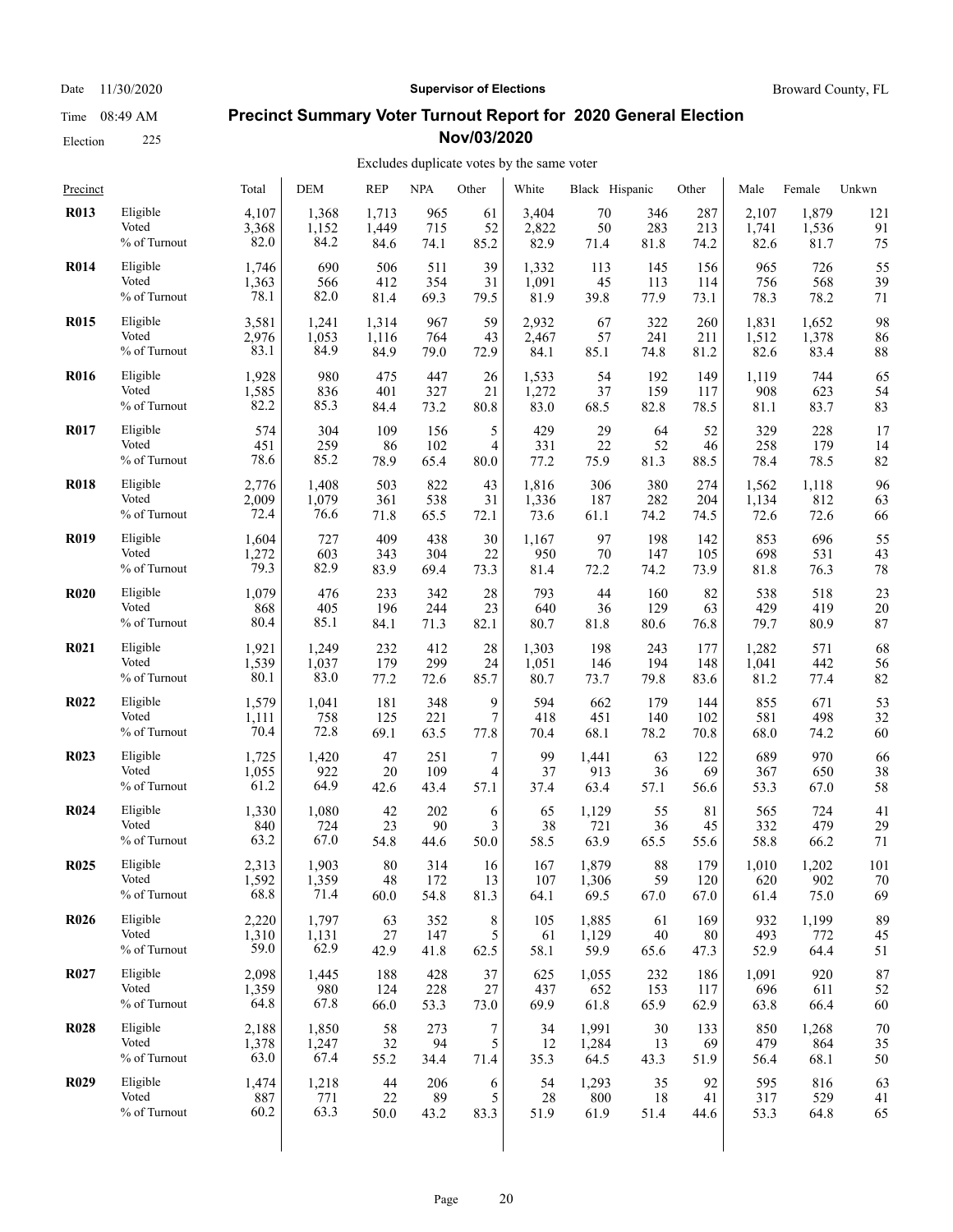Election 225

#### Date 11/30/2020 **Supervisor of Elections Supervisor of Elections** Broward County, FL

### **Precinct Summary Voter Turnout Report for 2020 General Election Nov/03/2020**

#### Excludes duplicate votes by the same voter

| Precinct    |              | Total | DEM   | REP   | <b>NPA</b> | Other | White | Black Hispanic |      | Other | Male  | Female | Unkwn |
|-------------|--------------|-------|-------|-------|------------|-------|-------|----------------|------|-------|-------|--------|-------|
| <b>R030</b> | Eligible     | 2,644 | 2,191 | 67    | 374        | 12    | 56    | 2,352          | 73   | 163   | 1,012 | 1,537  | 95    |
|             | Voted        | 1,573 | 1,369 | 35    | 159        | 10    | 26    | 1,427          | 37   | 83    | 541   | 979    | 53    |
|             | % of Turnout | 59.5  | 62.5  | 52.2  | 42.5       | 83.3  | 46.4  | 60.7           | 50.7 | 50.9  | 53.5  | 63.7   | 56    |
| <b>R031</b> | Eligible     | 2,148 | 1,314 | 268   | 540        | 26    | 774   | 858            | 323  | 193   | 1,042 | 1,029  | 77    |
|             | Voted        | 1,386 | 903   | 165   | 299        | 19    | 519   | 539            | 209  | 119   | 660   | 679    | 47    |
|             | % of Turnout | 64.5  | 68.7  | 61.6  | 55.4       | 73.1  | 67.1  | 62.8           | 64.7 | 61.7  | 63.3  | 66.0   | 61    |
| <b>R032</b> | Eligible     | 5,348 | 2,054 | 1,594 | 1,584      | 116   | 3,943 | 323            | 597  | 485   | 2,834 | 2,356  | 158   |
|             | Voted        | 4,185 | 1,677 | 1,282 | 1,140      | 86    | 3,100 | 236            | 452  | 397   | 2,172 | 1,882  | 131   |
|             | % of Turnout | 78.3  | 81.6  | 80.4  | 72.0       | 74.1  | 78.6  | 73.1           | 75.7 | 81.9  | 76.6  | 79.9   | 83    |
| <b>R033</b> | Eligible     | 2,336 | 1,537 | 215   | 550        | 34    | 634   | 1,231          | 250  | 221   | 1,124 | 1,135  | 77    |
|             | Voted        | 1,518 | 1,029 | 151   | 308        | 30    | 444   | 747            | 186  | 141   | 712   | 762    | 44    |
|             | % of Turnout | 65.0  | 66.9  | 70.2  | 56.0       | 88.2  | 70.0  | 60.7           | 74.4 | 63.8  | 63.3  | 67.1   | 57    |
| <b>R034</b> | Eligible     | 3,358 | 1,501 | 854   | 940        | 63    | 2,618 | 111            | 369  | 260   | 1,734 | 1,531  | 93    |
|             | Voted        | 2,637 | 1,239 | 678   | 670        | 50    | 2,063 | 81             | 296  | 197   | 1,351 | 1,211  | 75    |
|             | % of Turnout | 78.5  | 82.5  | 79.4  | 71.3       | 79.4  | 78.8  | 73.0           | 80.2 | 75.8  | 77.9  | 79.1   | 81    |
| <b>R035</b> | Eligible     | 1,608 | 599   | 481   | 489        | 39    | 1,267 | 53             | 156  | 132   | 852   | 717    | 39    |
|             | Voted        | 1,278 | 490   | 404   | 356        | 28    | 1,006 | 43             | 126  | 103   | 675   | 568    | 35    |
|             | % of Turnout | 79.5  | 81.8  | 84.0  | 72.8       | 71.8  | 79.4  | 81.1           | 80.8 | 78.0  | 79.2  | 79.2   | 90    |
| <b>R036</b> | Eligible     | 1,537 | 457   | 636   | 418        | 26    | 1,296 | 22             | 110  | 109   | 816   | 684    | 37    |
|             | Voted        | 1,248 | 375   | 538   | 315        | 20    | 1,044 | 12             | 97   | 95    | 652   | 562    | 34    |
|             | % of Turnout | 81.2  | 82.1  | 84.6  | 75.4       | 76.9  | 80.6  | 54.5           | 88.2 | 87.2  | 79.9  | 82.2   | 92    |
| <b>R037</b> | Eligible     | 1,454 | 447   | 627   | 365        | 15    | 1,259 | 15             | 73   | 107   | 721   | 681    | 52    |
|             | Voted        | 1,218 | 384   | 539   | 283        | 12    | 1,056 | 11             | 61   | 90    | 612   | 564    | 42    |
|             | % of Turnout | 83.8  | 85.9  | 86.0  | 77.5       | 80.0  | 83.9  | 73.3           | 83.6 | 84.1  | 84.9  | 82.8   | 81    |
| <b>R038</b> | Eligible     | 580   | 141   | 291   | 141        | 7     | 473   | 13             | 51   | 43    | 287   | 283    | 10    |
|             | Voted        | 478   | 115   | 251   | 106        | 6     | 391   | 9              | 39   | 39    | 241   | 225    | 12    |
|             | % of Turnout | 82.4  | 81.6  | 86.3  | 75.2       | 85.7  | 82.7  | 69.2           | 76.5 | 90.7  | 84.0  | 79.5   | 120   |
| <b>R039</b> | Eligible     | 2,114 | 644   | 873   | 564        | 33    | 1,807 | 35             | 124  | 148   | 1,045 | 1,021  | 48    |
|             | Voted        | 1,727 | 555   | 718   | 423        | 31    | 1,478 | 27             | 104  | 118   | 856   | 834    | 37    |
|             | % of Turnout | 81.7  | 86.2  | 82.2  | 75.0       | 93.9  | 81.8  | 77.1           | 83.9 | 79.7  | 81.9  | 81.7   | 77    |
| <b>R040</b> | Eligible     | 4,339 | 1,290 | 1,722 | 1,233      | 94    | 3,485 | 116            | 410  | 328   | 2,159 | 2,045  | 135   |
|             | Voted        | 3,474 | 1,083 | 1,455 | 867        | 69    | 2,817 | 81             | 320  | 256   | 1,726 | 1,643  | 105   |
|             | % of Turnout | 80.1  | 84.0  | 84.5  | 70.3       | 73.4  | 80.8  | 69.8           | 78.0 | 78.0  | 79.9  | 80.3   | 78    |
| <b>R041</b> | Eligible     | 1,609 | 811   | 332   | 436        | 30    | 1,077 | 211            | 196  | 125   | 848   | 723    | 38    |
|             | Voted        | 1,216 | 626   | 255   | 311        | 24    | 828   | 146            | 153  | 89    | 645   | 541    | 30    |
|             | % of Turnout | 75.6  | 77.2  | 76.8  | 71.3       | 80.0  | 76.9  | 69.2           | 78.1 | 71.2  | 76.1  | 74.8   | 79    |
| R042        | Eligible     | 883   | 359   | 295   | 217        | 12    | 711   | 24             | 82   | 66    | 440   | 412    | 31    |
|             | Voted        | 746   | 314   | 263   | 159        | 10    | 611   | 21             | 62   | 52    | 375   | 350    | 21    |
|             | % of Turnout | 84.5  | 87.5  | 89.2  | 73.3       | 83.3  | 85.9  | 87.5           | 75.6 | 78.8  | 85.2  | 85.0   | 68    |
| <b>R043</b> | Eligible     | 2,469 | 961   | 777   | 680        | 51    | 1,864 | 122            | 277  | 206   | 1,237 | 1,151  | 81    |
|             | Voted        | 1,836 | 740   | 625   | 434        | 37    | 1,407 | 82             | 209  | 138   | 904   | 884    | 48    |
|             | % of Turnout | 74.4  | 77.0  | 80.4  | 63.8       | 72.5  | 75.5  | 67.2           | 75.5 | 67.0  | 73.1  | 76.8   | 59    |
| <b>R044</b> | Eligible     | 375   | 181   | 78    | 100        | 16    | 232   | 61             | 49   | 33    | 183   | 180    | 12    |
|             | Voted        | 235   | 108   | 56    | 61         | 10    | 152   | 29             | 38   | 16    | 114   | 116    | 5     |
|             | % of Turnout | 62.7  | 59.7  | 71.8  | 61.0       | 62.5  | 65.5  | 47.5           | 77.6 | 48.5  | 62.3  | 64.4   | 42    |
| <b>R045</b> | Eligible     | 1,723 | 774   | 435   | 489        | 25    | 1,214 | 145            | 237  | 127   | 851   | 822    | 50    |
|             | Voted        | 1,262 | 590   | 340   | 317        | 15    | 916   | 85             | 176  | 85    | 628   | 597    | 37    |
|             | % of Turnout | 73.2  | 76.2  | 78.2  | 64.8       | 60.0  | 75.5  | 58.6           | 74.3 | 66.9  | 73.8  | 72.6   | 74    |
| <b>R046</b> | Eligible     | 2,829 | 1,068 | 924   | 784        | 53    | 2,291 | 52             | 265  | 221   | 1,499 | 1,252  | 78    |
|             | Voted        | 2,314 | 915   | 755   | 600        | 44    | 1,880 | 38             | 218  | 178   | 1,217 | 1,036  | 61    |
|             | % of Turnout | 81.8  | 85.7  | 81.7  | 76.5       | 83.0  | 82.1  | 73.1           | 82.3 | 80.5  | 81.2  | 82.7   | 78    |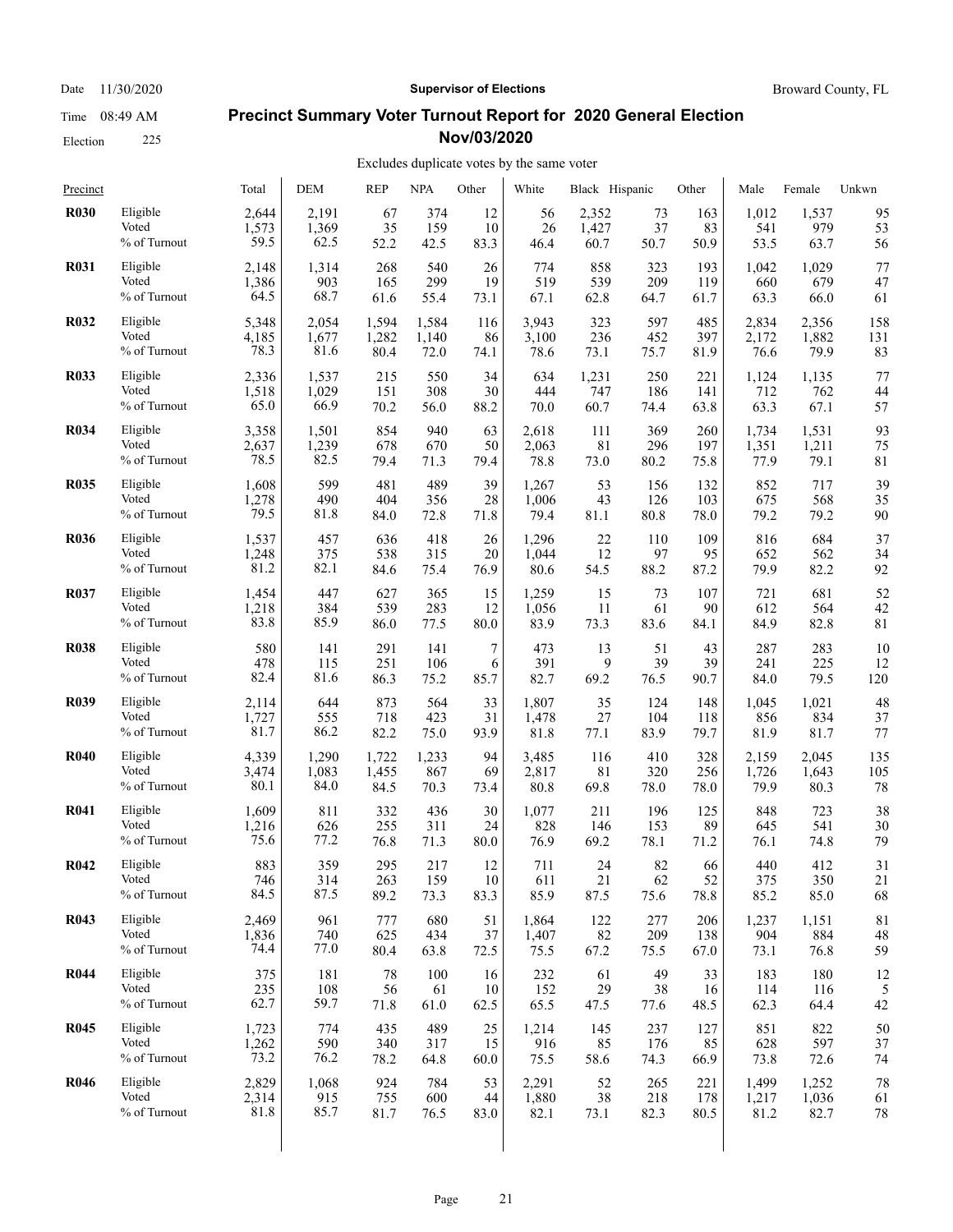### Election 225

#### Date 11/30/2020 **Supervisor of Elections Supervisor of Elections** Broward County, FL

#### **Precinct Summary Voter Turnout Report for 2020 General Election Nov/03/2020**

#### Excludes duplicate votes by the same voter

| Precinct    |                 | Total | <b>DEM</b> | <b>REP</b> | <b>NPA</b> | Other            | White | Black Hispanic |      | Other | Male  | Female | Unkwn |
|-------------|-----------------|-------|------------|------------|------------|------------------|-------|----------------|------|-------|-------|--------|-------|
| <b>R047</b> | Eligible        | 2,140 | 914        | 515        | 666        | 45               | 1,327 | 173            | 444  | 196   | 1,055 | 1,016  | 69    |
|             | Voted           | 1,560 | 689        | 399        | 445        | 27               | 967   | 131            | 328  | 134   | 759   | 749    | 52    |
|             | % of Turnout    | 72.9  | 75.4       | 77.5       | 66.8       | 60.0             | 72.9  | 75.7           | 73.9 | 68.4  | 71.9  | 73.7   | 75    |
| <b>R048</b> | Eligible        | 1,819 | 818        | 419        | 563        | 19               | 801   | 273            | 547  | 198   | 866   | 874    | 79    |
|             | Voted           | 1,250 | 572        | 321        | 342        | 15               | 551   | 180            | 378  | 141   | 574   | 632    | 44    |
|             | % of Turnout    | 68.7  | 69.9       | 76.6       | 60.7       | 78.9             | 68.8  | 65.9           | 69.1 | 71.2  | 66.3  | 72.3   | 56    |
| <b>R049</b> | Eligible        | 1,990 | 822        | 541        | 601        | 26               | 1,230 | 118            | 483  | 159   | 986   | 945    | 59    |
|             | Voted           | 1,471 | 635        | 438        | 377        | 21               | 917   | 88             | 362  | 104   | 721   | 708    | 42    |
|             | % of Turnout    | 73.9  | 77.3       | 81.0       | 62.7       | 80.8             | 74.6  | 74.6           | 74.9 | 65.4  | 73.1  | 74.9   | 71    |
| <b>R050</b> | Eligible        | 1,969 | 1,381      | 159        | 416        | 13               | 252   | 1,231          | 307  | 179   | 843   | 1,037  | 89    |
|             | Voted           | 1,331 | 1,000      | 102        | 219        | 10               | 152   | 867            | 192  | 120   | 531   | 737    | 63    |
|             | $\%$ of Turnout | 67.6  | 72.4       | 64.2       | 52.6       | 76.9             | 60.3  | 70.4           | 62.5 | 67.0  | 63.0  | 71.1   | 71    |
| <b>R051</b> | Eligible        | 1,368 | 1,109      | 43         | 213        | 3                | 47    | 1,136          | 62   | 123   | 605   | 709    | 54    |
|             | Voted           | 906   | 777        | 22         | 104        | 3                | 25    | 776            | 35   | 70    | 371   | 502    | 33    |
|             | % of Turnout    | 66.2  | 70.1       | 51.2       | 48.8       | 100.0            | 53.2  | 68.3           | 56.5 | 56.9  | 61.3  | 70.8   | 61    |
| <b>R052</b> | Eligible        | 1,263 | 633        | 261        | 351        | 18               | 610   | 287            | 264  | 102   | 581   | 637    | 45    |
|             | Voted           | 875   | 451        | 188        | 225        | 11               | 435   | 190            | 183  | 67    | 393   | 452    | 30    |
|             | % of Turnout    | 69.3  | 71.2       | 72.0       | 64.1       | 61.1             | 71.3  | 66.2           | 69.3 | 65.7  | 67.6  | 71.0   | 67    |
| <b>R053</b> | Eligible        | 2,542 | 965        | 866        | 680        | 31               | 1,620 | 316            | 400  | 206   | 1,228 | 1,242  | 72    |
|             | Voted           | 1,974 | 793        | 700        | 459        | 22               | 1,269 | 241            | 320  | 144   | 932   | 990    | 52    |
|             | % of Turnout    | 77.7  | 82.2       | 80.8       | 67.5       | 71.0             | 78.3  | 76.3           | 80.0 | 69.9  | 75.9  | 79.7   | 72    |
| <b>R054</b> | Eligible        | 1,181 | 476        | 335        | 356        | 14               | 861   | 47             | 152  | 121   | 579   | 575    | 27    |
|             | Voted           | 890   | 370        | 263        | 249        | 8                | 654   | 29             | 118  | 89    | 427   | 443    | 20    |
|             | % of Turnout    | 75.4  | 77.7       | 78.5       | 69.9       | 57.1             | 76.0  | 61.7           | 77.6 | 73.6  | 73.7  | 77.0   | 74    |
| <b>R055</b> | Eligible        | 1,156 | 380        | 393        | 363        | 20               | 958   | 23             | 90   | 85    | 670   | 451    | 35    |
|             | Voted           | 932   | 320        | 325        | 270        | 17               | 766   | 18             | 78   | 70    | 519   | 376    | 37    |
|             | % of Turnout    | 80.6  | 84.2       | 82.7       | 74.4       | 85.0             | 80.0  | 78.3           | 86.7 | 82.4  | 77.5  | 83.4   | 106   |
| <b>R056</b> | Eligible        | 1,103 | 833        | 50         | 209        | 11               | 196   | 735            | 81   | 91    | 535   | 510    | 58    |
|             | Voted           | 669   | 546        | 30         | 85         | 8                | 146   | 417            | 54   | 52    | 312   | 329    | 28    |
|             | % of Turnout    | 60.7  | 65.5       | 60.0       | 40.7       | 72.7             | 74.5  | 56.7           | 66.7 | 57.1  | 58.3  | 64.5   | 48    |
| <b>R057</b> | Eligible        | 1,121 | 723        | 121        | 258        | 19               | 516   | 333            | 157  | 115   | 666   | 411    | 44    |
|             | Voted           | 791   | 543        | 87         | 149        | 12               | 375   | 236            | 106  | 74    | 481   | 282    | 28    |
|             | % of Turnout    | 70.6  | 75.1       | 71.9       | 57.8       | 63.2             | 72.7  | 70.9           | 67.5 | 64.3  | 72.2  | 68.6   | 64    |
| <b>R058</b> | Eligible        | 1,237 | 556        | 294        | 364        | 23               | 883   | 101            | 146  | 107   | 620   | 584    | 33    |
|             | Voted           | 986   | 460        | 242        | 268        | 16               | 710   | 78             | 120  | 78    | 484   | 471    | 31    |
|             | % of Turnout    | 79.7  | 82.7       | 82.3       | 73.6       | 69.6             | 80.4  | 77.2           | 82.2 | 72.9  | 78.1  | 80.7   | 94    |
| <b>R059</b> | Eligible        | 1.196 | 467        | 373        | 350        | 6                | 998   | 27             | 98   | 73    | 553   | 609    | 34    |
|             | Voted           | 977   | 394        | 307        | 270        | 6                | 820   | 17             | 77   | 63    | 448   | 496    | 33    |
|             | % of Turnout    | 81.7  | 84.4       | 82.3       | 77.1       | 100.0            | 82.2  | 63.0           | 78.6 | 86.3  | 81.0  | 81.4   | 97    |
| <b>R060</b> | Eligible        | 2,437 | 1,054      | 554        | 765        | 64               | 1,644 | 200            | 348  | 245   | 1,288 | 1,061  | 88    |
|             | Voted           | 1,852 | 847        | 426        | 527        | 52               | 1,236 | 137            | 276  | 203   | 974   | 806    | 72    |
|             | % of Turnout    | 76.0  | 80.4       | 76.9       | 68.9       | 81.3             | 75.2  | 68.5           | 79.3 | 82.9  | 75.6  | 76.0   | 82    |
| <b>R061</b> | Eligible        | 1,036 | 398        | 293        | 329        | 16               | 708   | 78             | 144  | 106   | 519   | 475    | 42    |
|             | Voted           | 779   | 306        | 236        | 221        | 16               | 534   | 50             | 116  | 79    | 389   | 360    | 30    |
|             | % of Turnout    | 75.2  | 76.9       | 80.5       | 67.2       | 100.0            | 75.4  | 64.1           | 80.6 | 74.5  | 75.0  | 75.8   | 71    |
| <b>R062</b> | Eligible        | 978   | 792        | 39         | 147        | $\boldsymbol{0}$ | 28    | 852            | 31   | 67    | 413   | 537    | 28    |
|             | Voted           | 577   | 492        | 22         | 62         | 1                | 18    | 510            | 11   | 38    | 226   | 338    | 13    |
|             | % of Turnout    | 59.0  | 62.1       | 56.4       | 42.2       | 0.0              | 64.3  | 59.9           | 35.5 | 56.7  | 54.7  | 62.9   | 46    |
| <b>R063</b> | Eligible        | 5,372 | 4,014      | 283        | 1,040      | 35               | 386   | 4,059          | 386  | 541   | 2,336 | 2,795  | 241   |
|             | Voted           | 3,682 | 2,941      | 166        | 549        | 26               | 243   | 2,835          | 262  | 342   | 1,495 | 2,033  | 154   |
|             | % of Turnout    | 68.5  | 73.3       | 58.7       | 52.8       | 74.3             | 63.0  | 69.8           | 67.9 | 63.2  | 64.0  | 72.7   | 64    |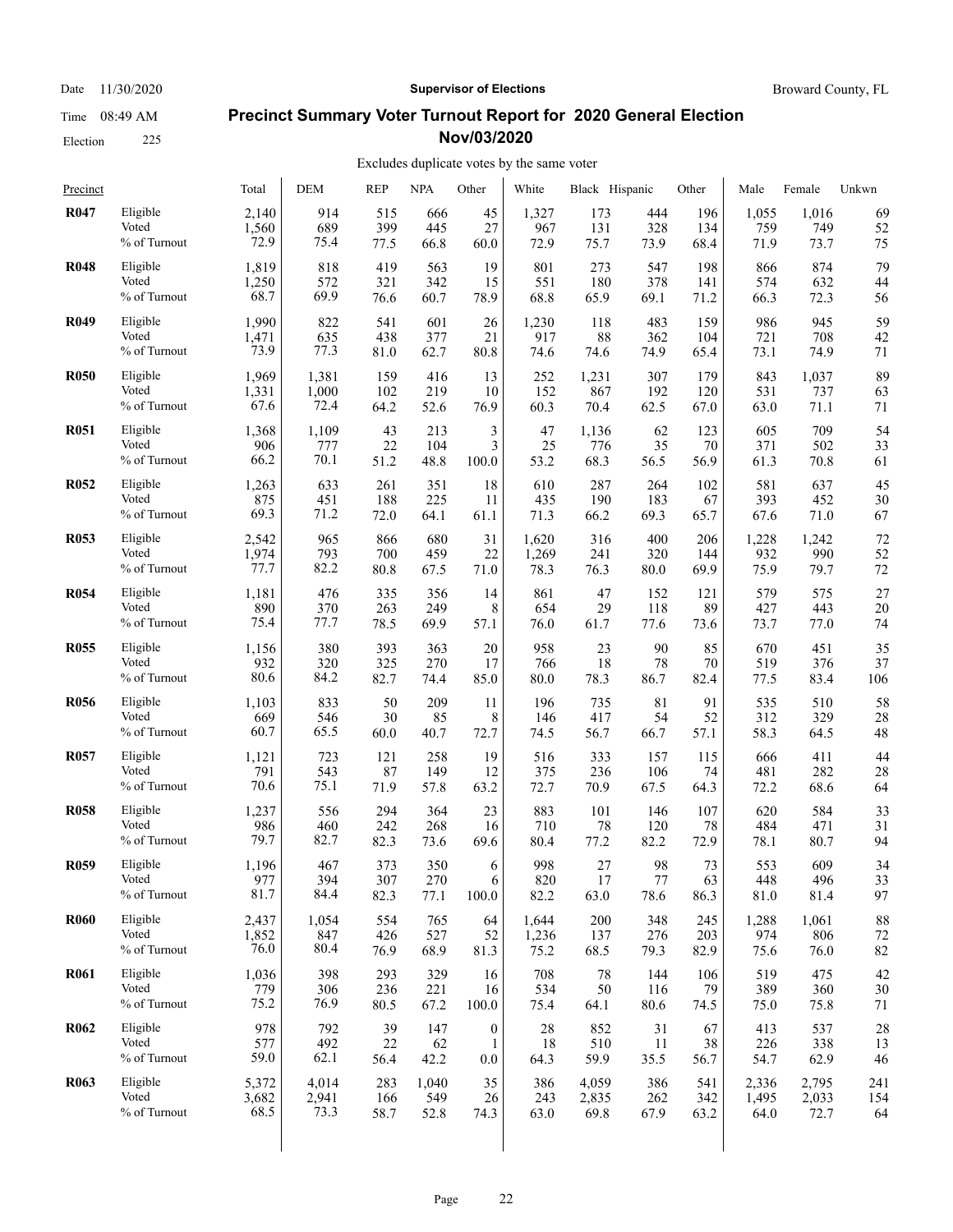Date 11/30/2020 **Supervisor of Elections Supervisor of Elections** Broward County, FL

#### **Precinct Summary Voter Turnout Report for 2020 General Election Nov/03/2020**

#### Excludes duplicate votes by the same voter  $\overline{1}$

| Precinct    |              | Total | DEM   | <b>REP</b> | <b>NPA</b> | Other | White | Black Hispanic |      | Other | Male  | Female | Unkwn |
|-------------|--------------|-------|-------|------------|------------|-------|-------|----------------|------|-------|-------|--------|-------|
| <b>R064</b> | Eligible     | 1,218 | 802   | 124        | 281        | 11    | 195   | 681            | 243  | 99    | 550   | 619    | 49    |
|             | Voted        | 797   | 533   | 91         | 166        | 7     | 135   | 438            | 157  | 67    | 336   | 429    | 32    |
|             | % of Turnout | 65.4  | 66.5  | 73.4       | 59.1       | 63.6  | 69.2  | 64.3           | 64.6 | 67.7  | 61.1  | 69.3   | 65    |
| <b>R065</b> | Eligible     | 690   | 247   | 217        | 211        | 15    | 471   | 59             | 102  | 58    | 357   | 309    | 24    |
|             | Voted        | 505   | 200   | 172        | 126        | 7     | 349   | 47             | 68   | 41    | 264   | 225    | 16    |
|             | % of Turnout | 73.2  | 81.0  | 79.3       | 59.7       | 46.7  | 74.1  | 79.7           | 66.7 | 70.7  | 73.9  | 72.8   | 67    |
| <b>R066</b> | Eligible     | 866   | 351   | 260        | 241        | 14    | 517   | 55             | 198  | 96    | 428   | 402    | 36    |
|             | Voted        | 693   | 296   | 213        | 172        | 12    | 402   | 50             | 162  | 79    | 329   | 335    | 29    |
|             | % of Turnout | 80.0  | 84.3  | 81.9       | 71.4       | 85.7  | 77.8  | 90.9           | 81.8 | 82.3  | 76.9  | 83.3   | 81    |
| <b>R067</b> | Eligible     | 1,545 | 678   | 412        | 428        | 27    | 889   | 115            | 379  | 162   | 728   | 758    | 59    |
|             | Voted        | 1,132 | 529   | 315        | 269        | 19    | 655   | 90             | 273  | 114   | 516   | 567    | 49    |
|             | % of Turnout | 73.3  | 78.0  | 76.5       | 62.9       | 70.4  | 73.7  | 78.3           | 72.0 | 70.4  | 70.9  | 74.8   | 83    |
| <b>R068</b> | Eligible     | 1,206 | 432   | 420        | 329        | 25    | 965   | 21             | 148  | 72    | 603   | 574    | 29    |
|             | Voted        | 993   | 369   | 353        | 251        | 20    | 798   | 11             | 130  | 54    | 492   | 483    | 18    |
|             | % of Turnout | 82.3  | 85.4  | 84.0       | 76.3       | 80.0  | 82.7  | 52.4           | 87.8 | 75.0  | 81.6  | 84.1   | 62    |
| <b>R069</b> | Eligible     | 2,524 | 2,093 | 68         | 354        | 9     | 48    | 2,262          | 73   | 141   | 994   | 1,463  | 67    |
|             | Voted        | 1,602 | 1,399 | 34         | 161        | 8     | 16    | 1,470          | 41   | 75    | 565   | 1,008  | 29    |
|             | % of Turnout | 63.5  | 66.8  | 50.0       | 45.5       | 88.9  | 33.3  | 65.0           | 56.2 | 53.2  | 56.8  | 68.9   | 43    |
| <b>S001</b> | Eligible     | 2,150 | 1,317 | 271        | 532        | 30    | 687   | 935            | 341  | 187   | 925   | 1,146  | 79    |
|             | Voted        | 1,482 | 932   | 213        | 318        | 19    | 490   | 638            | 235  | 119   | 627   | 807    | 48    |
|             | % of Turnout | 68.9  | 70.8  | 78.6       | 59.8       | 63.3  | 71.3  | 68.2           | 68.9 | 63.6  | 67.8  | 70.4   | 61    |
| <b>S002</b> | Eligible     | 1,872 | 1,431 | 92         | 334        | 15    | 188   | 1,434          | 146  | 104   | 752   | 1,067  | 53    |
|             | Voted        | 1,222 | 1,003 | 55         | 158        | 6     | 106   | 978            | 82   | 56    | 463   | 729    | 30    |
|             | % of Turnout | 65.3  | 70.1  | 59.8       | 47.3       | 40.0  | 56.4  | 68.2           | 56.2 | 53.8  | 61.6  | 68.3   | 57    |
| <b>S003</b> | Eligible     | 2,597 | 1,181 | 603        | 768        | 45    | 1,649 | 203            | 532  | 213   | 1,181 | 1,317  | 99    |
|             | Voted        | 1,979 | 946   | 482        | 515        | 36    | 1,274 | 153            | 404  | 148   | 877   | 1,031  | 71    |
|             | % of Turnout | 76.2  | 80.1  | 79.9       | 67.1       | 80.0  | 77.3  | 75.4           | 75.9 | 69.5  | 74.3  | 78.3   | 72    |
| <b>S004</b> | Eligible     | 3,082 | 1,303 | 761        | 962        | 56    | 2,045 | 174            | 611  | 252   | 1,471 | 1,511  | 100   |
|             | Voted        | 2,294 | 997   | 610        | 643        | 44    | 1,540 | 119            | 448  | 187   | 1,071 | 1,143  | 80    |
|             | % of Turnout | 74.4  | 76.5  | 80.2       | 66.8       | 78.6  | 75.3  | 68.4           | 73.3 | 74.2  | 72.8  | 75.6   | 80    |
| <b>S005</b> | Eligible     | 2,086 | 814   | 557        | 692        | 23    | 1,140 | 199            | 546  | 201   | 993   | 1,017  | 76    |
|             | Voted        | 1,455 | 582   | 441        | 417        | 15    | 827   | 117            | 371  | 140   | 676   | 726    | 53    |
|             | % of Turnout | 69.8  | 71.5  | 79.2       | 60.3       | 65.2  | 72.5  | 58.8           | 67.9 | 69.7  | 68.1  | 71.4   | 70    |
| <b>S006</b> | Eligible     | 1,378 | 639   | 297        | 422        | 20    | 852   | 112            | 294  | 120   | 647   | 697    | 34    |
|             | Voted        | 1,021 | 513   | 232        | 260        | 16    | 639   | 87             | 204  | 91    | 471   | 524    | 26    |
|             | % of Turnout | 74.1  | 80.3  | 78.1       | 61.6       | 80.0  | 75.0  | 77.7           | 69.4 | 75.8  | 72.8  | 75.2   | 76    |
| <b>S007</b> | Eligible     | 1,448 | 591   | 393        | 439        | 25    | 868   | 111            | 341  | 128   | 673   | 730    | 45    |
|             | Voted        | 1,086 | 456   | 319        | 292        | 19    | 657   | 84             | 260  | 85    | 500   | 557    | 29    |
|             | % of Turnout | 75.0  | 77.2  | 81.2       | 66.5       | 76.0  | 75.7  | 75.7           | 76.2 | 66.4  | 74.3  | 76.3   | 64    |
| <b>S008</b> | Eligible     | 2,929 | 1,339 | 622        | 932        | 36    | 1,338 | 391            | 900  | 300   | 1,293 | 1,519  | 117   |
|             | Voted        | 2,024 | 948   | 494        | 557        | 25    | 942   | 257            | 621  | 204   | 880   | 1,064  | 80    |
|             | % of Turnout | 69.1  | 70.8  | 79.4       | 59.8       | 69.4  | 70.4  | 65.7           | 69.0 | 68.0  | 68.1  | 70.0   | 68    |
| <b>S009</b> | Eligible     | 1,875 | 777   | 496        | 578        | 24    | 1,241 | 94             | 368  | 172   | 841   | 963    | 71    |
|             | Voted        | 1,305 | 567   | 367        | 354        | 17    | 875   | 66             | 246  | 118   | 577   | 676    | 52    |
|             | % of Turnout | 69.6  | 73.0  | 74.0       | 61.2       | 70.8  | 70.5  | 70.2           | 66.8 | 68.6  | 68.6  | 70.2   | 73    |
| <b>T001</b> | Eligible     | 2,601 | 1,159 | 496        | 908        | 38    | 1,052 | 347            | 898  | 304   | 1,154 | 1,348  | 99    |
|             | Voted        | 1,714 | 804   | 364        | 513        | 33    | 676   | 241            | 594  | 203   | 703   | 951    | 60    |
|             | % of Turnout | 65.9  | 69.4  | 73.4       | 56.5       | 86.8  | 64.3  | 69.5           | 66.1 | 66.8  | 60.9  | 70.5   | 61    |
| <b>T002</b> | Eligible     | 2,008 | 963   | 395        | 618        | 32    | 872   | 214            | 640  | 282   | 835   | 1,093  | 80    |
|             | Voted        | 1,426 | 697   | 312        | 389        | 28    | 628   | 156            | 449  | 193   | 577   | 798    | 51    |
|             | % of Turnout | 71.0  | 72.4  | 79.0       | 62.9       | 87.5  | 72.0  | 72.9           | 70.2 | 68.4  | 69.1  | 73.0   | 64    |
|             |              |       |       |            |            |       |       |                |      |       |       |        |       |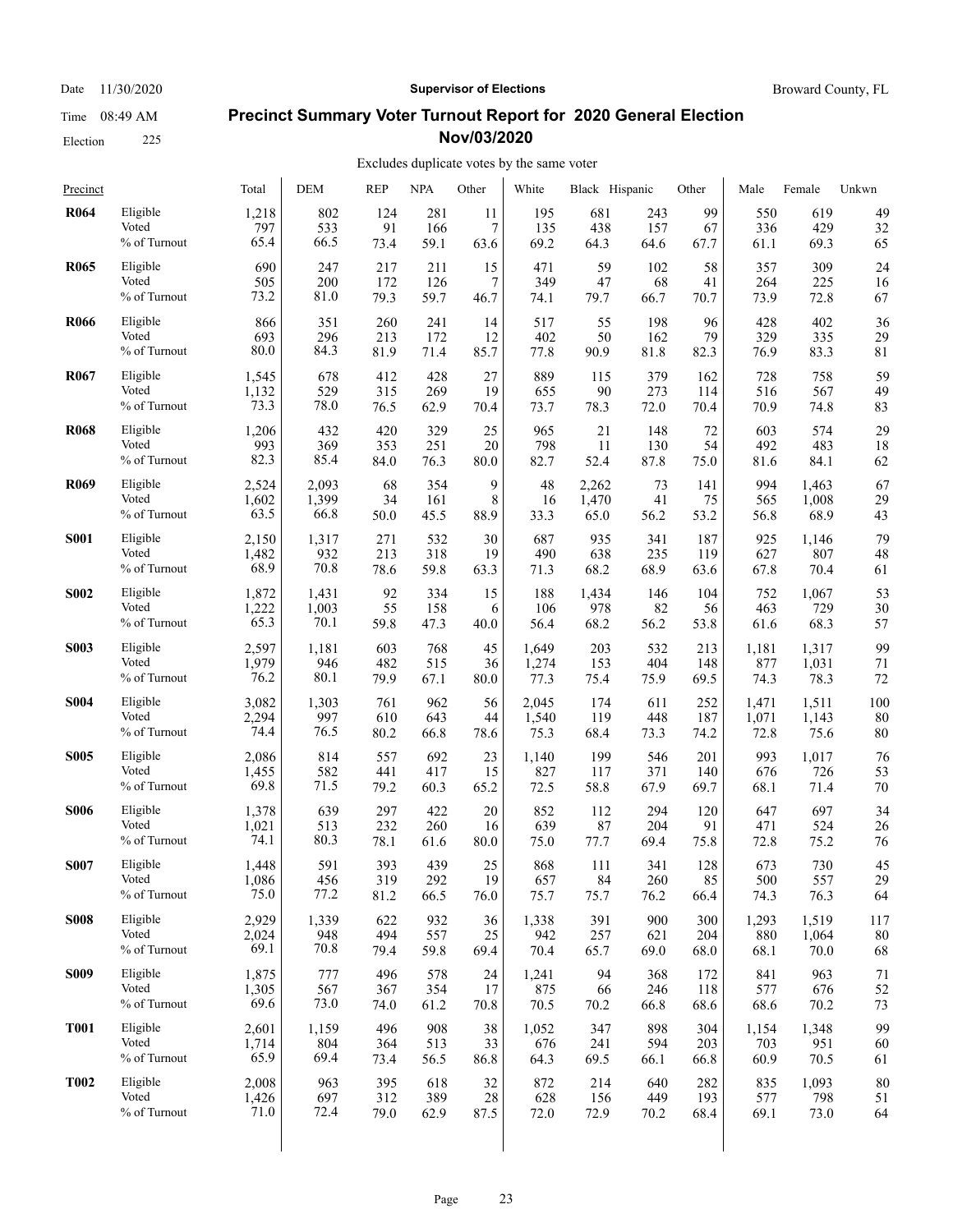Election 225

#### Date 11/30/2020 **Supervisor of Elections Supervisor of Elections** Broward County, FL

### **Precinct Summary Voter Turnout Report for 2020 General Election Nov/03/2020**

| Precinct    |                 | Total | <b>DEM</b> | <b>REP</b> | <b>NPA</b> | Other | White | Black Hispanic |        | Other | Male  | Female | Unkwn |
|-------------|-----------------|-------|------------|------------|------------|-------|-------|----------------|--------|-------|-------|--------|-------|
| <b>T003</b> | Eligible        | 4,401 | 1,875      | 1,100      | 1,353      | 73    | 2,194 | 494            | 1,098  | 615   | 1,925 | 2,331  | 145   |
|             | Voted           | 3,316 | 1,482      | 886        | 893        | 55    | 1,624 | 387            | 852    | 453   | 1,430 | 1,779  | 107   |
|             | % of Turnout    | 75.3  | 79.0       | 80.5       | 66.0       | 75.3  | 74.0  | 78.3           | 77.6   | 73.7  | 74.3  | 76.3   | 74    |
| <b>T004</b> | Eligible        | 2,258 | 991        | 417        | 809        | 41    | 986   | 273            | 527    | 472   | 894   | 1,138  | 226   |
|             | Voted           | 1,316 | 656        | 262        | 367        | 31    | 561   | 157            | 343    | 255   | 518   | 697    | 101   |
|             | % of Turnout    | 58.3  | 66.2       | 62.8       | 45.4       | 75.6  | 56.9  | 57.5           | 65.1   | 54.0  | 57.9  | 61.2   | 45    |
| <b>T005</b> | Eligible        | 938   | 434        | 172        | 319        | 13    | 416   | 74             | 282    | 166   | 392   | 507    | 39    |
|             | Voted           | 723   | 367        | 142        | 204        | 10    | 320   | 61             | 220    | 122   | 290   | 402    | 31    |
|             | % of Turnout    | 77.1  | 84.6       | 82.6       | 63.9       | 76.9  | 76.9  | 82.4           | 78.0   | 73.5  | 74.0  | 79.3   | 79    |
| <b>T006</b> | Eligible        | 763   | 313        | 256        | 186        | 8     | 545   | 9              | 108    | 101   | 350   | 397    | 16    |
|             | Voted           | 644   | 269        | 223        | 148        | 4     | 466   | 7              | 94     | 77    | 291   | 339    | 14    |
|             | % of Turnout    | 84.4  | 85.9       | 87.1       | 79.6       | 50.0  | 85.5  | 77.8           | 87.0   | 76.2  | 83.1  | 85.4   | 88    |
| <b>T007</b> | Eligible        | 1,858 | 711        | 561        | 564        | 22    | 955   | 54             | 660    | 189   | 842   | 952    | 64    |
|             | Voted           | 1,378 | 540        | 457        | 367        | 14    | 729   | 37             | 481    | 131   | 617   | 721    | 40    |
|             | % of Turnout    | 74.2  | 75.9       | 81.5       | 65.1       | 63.6  | 76.3  | 68.5           | 72.9   | 69.3  | 73.3  | 75.7   | 63    |
| <b>T008</b> | Eligible        | 2,366 | 935        | 661        | 745        | 25    | 1,126 | 164            | 806    | 270   | 1,096 | 1,190  | 80    |
|             | Voted           | 1,895 | 767        | 547        | 556        | 25    | 904   | 129            | 648    | 214   | 867   | 965    | 63    |
|             | % of Turnout    | 80.1  | 82.0       | 82.8       | 74.6       | 100.0 | 80.3  | 78.7           | 80.4   | 79.3  | 79.1  | 81.1   | 79    |
| <b>T009</b> | Eligible        | 3,769 | 1,926      | 627        | 1,177      | 39    | 819   | 755            | 1,648  | 547   | 1,536 | 2,063  | 170   |
|             | Voted           | 2,759 | 1,465      | 491        | 776        | 27    | 575   | 574            | 1,215  | 395   | 1,108 | 1,527  | 124   |
|             | % of Turnout    | 73.2  | 76.1       | 78.3       | 65.9       | 69.2  | 70.2  | 76.0           | 73.7   | 72.2  | 72.1  | 74.0   | 73    |
| <b>T010</b> | Eligible        | 3,531 | 1,414      | 1,152      | 921        | 44    | 2,606 | 99             | 514    | 312   | 1,633 | 1,785  | 113   |
|             | Voted           | 2,963 | 1,225      | 971        | 728        | 39    | 2,205 | 81             | 432    | 245   | 1,351 | 1,526  | 86    |
|             | % of Turnout    | 83.9  | 86.6       | 84.3       | 79.0       | 88.6  | 84.6  | 81.8           | 84.0   | 78.5  | 82.7  | 85.5   | 76    |
| <b>T011</b> | Eligible        | 2,021 | 815        | 571        | 609        | 26    | 1,230 | 131            | 444    | 216   | 897   | 1,054  | 70    |
|             | Voted           | 1,548 | 652        | 473        | 404        | 19    | 978   | 96             | 327    | 147   | 688   | 815    | 45    |
|             | % of Turnout    | 76.6  | 80.0       | 82.8       | 66.3       | 73.1  | 79.5  | 73.3           | 73.6   | 68.1  | 76.7  | 77.3   | 64    |
| <b>T012</b> | Eligible        | 1,453 | 627        | 355        | 444        | 27    | 769   | 122            | 413    | 149   | 615   | 789    | 49    |
|             | Voted           | 1,096 | 490        | 284        | 301        | 21    | 588   | 92             | 313    | 103   | 443   | 619    | 34    |
|             | % of Turnout    | 75.4  | 78.1       | 80.0       | 67.8       | 77.8  | 76.5  | 75.4           | 75.8   | 69.1  | 72.0  | 78.5   | 69    |
| <b>T013</b> | Eligible        | 1,359 | 563        | 363        | 418        | 15    | 720   | 109            | 380    | 150   | 613   | 701    | 45    |
|             | Voted           | 1,003 | 429        | 292        | 271        | 11    | 526   | 91             | 273    | 113   | 434   | 536    | 33    |
|             | % of Turnout    | 73.8  | 76.2       | 80.4       | 64.8       | 73.3  | 73.1  | 83.5           | 71.8   | 75.3  | 70.8  | 76.5   | 73    |
| <b>T014</b> | Eligible        | 2,485 | 1,012      | 645        | 789        | 39    | 1,500 | 160            | 532    | 293   | 1,089 | 1,318  | 78    |
|             | Voted           | 1,951 | 816        | 524        | 580        | 31    | 1,170 | 136            | 418    | 227   | 834   | 1,055  | 62    |
|             | % of Turnout    | 78.5  | 80.6       | 81.2       | 73.5       | 79.5  | 78.0  | 85.0           | 78.6   | 77.5  | 76.6  | 80.0   | 79    |
| <b>T015</b> | Eligible        | 2,317 | 949        | 664        | 677        | 27    | 1,362 | 115            | 638    | 202   | 1,063 | 1,193  | 61    |
|             | Voted           | 1,843 | 780        | 548        | 492        | 23    | 1,095 | 96             | 502    | 150   | 855   | 951    | 37    |
|             | $\%$ of Turnout | 79.5  | 82.2       | 82.5       | 72.7       | 85.2  | 80.4  | 83.5           | 78.7   | 74.3  | 80.4  | 79.7   | 61    |
| <b>T016</b> | Eligible        | 376   | 172        | 87         | 103        | 14    | 185   | 71             | $80\,$ | 40    | 180   | 181    | 15    |
|             | Voted           | 250   | 128        | 61         | 52         | 9     | 112   | 56             | 55     | 27    | 115   | 127    | 8     |
|             | % of Turnout    | 66.5  | 74.4       | 70.1       | 50.5       | 64.3  | 60.5  | 78.9           | 68.8   | 67.5  | 63.9  | 70.2   | 53    |
| <b>T017</b> | Eligible        | 1,692 | 658        | 516        | 500        | 18    | 844   | 115            | 526    | 207   | 793   | 850    | 49    |
|             | Voted           | 1,394 | 565        | 449        | 362        | 18    | 693   | 96             | 436    | 169   | 644   | 705    | 45    |
|             | % of Turnout    | 82.4  | 85.9       | 87.0       | 72.4       | 100.0 | 82.1  | 83.5           | 82.9   | 81.6  | 81.2  | 82.9   | 92    |
| <b>T018</b> | Eligible        | 7,237 | 2,407      | 2,699      | 2,032      | 99    | 3,968 | 470            | 1,819  | 980   | 3,447 | 3,550  | 240   |
|             | Voted           | 5,948 | 1,971      | 2,362      | 1,533      | 82    | 3,237 | 380            | 1,541  | 790   | 2,795 | 2,965  | 188   |
|             | % of Turnout    | 82.2  | 81.9       | 87.5       | 75.4       | 82.8  | 81.6  | 80.9           | 84.7   | 80.6  | 81.1  | 83.5   | 78    |
| <b>T019</b> | Eligible        | 2,064 | 809        | 486        | 752        | 17    | 975   | 86             | 795    | 208   | 944   | 1,042  | 78    |
|             | Voted           | 1,248 | 511        | 343        | 382        | 12    | 584   | 48             | 481    | 135   | 554   | 639    | 55    |
|             | % of Turnout    | 60.5  | 63.2       | 70.6       | 50.8       | 70.6  | 59.9  | 55.8           | 60.5   | 64.9  | 58.7  | 61.3   | 71    |
|             |                 |       |            |            |            |       |       |                |        |       |       |        |       |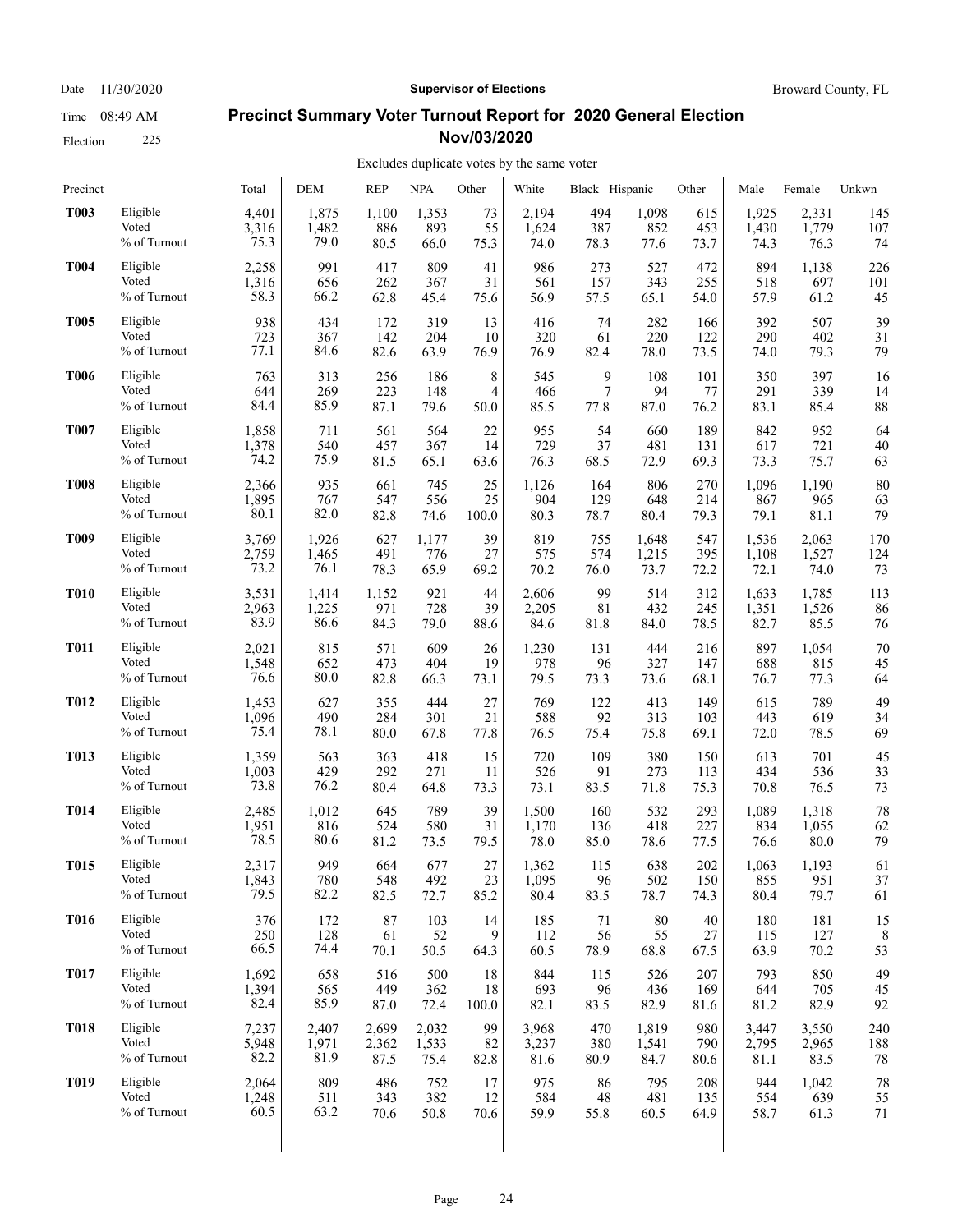Election 225

#### Date 11/30/2020 **Supervisor of Elections Supervisor of Elections** Broward County, FL

#### **Precinct Summary Voter Turnout Report for 2020 General Election Nov/03/2020**

| Precinct         |              | Total | <b>DEM</b> | <b>REP</b> | <b>NPA</b> | Other | White | Black Hispanic |       | Other | Male  | Female | Unkwn |
|------------------|--------------|-------|------------|------------|------------|-------|-------|----------------|-------|-------|-------|--------|-------|
| <b>T020</b>      | Eligible     | 2,095 | 866        | 668        | 539        | 22    | 1,134 | 141            | 582   | 238   | 949   | 1,086  | 60    |
|                  | Voted        | 1,725 | 730        | 580        | 396        | 19    | 948   | 113            | 465   | 199   | 765   | 909    | 51    |
|                  | % of Turnout | 82.3  | 84.3       | 86.8       | 73.5       | 86.4  | 83.6  | 80.1           | 79.9  | 83.6  | 80.6  | 83.7   | 85    |
| <b>T021</b>      | Eligible     | 1,873 | 612        | 696        | 535        | 30    | 1,112 | 121            | 359   | 281   | 858   | 953    | 62    |
|                  | Voted        | 1,597 | 527        | 607        | 437        | 26    | 941   | 105            | 318   | 233   | 721   | 825    | 51    |
|                  | % of Turnout | 85.3  | 86.1       | 87.2       | 81.7       | 86.7  | 84.6  | 86.8           | 88.6  | 82.9  | 84.0  | 86.6   | 82    |
| <b>T022</b>      | Eligible     | 787   | 288        | 253        | 241        | 5     | 483   | 29             | 153   | 122   | 349   | 415    | 23    |
|                  | Voted        | 611   | 240        | 202        | 165        | 4     | 383   | 27             | 121   | 80    | 262   | 329    | 20    |
|                  | % of Turnout | 77.6  | 83.3       | 79.8       | 68.5       | 80.0  | 79.3  | 93.1           | 79.1  | 65.6  | 75.1  | 79.3   | 87    |
| <b>T023</b>      | Eligible     | 2,533 | 1.158      | 545        | 774        | 56    | 1,141 | 375            | 753   | 264   | 1,128 | 1,318  | 87    |
|                  | Voted        | 1,808 | 875        | 391        | 497        | 45    | 776   | 271            | 554   | 207   | 763   | 970    | 75    |
|                  | % of Turnout | 71.4  | 75.6       | 71.7       | 64.2       | 80.4  | 68.0  | 72.3           | 73.6  | 78.4  | 67.6  | 73.6   | 86    |
| <b>T024</b>      | Eligible     | 1,461 | 565        | 471        | 412        | 13    | 801   | 62             | 406   | 192   | 685   | 723    | 53    |
|                  | Voted        | 1,183 | 468        | 408        | 296        | 11    | 651   | 47             | 330   | 155   | 547   | 595    | 41    |
|                  | % of Turnout | 81.0  | 82.8       | 86.6       | 71.8       | 84.6  | 81.3  | 75.8           | 81.3  | 80.7  | 79.9  | 82.3   | 77    |
| <b>T025</b>      | Eligible     | 2,421 | 982        | 610        | 798        | 31    | 1,317 | 89             | 767   | 248   | 1,037 | 1,295  | 89    |
|                  | Voted        | 1,805 | 758        | 479        | 545        | 23    | 969   | 72             | 572   | 192   | 738   | 1,002  | 65    |
|                  | % of Turnout | 74.6  | 77.2       | 78.5       | 68.3       | 74.2  | 73.6  | 80.9           | 74.6  | 77.4  | 71.2  | 77.4   | 73    |
| <b>T026</b>      | Eligible     | 2,584 | 1,017      | 793        | 741        | 33    | 1,637 | 145            | 466   | 336   | 1,220 | 1,271  | 93    |
|                  | Voted        | 2,127 | 875        | 672        | 550        | 30    | 1,364 | 123            | 382   | 258   | 997   | 1,058  | 72    |
|                  | % of Turnout | 82.3  | 86.0       | 84.7       | 74.2       | 90.9  | 83.3  | 84.8           | 82.0  | 76.8  | 81.7  | 83.2   | 77    |
| <b>T027</b>      | Eligible     | 1,050 | 359        | 398        | 282        | 11    | 686   | 34             | 189   | 141   | 499   | 511    | 40    |
|                  | Voted        | 867   | 297        | 344        | 219        | 7     | 566   | 28             | 160   | 113   | 403   | 431    | 33    |
|                  | % of Turnout | 82.6  | 82.7       | 86.4       | 77.7       | 63.6  | 82.5  | 82.4           | 84.7  | 80.1  | 80.8  | 84.3   | 83    |
| <b>T028</b>      | Eligible     | 4,527 | 2,049      | 1,113      | 1,297      | 68    | 2,791 | 205            | 1,068 | 463   | 1,867 | 2,515  | 145   |
|                  | Voted        | 3,672 | 1,728      | 925        | 963        | 56    | 2,286 | 163            | 859   | 364   | 1,468 | 2,089  | 115   |
|                  | % of Turnout | 81.1  | 84.3       | 83.1       | 74.2       | 82.4  | 81.9  | 79.5           | 80.4  | 78.6  | 78.6  | 83.1   | 79    |
| T <sub>029</sub> | Eligible     | 2,487 | 1,023      | 665        | 771        | 28    | 1,369 | 151            | 722   | 245   | 1,059 | 1,342  | 86    |
|                  | Voted        | 1,904 | 832        | 529        | 526        | 17    | 1,050 | 117            | 550   | 187   | 792   | 1,045  | 67    |
|                  | % of Turnout | 76.6  | 81.3       | 79.5       | 68.2       | 60.7  | 76.7  | 77.5           | 76.2  | 76.3  | 74.8  | 77.9   | 78    |
| <b>T030</b>      | Eligible     | 643   | 237        | 238        | 161        | 7     | 435   | 30             | 107   | 71    | 300   | 326    | 17    |
|                  | Voted        | 516   | 188        | 205        | 116        | 7     | 345   | 25             | 92    | 54    | 243   | 258    | 15    |
|                  | % of Turnout | 80.2  | 79.3       | 86.1       | 72.0       | 100.0 | 79.3  | 83.3           | 86.0  | 76.1  | 81.0  | 79.1   | 88    |
| <b>U001</b>      | Eligible     | 1,281 | 508        | 341        | 408        | 24    | 707   | 101            | 310   | 163   | 569   | 668    | 44    |
|                  | Voted        | 1,036 | 413        | 297        | 306        | 20    | 585   | 81             | 254   | 116   | 464   | 538    | 34    |
|                  | % of Turnout | 80.9  | 81.3       | 87.1       | 75.0       | 83.3  | 82.7  | 80.2           | 81.9  | 71.2  | 81.5  | 80.5   | 77    |
| U002             | Eligible     | 1,557 | 601        | 537        | 404        | 15    | 881   | 67             | 426   | 183   | 706   | 793    | 58    |
|                  | Voted        | 1,271 | 501        | 454        | 303        | 13    | 732   | 52             | 351   | 136   | 570   | 657    | 44    |
|                  | % of Turnout | 81.6  | 83.4       | 84.5       | 75.0       | 86.7  | 83.1  | 77.6           | 82.4  | 74.3  | 80.7  | 82.8   | 76    |
| <b>U003</b>      | Eligible     | 3,034 | 1,156      | 1,031      | 797        | 50    | 2,059 | 78             | 597   | 300   | 1,407 | 1,519  | 108   |
|                  | Voted        | 2,462 | 969        | 853        | 595        | 45    | 1,677 | 59             | 487   | 239   | 1,111 | 1,264  | 87    |
|                  | % of Turnout | 81.1  | 83.8       | 82.7       | 74.7       | 90.0  | 81.4  | 75.6           | 81.6  | 79.7  | 79.0  | 83.2   | 81    |
| <b>U004</b>      | Eligible     | 4,407 | 1,638      | 1,407      | 1,303      | 59    | 2,721 | 122            | 1,097 | 467   | 2,025 | 2,236  | 146   |
|                  | Voted        | 3,508 | 1,348      | 1,178      | 933        | 49    | 2,188 | 91             | 880   | 349   | 1,572 | 1,826  | 110   |
|                  | % of Turnout | 79.6  | 82.3       | 83.7       | 71.6       | 83.1  | 80.4  | 74.6           | 80.2  | 74.7  | 77.6  | 81.7   | 75    |
| U005             | Eligible     | 1,793 | 780        | 508        | 480        | 25    | 1,153 | 83             | 372   | 185   | 805   | 910    | 78    |
|                  | Voted        | 1,484 | 666        | 441        | 355        | 22    | 973   | 67             | 309   | 135   | 661   | 765    | 58    |
|                  | % of Turnout | 82.8  | 85.4       | 86.8       | 74.0       | 88.0  | 84.4  | 80.7           | 83.1  | 73.0  | 82.1  | 84.1   | 74    |
| <b>U006</b>      | Eligible     | 3,954 | 1,986      | 931        | 1,005      | 32    | 2,578 | 236            | 642   | 498   | 1,817 | 1,995  | 142   |
|                  | Voted        | 3,216 | 1,693      | 762        | 734        | 27    | 2,143 | 188            | 508   | 377   | 1,475 | 1,646  | 95    |
|                  | % of Turnout | 81.3  | 85.2       | 81.8       | 73.0       | 84.4  | 83.1  | 79.7           | 79.1  | 75.7  | 81.2  | 82.5   | 67    |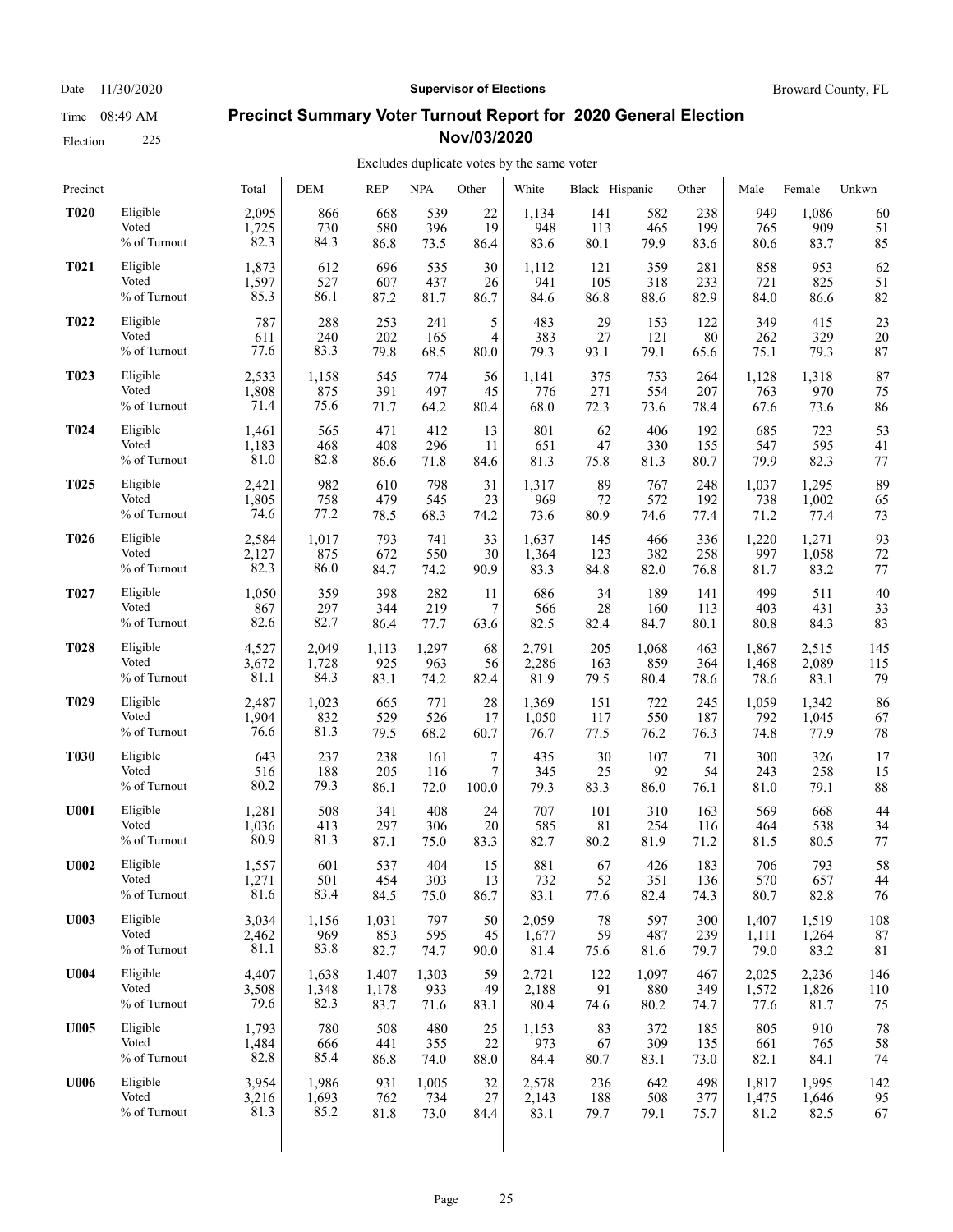### Election 225

#### Date 11/30/2020 **Supervisor of Elections Supervisor of Elections** Broward County, FL

#### **Precinct Summary Voter Turnout Report for 2020 General Election Nov/03/2020**

| Precinct         |              | Total | <b>DEM</b> | <b>REP</b> | <b>NPA</b> | Other | White | Black Hispanic |        | Other | Male  | Female | Unkwn |
|------------------|--------------|-------|------------|------------|------------|-------|-------|----------------|--------|-------|-------|--------|-------|
| U007             | Eligible     | 2,108 | 872        | 687        | 529        | 20    | 1,308 | 88             | 436    | 276   | 979   | 1,066  | 63    |
|                  | Voted        | 1,758 | 719        | 596        | 428        | 15    | 1,082 | 69             | 380    | 227   | 812   | 891    | 55    |
|                  | % of Turnout | 83.4  | 82.5       | 86.8       | 80.9       | 75.0  | 82.7  | 78.4           | 87.2   | 82.2  | 82.9  | 83.6   | 87    |
| <b>U008</b>      | Eligible     | 838   | 338        | 286        | 206        | 8     | 462   | 58             | 170    | 148   | 401   | 402    | 35    |
|                  | Voted        | 726   | 295        | 249        | 175        | 7     | 412   | 46             | 139    | 129   | 345   | 348    | 33    |
|                  | % of Turnout | 86.6  | 87.3       | 87.1       | 85.0       | 87.5  | 89.2  | 79.3           | 81.8   | 87.2  | 86.0  | 86.6   | 94    |
| U009             | Eligible     | 1,086 | 481        | 246        | 347        | 12    | 532   | 80             | 353    | 121   | 442   | 603    | 41    |
|                  | Voted        | 855   | 393        | 202        | 253        | 7     | 417   | 65             | 280    | 93    | 336   | 483    | 36    |
|                  | % of Turnout | 78.7  | 81.7       | 82.1       | 72.9       | 58.3  | 78.4  | 81.3           | 79.3   | 76.9  | 76.0  | 80.1   | 88    |
| <b>U010</b>      | Eligible     | 2,143 | 914        | 592        | 617        | 20    | 1,185 | 109            | 532    | 317   | 958   | 1,105  | 80    |
|                  | Voted        | 1,741 | 770        | 497        | 458        | 16    | 961   | 94             | 442    | 244   | 772   | 914    | 55    |
|                  | % of Turnout | 81.2  | 84.2       | 84.0       | 74.2       | 80.0  | 81.1  | 86.2           | 83.1   | 77.0  | 80.6  | 82.7   | 69    |
| U011             | Eligible     | 3,236 | 1,290      | 758        | 1,141      | 47    | 1,483 | 356            | 851    | 546   | 1,415 | 1,680  | 141   |
|                  | Voted        | 2,636 | 1,089      | 638        | 873        | 36    | 1,220 | 276            | 703    | 437   | 1,136 | 1,380  | 120   |
|                  | % of Turnout | 81.5  | 84.4       | 84.2       | 76.5       | 76.6  | 82.3  | 77.5           | 82.6   | 80.0  | 80.3  | 82.1   | 85    |
| <b>V001</b>      | Eligible     | 1,306 | 425        | 435        | 429        | 17    | 874   | 29             | 278    | 125   | 610   | 645    | 51    |
|                  | Voted        | 1,044 | 339        | 358        | 333        | 14    | 713   | 19             | 217    | 95    | 487   | 517    | 40    |
|                  | % of Turnout | 79.9  | 79.8       | 82.3       | 77.6       | 82.4  | 81.6  | 65.5           | 78.1   | 76.0  | 79.8  | 80.2   | 78    |
| <b>V002</b>      | Eligible     | 4,376 | 1,493      | 1,391      | 1,406      | 86    | 2,957 | 127            | 923    | 369   | 1,992 | 2,236  | 148   |
|                  | Voted        | 3,501 | 1,192      | 1,181      | 1,062      | 66    | 2,353 | 103            | 753    | 292   | 1,596 | 1,786  | 119   |
|                  | % of Turnout | 80.0  | 79.8       | 84.9       | 75.5       | 76.7  | 79.6  | 81.1           | 81.6   | 79.1  | 80.1  | 79.9   | 80    |
| <b>V003</b>      | Eligible     | 1,930 | 939        | 391        | 578        | 22    | 1,150 | 194            | 408    | 178   | 882   | 979    | 69    |
|                  | Voted        | 1,379 | 707        | 300        | 352        | 20    | 833   | 126            | 296    | 124   | 614   | 716    | 49    |
|                  | % of Turnout | 71.5  | 75.3       | 76.7       | 60.9       | 90.9  | 72.4  | 64.9           | 72.5   | 69.7  | 69.6  | 73.1   | 71    |
| <b>V004</b>      | Eligible     | 1,829 | 886        | 357        | 556        | 30    | 822   | 402            | 407    | 198   | 897   | 834    | 98    |
|                  | Voted        | 999   | 523        | 199        | 260        | 17    | 451   | 215            | 231    | 102   | 476   | 471    | 52    |
|                  | % of Turnout | 54.6  | 59.0       | 55.7       | 46.8       | 56.7  | 54.9  | 53.5           | 56.8   | 51.5  | 53.1  | 56.5   | 53    |
| <b>V005</b>      | Eligible     | 1,207 | 480        | 353        | 356        | 18    | 900   | 21             | 199    | 87    | 578   | 597    | 32    |
|                  | Voted        | 980   | 413        | 282        | 271        | 14    | 737   | 16             | 165    | 62    | 465   | 496    | 19    |
|                  | % of Turnout | 81.2  | 86.0       | 79.9       | 76.1       | 77.8  | 81.9  | 76.2           | 82.9   | 71.3  | 80.4  | 83.1   | 59    |
| <b>V006</b>      | Eligible     | 1,317 | 604        | 295        | 402        | 16    | 809   | 89             | 306    | 113   | 628   | 643    | 46    |
|                  | Voted        | 957   | 473        | 224        | 249        | 11    | 604   | 62             | 210    | 81    | 434   | 491    | 32    |
|                  | % of Turnout | 72.7  | 78.3       | 75.9       | 61.9       | 68.8  | 74.7  | 69.7           | 68.6   | 71.7  | 69.1  | 76.4   | 70    |
| V007             | Eligible     | 2,332 | 1,043      | 619        | 636        | 34    | 1,656 | 78             | 380    | 218   | 1,130 | 1,126  | 76    |
|                  | Voted        | 1,861 | 873        | 505        | 459        | 24    | 1,326 | 56             | 300    | 179   | 887   | 911    | 63    |
|                  | % of Turnout | 79.8  | 83.7       | 81.6       | 72.2       | 70.6  | 80.1  | 71.8           | 78.9   | 82.1  | 78.5  | 80.9   | 83    |
| <b>V008</b>      | Eligible     | 1,051 | 844        | 43         | 159        | 5     | 25    | 828            | 109    | 89    | 386   | 633    | 32    |
|                  | Voted        | 743   | 628        | 23         | 89         | 3     | 14    | 606            | $70\,$ | 53    | 259   | 466    | 18    |
|                  | % of Turnout | 70.7  | 74.4       | 53.5       | 56.0       | 60.0  | 56.0  | 73.2           | 64.2   | 59.6  | 67.1  | 73.6   | 56    |
| V <sub>009</sub> | Eligible     | 2,164 | 1,117      | 304        | 703        | 40    | 866   | 387            | 679    | 232   | 1,028 | 1,062  | 74    |
|                  | Voted        | 1,434 | 789        | 217        | 401        | 27    | 576   | 252            | 450    | 156   | 644   | 730    | 60    |
|                  | % of Turnout | 66.3  | 70.6       | 71.4       | 57.0       | 67.5  | 66.5  | 65.1           | 66.3   | 67.2  | 62.6  | 68.7   | 81    |
| <b>V010</b>      | Eligible     | 744   | 382        | 132        | 217        | 13    | 359   | 107            | 195    | 83    | 362   | 364    | 18    |
|                  | Voted        | 564   | 307        | 102        | 146        | 9     | 263   | 84             | 151    | 66    | 281   | 264    | 19    |
|                  | % of Turnout | 75.8  | 80.4       | 77.3       | 67.3       | 69.2  | 73.3  | 78.5           | 77.4   | 79.5  | 77.6  | 72.5   | 106   |
| <b>V011</b>      | Eligible     | 2,053 | 1,505      | 130        | 399        | 19    | 168   | 1,355          | 350    | 180   | 810   | 1,160  | 83    |
|                  | Voted        | 1,325 | 1,036      | 81         | 195        | 13    | 101   | 899            | 225    | 100   | 493   | 779    | 53    |
|                  | % of Turnout | 64.5  | 68.8       | 62.3       | 48.9       | 68.4  | 60.1  | 66.3           | 64.3   | 55.6  | 60.9  | 67.2   | 64    |
| V012             | Eligible     | 3,268 | 1,665      | 513        | 1,042      | 48    | 1,205 | 657            | 1,065  | 341   | 1,426 | 1,696  | 146   |
|                  | Voted        | 2,229 | 1,176      | 380        | 638        | 35    | 815   | 453            | 730    | 231   | 928   | 1,199  | 102   |
|                  | % of Turnout | 68.2  | 70.6       | 74.1       | 61.2       | 72.9  | 67.6  | 68.9           | 68.5   | 67.7  | 65.1  | 70.7   | 70    |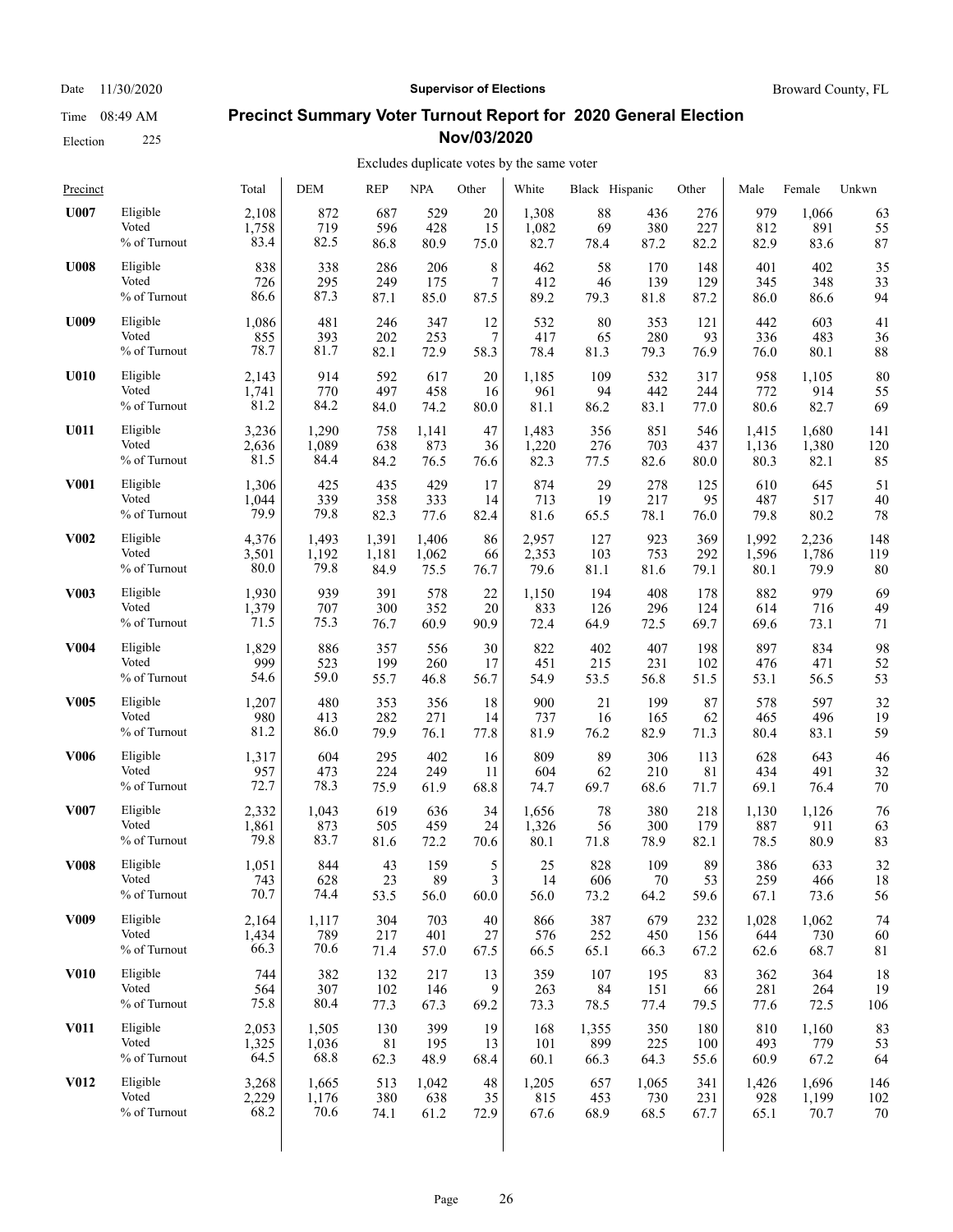Date 11/30/2020 **Supervisor of Elections Supervisor of Elections** Broward County, FL

#### **Precinct Summary Voter Turnout Report for 2020 General Election Nov/03/2020**

### Excludes duplicate votes by the same voter

| Precinct          |              | Total | <b>DEM</b> | <b>REP</b> | <b>NPA</b> | Other | White | Black Hispanic |       | Other | Male  | Female | Unkwn       |
|-------------------|--------------|-------|------------|------------|------------|-------|-------|----------------|-------|-------|-------|--------|-------------|
| V013              | Eligible     | 1,458 | 781        | 213        | 443        | 21    | 502   | 331            | 493   | 132   | 683   | 725    | 50          |
|                   | Voted        | 943   | 527        | 146        | 253        | 17    | 326   | 212            | 326   | 79    | 415   | 499    | 29          |
|                   | % of Turnout | 64.7  | 67.5       | 68.5       | 57.1       | 81.0  | 64.9  | 64.0           | 66.1  | 59.8  | 60.8  | 68.8   | 58          |
| <b>V014</b>       | Eligible     | 1,633 | 769        | 359        | 493        | 12    | 533   | 235            | 692   | 173   | 708   | 861    | 64          |
|                   | Voted        | 1,193 | 583        | 283        | 319        | 8     | 365   | 175            | 531   | 122   | 513   | 630    | 50          |
|                   | % of Turnout | 73.1  | 75.8       | 78.8       | 64.7       | 66.7  | 68.5  | 74.5           | 76.7  | 70.5  | 72.5  | 73.2   | 78          |
| <b>V015</b>       | Eligible     | 1,535 | 777        | 349        | 392        | 17    | 909   | 141            | 397   | 88    | 592   | 899    | 44          |
|                   | Voted        | 1,099 | 580        | 248        | 256        | 15    | 651   | 111            | 281   | 56    | 421   | 654    | 24          |
|                   | % of Turnout | 71.6  | 74.6       | 71.1       | 65.3       | 88.2  | 71.6  | 78.7           | 70.8  | 63.6  | 71.1  | 72.7   | 55          |
| V016              | Eligible     | 2,144 | 981        | 440        | 690        | 33    | 1,103 | 273            | 574   | 194   | 1,031 | 1,040  | 73          |
|                   | Voted        | 1,593 | 747        | 358        | 457        | 31    | 842   | 199            | 419   | 133   | 740   | 803    | 50          |
|                   | % of Turnout | 74.3  | 76.1       | 81.4       | 66.2       | 93.9  | 76.3  | 72.9           | 73.0  | 68.6  | 71.8  | 77.2   | 68          |
| V017              | Eligible     | 815   | 420        | 128        | 256        | 11    | 238   | 205            | 271   | 101   | 373   | 408    | 34          |
|                   | Voted        | 538   | 297        | 89         | 145        | 7     | 147   | 138            | 181   | 72    | 234   | 285    | 19          |
|                   | % of Turnout | 66.0  | 70.7       | 69.5       | 56.6       | 63.6  | 61.8  | 67.3           | 66.8  | 71.3  | 62.7  | 69.9   | 56          |
| <b>V018</b>       | Eligible     | 4,047 | 2,391      | 510        | 1,101      | 45    | 1,144 | 1,414          | 1,098 | 391   | 1,838 | 2,074  | 135         |
|                   | Voted        | 2,743 | 1,733      | 341        | 639        | 30    | 743   | 995            | 745   | 260   | 1,194 | 1,449  | 100         |
|                   | % of Turnout | 67.8  | 72.5       | 66.9       | 58.0       | 66.7  | 64.9  | 70.4           | 67.9  | 66.5  | 65.0  | 69.9   | 74          |
| V <sub>0</sub> 19 | Eligible     | 1,631 | 1,032      | 161        | 424        | 14    | 230   | 876            | 392   | 133   | 663   | 910    | 58          |
|                   | Voted        | 1,117 | 757        | 105        | 247        | 8     | 138   | 603            | 287   | 89    | 435   | 645    | 37          |
|                   | % of Turnout | 68.5  | 73.4       | 65.2       | 58.3       | 57.1  | 60.0  | 68.8           | 73.2  | 66.9  | 65.6  | 70.9   | 64          |
| <b>V020</b>       | Eligible     | 1,068 | 522        | 191        | 339        | 16    | 397   | 197            | 370   | 104   | 454   | 566    | 48          |
|                   | Voted        | 747   | 384        | 141        | 211        | 11    | 281   | 142            | 247   | 77    | 307   | 404    | 36          |
|                   | % of Turnout | 69.9  | 73.6       | 73.8       | 62.2       | 68.8  | 70.8  | 72.1           | 66.8  | 74.0  | 67.6  | 71.4   | 75          |
| V <sub>0</sub> 21 | Eligible     | 1,847 | 863        | 489        | 473        | 22    | 1,046 | 132            | 489   | 180   | 809   | 977    | 61          |
|                   | Voted        | 1,438 | 681        | 404        | 335        | 18    | 833   | 95             | 384   | 126   | 625   | 768    | 45          |
|                   | % of Turnout | 77.9  | 78.9       | 82.6       | 70.8       | 81.8  | 79.6  | 72.0           | 78.5  | 70.0  | 77.3  | 78.6   | 74          |
| V <sub>0</sub> 22 | Eligible     | 1,728 | 793        | 431        | 483        | 21    | 1,000 | 85             | 462   | 181   | 805   | 858    | 65          |
|                   | Voted        | 1,375 | 652        | 348        | 357        | 18    | 818   | 69             | 359   | 129   | 636   | 695    | 44          |
|                   | % of Turnout | 79.6  | 82.2       | 80.7       | 73.9       | 85.7  | 81.8  | 81.2           | 77.7  | 71.3  | 79.0  | 81.0   | 68          |
| V <sub>0</sub> 23 | Eligible     | 863   | 414        | 199        | 239        | 11    | 501   | 32             | 248   | 82    | 384   | 453    | 26          |
|                   | Voted        | 665   | 322        | 167        | 166        | 10    | 390   | 23             | 199   | 53    | 295   | 353    | 17          |
|                   | % of Turnout | 77.1  | 77.8       | 83.9       | 69.5       | 90.9  | 77.8  | 71.9           | 80.2  | 64.6  | 76.8  | 77.9   | 65          |
| V <sub>0</sub> 24 | Eligible     | 2,232 | 1,072      | 459        | 659        | 42    | 1,402 | 181            | 436   | 213   | 946   | 1,216  | 70          |
|                   | Voted        | 1,802 | 902        | 372        | 493        | 35    | 1,142 | 147            | 346   | 167   | 734   | 1,008  | 60          |
|                   | % of Turnout | 80.7  | 84.1       | 81.0       | 74.8       | 83.3  | 81.5  | 81.2           | 79.4  | 78.4  | 77.6  | 82.9   | 86          |
| V <sub>0</sub> 25 | Eligible     | 1,449 | 587        | 505        | 347        | 10    | 1,219 | 19             | 89    | 122   | 681   | 713    | 55          |
|                   | Voted        | 1,166 | 494        | 409        | 254        | 9     | 993   | 17             | 68    | 88    | 535   | 587    | 44          |
|                   | % of Turnout | 80.5  | 84.2       | 81.0       | 73.2       | 90.0  | 81.5  | 89.5           | 76.4  | 72.1  | 78.6  | 82.3   | 80          |
| V <sub>0</sub> 26 | Eligible     | 1,476 | 690        | 296        | 470        | 20    | 599   | 210            | 528   | 139   | 676   | 749    | 51          |
|                   | Voted        | 968   | 481        | 213        | 262        | 12    | 387   | 141            | 345   | 95    | 438   | 495    | 35          |
|                   | % of Turnout | 65.6  | 69.7       | 72.0       | 55.7       | 60.0  | 64.6  | 67.1           | 65.3  | 68.3  | 64.8  | 66.1   | 69          |
| V <sub>0</sub> 27 | Eligible     | 854   | 373        | 218        | 257        | 6     | 515   | 46             | 234   | 59    | 400   | 436    | 18          |
|                   | Voted        | 658   | 296        | 174        | 185        | 3     | 408   | 34             | 172   | 44    | 306   | 342    | 10          |
|                   | % of Turnout | 77.0  | 79.4       | 79.8       | 72.0       | 50.0  | 79.2  | 73.9           | 73.5  | 74.6  | 76.5  | 78.4   | 56          |
| <b>V028</b>       | Eligible     | 1,128 | 518        | 287        | 316        | 7     | 654   | 96             | 261   | 117   | 513   | 563    | 52          |
|                   | Voted        | 884   | 411        | 239        | 230        | 4     | 510   | 78             | 204   | 92    | 403   | 439    | 42          |
|                   | % of Turnout | 78.4  | 79.3       | 83.3       | 72.8       | 57.1  | 78.0  | 81.3           | 78.2  | 78.6  | 78.6  | 78.0   | $8\sqrt{1}$ |
| V <sub>0</sub> 29 | Eligible     | 580   | 268        | 171        | 134        | 7     | 303   | 56             | 162   | 59    | 260   | 305    | 15          |
|                   | Voted        | 457   | 220        | 142        | 90         | 5     | 247   | 48             | 116   | 46    | 201   | 245    | 11          |
|                   | % of Turnout | 78.8  | 82.1       | 83.0       | 67.2       | 71.4  | 81.5  | 85.7           | 71.6  | 78.0  | 77.3  | 80.3   | 73          |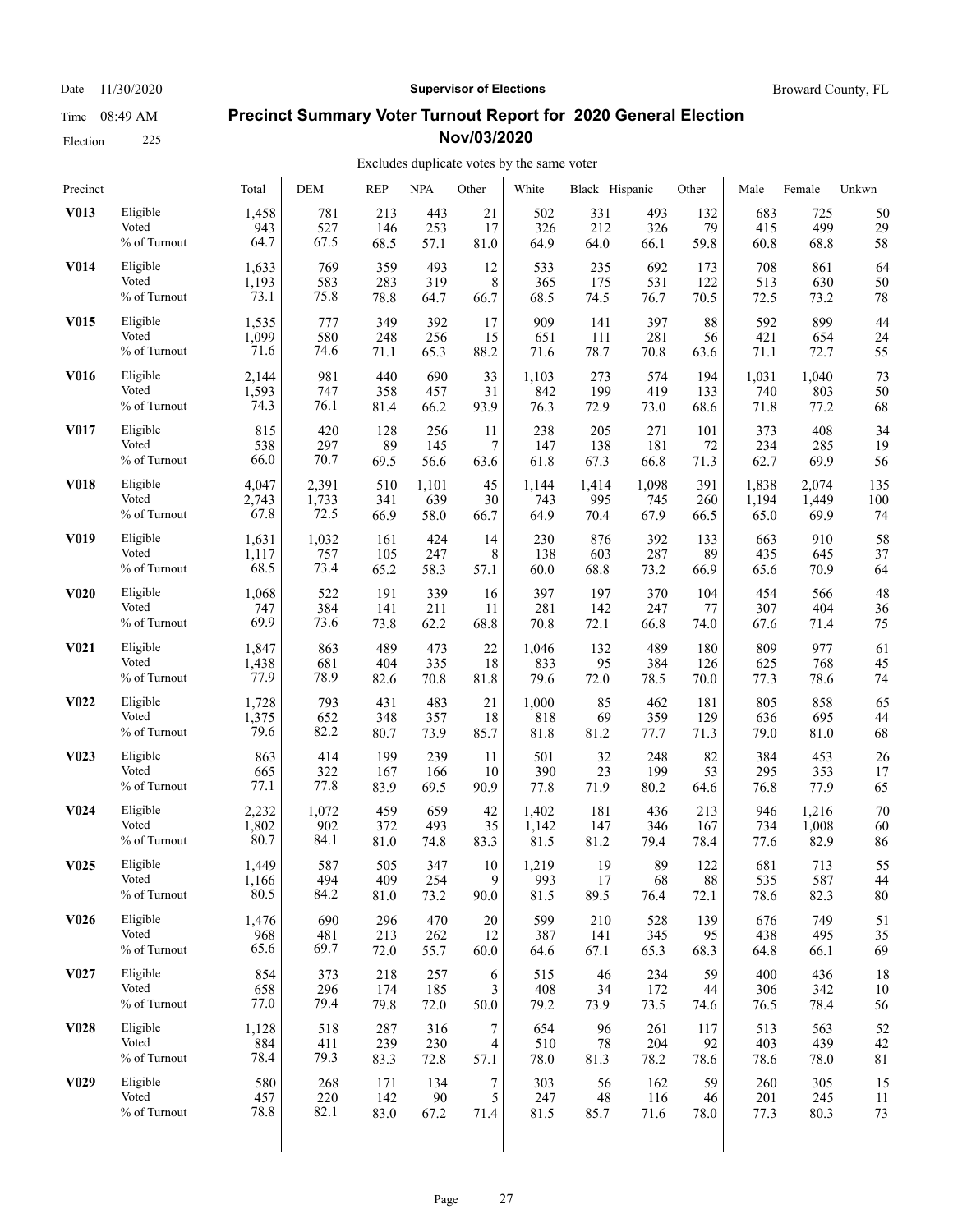Election 225

## **Precinct Summary Voter Turnout Report for 2020 General Election Nov/03/2020**

| Precinct          |              | Total | <b>DEM</b> | <b>REP</b> | <b>NPA</b> | Other  | White | Black Hispanic |       | Other | Male  | Female | Unkwn |
|-------------------|--------------|-------|------------|------------|------------|--------|-------|----------------|-------|-------|-------|--------|-------|
| <b>V030</b>       | Eligible     | 1,684 | 772        | 463        | 432        | 17     | 1,041 | 88             | 399   | 156   | 776   | 847    | 61    |
|                   | Voted        | 1,319 | 623        | 371        | 314        | 11     | 835   | 80             | 291   | 113   | 603   | 669    | 47    |
|                   | % of Turnout | 78.3  | 80.7       | 80.1       | 72.7       | 64.7   | 80.2  | 90.9           | 72.9  | 72.4  | 77.7  | 79.0   | 77    |
| V <sub>0</sub> 31 | Eligible     | 1,337 | 619        | 381        | 325        | 12     | 753   | 175            | 294   | 115   | 646   | 652    | 39    |
|                   | Voted        | 1,065 | 495        | 321        | 240        | 9      | 620   | 128            | 232   | 85    | 494   | 544    | 27    |
|                   | % of Turnout | 79.7  | 80.0       | 84.3       | 73.8       | 75.0   | 82.3  | 73.1           | 78.9  | 73.9  | 76.5  | 83.4   | 69    |
| V <sub>0</sub> 32 | Eligible     | 1,923 | 968        | 383        | 545        | 27     | 756   | 398            | 597   | 172   | 823   | 1,036  | 64    |
|                   | Voted        | 1,435 | 739        | 303        | 372        | 21     | 563   | 294            | 454   | 124   | 603   | 785    | 47    |
|                   | % of Turnout | 74.6  | 76.3       | 79.1       | 68.3       | 77.8   | 74.5  | 73.9           | 76.0  | 72.1  | 73.3  | 75.8   | 73    |
| <b>V033</b>       | Eligible     | 1,569 | 754        | 364        | 432        | 19     | 698   | 260            | 474   | 137   | 716   | 793    | 60    |
|                   | Voted        | 1,175 | 581        | 275        | 304        | 15     | 516   | 191            | 359   | 109   | 509   | 619    | 47    |
|                   | % of Turnout | 74.9  | 77.1       | 75.5       | 70.4       | 78.9   | 73.9  | 73.5           | 75.7  | 79.6  | 71.1  | 78.1   | 78    |
| V034              | Eligible     | 2,633 | 1,342      | 496        | 770        | 25     | 1,195 | 333            | 861   | 244   | 1,115 | 1,425  | 93    |
|                   | Voted        | 2,117 | 1,098      | 413        | 587        | 19     | 917   | 277            | 720   | 203   | 886   | 1,156  | 75    |
|                   | % of Turnout | 80.4  | 81.8       | 83.3       | 76.2       | 76.0   | 76.7  | 83.2           | 83.6  | 83.2  | 79.5  | 81.1   | 81    |
| <b>V035</b>       | Eligible     | 908   | 409        | 183        | 303        | 13     | 445   | 103            | 275   | 85    | 399   | 472    | 37    |
|                   | Voted        | 726   | 335        | 157        | 223        | 11     | 368   | 84             | 211   | 63    | 309   | 386    | 31    |
|                   | % of Turnout | 80.0  | 81.9       | 85.8       | 73.6       | 84.6   | 82.7  | 81.6           | 76.7  | 74.1  | 77.4  | 81.8   | 84    |
| <b>V036</b>       | Eligible     | 773   | 440        | 119        | 209        | 5      | 262   | 192            | 253   | 66    | 296   | 446    | 31    |
|                   | Voted        | 582   | 339        | 90         | 148        | 5      | 190   | 154            | 189   | 49    | 203   | 354    | 25    |
|                   | % of Turnout | 75.3  | 77.0       | 75.6       | 70.8       | 100.0  | 72.5  | 80.2           | 74.7  | 74.2  | 68.6  | 79.4   | 81    |
| V037              | Eligible     | 1,043 | 564        | 170        | 297        | 12     | 278   | 306            | 373   | 86    | 433   | 577    | 33    |
|                   | Voted        | 803   | 444        | 139        | 210        | 10     | 215   | 252            | 269   | 67    | 316   | 460    | 27    |
|                   | % of Turnout | 77.0  | 78.7       | 81.8       | 70.7       | 83.3   | 77.3  | 82.4           | 72.1  | 77.9  | 73.0  | 79.7   | 82    |
| <b>V038</b>       | Eligible     | 1,830 | 982        | 270        | 551        | 27     | 458   | 351            | 814   | 207   | 787   | 962    | 81    |
|                   | Voted        | 1,168 | 667        | 186        | 298        | 17     | 278   | 235            | 525   | 130   | 497   | 630    | 41    |
|                   | % of Turnout | 63.8  | 67.9       | 68.9       | 54.1       | 63.0   | 60.7  | 67.0           | 64.5  | 62.8  | 63.2  | 65.5   | 51    |
| V <sub>0</sub> 39 | Eligible     | 1,474 | 686        | 297        | 473        | 18     | 541   | 168            | 563   | 202   | 656   | 766    | 52    |
|                   | Voted        | 1,036 | 507        | 221        | 294        | 14     | 384   | 121            | 400   | 131   | 450   | 548    | 38    |
|                   | % of Turnout | 70.3  | 73.9       | 74.4       | 62.2       | 77.8   | 71.0  | 72.0           | 71.0  | 64.9  | 68.6  | 71.5   | 73    |
| <b>V040</b>       | Eligible     | 1,778 | 830        | 386        | 533        | 29     | 643   | 181            | 746   | 208   | 807   | 896    | 75    |
|                   | Voted        | 1,241 | 610        | 287        | 323        | 21     | 438   | 141            | 512   | 150   | 535   | 656    | 50    |
|                   | % of Turnout | 69.8  | 73.5       | 74.4       | 60.6       | 72.4   | 68.1  | 77.9           | 68.6  | 72.1  | 66.3  | 73.2   | 67    |
| V <sub>041</sub>  | Eligible     | 1,273 | 703        | 172        | 392        | 6      | 246   | 379            | 468   | 180   | 542   | 686    | 45    |
|                   | Voted        | 821   | 500        | 121        | 195        | 5      | 135   | 251            | 320   | 115   | 330   | 457    | 34    |
|                   | % of Turnout | 64.5  | 71.1       | 70.3       | 49.7       | 83.3   | 54.9  | 66.2           | 68.4  | 63.9  | 60.9  | 66.6   | 76    |
| V <sub>0</sub> 42 | Eligible     | 2,561 | 1,378      | 389        | 767        | 27     | 450   | 657            | 1,166 | 288   | 1,167 | 1,282  | 112   |
|                   | Voted        | 1,752 | 995        | 291        | 444        | $22\,$ | 299   | 480            | 767   | 206   | 742   | 926    | 84    |
|                   | % of Turnout | 68.4  | 72.2       | 74.8       | 57.9       | 81.5   | 66.4  | 73.1           | 65.8  | 71.5  | 63.6  | 72.2   | 75    |
| V <sub>0</sub> 43 | Eligible     | 1,502 | 729        | 291        | 466        | 16     | 416   | 250            | 658   | 178   | 668   | 775    | 59    |
|                   | Voted        | 1,042 | 544        | 211        | 276        | 11     | 295   | 183            | 438   | 126   | 448   | 549    | 45    |
|                   | % of Turnout | 69.4  | 74.6       | 72.5       | 59.2       | 68.8   | 70.9  | 73.2           | 66.6  | 70.8  | 67.1  | 70.8   | 76    |
| <b>V044</b>       | Eligible     | 2,104 | 1,024      | 374        | 681        | 25     | 476   | 332            | 1,010 | 286   | 918   | 1,099  | 87    |
|                   | Voted        | 1,466 | 732        | 287        | 430        | 17     | 333   | 245            | 691   | 197   | 631   | 780    | 55    |
|                   | % of Turnout | 69.7  | 71.5       | 76.7       | 63.1       | 68.0   | 70.0  | 73.8           | 68.4  | 68.9  | 68.7  | 71.0   | 63    |
| V <sub>045</sub>  | Eligible     | 1,619 | 736        | 326        | 540        | 17     | 397   | 212            | 820   | 190   | 751   | 805    | 63    |
|                   | Voted        | 1,126 | 530        | 250        | 334        | 12     | 263   | 155            | 573   | 135   | 511   | 575    | 40    |
|                   | % of Turnout | 69.5  | 72.0       | 76.7       | 61.9       | 70.6   | 66.2  | 73.1           | 69.9  | 71.1  | 68.0  | 71.4   | 63    |
| V046              | Eligible     | 782   | 342        | 194        | 242        | 4      | 260   | 50             | 401   | 71    | 350   | 399    | 33    |
|                   | Voted        | 550   | 240        | 151        | 154        | 5      | 170   | 37             | 286   | 57    | 220   | 303    | 27    |
|                   | % of Turnout | 70.3  | 70.2       | 77.8       | 63.6       | 125.0  | 65.4  | 74.0           | 71.3  | 80.3  | 62.9  | 75.9   | 82    |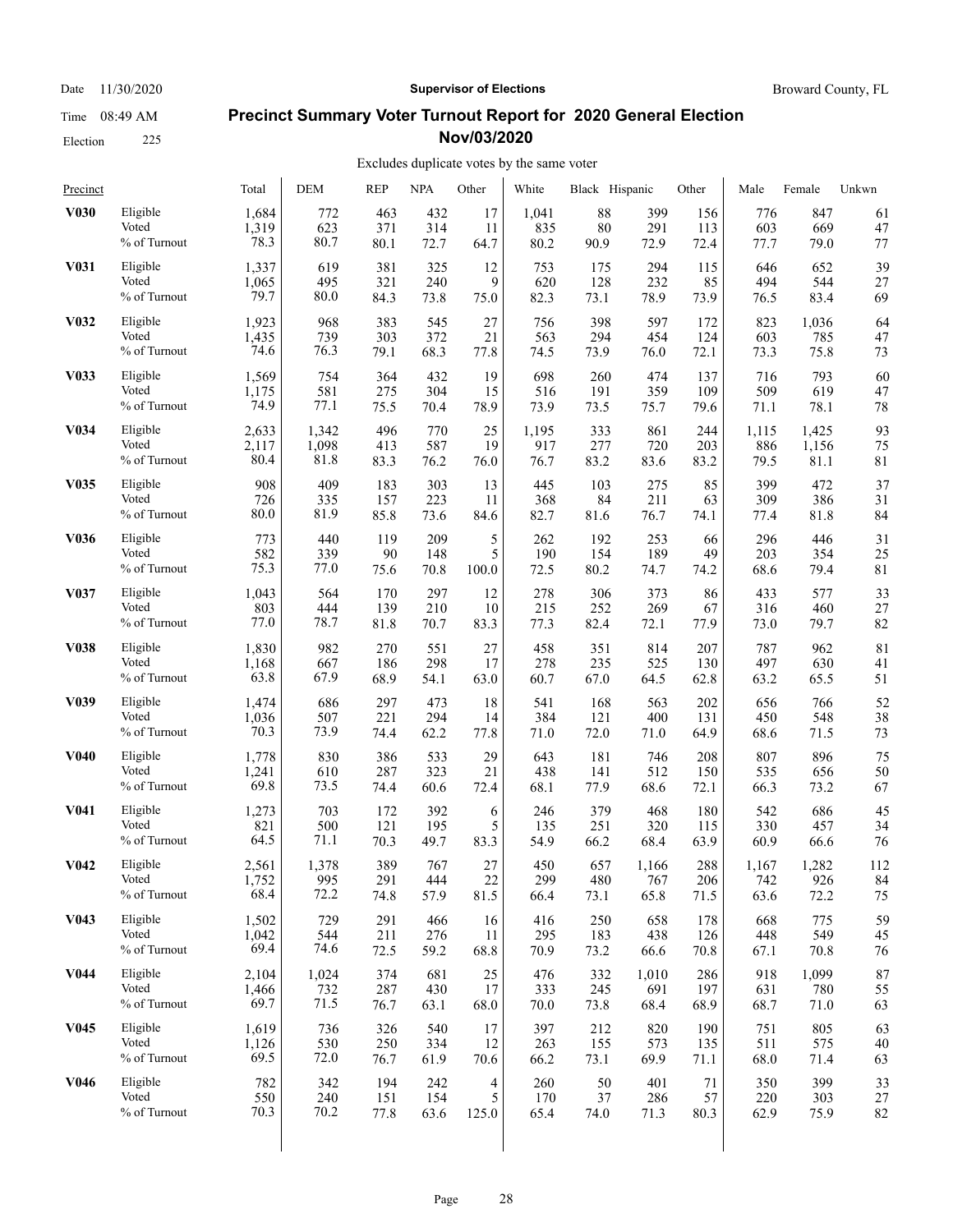Election 225

#### Date 11/30/2020 **Supervisor of Elections Supervisor of Elections** Broward County, FL

### **Precinct Summary Voter Turnout Report for 2020 General Election Nov/03/2020**

| Precinct          |                 | Total | DEM   | <b>REP</b> | <b>NPA</b> | Other | White | Black Hispanic |      | Other | Male  | Female | Unkwn |
|-------------------|-----------------|-------|-------|------------|------------|-------|-------|----------------|------|-------|-------|--------|-------|
| V <sub>047</sub>  | Eligible        | 1,300 | 581   | 339        | 369        | 11    | 982   | 38             | 164  | 116   | 606   | 643    | 51    |
|                   | Voted           | 1,052 | 489   | 294        | 262        | 7     | 818   | 27             | 120  | 87    | 482   | 529    | 41    |
|                   | % of Turnout    | 80.9  | 84.2  | 86.7       | 71.0       | 63.6  | 83.3  | 71.1           | 73.2 | 75.0  | 79.5  | 82.3   | 80    |
| <b>V048</b>       | Eligible        | 1,314 | 607   | 261        | 425        | 21    | 417   | 183            | 573  | 141   | 576   | 670    | 68    |
|                   | Voted           | 922   | 443   | 192        | 271        | 16    | 281   | 130            | 407  | 104   | 384   | 485    | 53    |
|                   | % of Turnout    | 70.2  | 73.0  | 73.6       | 63.8       | 76.2  | 67.4  | 71.0           | 71.0 | 73.8  | 66.7  | 72.4   | 78    |
| V <sub>0</sub> 49 | Eligible        | 1,450 | 677   | 281        | 469        | 23    | 449   | 168            | 694  | 139   | 664   | 734    | 52    |
|                   | Voted           | 962   | 469   | 197        | 282        | 14    | 285   | 126            | 462  | 89    | 407   | 519    | 36    |
|                   | % of Turnout    | 66.3  | 69.3  | 70.1       | 60.1       | 60.9  | 63.5  | 75.0           | 66.6 | 64.0  | 61.3  | 70.7   | 69    |
| <b>V050</b>       | Eligible        | 1,926 | 931   | 396        | 581        | 18    | 670   | 241            | 825  | 190   | 878   | 970    | 78    |
|                   | Voted           | 1,338 | 658   | 300        | 367        | 13    | 431   | 171            | 603  | 133   | 575   | 698    | 65    |
|                   | % of Turnout    | 69.5  | 70.7  | 75.8       | 63.2       | 72.2  | 64.3  | 71.0           | 73.1 | 70.0  | 65.5  | 72.0   | 83    |
| <b>V051</b>       | Eligible        | 1,646 | 805   | 386        | 434        | 21    | 808   | 178            | 520  | 140   | 659   | 935    | 52    |
|                   | Voted           | 1,262 | 654   | 311        | 279        | 18    | 620   | 150            | 381  | 111   | 481   | 738    | 43    |
|                   | % of Turnout    | 76.7  | 81.2  | 80.6       | 64.3       | 85.7  | 76.7  | 84.3           | 73.3 | 79.3  | 73.0  | 78.9   | 83    |
| V <sub>052</sub>  | Eligible        | 1,986 | 929   | 429        | 606        | 22    | 573   | 221            | 945  | 247   | 882   | 1,036  | 68    |
|                   | Voted           | 1,415 | 703   | 340        | 357        | 15    | 401   | 166            | 663  | 185   | 598   | 763    | 54    |
|                   | % of Turnout    | 71.2  | 75.7  | 79.3       | 58.9       | 68.2  | 70.0  | 75.1           | 70.2 | 74.9  | 67.8  | 73.6   | 79    |
| V <sub>053</sub>  | Eligible        | 2,224 | 1,001 | 598        | 607        | 18    | 1,801 | 20             | 208  | 195   | 1,031 | 1,111  | 82    |
|                   | Voted           | 1,845 | 847   | 500        | 479        | 19    | 1,503 | 18             | 175  | 149   | 847   | 933    | 65    |
|                   | % of Turnout    | 83.0  | 84.6  | 83.6       | 78.9       | 105.6 | 83.5  | 90.0           | 84.1 | 76.4  | 82.2  | 84.0   | 79    |
| V <sub>054</sub>  | Eligible        | 1,191 | 587   | 242        | 350        | 12    | 403   | 141            | 500  | 147   | 544   | 589    | 58    |
|                   | Voted           | 827   | 425   | 180        | 216        | 6     | 274   | 103            | 350  | 100   | 351   | 432    | 44    |
|                   | $\%$ of Turnout | 69.4  | 72.4  | 74.4       | 61.7       | 50.0  | 68.0  | 73.0           | 70.0 | 68.0  | 64.5  | 73.3   | 76    |
| V <sub>055</sub>  | Eligible        | 2,261 | 722   | 799        | 715        | 25    | 1,556 | 97             | 315  | 293   | 1,065 | 1,100  | 96    |
|                   | Voted           | 1,807 | 572   | 691        | 529        | 15    | 1,266 | 69             | 249  | 223   | 848   | 887    | 72    |
|                   | % of Turnout    | 79.9  | 79.2  | 86.5       | 74.0       | 60.0  | 81.4  | 71.1           | 79.0 | 76.1  | 79.6  | 80.6   | 75    |
| <b>V056</b>       | Eligible        | 1,116 | 533   | 185        | 375        | 23    | 478   | 228            | 290  | 120   | 530   | 538    | 48    |
|                   | Voted           | 711   | 355   | 122        | 220        | 14    | 306   | 136            | 197  | 72    | 325   | 352    | 34    |
|                   | % of Turnout    | 63.7  | 66.6  | 65.9       | 58.7       | 60.9  | 64.0  | 59.6           | 67.9 | 60.0  | 61.3  | 65.4   | 71    |
| V <sub>057</sub>  | Eligible        | 3,374 | 1,397 | 840        | 1,079      | 58    | 2,345 | 126            | 588  | 315   | 1,577 | 1,664  | 133   |
|                   | Voted           | 2,601 | 1,129 | 664        | 761        | 47    | 1,819 | 87             | 449  | 246   | 1,217 | 1,284  | 100   |
|                   | % of Turnout    | 77.1  | 80.8  | 79.0       | 70.5       | 81.0  | 77.6  | 69.0           | 76.4 | 78.1  | 77.2  | 77.2   | 75    |
| V <sub>058</sub>  | Eligible        | 862   | 376   | 243        | 232        | 11    | 663   | 25             | 122  | 52    | 425   | 407    | 30    |
|                   | Voted           | 699   | 319   | 208        | 162        | 10    | 541   | 18             | 97   | 43    | 336   | 339    | 24    |
|                   | % of Turnout    | 81.1  | 84.8  | 85.6       | 69.8       | 90.9  | 81.6  | 72.0           | 79.5 | 82.7  | 79.1  | 83.3   | 80    |
| <b>W001</b>       | Eligible        | 4,114 | 2,936 | 270        | 884        | 24    | 336   | 2,746          | 623  | 409   | 1,666 | 2,300  | 148   |
|                   | Voted           | 2,976 | 2,238 | 184        | 536        | 18    | 206   | 2,074          | 416  | 280   | 1,148 | 1,724  | 104   |
|                   | % of Turnout    | 72.3  | 76.2  | 68.1       | 60.6       | 75.0  | 61.3  | 75.5           | 66.8 | 68.5  | 68.9  | 75.0   | 70    |
| <b>W002</b>       | Eligible        | 2,471 | 1,641 | 228        | 581        | 21    | 206   | 1,362          | 610  | 293   | 980   | 1,371  | 120   |
|                   | Voted           | 1,800 | 1,228 | 173        | 385        | 14    | 133   | 1,032          | 428  | 207   | 683   | 1,032  | 85    |
|                   | % of Turnout    | 72.8  | 74.8  | 75.9       | 66.3       | 66.7  | 64.6  | 75.8           | 70.2 | 70.6  | 69.7  | 75.3   | 71    |
| W003              | Eligible        | 1,365 | 913   | 114        | 328        | 10    | 136   | 710            | 353  | 166   | 612   | 696    | 57    |
|                   | Voted           | 988   | 707   | 83         | 193        | 5     | 93    | 528            | 264  | 103   | 420   | 534    | 34    |
|                   | % of Turnout    | 72.4  | 77.4  | 72.8       | 58.8       | 50.0  | 68.4  | 74.4           | 74.8 | 62.0  | 68.6  | 76.7   | 60    |
| <b>W004</b>       | Eligible        | 1,755 | 1,268 | 142        | 331        | 14    | 119   | 1,206          | 251  | 179   | 750   | 931    | 74    |
|                   | Voted           | 1,330 | 1,002 | 92         | 224        | 12    | 81    | 941            | 170  | 138   | 536   | 737    | 57    |
|                   | % of Turnout    | 75.8  | 79.0  | 64.8       | 67.7       | 85.7  | 68.1  | 78.0           | 67.7 | 77.1  | 71.5  | 79.2   | 77    |
| <b>W005</b>       | Eligible        | 1,812 | 1,293 | 129        | 370        | 20    | 94    | 1,262          | 256  | 200   | 782   | 959    | 71    |
|                   | Voted           | 1,349 | 1,015 | 88         | 229        | 17    | 60    | 970            | 188  | 131   | 539   | 763    | 47    |
|                   | % of Turnout    | 74.4  | 78.5  | 68.2       | 61.9       | 85.0  | 63.8  | 76.9           | 73.4 | 65.5  | 68.9  | 79.6   | 66    |
|                   |                 |       |       |            |            |       |       |                |      |       |       |        |       |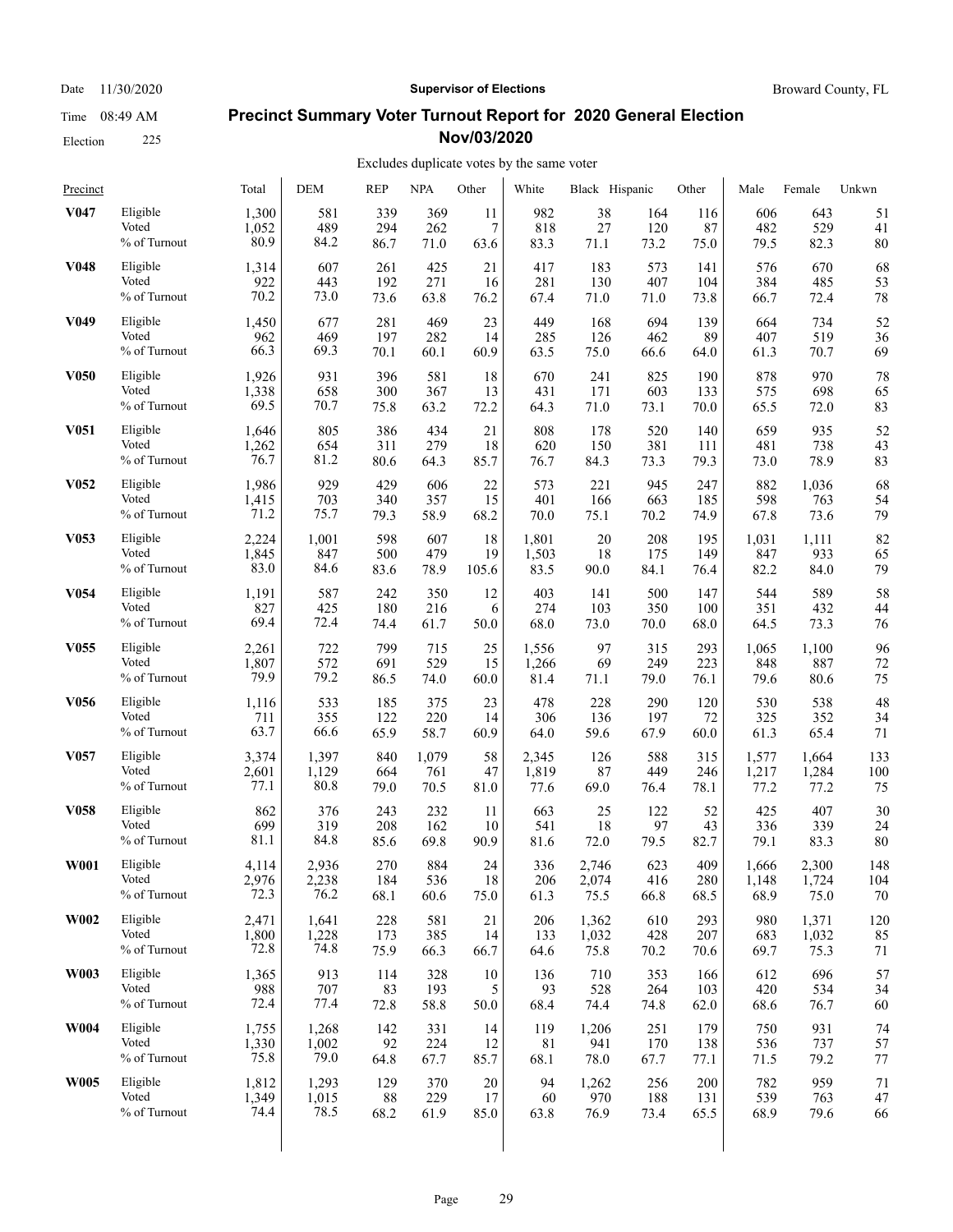Date 11/30/2020 **Supervisor of Elections Supervisor of Elections** Broward County, FL

#### **Precinct Summary Voter Turnout Report for 2020 General Election Nov/03/2020**

#### Excludes duplicate votes by the same voter

| Precinct    |                 | Total | <b>DEM</b> | <b>REP</b> | <b>NPA</b> | Other | White | Black Hispanic |       | Other | Male  | Female | Unkwn |
|-------------|-----------------|-------|------------|------------|------------|-------|-------|----------------|-------|-------|-------|--------|-------|
| W006        | Eligible        | 1,494 | 904        | 169        | 408        | 13    | 164   | 701            | 476   | 153   | 636   | 801    | 57    |
|             | Voted           | 1,058 | 678        | 116        | 253        | 11    | 107   | 519            | 328   | 104   | 426   | 597    | 35    |
|             | % of Turnout    | 70.8  | 75.0       | 68.6       | 62.0       | 84.6  | 65.2  | 74.0           | 68.9  | 68.0  | 67.0  | 74.5   | 61    |
| W007        | Eligible        | 2,287 | 1,502      | 205        | 557        | 23    | 229   | 1,213          | 605   | 240   | 947   | 1,244  | 96    |
|             | Voted           | 1,637 | 1,131      | 138        | 351        | 17    | 133   | 907            | 421   | 176   | 641   | 931    | 65    |
|             | % of Turnout    | 71.6  | 75.3       | 67.3       | 63.0       | 73.9  | 58.1  | 74.8           | 69.6  | 73.3  | 67.7  | 74.8   | 68    |
| <b>W008</b> | Eligible        | 3,439 | 2,367      | 228        | 803        | 41    | 168   | 2,128          | 789   | 354   | 1,262 | 2,048  | 129   |
|             | Voted           | 2,567 | 1,866      | 167        | 504        | 30    | 106   | 1,646          | 538   | 277   | 865   | 1,595  | 107   |
|             | % of Turnout    | 74.6  | 78.8       | 73.2       | 62.8       | 73.2  | 63.1  | 77.3           | 68.2  | 78.2  | 68.5  | 77.9   | 83    |
| W009        | Eligible        | 2,553 | 1,222      | 630        | 666        | 35    | 439   | 695            | 1,059 | 360   | 1,166 | 1,295  | 92    |
|             | Voted           | 2,027 | 993        | 538        | 469        | 27    | 349   | 561            | 846   | 271   | 902   | 1,055  | 70    |
|             | % of Turnout    | 79.4  | 81.3       | 85.4       | 70.4       | 77.1  | 79.5  | 80.7           | 79.9  | 75.3  | 77.4  | 81.5   | 76    |
| <b>W010</b> | Eligible        | 1,421 | 896        | 132        | 383        | 10    | 142   | 684            | 423   | 172   | 602   | 748    | 71    |
|             | Voted           | 997   | 657        | 94         | 238        | 8     | 102   | 492            | 280   | 123   | 406   | 534    | 57    |
|             | % of Turnout    | 70.2  | 73.3       | 71.2       | 62.1       | 80.0  | 71.8  | 71.9           | 66.2  | 71.5  | 67.4  | 71.4   | 80    |
| <b>W011</b> | Eligible        | 2,572 | 1,754      | 223        | 574        | 21    | 271   | 1,470          | 551   | 280   | 1,062 | 1,408  | 102   |
|             | Voted           | 1,756 | 1,257      | 143        | 342        | 14    | 159   | 1,042          | 360   | 195   | 669   | 1,016  | 71    |
|             | $\%$ of Turnout | 68.3  | 71.7       | 64.1       | 59.6       | 66.7  | 58.7  | 70.9           | 65.3  | 69.6  | 63.0  | 72.2   | 70    |
| W012        | Eligible        | 3,308 | 2,212      | 242        | 817        | 37    | 172   | 1,945          | 846   | 345   | 1,231 | 1,937  | 140   |
|             | Voted           | 2,540 | 1,778      | 184        | 544        | 34    | 122   | 1,525          | 635   | 258   | 887   | 1,552  | 101   |
|             | % of Turnout    | 76.8  | 80.4       | 76.0       | 66.6       | 91.9  | 70.9  | 78.4           | 75.1  | 74.8  | 72.1  | 80.1   | 72    |
| W013        | Eligible        | 4,699 | 3.179      | 431        | 1,034      | 55    | 391   | 2,788          | 872   | 648   | 1,983 | 2,518  | 198   |
|             | Voted           | 3,643 | 2,600      | 317        | 678        | 48    | 254   | 2,257          | 634   | 498   | 1,469 | 2,012  | 162   |
|             | % of Turnout    | 77.5  | 81.8       | 73.5       | 65.6       | 87.3  | 65.0  | 81.0           | 72.7  | 76.9  | 74.1  | 79.9   | 82    |
| W014        | Eligible        | 5,054 | 2,305      | 1,103      | 1,582      | 64    | 630   | 1,165          | 2,563 | 696   | 2,215 | 2,623  | 216   |
|             | Voted           | 3,953 | 1,843      | 916        | 1,145      | 49    | 473   | 924            | 2,031 | 525   | 1,690 | 2,094  | 169   |
|             | % of Turnout    | 78.2  | 80.0       | 83.0       | 72.4       | 76.6  | 75.1  | 79.3           | 79.2  | 75.4  | 76.3  | 79.8   | 78    |
| W015        | Eligible        | 1,507 | 584        | 447        | 455        | 21    | 362   | 281            | 636   | 228   | 712   | 734    | 61    |
|             | Voted           | 1,202 | 479        | 381        | 323        | 19    | 291   | 226            | 507   | 178   | 560   | 593    | 49    |
|             | % of Turnout    | 79.8  | 82.0       | 85.2       | 71.0       | 90.5  | 80.4  | 80.4           | 79.7  | 78.1  | 78.7  | 80.8   | 80    |
| W016        | Eligible        | 7,792 | 3,349      | 1,826      | 2,521      | 96    | 1,241 | 1,799          | 3,412 | 1,340 | 3,545 | 3,921  | 326   |
|             | Voted           | 6,308 | 2,769      | 1,542      | 1,914      | 83    | 1,000 | 1,490          | 2,798 | 1,020 | 2,797 | 3,231  | 280   |
|             | % of Turnout    | 81.0  | 82.7       | 84.4       | 75.9       | 86.5  | 80.6  | 82.8           | 82.0  | 76.1  | 78.9  | 82.4   | 86    |
| W017        | Eligible        | 4,581 | 2,178      | 804        | 1,557      | 42    | 574   | 1,142          | 2,044 | 821   | 2,039 | 2,356  | 186   |
|             | Voted           | 3,653 | 1,818      | 645        | 1,158      | 32    | 457   | 938            | 1,626 | 632   | 1,602 | 1,907  | 144   |
|             | % of Turnout    | 79.7  | 83.5       | 80.2       | 74.4       | 76.2  | 79.6  | 82.1           | 79.5  | 77.0  | 78.6  | 80.9   | 77    |
| W018        | Eligible        | 3,126 | 1,530      | 621        | 945        | 30    | 497   | 734            | 1,469 | 426   | 1,374 | 1,633  | 119   |
|             | Voted           | 2,443 | 1,250      | 514        | 654        | 25    | 367   | 601            | 1,139 | 336   | 1,053 | 1,299  | 91    |
|             | % of Turnout    | 78.2  | 81.7       | 82.8       | 69.2       | 83.3  | 73.8  | 81.9           | 77.5  | 78.9  | 76.6  | 79.5   | 76    |
| W019        | Eligible        | 4,373 | 2,254      | 694        | 1,381      | 44    | 396   | 1,470          | 1,546 | 961   | 1,946 | 2,247  | 180   |
|             | Voted           | 3,447 | 1,853      | 554        | 1,003      | 37    | 309   | 1,188          | 1,214 | 736   | 1,508 | 1,811  | 128   |
|             | % of Turnout    | 78.8  | 82.2       | 79.8       | 72.6       | 84.1  | 78.0  | 80.8           | 78.5  | 76.6  | 77.5  | 80.6   | 71    |
| W020        | Eligible        | 4,629 | 2,281      | 729        | 1,571      | 48    | 323   | 1,419          | 2,318 | 569   | 1,993 | 2,448  | 188   |
|             | Voted           | 3,467 | 1,769      | 570        | 1,089      | 39    | 225   | 1,124          | 1,700 | 418   | 1,440 | 1,891  | 136   |
|             | % of Turnout    | 74.9  | 77.6       | 78.2       | 69.3       | 81.3  | 69.7  | 79.2           | 73.3  | 73.5  | 72.3  | 77.2   | 72    |
| W021        | Eligible        | 5,079 | 2,266      | 1,185      | 1,570      | 58    | 678   | 1,398          | 2,396 | 607   | 2,192 | 2.664  | 223   |
|             | Voted           | 3,922 | 1,818      | 990        | 1,075      | 39    | 516   | 1,141          | 1,813 | 452   | 1,661 | 2,094  | 167   |
|             | % of Turnout    | 77.2  | 80.2       | 83.5       | 68.5       | 67.2  | 76.1  | 81.6           | 75.7  | 74.5  | 75.8  | 78.6   | 75    |
| W022        | Eligible        | 3,645 | 1,900      | 573        | 1,142      | 30    | 389   | 1,109          | 1,537 | 610   | 1,594 | 1,908  | 143   |
|             | Voted           | 2,938 | 1,598      | 479        | 836        | 25    | 311   | 898            | 1,255 | 474   | 1,267 | 1,556  | 115   |
|             | % of Turnout    | 80.6  | 84.1       | 83.6       | 73.2       | 83.3  | 79.9  | 81.0           | 81.7  | 77.7  | 79.5  | 81.6   | 80    |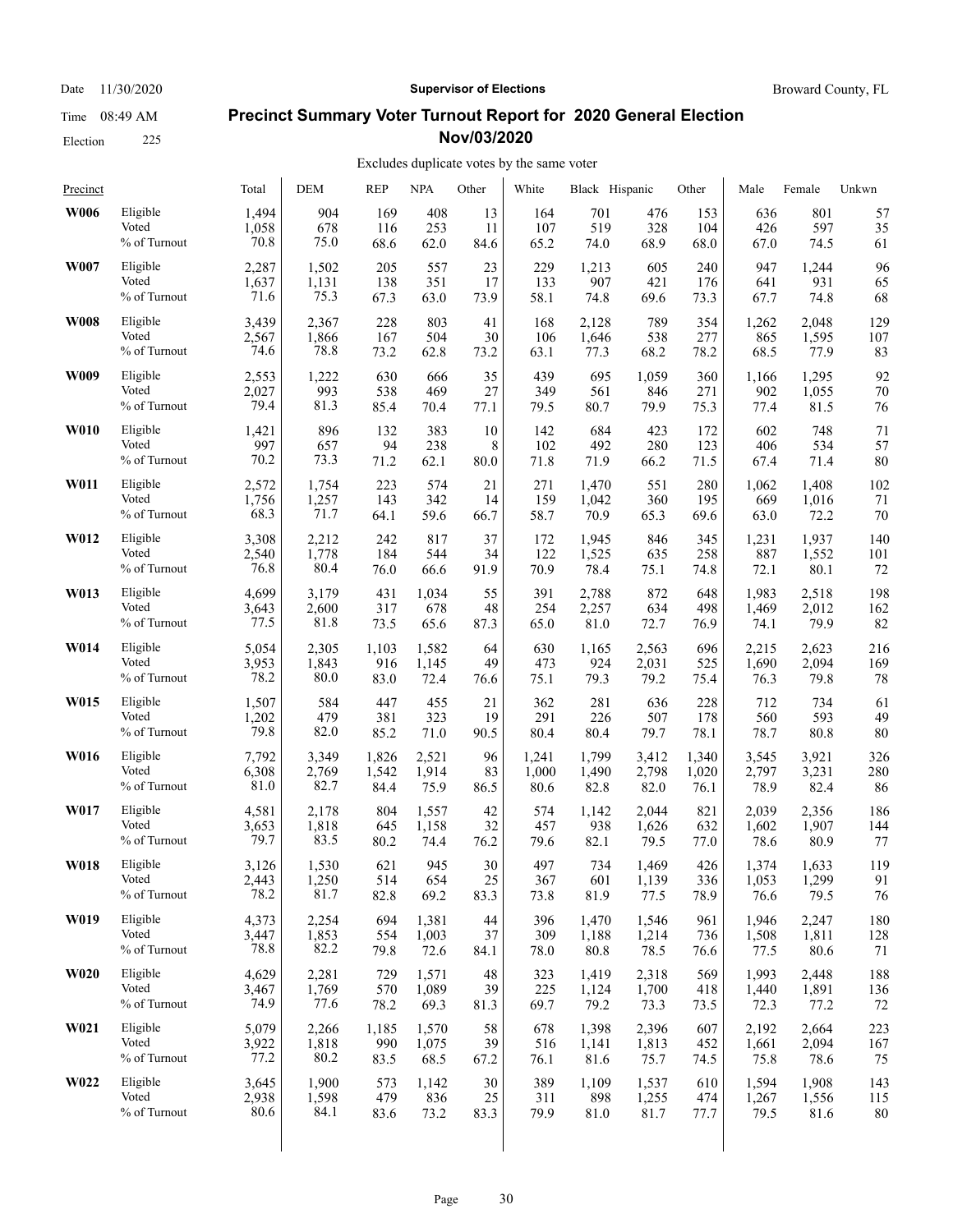# Election 225

## **Precinct Summary Voter Turnout Report for 2020 General Election Nov/03/2020**

### Excludes duplicate votes by the same voter

| Precinct    |              | Total | <b>DEM</b> | <b>REP</b> | <b>NPA</b> | Other            | White | Black Hispanic |       | Other | Male  | Female | Unkwn |
|-------------|--------------|-------|------------|------------|------------|------------------|-------|----------------|-------|-------|-------|--------|-------|
| W023        | Eligible     | 8,060 | 4,664      | 972        | 2,318      | 106              | 866   | 3,408          | 2,848 | 938   | 3,335 | 4,422  | 303   |
|             | Voted        | 6,029 | 3,660      | 757        | 1,530      | 82               | 617   | 2,625          | 2,086 | 701   | 2,411 | 3,389  | 229   |
|             | % of Turnout | 74.8  | 78.5       | 77.9       | 66.0       | 77.4             | 71.2  | 77.0           | 73.2  | 74.7  | 72.3  | 76.6   | 76    |
| W024        | Eligible     | 3,339 | 2,126      | 338        | 848        | 27               | 376   | 1,677          | 910   | 376   | 1,415 | 1,783  | 141   |
|             | Voted        | 2,320 | 1,545      | 258        | 497        | 20               | 243   | 1,213          | 610   | 254   | 919   | 1,305  | 96    |
|             | % of Turnout | 69.5  | 72.7       | 76.3       | 58.6       | 74.1             | 64.6  | 72.3           | 67.0  | 67.6  | 64.9  | 73.2   | 68    |
| W025        | Eligible     | 4,107 | 2,923      | 257        | 889        | 38               | 208   | 2,835          | 573   | 491   | 1,625 | 2,305  | 177   |
|             | Voted        | 3,093 | 2,311      | 180        | 572        | 30               | 129   | 2,181          | 423   | 360   | 1,133 | 1,825  | 135   |
|             | % of Turnout | 75.3  | 79.1       | 70.0       | 64.3       | 78.9             | 62.0  | 76.9           | 73.8  | 73.3  | 69.7  | 79.2   | 76    |
| <b>X001</b> | Eligible     | 1,959 | 1,058      | 323        | 560        | 18               | 531   | 467            | 696   | 265   | 890   | 994    | 75    |
|             | Voted        | 1,423 | 796        | 245        | 364        | 18               | 391   | 358            | 497   | 177   | 627   | 743    | 53    |
|             | % of Turnout | 72.6  | 75.2       | 75.9       | 65.0       | 100.0            | 73.6  | 76.7           | 71.4  | 66.8  | 70.4  | 74.7   | 71    |
| <b>X002</b> | Eligible     | 1,534 | 845        | 239        | 436        | 14               | 387   | 381            | 556   | 210   | 700   | 759    | 75    |
|             | Voted        | 1,094 | 635        | 181        | 263        | 15               | 284   | 279            | 383   | 148   | 475   | 569    | 50    |
|             | % of Turnout | 71.3  | 75.1       | 75.7       | 60.3       | 107.1            | 73.4  | 73.2           | 68.9  | 70.5  | 67.9  | 75.0   | 67    |
| X003        | Eligible     | 1,897 | 1,012      | 301        | 562        | 22               | 416   | 481            | 773   | 227   | 790   | 1,038  | 69    |
|             | Voted        | 1,363 | 775        | 217        | 359        | 12               | 278   | 357            | 571   | 157   | 548   | 764    | 51    |
|             | % of Turnout | 71.9  | 76.6       | 72.1       | 63.9       | 54.5             | 66.8  | 74.2           | 73.9  | 69.2  | 69.4  | 73.6   | 74    |
| <b>X004</b> | Eligible     | 1,527 | 688        | 395        | 427        | 17               | 438   | 136            | 802   | 151   | 693   | 772    | 62    |
|             | Voted        | 1,085 | 503        | 303        | 265        | 14               | 290   | 105            | 591   | 99    | 474   | 563    | 48    |
|             | % of Turnout | 71.1  | 73.1       | 76.7       | 62.1       | 82.4             | 66.2  | 77.2           | 73.7  | 65.6  | 68.4  | 72.9   | 77    |
| <b>X005</b> | Eligible     | 1,697 | 736        | 525        | 427        | 9                | 893   | 198            | 474   | 132   | 785   | 863    | 49    |
|             | Voted        | 1,342 | 591        | 439        | 305        | 7                | 716   | 161            | 367   | 98    | 609   | 699    | 34    |
|             | % of Turnout | 79.1  | 80.3       | 83.6       | 71.4       | 77.8             | 80.2  | 81.3           | 77.4  | 74.2  | 77.6  | 81.0   | 69    |
| <b>X006</b> | Eligible     | 2,749 | 1,364      | 557        | 795        | 33               | 826   | 575            | 982   | 366   | 1,135 | 1,497  | 117   |
|             | Voted        | 2,131 | 1,068      | 464        | 573        | 26               | 641   | 449            | 764   | 277   | 872   | 1,164  | 95    |
|             | % of Turnout | 77.5  | 78.3       | 83.3       | 72.1       | 78.8             | 77.6  | 78.1           | 77.8  | 75.7  | 76.8  | 77.8   | 81    |
| <b>X007</b> | Eligible     | 2,594 | 1,087      | 697        | 783        | 27               | 893   | 215            | 1,234 | 252   | 1,179 | 1,317  | 98    |
|             | Voted        | 1,914 | 823        | 563        | 510        | 18               | 663   | 158            | 923   | 170   | 857   | 986    | 71    |
|             | % of Turnout | 73.8  | 75.7       | 80.8       | 65.1       | 66.7             | 74.2  | 73.5           | 74.8  | 67.5  | 72.7  | 74.9   | 72    |
| <b>X008</b> | Eligible     | 1,418 | 729        | 336        | 339        | 14               | 429   | 254            | 545   | 190   | 615   | 764    | 39    |
|             | Voted        | 1,093 | 583        | 270        | 228        | 12               | 320   | 199            | 427   | 147   | 469   | 596    | 28    |
|             | % of Turnout | 77.1  | 80.0       | 80.4       | 67.3       | 85.7             | 74.6  | 78.3           | 78.3  | 77.4  | 76.3  | 78.0   | 72    |
| X009        | Eligible     | 3,169 | 1,930      | 495        | 708        | 36               | 940   | 1,082          | 735   | 412   | 1,278 | 1,796  | 95    |
|             | Voted        | 2,552 | 1,582      | 409        | 526        | 35               | 763   | 876            | 587   | 326   | 994   | 1,478  | 80    |
|             | % of Turnout | 80.5  | 82.0       | 82.6       | 74.3       | 97.2             | 81.2  | 81.0           | 79.9  | 79.1  | 77.8  | 82.3   | 84    |
| <b>X010</b> | Eligible     | 3,043 | 1.345      | 913        | 751        | 34               | 1,464 | 257            | 1,083 | 239   | 1,322 | 1,619  | 102   |
|             | Voted        | 2,440 | 1,118      | 779        | 518        | 25               | 1,181 | 208            | 863   | 188   | 1,038 | 1,330  | 72    |
|             | % of Turnout | 80.2  | 83.1       | 85.3       | 69.0       | 73.5             | 80.7  | 80.9           | 79.7  | 78.7  | 78.5  | 82.1   | 71    |
| <b>X011</b> | Eligible     | 892   | 305        | 276        | 304        | $\boldsymbol{7}$ | 279   | 16             | 537   | 60    | 381   | 462    | 49    |
|             | Voted        | 604   | 199        | 218        | 181        | 6                | 177   | 11             | 377   | 39    | 245   | 325    | 34    |
|             | % of Turnout | 67.7  | 65.2       | 79.0       | 59.5       | 85.7             | 63.4  | 68.8           | 70.2  | 65.0  | 64.3  | 70.3   | 69    |
| <b>X012</b> | Eligible     | 1,586 | 903        | 276        | 393        | 14               | 458   | 364            | 648   | 116   | 572   | 970    | 44    |
|             | Voted        | 1,290 | 747        | 231        | 298        | 14               | 371   | 296            | 541   | 82    | 452   | 801    | 37    |
|             | % of Turnout | 81.3  | 82.7       | 83.7       | 75.8       | 100.0            | 81.0  | 81.3           | 83.5  | 70.7  | 79.0  | 82.6   | 84    |
| X013        | Eligible     | 2,860 | 1,363      | 644        | 824        | 29               | 995   | 419            | 1,163 | 283   | 1,216 | 1,553  | 91    |
|             | Voted        | 2,224 | 1,114      | 519        | 569        | 22               | 773   | 342            | 894   | 215   | 940   | 1,218  | 66    |
|             | % of Turnout | 77.8  | 81.7       | 80.6       | 69.1       | 75.9             | 77.7  | 81.6           | 76.9  | 76.0  | 77.3  | 78.4   | 73    |
| <b>X014</b> | Eligible     | 2,529 | 1,330      | 421        | 752        | 26               | 521   | 652            | 1,056 | 300   | 995   | 1,439  | 95    |
|             | Voted        | 1,937 | 1,062      | 334        | 520        | 21               | 385   | 524            | 807   | 221   | 718   | 1,146  | 73    |
|             | % of Turnout | 76.6  | 79.8       | 79.3       | 69.1       | 80.8             | 73.9  | 80.4           | 76.4  | 73.7  | 72.2  | 79.6   | 77    |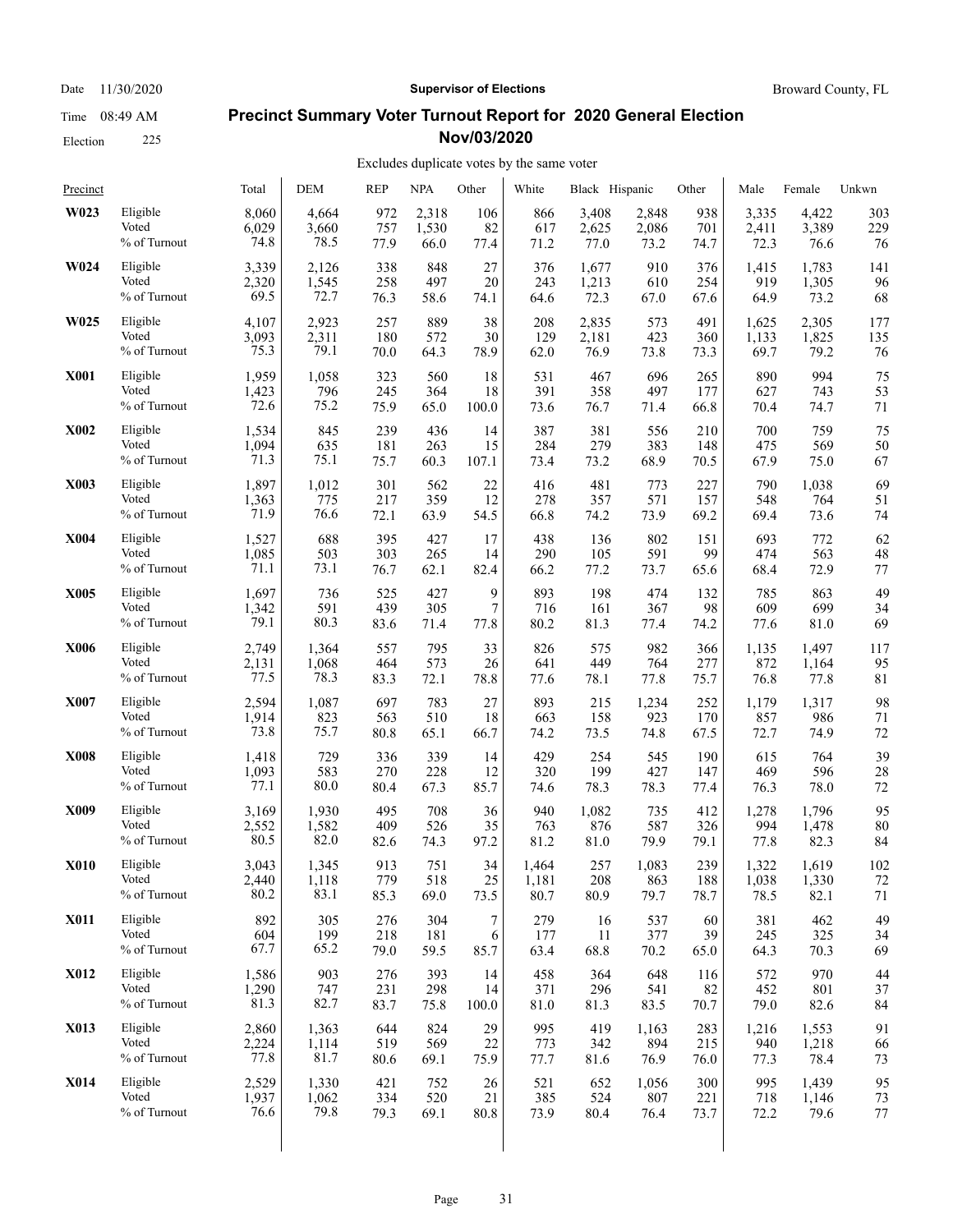## Date 11/30/2020 **Supervisor of Elections Supervisor of Elections** Broward County, FL

### **Precinct Summary Voter Turnout Report for 2020 General Election Nov/03/2020**

#### Excludes duplicate votes by the same voter

| Precinct    |              | Total | DEM   | <b>REP</b> | <b>NPA</b> | Other | White | Black Hispanic |       | Other | Male  | Female | Unkwn |
|-------------|--------------|-------|-------|------------|------------|-------|-------|----------------|-------|-------|-------|--------|-------|
| X015        | Eligible     | 1,066 | 422   | 375        | 249        | 20    | 545   | 49             | 380   | 92    | 500   | 540    | 26    |
|             | Voted        | 855   | 356   | 318        | 167        | 14    | 442   | 36             | 314   | 63    | 396   | 439    | 20    |
|             | % of Turnout | 80.2  | 84.4  | 84.8       | 67.1       | 70.0  | 81.1  | 73.5           | 82.6  | 68.5  | 79.2  | 81.3   | 77    |
| X016        | Eligible     | 2,008 | 908   | 492        | 588        | 20    | 678   | 327            | 792   | 211   | 900   | 1,022  | 86    |
|             | Voted        | 1,525 | 696   | 416        | 399        | 14    | 517   | 250            | 595   | 163   | 665   | 795    | 65    |
|             | % of Turnout | 75.9  | 76.7  | 84.6       | 67.9       | 70.0  | 76.3  | 76.5           | 75.1  | 77.3  | 73.9  | 77.8   | 76    |
| X017        | Eligible     | 2,710 | 1,303 | 586        | 798        | 23    | 894   | 458            | 1,066 | 292   | 1,113 | 1,474  | 123   |
|             | Voted        | 2,124 | 1,038 | 502        | 566        | 18    | 710   | 377            | 828   | 209   | 851   | 1,189  | 84    |
|             | % of Turnout | 78.4  | 79.7  | 85.7       | 70.9       | 78.3  | 79.4  | 82.3           | 77.7  | 71.6  | 76.5  | 80.7   | 68    |
| <b>X018</b> | Eligible     | 1,266 | 617   | 266        | 364        | 19    | 380   | 179            | 594   | 113   | 514   | 707    | 45    |
|             | Voted        | 982   | 496   | 208        | 261        | 17    | 285   | 134            | 482   | 81    | 386   | 565    | 31    |
|             | % of Turnout | 77.6  | 80.4  | 78.2       | 71.7       | 89.5  | 75.0  | 74.9           | 81.1  | 71.7  | 75.1  | 79.9   | 69    |
| X019        | Eligible     | 2,502 | 1,180 | 751        | 544        | 27    | 765   | 252            | 1,295 | 190   | 870   | 1,563  | 69    |
|             | Voted        | 1,990 | 932   | 624        | 412        | 22    | 603   | 204            | 1,030 | 153   | 680   | 1,254  | 56    |
|             | % of Turnout | 79.5  | 79.0  | 83.1       | 75.7       | 81.5  | 78.8  | 81.0           | 79.5  | 80.5  | 78.2  | 80.2   | 81    |
| <b>X020</b> | Eligible     | 3,493 | 1,607 | 1,074      | 774        | 38    | 1,144 | 340            | 1,791 | 218   | 1,235 | 2,161  | 97    |
|             | Voted        | 2,844 | 1,339 | 886        | 585        | 34    | 931   | 292            | 1,464 | 157   | 989   | 1,786  | 69    |
|             | % of Turnout | 81.4  | 83.3  | 82.5       | 75.6       | 89.5  | 81.4  | 85.9           | 81.7  | 72.0  | 80.1  | 82.6   | 71    |
| <b>X021</b> | Eligible     | 4,941 | 2,802 | 602        | 1,453      | 84    | 656   | 2,151          | 1,545 | 589   | 2,050 | 2,705  | 186   |
|             | Voted        | 3,669 | 2,225 | 447        | 931        | 66    | 454   | 1,649          | 1,125 | 441   | 1,442 | 2,080  | 147   |
|             | % of Turnout | 74.3  | 79.4  | 74.3       | 64.1       | 78.6  | 69.2  | 76.7           | 72.8  | 74.9  | 70.3  | 76.9   | 79    |
| <b>X022</b> | Eligible     | 2,639 | 1,655 | 316        | 645        | 23    | 371   | 1,161          | 766   | 341   | 1,093 | 1,457  | 89    |
|             | Voted        | 1,932 | 1,281 | 230        | 401        | 20    | 231   | 890            | 567   | 244   | 787   | 1,089  | 56    |
|             | % of Turnout | 73.2  | 77.4  | 72.8       | 62.2       | 87.0  | 62.3  | 76.7           | 74.0  | 71.6  | 72.0  | 74.7   | 63    |
| X023        | Eligible     | 3,077 | 1,625 | 431        | 974        | 47    | 534   | 1,012          | 1,187 | 344   | 1,288 | 1,688  | 101   |
|             | Voted        | 2,313 | 1,251 | 351        | 677        | 34    | 407   | 772            | 882   | 252   | 920   | 1,314  | 79    |
|             | % of Turnout | 75.2  | 77.0  | 81.4       | 69.5       | 72.3  | 76.2  | 76.3           | 74.3  | 73.3  | 71.4  | 77.8   | 78    |
| X024        | Eligible     | 4,345 | 1,810 | 1,101      | 1,362      | 72    | 1,396 | 676            | 1,749 | 524   | 1,933 | 2,287  | 125   |
|             | Voted        | 3,496 | 1,479 | 932        | 1,027      | 58    | 1,111 | 541            | 1,436 | 408   | 1,535 | 1,858  | 103   |
|             | % of Turnout | 80.5  | 81.7  | 84.7       | 75.4       | 80.6  | 79.6  | 80.0           | 82.1  | 77.9  | 79.4  | 81.2   | 82    |
| X025        | Eligible     | 815   | 402   | 213        | 188        | 12    | 281   | 83             | 401   | 50    | 267   | 525    | 23    |
|             | Voted        | 671   | 347   | 167        | 147        | 10    | 229   | 71             | 337   | 34    | 210   | 444    | 17    |
|             | % of Turnout | 82.3  | 86.3  | 78.4       | 78.2       | 83.3  | 81.5  | 85.5           | 84.0  | 68.0  | 78.7  | 84.6   | 74    |
| X026        | Eligible     | 1,694 | 781   | 380        | 511        | 22    | 571   | 210            | 724   | 189   | 707   | 926    | 61    |
|             | Voted        | 1,320 | 647   | 305        | 350        | 18    | 419   | 176            | 576   | 149   | 522   | 752    | 46    |
|             | % of Turnout | 77.9  | 82.8  | 80.3       | 68.5       | 81.8  | 73.4  | 83.8           | 79.6  | 78.8  | 73.8  | 81.2   | 75    |
| X027        | Eligible     | 2,986 | 1,239 | 675        | 1,036      | 36    | 781   | 459            | 1,409 | 337   | 1,334 | 1,546  | 106   |
|             | Voted        | 2,404 | 1,033 | 548        | 798        | 25    | 616   | 362            | 1,151 | 275   | 1,049 | 1,280  | 75    |
|             | % of Turnout | 80.5  | 83.4  | 81.2       | 77.0       | 69.4  | 78.9  | 78.9           | 81.7  | 81.6  | 78.6  | 82.8   | 71    |
| <b>X028</b> | Eligible     | 1,940 | 716   | 620        | 584        | 20    | 644   | 166            | 931   | 199   | 901   | 973    | 66    |
|             | Voted        | 1,599 | 617   | 520        | 447        | 15    | 525   | 136            | 775   | 163   | 736   | 807    | 56    |
|             | % of Turnout | 82.4  | 86.2  | 83.9       | 76.5       | 75.0  | 81.5  | 81.9           | 83.2  | 81.9  | 81.7  | 82.9   | 85    |
| X029        | Eligible     | 3,910 | 1,656 | 1,169      | 1,042      | 43    | 1,390 | 647            | 1,457 | 416   | 1,819 | 1,982  | 109   |
|             | Voted        | 3,154 | 1,357 | 1,001      | 759        | 37    | 1,124 | 527            | 1,178 | 325   | 1,443 | 1,623  | 88    |
|             | % of Turnout | 80.7  | 81.9  | 85.6       | 72.8       | 86.0  | 80.9  | 81.5           | 80.9  | 78.1  | 79.3  | 81.9   | 81    |
| X030        | Eligible     | 1,539 | 606   | 457        | 462        | 14    | 589   | 181            | 563   | 206   | 706   | 777    | 56    |
|             | Voted        | 1,264 | 518   | 394        | 341        | 11    | 481   | 148            | 464   | 171   | 572   | 646    | 46    |
|             | % of Turnout | 82.1  | 85.5  | 86.2       | 73.8       | 78.6  | 81.7  | 81.8           | 82.4  | 83.0  | 81.0  | 83.1   | 82    |
| X031        | Eligible     | 4,019 | 1,871 | 1,089      | 1,005      | 54    | 1,176 | 488            | 2,024 | 331   | 1,435 | 2,449  | 135   |
|             | Voted        | 3,241 | 1,528 | 929        | 744        | 40    | 913   | 405            | 1,667 | 256   | 1,145 | 1,985  | 111   |
|             | % of Turnout | 80.6  | 81.7  | 85.3       | 74.0       | 74.1  | 77.6  | 83.0           | 82.4  | 77.3  | 79.8  | 81.1   | 82    |
|             |              |       |       |            |            |       |       |                |       |       |       |        |       |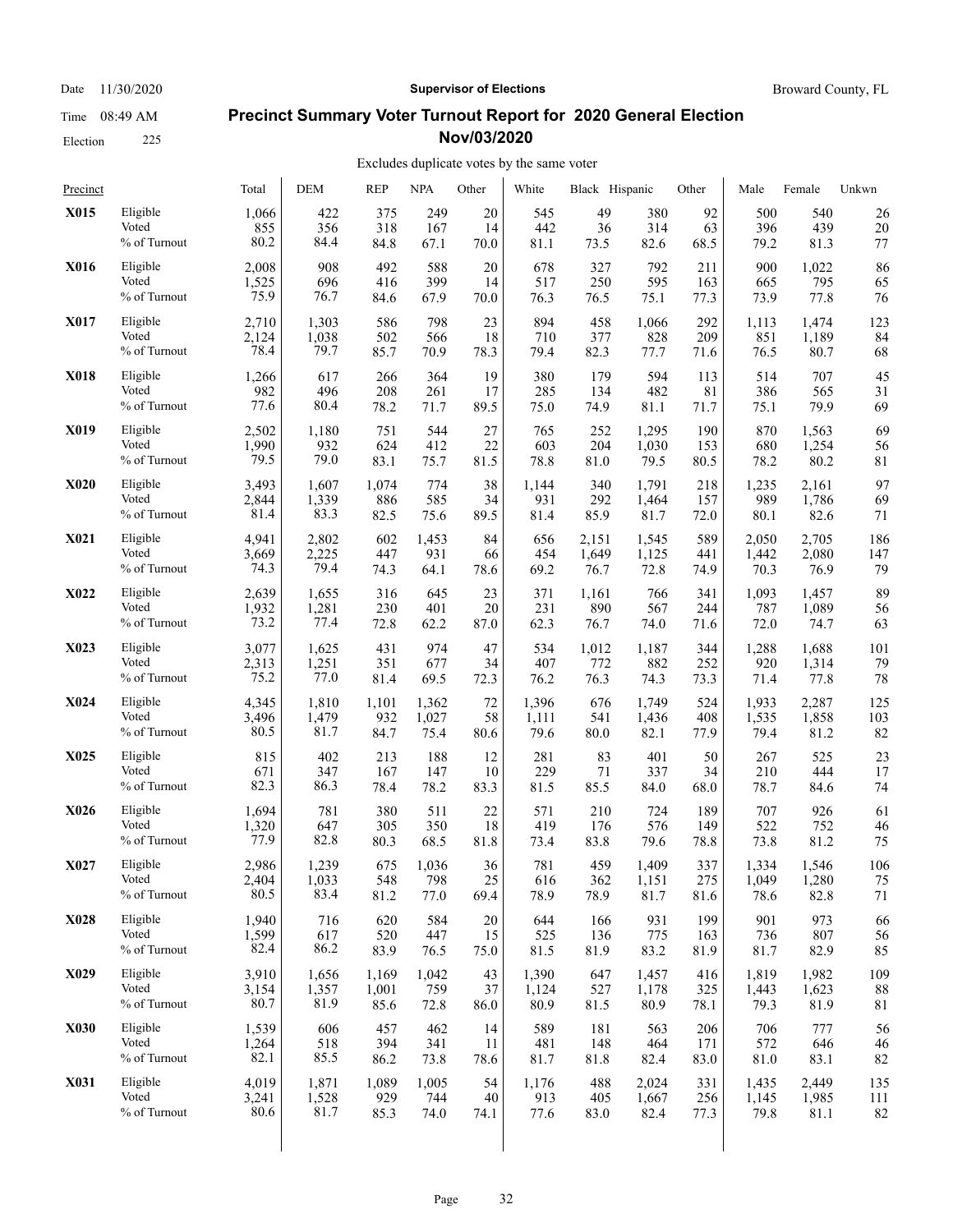Date 11/30/2020 **Supervisor of Elections Supervisor of Elections** Broward County, FL

### **Precinct Summary Voter Turnout Report for 2020 General Election Nov/03/2020**

### Excludes duplicate votes by the same voter

| Precinct    |              | Total | <b>DEM</b> | <b>REP</b> | <b>NPA</b> | Other    | White | Black Hispanic |       | Other | Male  | Female | Unkwn |
|-------------|--------------|-------|------------|------------|------------|----------|-------|----------------|-------|-------|-------|--------|-------|
| X032        | Eligible     | 1,646 | 594        | 521        | 519        | 12       | 556   | 195            | 636   | 259   | 770   | 805    | 71    |
|             | Voted        | 1,267 | 470        | 428        | 360        | 9        | 429   | 136            | 508   | 194   | 585   | 630    | 52    |
|             | % of Turnout | 77.0  | 79.1       | 82.1       | 69.4       | 75.0     | 77.2  | 69.7           | 79.9  | 74.9  | 76.0  | 78.3   | 73    |
| X033        | Eligible     | 3,450 | 1,399      | 927        | 1,087      | 37       | 904   | 413            | 1,778 | 355   | 1,583 | 1,756  | 111   |
|             | Voted        | 2,725 | 1,141      | 761        | 792        | 31       | 694   | 321            | 1,421 | 289   | 1,209 | 1,421  | 95    |
|             | % of Turnout | 79.0  | 81.6       | 82.1       | 72.9       | 83.8     | 76.8  | 77.7           | 79.9  | 81.4  | 76.4  | 80.9   | 86    |
| X034        | Eligible     | 1,664 | 652        | 495        | 493        | 24       | 653   | 153            | 673   | 185   | 762   | 857    | 45    |
|             | Voted        | 1,318 | 536        | 398        | 365        | 19       | 507   | 122            | 536   | 153   | 593   | 683    | 42    |
|             | % of Turnout | 79.2  | 82.2       | 80.4       | 74.0       | 79.2     | 77.6  | 79.7           | 79.6  | 82.7  | 77.8  | 79.7   | 93    |
| X035        | Eligible     | 2,709 | 1,241      | 564        | 866        | 38       | 597   | 532            | 1,072 | 508   | 1,245 | 1,358  | 106   |
|             | Voted        | 2,147 | 996        | 478        | 640        | 33       | 460   | 437            | 863   | 387   | 967   | 1,090  | 90    |
|             | % of Turnout | 79.3  | 80.3       | 84.8       | 73.9       | 86.8     | 77.1  | 82.1           | 80.5  | 76.2  | 77.7  | 80.3   | 85    |
| X036        | Eligible     | 2,382 | 1,098      | 467        | 797        | 20       | 468   | 387            | 1,129 | 398   | 1,046 | 1,234  | 102   |
|             | Voted        | 1,909 | 907        | 391        | 597        | 14       | 369   | 311            | 923   | 306   | 811   | 1,016  | 82    |
|             | % of Turnout | 80.1  | 82.6       | 83.7       | 74.9       | 70.0     | 78.8  | 80.4           | 81.8  | 76.9  | 77.5  | 82.3   | 80    |
| X037        | Eligible     | 641   | 219        | 246        | 171        | 5        | 277   | 38             | 226   | 100   | 287   | 333    | 21    |
|             | Voted        | 517   | 182        | 212        | 120        | 3        | 222   | 29             | 188   | 78    | 237   | 266    | 14    |
|             | % of Turnout | 80.7  | 83.1       | 86.2       | 70.2       | $60.0\,$ | 80.1  | 76.3           | 83.2  | 78.0  | 82.6  | 79.9   | 67    |
| X038        | Eligible     | 4,187 | 1,785      | 1,127      | 1,232      | 43       | 1,092 | 657            | 1,757 | 681   | 1,910 | 2,135  | 142   |
|             | Voted        | 3,353 | 1,495      | 945        | 876        | 37       | 873   | 536            | 1,421 | 523   | 1,518 | 1,734  | 101   |
|             | % of Turnout | 80.1  | 83.8       | 83.9       | 71.1       | 86.0     | 79.9  | 81.6           | 80.9  | 76.8  | 79.5  | 81.2   | 71    |
| X039        | Eligible     | 1,422 | 642        | 356        | 405        | 19       | 469   | 208            | 465   | 280   | 657   | 713    | 52    |
|             | Voted        | 1,197 | 559        | 309        | 315        | 14       | 409   | 171            | 394   | 223   | 547   | 609    | 41    |
|             | % of Turnout | 84.2  | 87.1       | 86.8       | 77.8       | 73.7     | 87.2  | 82.2           | 84.7  | 79.6  | 83.3  | 85.4   | 79    |
| <b>X040</b> | Eligible     | 3,898 | 1,543      | 1,001      | 1,313      | 41       | 1,231 | 482            | 1,392 | 793   | 1,791 | 1,929  | 178   |
|             | Voted        | 3,205 | 1,301      | 846        | 1,025      | 33       | 1,010 | 389            | 1,176 | 630   | 1,469 | 1,606  | 130   |
|             | % of Turnout | 82.2  | 84.3       | 84.5       | 78.1       | 80.5     | 82.0  | 80.7           | 84.5  | 79.4  | 82.0  | 83.3   | 73    |
| X041        | Eligible     | 2,336 | 1,032      | 570        | 712        | 22       | 611   | 423            | 1,040 | 262   | 1,065 | 1,198  | 73    |
|             | Voted        | 1,900 | 872        | 486        | 527        | 15       | 496   | 355            | 840   | 209   | 856   | 981    | 63    |
|             | % of Turnout | 81.3  | 84.5       | 85.3       | 74.0       | 68.2     | 81.2  | 83.9           | 80.8  | 79.8  | 80.4  | 81.9   | 86    |
| X042        | Eligible     | 2,808 | 1,084      | 835        | 875        | 14       | 664   | 413            | 1,281 | 450   | 1,226 | 1,475  | 107   |
|             | Voted        | 2,311 | 918        | 718        | 664        | 11       | 548   | 349            | 1,064 | 350   | 996   | 1,231  | 84    |
|             | % of Turnout | 82.3  | 84.7       | 86.0       | 75.9       | 78.6     | 82.5  | 84.5           | 83.1  | 77.8  | 81.2  | 83.5   | 79    |
| X043        | Eligible     | 3,509 | 1,571      | 856        | 1,043      | 39       | 895   | 673            | 1,446 | 495   | 1,554 | 1,799  | 156   |
|             | Voted        | 2,849 | 1,312      | 730        | 775        | 32       | 721   | 567            | 1,161 | 400   | 1,221 | 1,494  | 134   |
|             | % of Turnout | 81.2  | 83.5       | 85.3       | 74.3       | 82.1     | 80.6  | 84.2           | 80.3  | 80.8  | 78.6  | 83.0   | 86    |
| X044        | Eligible     | 2,663 | 1,201      | 646        | 790        | 26       | 644   | 488            | 1,089 | 442   | 1,234 | 1,334  | 95    |
|             | Voted        | 2,153 | 986        | 543        | 601        | 23       | 509   | 392            | 899   | 353   | 980   | 1,091  | 82    |
|             | % of Turnout | 80.8  | 82.1       | 84.1       | 76.1       | 88.5     | 79.0  | 80.3           | 82.6  | 79.9  | 79.4  | 81.8   | 86    |
| X045        | Eligible     | 2,066 | 1,007      | 381        | 648        | $30\,$   | 406   | 493            | 925   | 242   | 868   | 1,127  | 71    |
|             | Voted        | 1,547 | 791        | 290        | 439        | 27       | 298   | 389            | 678   | 182   | 636   | 852    | 59    |
|             | % of Turnout | 74.9  | 78.6       | 76.1       | 67.7       | 90.0     | 73.4  | 78.9           | 73.3  | 75.2  | 73.3  | 75.6   | 83    |
| <b>X046</b> | Eligible     | 1,838 | 890        | 301        | 627        | 20       | 315   | 391            | 932   | 200   | 777   | 996    | 65    |
|             | Voted        | 1,394 | 709        | 232        | 437        | 16       | 222   | 322            | 711   | 139   | 563   | 789    | 42    |
|             | % of Turnout | 75.8  | 79.7       | 77.1       | 69.7       | 80.0     | 70.5  | 82.4           | 76.3  | 69.5  | 72.5  | 79.2   | 65    |
| X047        | Eligible     | 900   | 504        | 95         | 293        | 8        | 110   | 339            | 347   | 104   | 345   | 516    | 39    |
|             | Voted        | 641   | 382        | 66         | 189        | 4        | 71    | 249            | 248   | 73    | 227   | 391    | 23    |
|             | % of Turnout | 71.2  | 75.8       | 69.5       | 64.5       | 50.0     | 64.5  | 73.5           | 71.5  | 70.2  | 65.8  | 75.8   | 59    |
| X048        | Eligible     | 1,189 | 662        | 199        | 318        | 10       | 288   | 314            | 478   | 109   | 510   | 623    | 56    |
|             | Voted        | 862   | 501        | 150        | 207        | 4        | 210   | 227            | 344   | 81    | 367   | 454    | 41    |
|             | % of Turnout | 72.5  | 75.7       | 75.4       | 65.1       | 40.0     | 72.9  | 72.3           | 72.0  | 74.3  | 72.0  | 72.9   | 73    |

Election 225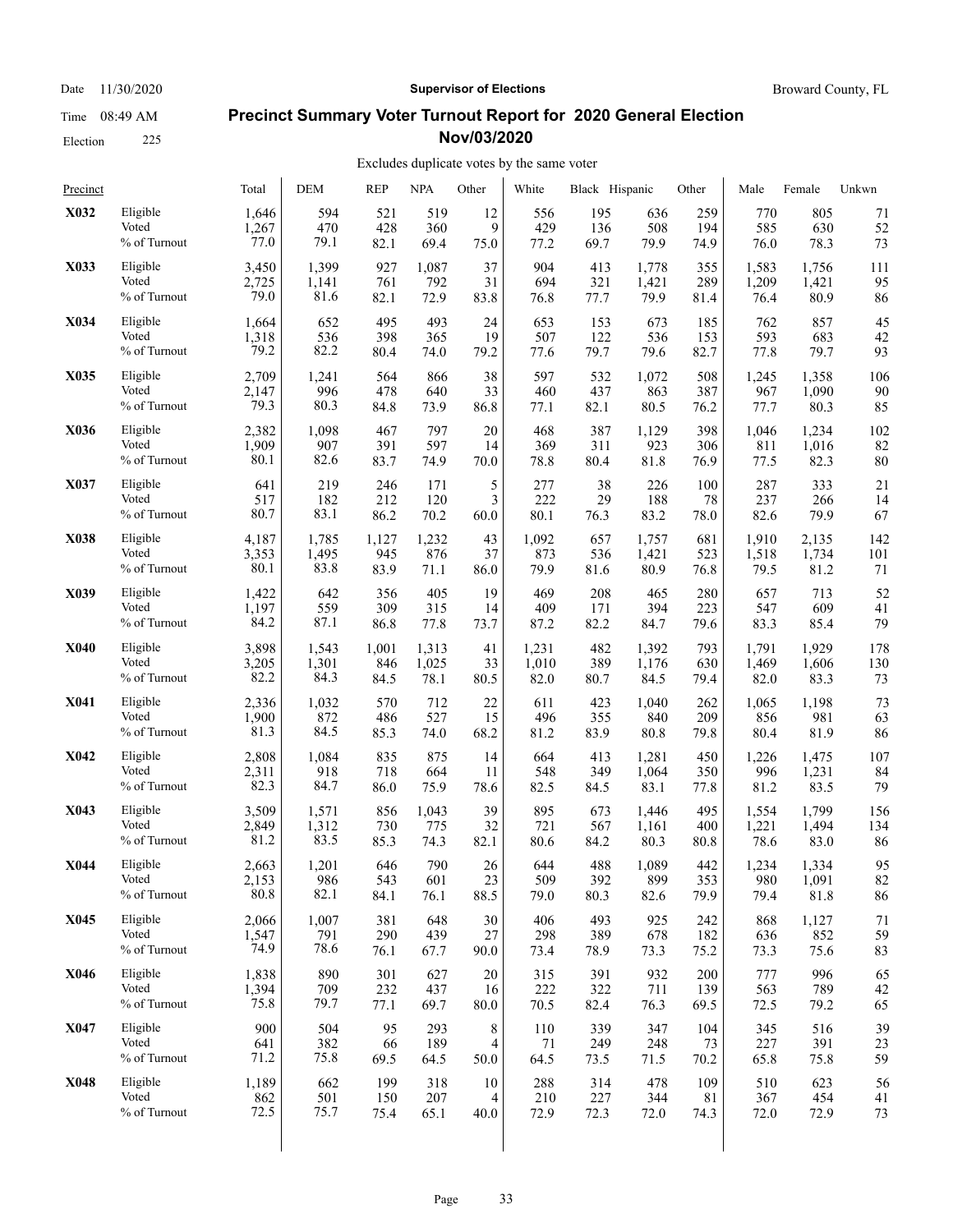## Election 225

#### Date 11/30/2020 **Supervisor of Elections Supervisor of Elections** Broward County, FL

### **Precinct Summary Voter Turnout Report for 2020 General Election Nov/03/2020**

| Precinct                      |                 | Total             | <b>DEM</b>       | <b>REP</b>    | <b>NPA</b>    | Other            | White            | Black Hispanic   |                                | Other | Male             | Female           | Unkwn            |
|-------------------------------|-----------------|-------------------|------------------|---------------|---------------|------------------|------------------|------------------|--------------------------------|-------|------------------|------------------|------------------|
| X049                          | Eligible        | 2,405             | 1,187            | 470           | 727           | 21               | 745              | 612              | 602                            | 446   | 1,023            | 1,284            | 98               |
|                               | Voted           | 1,917             | 966              | 393           | 539           | 19               | 596              | 499              | 459                            | 363   | 809              | 1,029            | 79               |
|                               | % of Turnout    | 79.7              | 81.4             | 83.6          | 74.1          | 90.5             | 80.0             | 81.5             | 76.2                           | 81.4  | 79.1             | 80.1             | 81               |
| X050                          | Eligible        | 1,695             | 970              | 261           | 451           | 13               | 284              | 599              | 581                            | 231   | 714              | 919              | 62               |
|                               | Voted           | 1,355             | 798              | 210           | 336           | 11               | 230              | 490              | 461                            | 174   | 558              | 752              | 45               |
|                               | % of Turnout    | 79.9              | 82.3             | 80.5          | 74.5          | 84.6             | 81.0             | 81.8             | 79.3                           | 75.3  | 78.2             | 81.8             | 73               |
| <b>Y001</b>                   | Eligible        | 1,508             | 423              | 580           | 482           | 23               | 998              | 34               | 334                            | 142   | 702              | 759              | 47               |
|                               | Voted           | 1,179             | 317              | 490           | 353           | 19               | 778              | 21               | 277                            | 103   | 550              | 592              | 37               |
|                               | % of Turnout    | 78.2              | 74.9             | 84.5          | 73.2          | 82.6             | 78.0             | 61.8             | 82.9                           | 72.5  | 78.3             | 78.0             | 79               |
| Y002                          | Eligible        | 3,094             | 956              | 1,088         | 1,017         | 33               | 1,984            | 84               | 764                            | 262   | 1,376            | 1,601            | 117              |
|                               | Voted           | 2,236             | 676              | 859           | 677           | 24               | 1,400            | 52               | 595                            | 189   | 972              | 1,179            | 85               |
|                               | $\%$ of Turnout | 72.3              | 70.7             | 79.0          | 66.6          | 72.7             | 70.6             | 61.9             | 77.9                           | 72.1  | 70.6             | 73.6             | 73               |
| Y003                          | Eligible        | 1,993             | 749              | 515           | 710           | 19               | 1,289            | 49               | 492                            | 163   | 826              | 1,085            | 82               |
|                               | Voted           | 1,546             | 589              | 409           | 535           | 13               | 985              | 32               | 399                            | 130   | 635              | 842              | 69               |
|                               | % of Turnout    | 77.6              | 78.6             | 79.4          | 75.4          | 68.4             | 76.4             | 65.3             | 81.1                           | 79.8  | 76.9             | 77.6             | 84               |
| Y004                          | Eligible        | 2,991             | 1,158            | 750           | 1,032         | 51               | 1,785            | 147              | 765                            | 294   | 1,259            | 1,592            | 140              |
|                               | Voted           | 2,186             | 881              | 580           | 689           | 36               | 1,293            | 102              | 589                            | 202   | 908              | 1,180            | 98               |
|                               | % of Turnout    | 73.1              | 76.1             | 77.3          | 66.8          | 70.6             | 72.4             | 69.4             | 77.0                           | 68.7  | 72.1             | 74.1             | 70               |
| Y005                          | Eligible        | 2,475             | 882              | 672           | 867           | 54               | 1,479            | 90               | 688                            | 218   | 1,073            | 1,306            | 96               |
|                               | Voted           | 1,911             | 681              | 552           | 638           | 40               | 1,120            | 67               | 558                            | 166   | 811              | 1,020            | 80               |
|                               | % of Turnout    | 77.2              | 77.2             | 82.1          | 73.6          | 74.1             | 75.7             | 74.4             | 81.1                           | 76.1  | 75.6             | 78.1             | 83               |
| Y006                          | Eligible        | 4,885             | 2,072            | 1,065         | 1,675         | 73               | 2,182            | 493              | 1,708                          | 502   | 2,171            | 2,472            | 242              |
|                               | Voted           | 3,441             | 1,502            | 807           | 1,073         | 59               | 1,524            | 336              | 1,253                          | 328   | 1,484            | 1,801            | 156              |
|                               | % of Turnout    | 70.4              | 72.5             | 75.8          | 64.1          | 80.8             | 69.8             | 68.2             | 73.4                           | 65.3  | 68.4             | 72.9             | 64               |
| Y007                          | Eligible        | 3,628             | 1,952            | 557           | 1,083         | 36               | 853              | 888              | 1,483                          | 404   | 1.540            | 1.942            | 146              |
|                               | Voted           | 2,441             | 1,363            | 405           | 647           | 26               | 573              | 594              | 1,009                          | 265   | 990              | 1,363            | 88               |
|                               | % of Turnout    | 67.3              | 69.8             | 72.7          | 59.7          | 72.2             | 67.2             | 66.9             | 68.0                           | 65.6  | 64.3             | 70.2             | 60               |
| Y008                          | Eligible        | 3,079             | 2,256            | 163           | 636           | 24               | 165              | 2,068            | 597                            | 249   | 1,159            | 1,785            | 135              |
|                               | Voted           | 2,169             | 1,669            | 118           | 362           | 20               | 100              | 1,483            | 443                            | 143   | 749              | 1,335            | 85               |
|                               | % of Turnout    | 70.4              | 74.0             | 72.4          | 56.9          | 83.3             | 60.6             | 71.7             | 74.2                           | 57.4  | 64.6             | 74.8             | 63               |
| Z001                          | Eligible        | 1,769             | 1,440            | 60            | 261           | 8                | 25               | 1,585            | 51                             | 108   | 730              | 968              | 71               |
|                               | Voted           | 1,088             | 943              | 36            | 102           | $\boldsymbol{7}$ | 13               | 991              | 30                             | 54    | 395              | 659              | 34               |
|                               | % of Turnout    | 61.5              | 65.5             | 60.0          | 39.1          | 87.5             | 52.0             | 62.5             | 58.8                           | 50.0  | 54.1             | 68.1             | 48               |
| Z002                          | Eligible        | 3,110             | 2,588            | 86            | 420           | 16               | 71               | 2,737            | 102                            | 200   | 1,249            | 1,730            | 131              |
|                               | Voted           | 1,961             | 1,729            | 47            | 173           | 12               | 43               | 1,756            | 57                             | 105   | 729              | 1,165            | 67               |
|                               | % of Turnout    | 63.1              | 66.8             | 54.7          | 41.2          | 75.0             | 60.6             | 64.2             | 55.9                           | 52.5  | 58.4             | 67.3             | 51               |
| Z003                          | Eligible        | 2,177             | 924              | 500           | 731           | 22               | 719              | 282              | 913                            | 263   | 1,014            | 1,044            | 119              |
|                               | Voted           | 1,488             | 634              | 376           | 462           | 16               | 478              | 208              | 626                            | 176   | 656              | 757              | 75               |
|                               | % of Turnout    | 68.4              | 68.6             | 75.2          | 63.2          | 72.7             | 66.5             | 73.8             | 68.6                           | 66.9  | 64.7             | 72.5             | 63               |
| Z004                          | Eligible        | 399               | 174              | 72            | 147           | 6                | 97               | 18               | 20                             | 264   | 166              | 217              | 16               |
|                               | Voted           | 201               | 101              | 38            | 59            | 3                | 47               | 8                | 11                             | 135   | 81               | 108              | 12               |
|                               | % of Turnout    | 50.4              | 58.0             | 52.8          | 40.1          | 50.0             | 48.5             | 44.4             | 55.0                           | 51.1  | 48.8             | 49.8             | 75               |
| Z005                          | Eligible        | 736               | 387              | 99            | 241           | 9                | 183              | 176              | 275                            | 102   | 351              | 343              | 42               |
|                               | Voted           | 495               | 290              | 75            | 125           | 5                | 122              | 122              | 183                            | 68    | 224              | 248              | 23               |
|                               | % of Turnout    | 67.3              | 74.9             | 75.8          | 51.9          | 55.6             | 66.7             | 69.3             | 66.5                           | 66.7  | 63.8             | 72.3             | 55               |
| Z073                          | Eligible        | 1,478             | 527              | 418           | 522           | 11               | 952              | 172              | 128                            | 226   | 820              | 600              | 58               |
|                               | Voted           | 406               | 159              | 119           | 121           | 7                | 261              | 38               | 21                             | 86    | 217              | 178              | 11               |
|                               | % of Turnout    | 27.5              | 30.2             | 28.5          | 23.2          | 63.6             | 27.4             | 22.1             | 16.4                           | 38.1  | 26.5             | 29.7             | 19               |
| <b>All Precincts</b><br>Voted | Eligible        | 1267186<br>964480 | 633909<br>496774 | 269464 347881 | 217719 237656 | 15932<br>12331   | 534083<br>416298 | 309662<br>229795 | 285490 137951<br>216452 101935 |       | 565193<br>419661 | 656110<br>510902 | 45,883<br>33,917 |
|                               | % of Turnout    | 76.1              | 78.4             | 80.8          | 68.3          | 77.4             | 77.9             | 74.2             | 75.8                           | 73.9  | 74.3             | 77.9             | 73.9             |